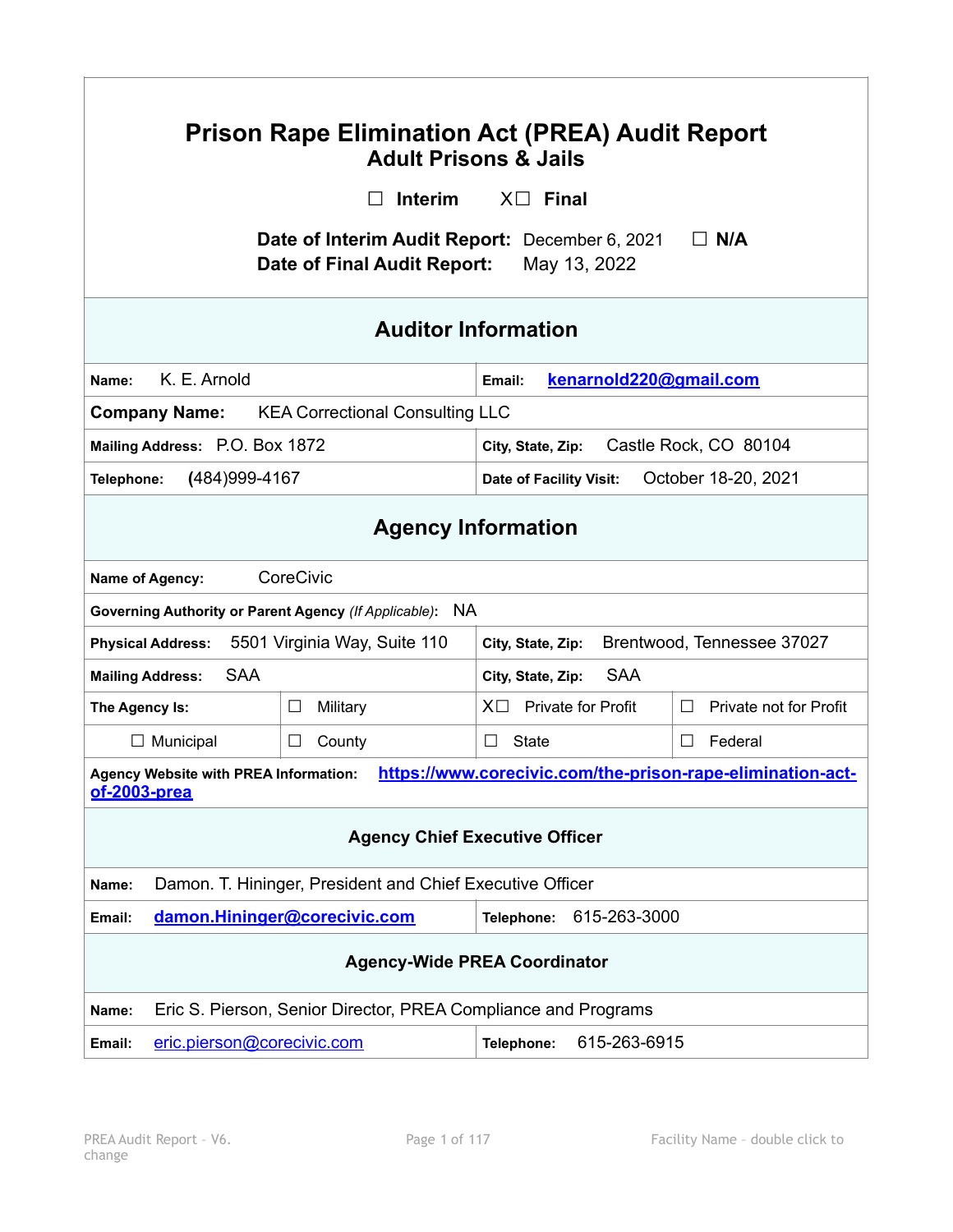| <b>PREA Coordinator Reports to:</b>      | Number of Compliance Managers who report to the |
|------------------------------------------|-------------------------------------------------|
| Steven Conry, Vice President, Operations | PREA Coordinator:                               |
| Administration                           | 65 (indirect)                                   |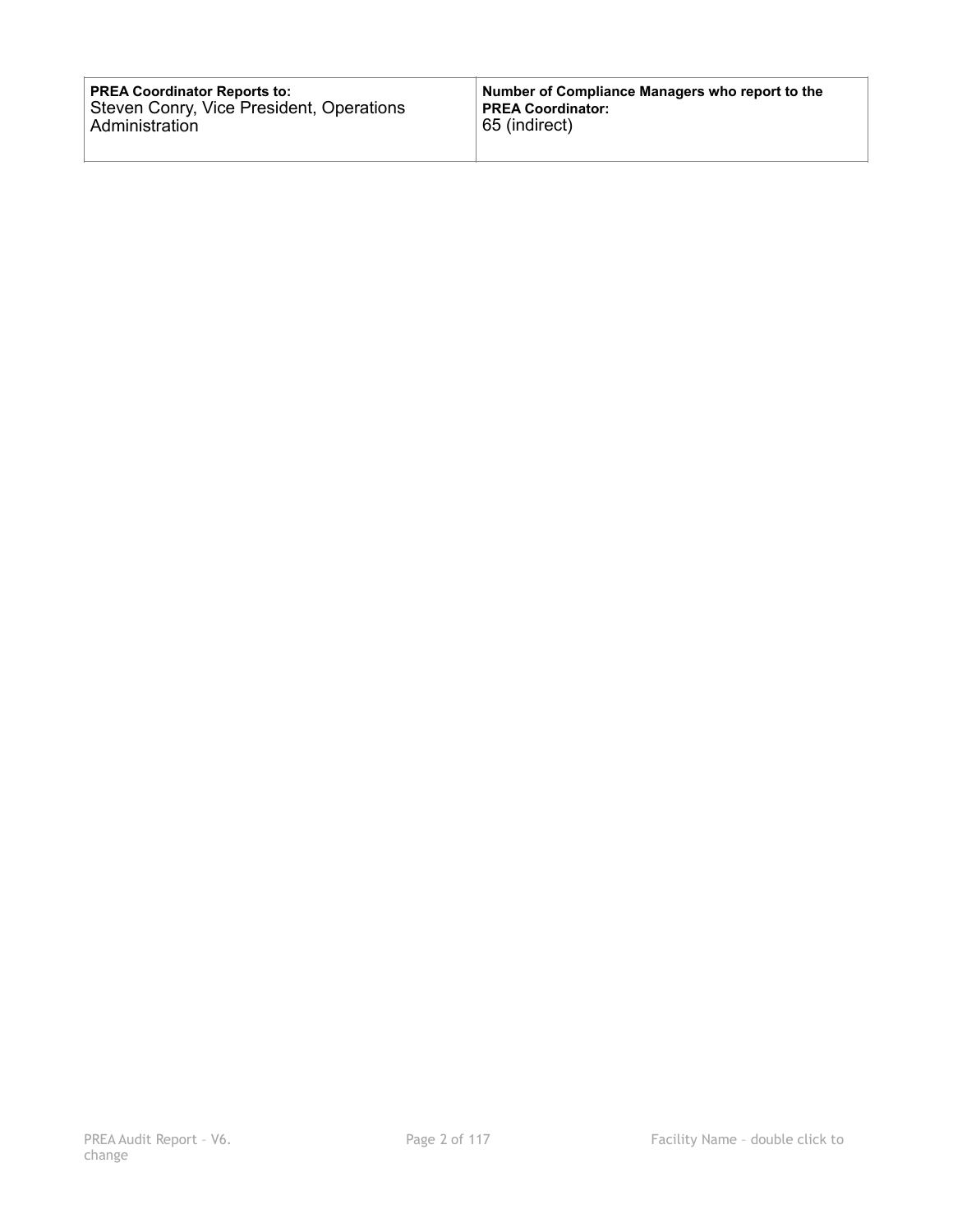| <b>Facility Information</b>                                                                                                                                                                                                                                                                                                                                                                                                                                                                                                                                                                                            |                                                                           |                                                  |                                                   |                        |
|------------------------------------------------------------------------------------------------------------------------------------------------------------------------------------------------------------------------------------------------------------------------------------------------------------------------------------------------------------------------------------------------------------------------------------------------------------------------------------------------------------------------------------------------------------------------------------------------------------------------|---------------------------------------------------------------------------|--------------------------------------------------|---------------------------------------------------|------------------------|
| Name of Facility: Bent County Correctional Facility                                                                                                                                                                                                                                                                                                                                                                                                                                                                                                                                                                    |                                                                           |                                                  |                                                   |                        |
| Physical Address: 11560 County Road FF. 75                                                                                                                                                                                                                                                                                                                                                                                                                                                                                                                                                                             |                                                                           | Las Animas, Colorado, 81054<br>City, State, Zip: |                                                   |                        |
| Mailing Address (if different from above):<br>City, State, Zip:<br><b>SAA</b><br>SAA                                                                                                                                                                                                                                                                                                                                                                                                                                                                                                                                   |                                                                           |                                                  |                                                   |                        |
| The Facility Is:                                                                                                                                                                                                                                                                                                                                                                                                                                                                                                                                                                                                       | $\Box$<br>Military                                                        | <b>Private for Profit</b><br>$X\Box$<br>$\perp$  |                                                   | Private not for Profit |
| $\Box$ Municipal                                                                                                                                                                                                                                                                                                                                                                                                                                                                                                                                                                                                       | County<br>⊔                                                               | State<br>Federal<br>⊔<br>⊔                       |                                                   |                        |
| <b>Facility Type:</b>                                                                                                                                                                                                                                                                                                                                                                                                                                                                                                                                                                                                  | $X\square$<br>Prison                                                      | $\perp$<br>Jail                                  |                                                   |                        |
| <b>Facility Website with PREA Information:</b><br>correctional-facility                                                                                                                                                                                                                                                                                                                                                                                                                                                                                                                                                |                                                                           |                                                  | https://www.corecivic.com/facilities/bent-county- |                        |
|                                                                                                                                                                                                                                                                                                                                                                                                                                                                                                                                                                                                                        | Has the facility been accredited within the past 3 years? $X \square$ Yes |                                                  | $\Box$ No                                         |                        |
| If the facility has been accredited within the past 3 years, select the accrediting organization(s) – select all that<br>apply (N/A if the facility has not been accredited within the past 3 years):<br>$X\square$ ACA<br>$\Box$ NCCHC<br>$\Box$ CALEA<br>$\Box$ Other (please name or describe: $\Box$ N/A<br>If the facility has completed any internal or external audits other than those that resulted in accreditation, please<br>describe:<br>Colorado Department of Corrections Bi-annual Customer Audits- Security, Master Program Schedule,<br>Faith and Citizens Audit. Annual CoreCivic Operations Audits |                                                                           |                                                  |                                                   |                        |
| Warden/Jail Administrator/Sheriff/Director                                                                                                                                                                                                                                                                                                                                                                                                                                                                                                                                                                             |                                                                           |                                                  |                                                   |                        |
| <b>Virgil Ensey</b><br>Name:                                                                                                                                                                                                                                                                                                                                                                                                                                                                                                                                                                                           |                                                                           |                                                  |                                                   |                        |
| Email:                                                                                                                                                                                                                                                                                                                                                                                                                                                                                                                                                                                                                 | virgil.Ensey@corecivic.com<br>719-456-2610 extension 22801<br>Telephone:  |                                                  |                                                   |                        |
| <b>Facility PREA Compliance Manager</b>                                                                                                                                                                                                                                                                                                                                                                                                                                                                                                                                                                                |                                                                           |                                                  |                                                   |                        |
| Larry Cox-Acting PCM<br>Name:                                                                                                                                                                                                                                                                                                                                                                                                                                                                                                                                                                                          |                                                                           |                                                  |                                                   |                        |
| Email:                                                                                                                                                                                                                                                                                                                                                                                                                                                                                                                                                                                                                 | larry.Cox@corecivic.com<br>719-456-2610 extension 22803<br>Telephone:     |                                                  |                                                   |                        |
| Facility Health Service Administrator □ N/A                                                                                                                                                                                                                                                                                                                                                                                                                                                                                                                                                                            |                                                                           |                                                  |                                                   |                        |
| <b>Position Currently Vacant</b><br>Name:                                                                                                                                                                                                                                                                                                                                                                                                                                                                                                                                                                              |                                                                           |                                                  |                                                   |                        |
| Email:                                                                                                                                                                                                                                                                                                                                                                                                                                                                                                                                                                                                                 |                                                                           | Telephone:                                       | 719-456-2610 extension                            |                        |
| <b>Facility Characteristics</b>                                                                                                                                                                                                                                                                                                                                                                                                                                                                                                                                                                                        |                                                                           |                                                  |                                                   |                        |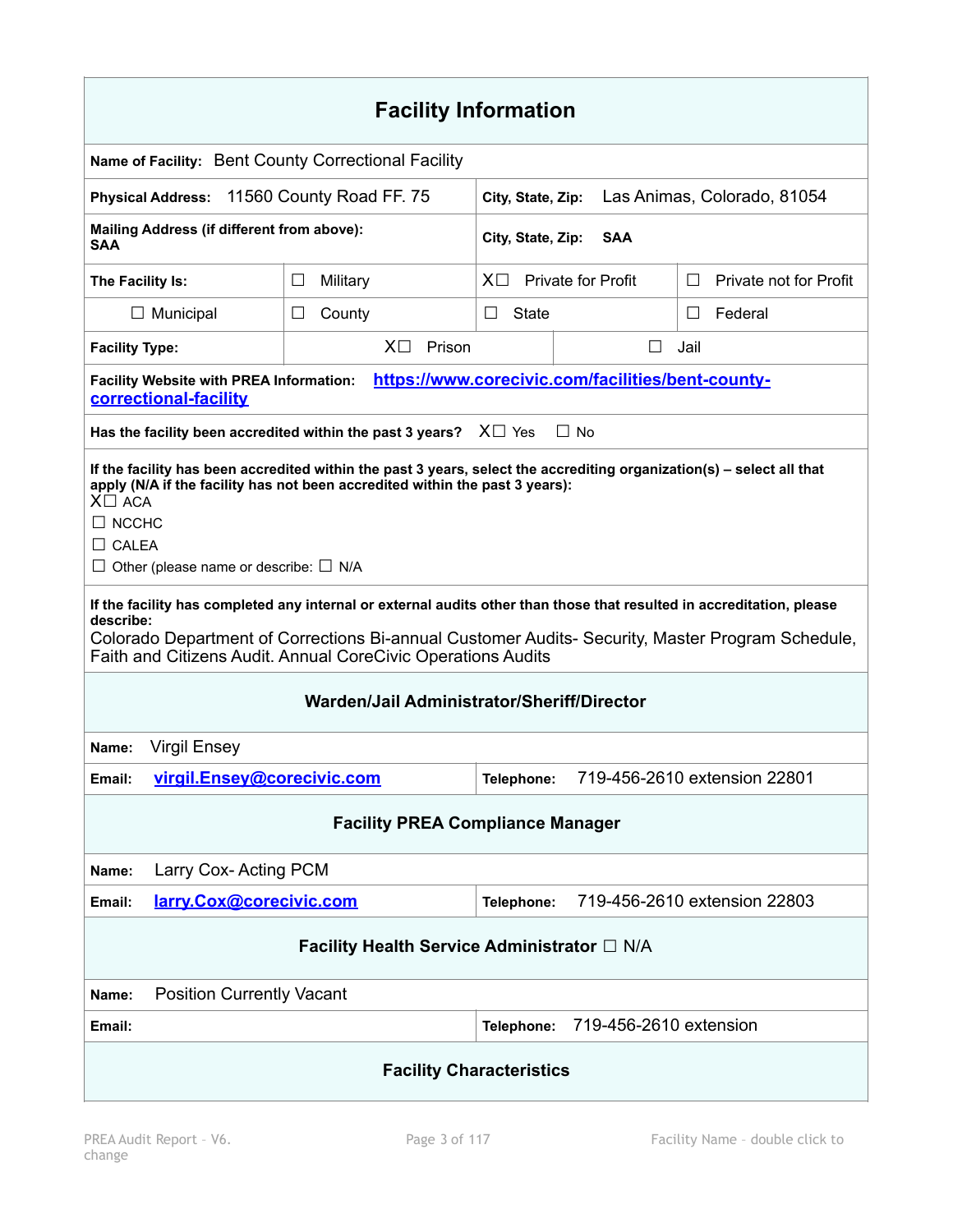| <b>Designated Facility Capacity:</b>                                                                                                                                                                       |                                                                                                                                                                                                                                                                                                                                                                                                                                                                                                                                                                          | 1465                                                                    |     |  |
|------------------------------------------------------------------------------------------------------------------------------------------------------------------------------------------------------------|--------------------------------------------------------------------------------------------------------------------------------------------------------------------------------------------------------------------------------------------------------------------------------------------------------------------------------------------------------------------------------------------------------------------------------------------------------------------------------------------------------------------------------------------------------------------------|-------------------------------------------------------------------------|-----|--|
| <b>Current Population of Facility:</b>                                                                                                                                                                     |                                                                                                                                                                                                                                                                                                                                                                                                                                                                                                                                                                          | 1008                                                                    |     |  |
| Average daily population for the past 12 months:                                                                                                                                                           |                                                                                                                                                                                                                                                                                                                                                                                                                                                                                                                                                                          | 1145                                                                    |     |  |
| Has the facility been over capacity at any point in the<br>past 12 months?                                                                                                                                 |                                                                                                                                                                                                                                                                                                                                                                                                                                                                                                                                                                          | $X\square$ No<br>$\Box$ Yes                                             |     |  |
| Which population(s) does the facility hold?                                                                                                                                                                |                                                                                                                                                                                                                                                                                                                                                                                                                                                                                                                                                                          | $X \square$ Males<br>$\Box$ Females<br>$\Box$ Both Females and<br>Males |     |  |
| Age range of population:                                                                                                                                                                                   |                                                                                                                                                                                                                                                                                                                                                                                                                                                                                                                                                                          | 19-89                                                                   |     |  |
| Average length of stay or time under supervision:                                                                                                                                                          |                                                                                                                                                                                                                                                                                                                                                                                                                                                                                                                                                                          | 683.52                                                                  |     |  |
| Facility security levels/inmate custody levels:                                                                                                                                                            |                                                                                                                                                                                                                                                                                                                                                                                                                                                                                                                                                                          | Medium Custody/Level III                                                |     |  |
| Number of inmates admitted to facility during the past 12 months:                                                                                                                                          |                                                                                                                                                                                                                                                                                                                                                                                                                                                                                                                                                                          | 707                                                                     |     |  |
| Number of inmates admitted to facility during the past 12 months whose length<br>of stay in the facility was for 72 hours or more:                                                                         |                                                                                                                                                                                                                                                                                                                                                                                                                                                                                                                                                                          |                                                                         | 675 |  |
| Number of inmates admitted to facility during the past 12 months whose length<br>of stay in the facility was for 30 days or more:                                                                          |                                                                                                                                                                                                                                                                                                                                                                                                                                                                                                                                                                          | 615                                                                     |     |  |
| Does the facility hold youthful inmates?                                                                                                                                                                   | $X \square$ No<br>$\Box$ Yes                                                                                                                                                                                                                                                                                                                                                                                                                                                                                                                                             |                                                                         |     |  |
| Number of youthful inmates held in the facility during the past 12 months: (N/A<br>if the facility never holds youthful inmates)                                                                           |                                                                                                                                                                                                                                                                                                                                                                                                                                                                                                                                                                          | $X \square$ N/A                                                         |     |  |
| Does the audited facility hold inmates for one or more other agencies (e.g. a<br>State correctional agency, U.S. Marshals Service, Bureau of Prisons, U.S.<br><b>Immigration and Customs Enforcement)?</b> |                                                                                                                                                                                                                                                                                                                                                                                                                                                                                                                                                                          | $X \square$ Yes<br>$\Box$ No                                            |     |  |
| Select all other agencies for which the audited<br>facility holds inmates: Select all that apply (N/A if<br>the audited facility does not hold inmates for any<br>other agency or agencies):               | $\Box$ Federal Bureau of Prisons<br>$\Box$ U.S. Marshals Service<br>$\Box$ U.S. Immigration and Customs Enforcement<br>$\Box$ Bureau of Indian Affairs<br>$\Box$ U.S. Military branch<br>$X\Box$ State or Territorial correctional agency<br>$\Box$ County correctional or detention agency<br>$\Box$ Judicial district correctional or detention facility<br>$\Box$ City or municipal correctional or detention facility (e.g. police<br>lockup or city jail)<br>$\Box$ Private corrections or detention provider<br>$\Box$ Other - please name or describe: $\Box$ N/A |                                                                         |     |  |
| Number of staff currently employed by the facility who may have contact with<br>inmates:                                                                                                                   |                                                                                                                                                                                                                                                                                                                                                                                                                                                                                                                                                                          | 188                                                                     |     |  |
| Number of staff hired by the facility during the past 12 months who may have<br>contact with inmates:                                                                                                      |                                                                                                                                                                                                                                                                                                                                                                                                                                                                                                                                                                          | 73                                                                      |     |  |
| Number of contracts in the past 12 months for services with contractors who<br>may have contact with inmates:                                                                                              |                                                                                                                                                                                                                                                                                                                                                                                                                                                                                                                                                                          | 11                                                                      |     |  |
| Number of individual contractors who have contact with inmates, currently<br>authorized to enter the facility:                                                                                             |                                                                                                                                                                                                                                                                                                                                                                                                                                                                                                                                                                          | 13                                                                      |     |  |
| Number of volunteers who have contact with inmates, currently authorized to<br>enter the facility:                                                                                                         |                                                                                                                                                                                                                                                                                                                                                                                                                                                                                                                                                                          | 0                                                                       |     |  |
| PREA Audit Report - V6.<br>Page 4 of 117                                                                                                                                                                   |                                                                                                                                                                                                                                                                                                                                                                                                                                                                                                                                                                          | Facility Name - double click to                                         |     |  |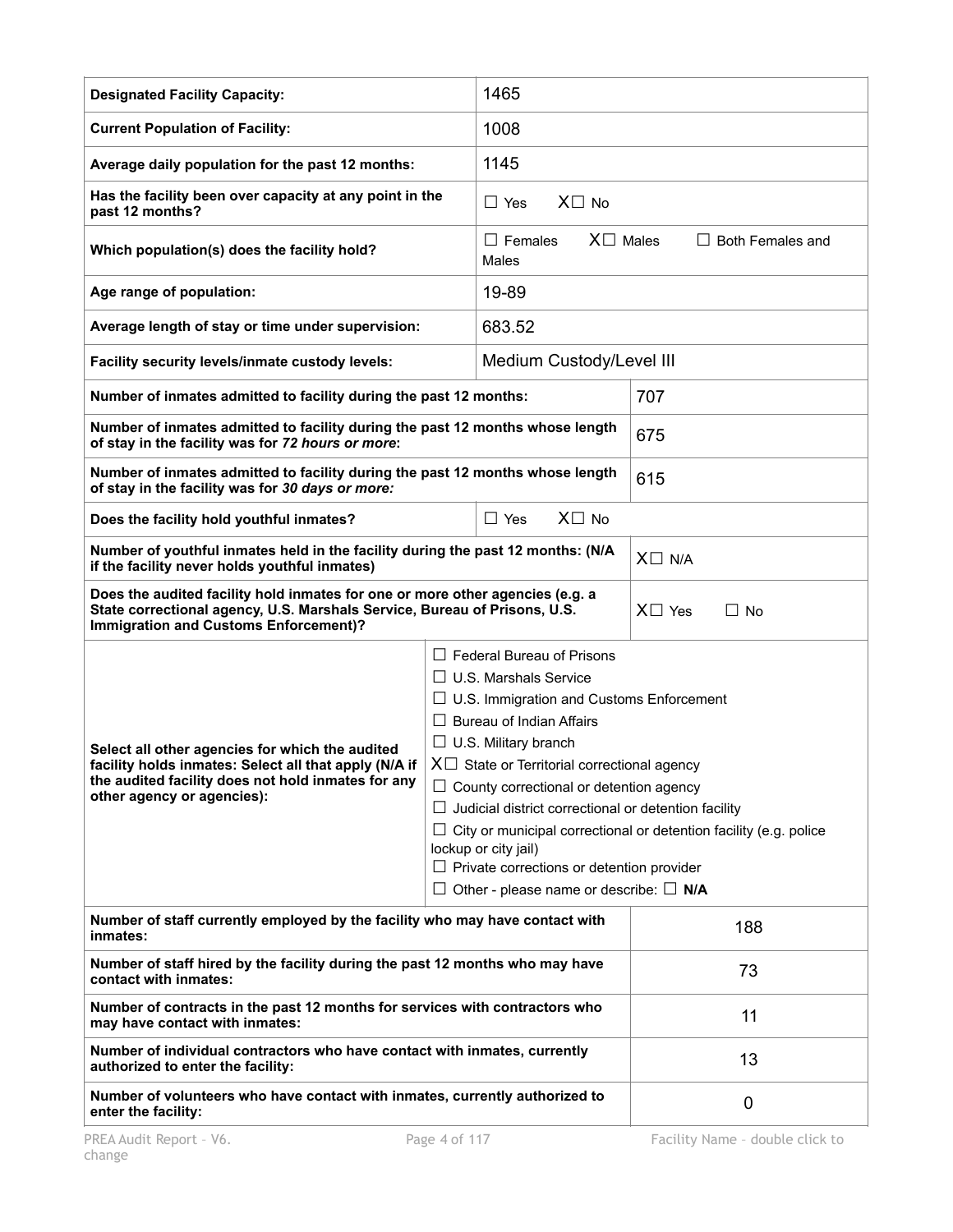| <b>Physical Plant</b>                                                                                                                                                                                                                                                                                                                                                                                                                                                                                                                                                                                                                                                                                                                                                                                                                                                                                                                                                                                                                                                                                                                                                                                                                                                                                                                                                                                                                                                                                                                                                                                                                                                                                                                                                                                                                                                                                           |                              |                                                  |           |                                 |
|-----------------------------------------------------------------------------------------------------------------------------------------------------------------------------------------------------------------------------------------------------------------------------------------------------------------------------------------------------------------------------------------------------------------------------------------------------------------------------------------------------------------------------------------------------------------------------------------------------------------------------------------------------------------------------------------------------------------------------------------------------------------------------------------------------------------------------------------------------------------------------------------------------------------------------------------------------------------------------------------------------------------------------------------------------------------------------------------------------------------------------------------------------------------------------------------------------------------------------------------------------------------------------------------------------------------------------------------------------------------------------------------------------------------------------------------------------------------------------------------------------------------------------------------------------------------------------------------------------------------------------------------------------------------------------------------------------------------------------------------------------------------------------------------------------------------------------------------------------------------------------------------------------------------|------------------------------|--------------------------------------------------|-----------|---------------------------------|
| <b>Number of buildings:</b><br>Auditors should count all buildings that are part of the facility, whether inmates<br>are formally allowed to enter them or not. In situations where temporary<br>structures have been erected (e.g., tents) the auditor should use their discretion<br>to determine whether to include the structure in the overall count of buildings.<br>As a general rule, if a temporary structure is regularly or routinely used to hold<br>or house inmates, or if the temporary structure is used to house or support<br>operational functions for more than a short period of time (e.g., an emergency                                                                                                                                                                                                                                                                                                                                                                                                                                                                                                                                                                                                                                                                                                                                                                                                                                                                                                                                                                                                                                                                                                                                                                                                                                                                                  |                              | 6                                                |           |                                 |
| situation), it should be included in the overall count of buildings.<br>Number of inmate housing units:<br>Enter 0 if the facility does not have discrete housing units. DOJ PREA Working<br>Group FAQ on the definition of a housing unit: How is a "housing unit" defined<br>for the purposes of the PREA Standards? The question has been raised in<br>particular as it relates to facilities that have adjacent or interconnected units.<br>The most common concept of a housing unit is architectural. The generally<br>agreed-upon definition is a space that is enclosed by physical barriers<br>accessed through one or more doors of various types, including commercial-<br>grade swing doors, steel sliding doors, interlocking sally port doors, etc. In<br>addition to the primary entrance and exit, additional doors are often included to<br>meet life safety codes. The unit contains sleeping space, sanitary facilities<br>(including toilets, lavatories, and showers), and a dayroom or leisure space in<br>differing configurations. Many facilities are designed with modules or pods<br>clustered around a control room. This multiple-pod design provides the facility<br>with certain staff efficiencies and economies of scale. At the same time, the<br>design affords the flexibility to separately house inmates of differing security<br>levels, or who are grouped by some other operational or service scheme.<br>Generally, the control room is enclosed by security glass, and in some cases,<br>this allows inmates to see into neighboring pods. However, observation from<br>one unit to another is usually limited by angled site lines. In some cases, the<br>facility has prevented this entirely by installing one-way glass. Both the<br>architectural design and functional use of these multiple pods indicate that they<br>are managed as distinct housing units. |                              | 17                                               |           |                                 |
| Number of single cell housing units:                                                                                                                                                                                                                                                                                                                                                                                                                                                                                                                                                                                                                                                                                                                                                                                                                                                                                                                                                                                                                                                                                                                                                                                                                                                                                                                                                                                                                                                                                                                                                                                                                                                                                                                                                                                                                                                                            |                              | 1                                                |           |                                 |
| Number of multiple occupancy cell housing units:                                                                                                                                                                                                                                                                                                                                                                                                                                                                                                                                                                                                                                                                                                                                                                                                                                                                                                                                                                                                                                                                                                                                                                                                                                                                                                                                                                                                                                                                                                                                                                                                                                                                                                                                                                                                                                                                |                              | 4                                                |           |                                 |
| Number of open bay/dorm housing units:                                                                                                                                                                                                                                                                                                                                                                                                                                                                                                                                                                                                                                                                                                                                                                                                                                                                                                                                                                                                                                                                                                                                                                                                                                                                                                                                                                                                                                                                                                                                                                                                                                                                                                                                                                                                                                                                          |                              | 3                                                |           |                                 |
| Number of segregation cells (for example, administrative, disciplinary,<br>protective custody, etc.):                                                                                                                                                                                                                                                                                                                                                                                                                                                                                                                                                                                                                                                                                                                                                                                                                                                                                                                                                                                                                                                                                                                                                                                                                                                                                                                                                                                                                                                                                                                                                                                                                                                                                                                                                                                                           |                              | 39 (Note: These cells are not<br>currently used) |           |                                 |
| In housing units, does the facility maintain sight and sound separation between<br>youthful inmates and adult inmates? (N/A if the facility never holds youthful<br>inmates)                                                                                                                                                                                                                                                                                                                                                                                                                                                                                                                                                                                                                                                                                                                                                                                                                                                                                                                                                                                                                                                                                                                                                                                                                                                                                                                                                                                                                                                                                                                                                                                                                                                                                                                                    |                              | $\Box$ Yes                                       | $\Box$ No | $X \square$ N/A                 |
| Does the facility have a video monitoring system, electronic surveillance<br>system, or other monitoring technology (e.g. cameras, etc.)?                                                                                                                                                                                                                                                                                                                                                                                                                                                                                                                                                                                                                                                                                                                                                                                                                                                                                                                                                                                                                                                                                                                                                                                                                                                                                                                                                                                                                                                                                                                                                                                                                                                                                                                                                                       |                              | $X\square$ Yes                                   | $\Box$ No |                                 |
| Has the facility installed or updated a video monitoring system, electronic<br>surveillance system, or other monitoring technology in the past 12 months?                                                                                                                                                                                                                                                                                                                                                                                                                                                                                                                                                                                                                                                                                                                                                                                                                                                                                                                                                                                                                                                                                                                                                                                                                                                                                                                                                                                                                                                                                                                                                                                                                                                                                                                                                       |                              | X Yes                                            | $\Box$ No |                                 |
| <b>Medical and Mental Health Services and Forensic Medical Exams</b>                                                                                                                                                                                                                                                                                                                                                                                                                                                                                                                                                                                                                                                                                                                                                                                                                                                                                                                                                                                                                                                                                                                                                                                                                                                                                                                                                                                                                                                                                                                                                                                                                                                                                                                                                                                                                                            |                              |                                                  |           |                                 |
| Are medical services provided on-site?                                                                                                                                                                                                                                                                                                                                                                                                                                                                                                                                                                                                                                                                                                                                                                                                                                                                                                                                                                                                                                                                                                                                                                                                                                                                                                                                                                                                                                                                                                                                                                                                                                                                                                                                                                                                                                                                          | $X \square$ Yes<br>$\Box$ No |                                                  |           |                                 |
| PREA Audit Report - V6.<br>Page 5 of 117                                                                                                                                                                                                                                                                                                                                                                                                                                                                                                                                                                                                                                                                                                                                                                                                                                                                                                                                                                                                                                                                                                                                                                                                                                                                                                                                                                                                                                                                                                                                                                                                                                                                                                                                                                                                                                                                        |                              |                                                  |           | Facility Name - double click to |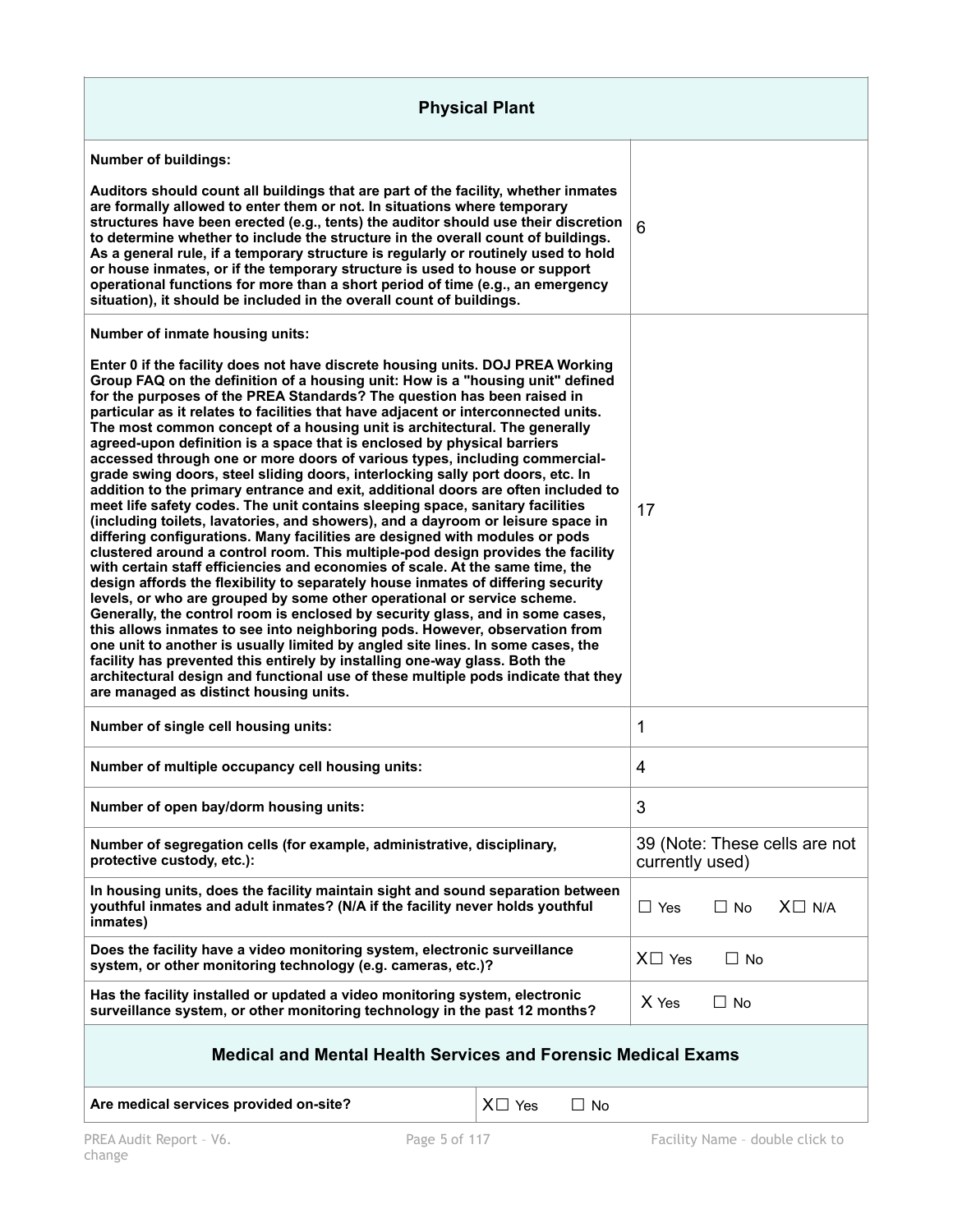| Are mental health services provided on-site?                                                                                                                                                                                                                                                                                                                                                                            | $X \square$ Yes<br>$\Box$ No                                                                                                                                                                       |                                                                                                           |
|-------------------------------------------------------------------------------------------------------------------------------------------------------------------------------------------------------------------------------------------------------------------------------------------------------------------------------------------------------------------------------------------------------------------------|----------------------------------------------------------------------------------------------------------------------------------------------------------------------------------------------------|-----------------------------------------------------------------------------------------------------------|
| $\Box$ On-site<br>$X \Box$ Local hospital/clinic<br>Where are sexual assault forensic medical exams<br>provided? Select all that apply.<br>$\Box$ Rape Crisis Center<br>$\Box$ Other (please name or describe:                                                                                                                                                                                                          |                                                                                                                                                                                                    |                                                                                                           |
| Investigations                                                                                                                                                                                                                                                                                                                                                                                                          |                                                                                                                                                                                                    |                                                                                                           |
| <b>Criminal Investigations</b>                                                                                                                                                                                                                                                                                                                                                                                          |                                                                                                                                                                                                    |                                                                                                           |
| Number of investigators employed by the agency and/or facility who are<br>responsible for conducting CRIMINAL investigations into allegations of sexual<br>abuse or sexual harassment:                                                                                                                                                                                                                                  |                                                                                                                                                                                                    | 0                                                                                                         |
| When the facility received allegations of sexual abuse or sexual harassment<br>(whether staff-on-inmate or inmate-on-inmate), CRIMINAL INVESTIGATIONS are<br>conducted by: Select all that apply.                                                                                                                                                                                                                       |                                                                                                                                                                                                    | $\Box$ Facility investigators<br>$\Box$ Agency investigators<br>$X\Box$ An external investigative entity  |
| $\Box$ Local police department<br>$\Box$ Local sheriff's department<br>Select all external entities responsible for<br>$\Box$ State police<br><b>CRIMINAL INVESTIGATIONS: Select all that</b><br>apply (N/A if no external entities are responsible<br>$\Box$ A U.S. Department of Justice component<br>for criminal investigations)<br>$X \Box$ Other (please name or describe: CDOC OIG<br>investigator(s) $\Box$ N/A |                                                                                                                                                                                                    |                                                                                                           |
| <b>Administrative Investigations</b>                                                                                                                                                                                                                                                                                                                                                                                    |                                                                                                                                                                                                    |                                                                                                           |
| Number of investigators employed by the agency and/or facility who are<br>$\overline{2}$<br>responsible for conducting ADMINISTRATIVE investigations into allegations of<br>sexual abuse or sexual harassment?                                                                                                                                                                                                          |                                                                                                                                                                                                    |                                                                                                           |
| When the facility receives allegations of sexual abuse or sexual harassment<br>(whether staff-on-inmate or inmate-on-inmate), ADMINISTRATIVE<br><b>INVESTIGATIONS are conducted by: Select all that apply</b>                                                                                                                                                                                                           |                                                                                                                                                                                                    | $X \Box$ Facility investigators<br>$\Box$ Agency investigators<br>$\Box$ An external investigative entity |
| Select all external entities responsible for<br><b>ADMINISTRATIVE INVESTIGATIONS: Select all</b><br>that apply (N/A if no external entities are<br>responsible for administrative investigations)                                                                                                                                                                                                                       | $\Box$ Local police department<br>$\Box$ Local sheriff's department<br>$\Box$ State police<br>$\Box$ A U.S. Department of Justice component<br>$\Box$ Other (please name or describe: $X \Box N/A$ |                                                                                                           |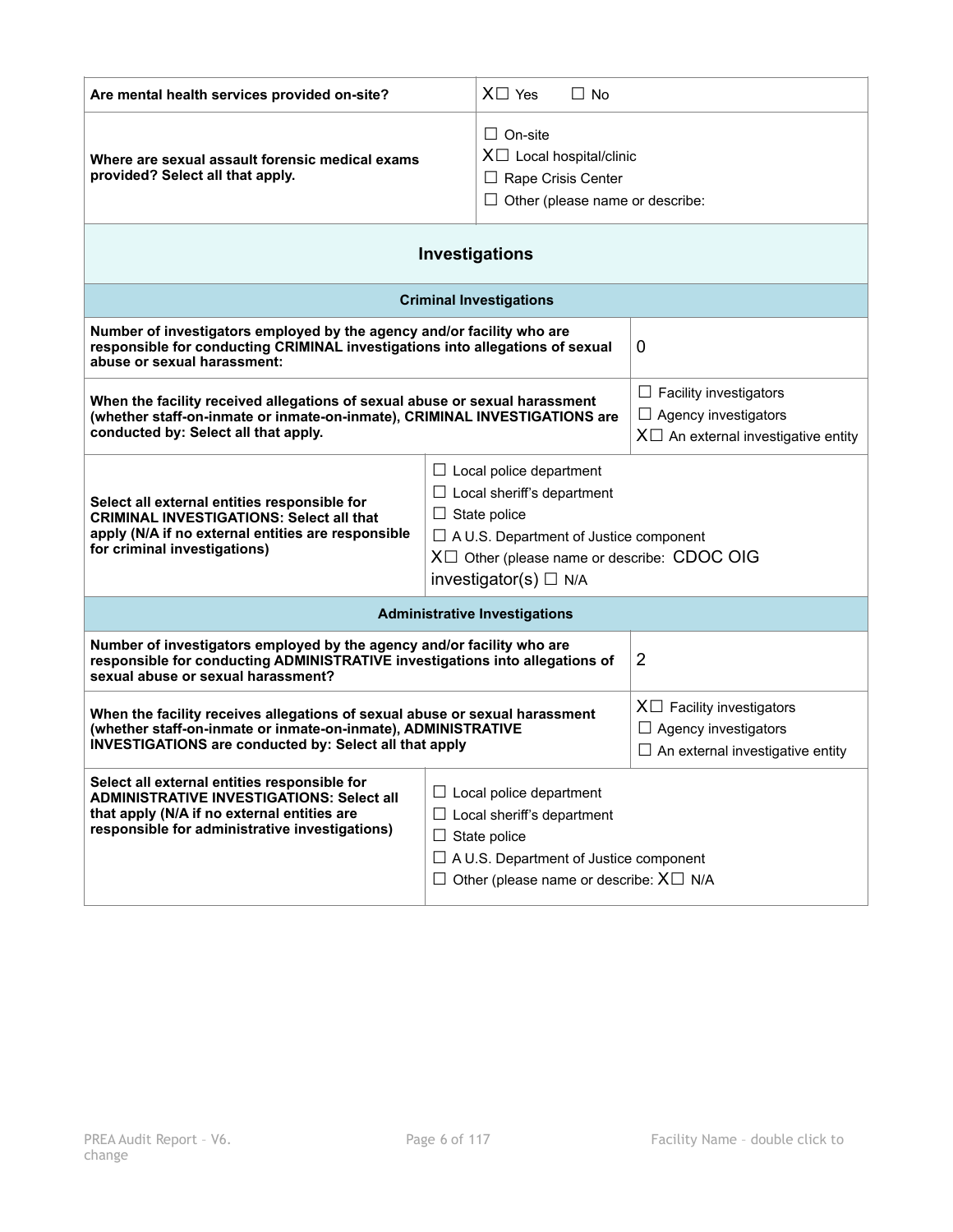# **Audit Findings**

The Prison Rape Elimination Act (PREA) on-site audit of the Bent County Correctional Facility (BCCF) located in Las Animas, CO was conducted October 18-20, 2021, by K. E. Arnold from Castle Rock, CO, a United States Department of Justice Certified PREA Auditor for both juvenile and adult facilities. Pre-audit preparation included review of all materials and self reports uploaded to a secure electronic program.

The auditor notes that this audit had been postponed on two occasions as the result of COVID-19 limitations. Accordingly, evidence cited throughout this report essentially addresses 2019, 2020, and 2021. Explanations as to practical changes necessitated by COVID-19 are addressed in the narratives for respective provisions.

The documentation review included, but was not limited to, agency/facility/and Colorado Department of Corrections (CDOC) policies, staff training slides, completed forms regarding both staff and offender training, Memorandums Of Understanding (MOUs), organizational chart(s), BCCF Offender Handbook, offender education materials, photographs of PREA related materials (e.g. posters, etc.), executed Human Resource (HR) documents associated with relevant PREA standard(s), staff training certifications, and Victimization/Aggressor screenings. This review prompted several questions and informational needs that were addressed with the BCCF PREA Compliance Manager (PCM). The majority of informational needs were addressed pursuant to this process.

Following conclusion of the on-site audit, the auditor spoke with the Executive Director at Pueblo Rape Crisis Services (PRCS). As mentioned in various locations throughout this report, PRCS victim advocates (VAs) provide victim advocacy services to BCCF offenders, if warranted and/or requested, pursuant to the conditions specified in the narrative for 115.21(d). When questioned as to the frequency of interaction with offenders from BCCF and/or staff requests regarding sexual abuse allegations on behalf of alleged BCCF offender victims of sexual abuse, she responded that during the last year, such referrals were not received with any frequency, whatsoever.

The auditor met with the Warden, assistant warden (aw), PCM, and the quality assurance manager (qa) at 7:45AM on Monday, October 18, 2021. The auditor provided an overview of the audit process and advised all attendees the same would be facilitated in the least disruptive manner possible. Additionally, the auditor advised attendees of the tentative schedule(s) for the conduct of the audit. Between 8:30AM and 12:15 Noon, the auditor toured the entire facility with the PCM. Various unit managers (UMs), sergeants, and correctional officers were also in attendance at various stages of the tour.

It is noted the rated capacity of BCCF is 1465 offenders and the institutional count on October 18, 2021 was 1072 offenders.

During the on-site audit, the auditor was staged in several offices throughout the facility for document reviews and facilitation of confidential interviews with staff/offenders. The auditor randomly selected (from an offender roster provided by the BCCF PCM) and interviewed 21 detainees on-site pursuant to the Random Offender Interview Questionnaire. At least one offender (representative of the total sample of offender interviewees) was interviewed from each living pod throughout the facility.

Nineteen additional offender interviewees were also interviewed pursuant to specialty interviewee questionnaires. Accordingly, 21 interviewees are counted as random offender interviewees only.

The auditor interviewed three offenders who state they have been sexually abused at BCCF. Additionally, the auditor interviewed one offender with low vision, one cognitively impaired, and one offender who presented with mental health concerns. Four gay, five transgender/intersex offenders, two offenders who reported historical sexual abuse in the community and one who reported sexual abuse in a confinement setting were interviewed at the time of the on-site audit. Of note, one of the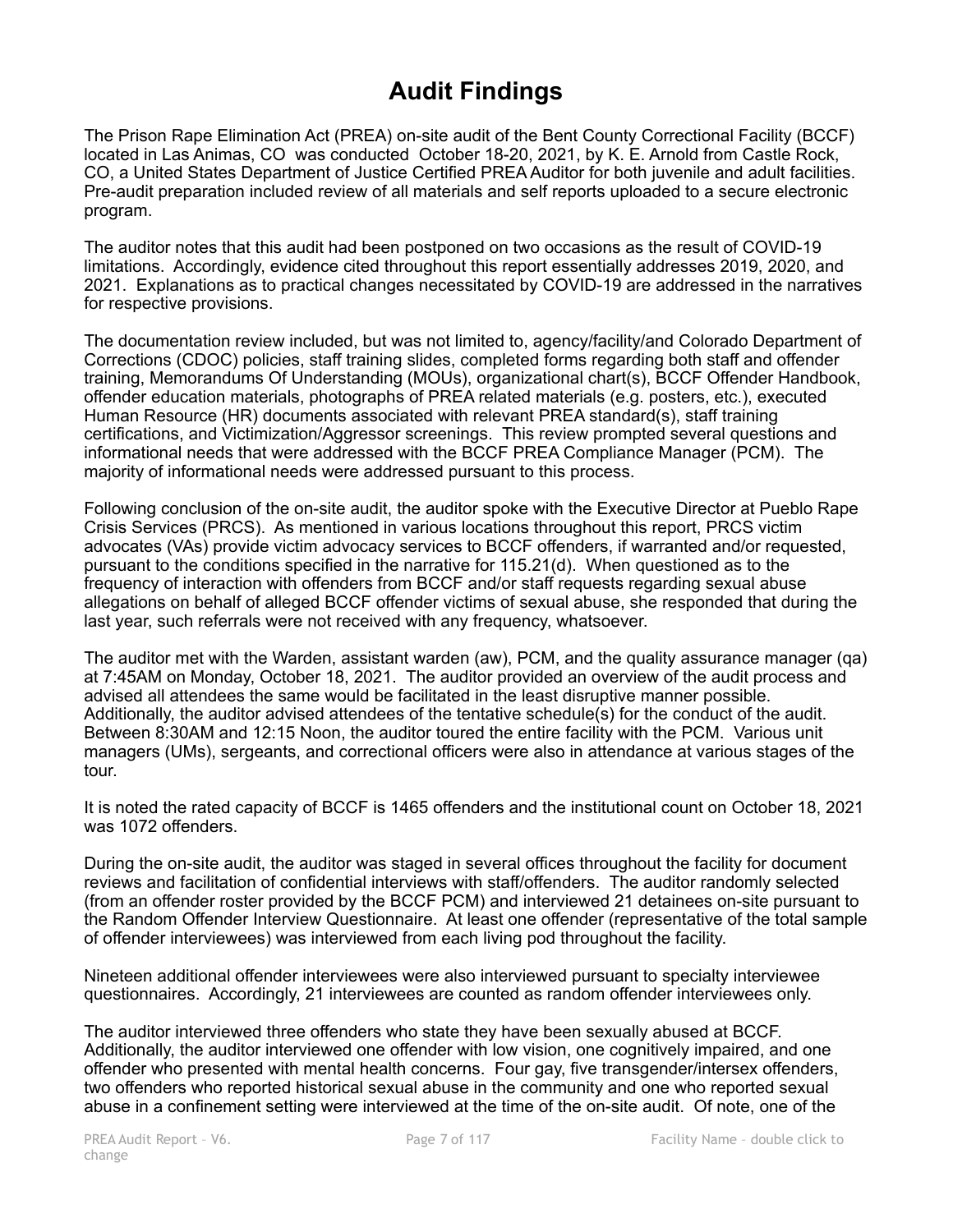offenders who self identified as gay also alleged, during his interview, that he had been sexually abused at BCCF and accordingly, he was interviewed pursuant to both specialty questionnaires. Additionally, the PCM self reports zero offenders are housed in involuntary segregated housing as the result of sexual safety concerns (explanation of the same is reflected in the narrative for 115.43). The auditor also interviewed two offenders who presented as Limited English Proficient (LEP).

It is noted the random offender interviewees were generally questioned regarding their knowledge of a variety of PREA protections and their knowledge of reporting mechanisms available to offenders for reporting sexual abuse and sexual harassment. Overall, random offenders presented reasonable knowledge of PREA policies and practices. Of note, the auditor inquired as to the basis for their knowledge and several random offenders assert they had received training by BCCF staff, as well as, staff at other facilities.

Of note, 38 of 40 interviewees assert they feel safe at BCCF.

Twelve random staff selected by the auditor from a staff roster provided by the PCM, were interviewed. The Random Sample of Staff Interview Questionnaire was administered to this sample group of interviewees. Interviewees were questioned regarding PREA training and overall knowledge of the agency's zero tolerance policy, reporting mechanisms available to offenders and staff, the response protocols when an offender alleges sexual abuse, and First Responder duties.

The following specialty staff questionnaires were utilized during this review:

Agency Head Warden PREA Coordinator (1), BCCF PCM (1) Designated Staff Charged with Monitoring Retaliation (1) Incident Review Team (1) Human Resources (1) Investigator (1) Intermediate or Higher Level Facility Staff (1) Medical Staff (1) Mental Health Staff (1) SAFE/SANE Staff- (1) Intake (1) Staff Who Perform Screening for Risk of Victimization and Abusiveness (1) Security and Non-Security Staff Who Have Acted as First Responders (one security and one nonsecurity) Non-medical Staff Involved in Cross-Gender Strip or Visual Searches (1) Contractors- (4)

The Contract Administrator interview was not conducted as BCCF does not employ staff in that capacity.

It is noted CoreCivic (CC) is the umbrella company for BCCF.

The auditor reviewed 14 staff/contractor training records, 16 offender files, 15 staff/contractor HR files, nine PREA investigative files, and other records reflected throughout the following narrative prior to the audit, during the audit, and subsequent to completion of the same.

On October 18, 2021, the auditor was processed into the facility at the facility Front Entrance. Standard security processing was employed.

During the facility tour, the auditor noted Ethics Line posters (staff private reporting mechanism) were posted in the staff break room and training area. PREA Audit Notices were prevalent throughout the facility, inclusive of the housing units, pods, program areas, etc.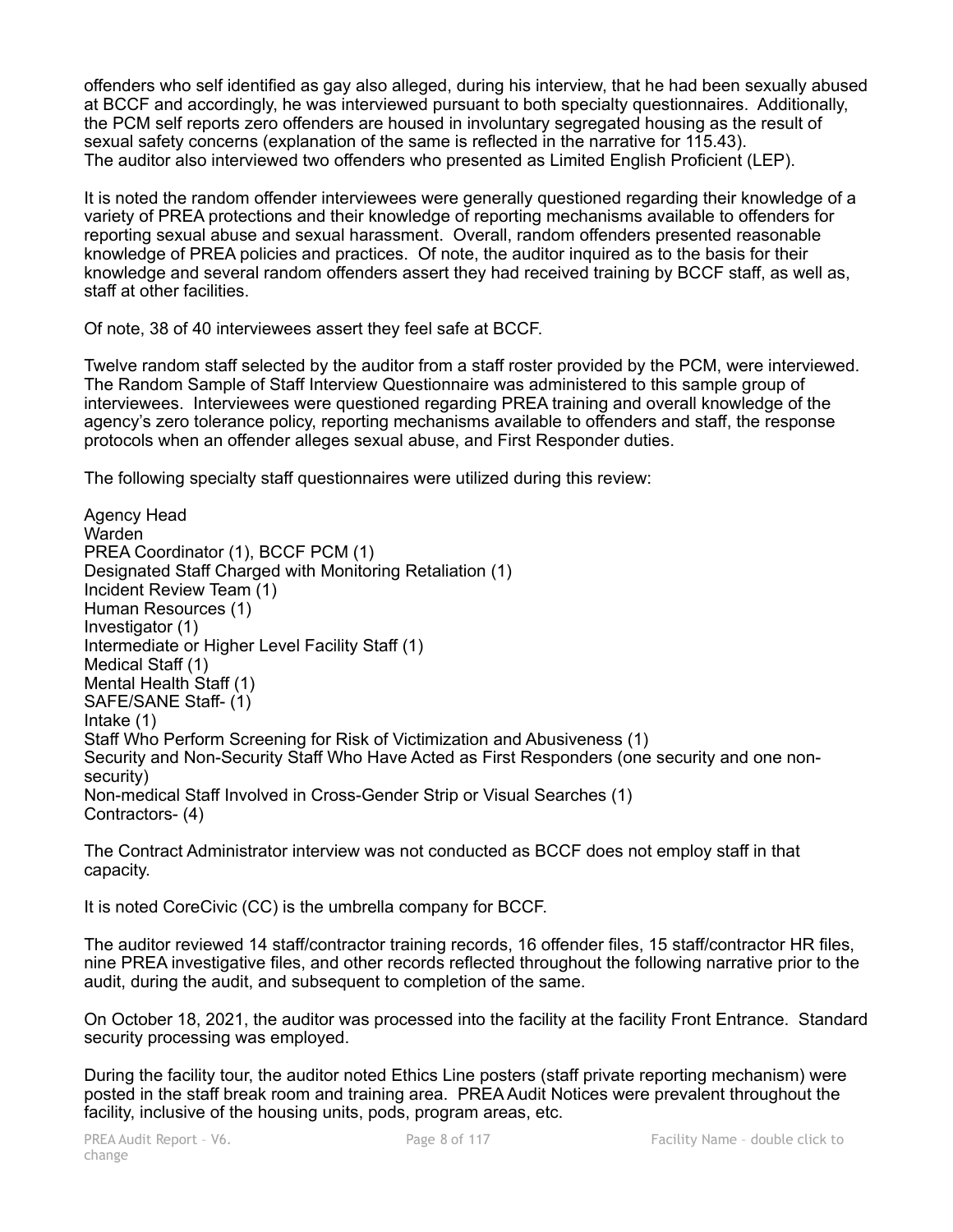During the facility tour, the auditor observed, among other features, the facility configuration, location of cameras, staff supervision of offenders, unit layout (inclusive of shower/toilet areas), placement of PREA posters and informational resources, security monitoring, and offender programming. The auditor notes that a correctional officer (co) makes hourly rounds throughout each cluster of four pods. Housing Sergeants (counselors) make routine rounds throughout each cluster of four pods in addition to the co. Call buttons are incorporated in each cell.

There are 17 housing units (pods), primarily comprised of multiple occupancy cells and some open bay dormitories, at BCCF. A 78-bed Restricted Housing Unit (RHU) is currently not utilized as offenders are placed in such status at another CC facility in Colorado (See the narrative for 115.43).

During the facility tour, the auditor observed programs and operations in all functional locations. Of note, the auditor recommended that a shower curtain be installed in the Decontaminate Shower in medical and the same was installed prior to the end of the tour. Additionally, the auditor recommends installation of a camera in the 2nd Floor access by the Tool Room (Maintenance) as traffic cannot be tracked out of that area.

Throughout the tour, the auditor observed numerous PREA posters in housing units, program areas, and staff offices/gathering places. Clearly, detainees have access to continual education regarding PREA processes. Additionally, PREA Audit Notices were generously posted throughout the facility.

With the exception of the above, the auditor noted ample camera surveillance in all areas, inclusive of programs and operations areas. It is also noted cameras are mounted in key areas outside buildings and recreation areas.

The auditor observed camera monitoring, particularly focusing on camera placements and the degree of offender exposure in their cells and shower areas. COs provided the auditor several different views of pod/program/operational area cameras and he found no evidence of offender exposure in violation of PREA standards and expectations. There are no cameras in housing unit offender cells and toilet/ shower areas, with the exception of those as discussed in the narrative for 115.15.

During the tour, the auditor did note properly shielded shower and toilet areas, with the exception of the previously mentioned Decontaminate Shower. Of note, there are windows in each cell door. Staff offices likewise have windows in the door.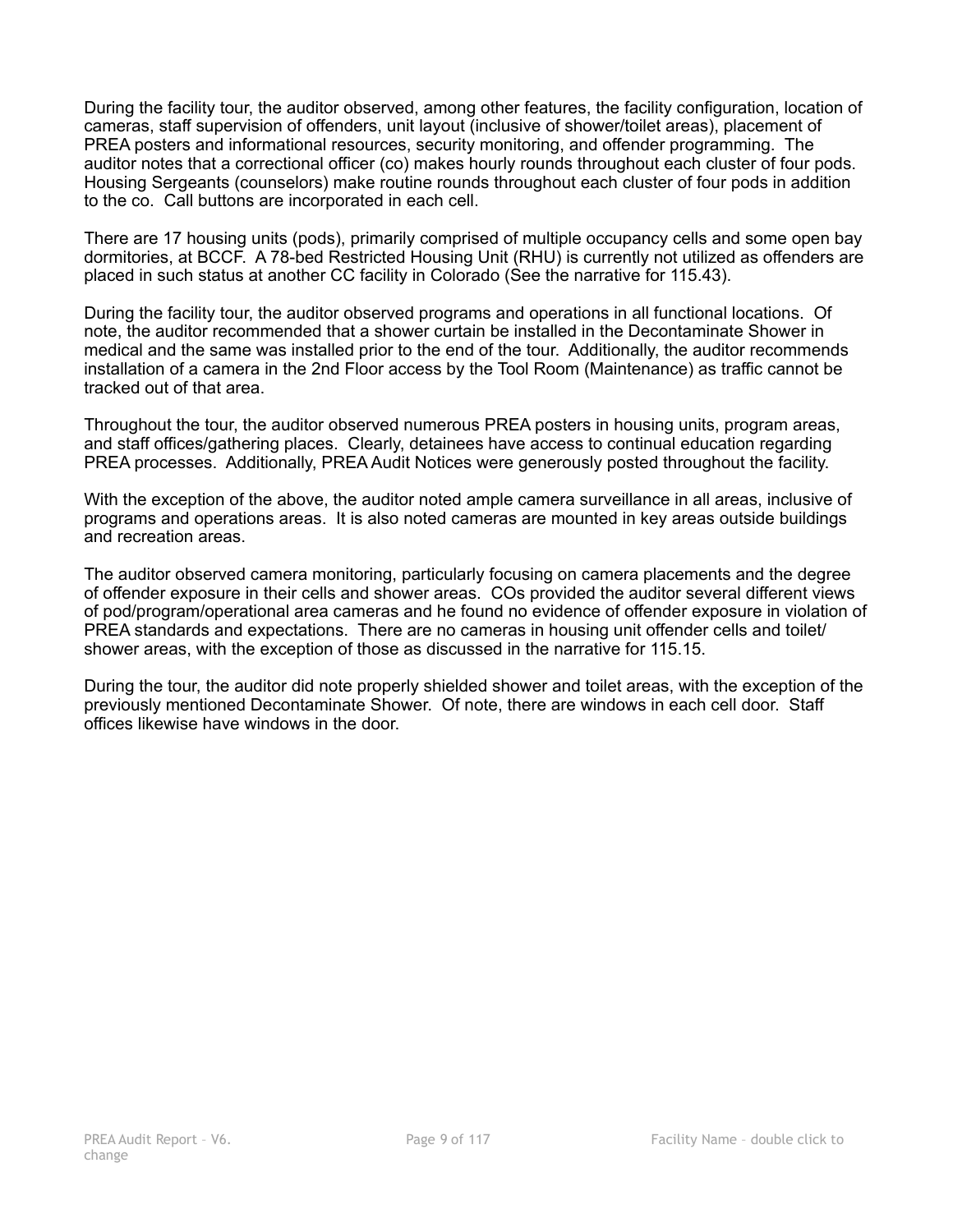# **Facility Characteristics**

BCCF is located 80 miles east of Pueblo, CO and 30 miles west of Lamar on Highway 50 in the community of Las Animas, Colorado. BCCF was activated in April 1993 as a 309 bed minimum restricted correctional facility. Bent County owned and operated the facility until it was purchased by Corrections Corporation of America (now known as CC) in October 1996. The facility was expanded to a 703 bed medium custody facility in June, 1997 and a second expansion was completed in April, 2008. Thus expansion resulted in enlargement to 1469 beds. BCCF is currently owned and operated by CoreCivic pursuant to contract with CDOC.

The facility is built of block and concrete and provides seven general housing units, one segregation unit, two recreation yards (one small and one large), and one gymnasium. BCCF administrative and support buildings consist of a Master Control Center, administrative offices, Food Service, Dining Area, Medical, Visitation, Chapel, Intake and Property Storage, Laundry, Library, Education, and vocational classrooms. The secure facility is located behind two 12 foot fence lines, equipped with several strands of razor wire.

The BCCF mission statement is as follows:

With a cooperative spirit, we will meet our commitments to our customers by abiding with our contractual obligations. We will meet our commitments to our community, offenders, and other stake holders by adhering to CoreCivic's Vision, Mission, Guiding Principles, objectives, and standards. We also recognize that staff must feel engaged and valued in order for our facility to be effective.

The CC Mission Statement reads as follows.

We help government better the public good through:

Core Civic Safety - We operate safe, secure facilities that provide high quality services and effective reentry programs that enhance public safety.

Core Civic Community - We deliver proven and innovative practices in settings that help people obtain employment, successfully reintegrate into society, and keep communities safe.

Core Civic Properties - We offer innovative and flexible real estate solutions that provide value to government and the people they serve.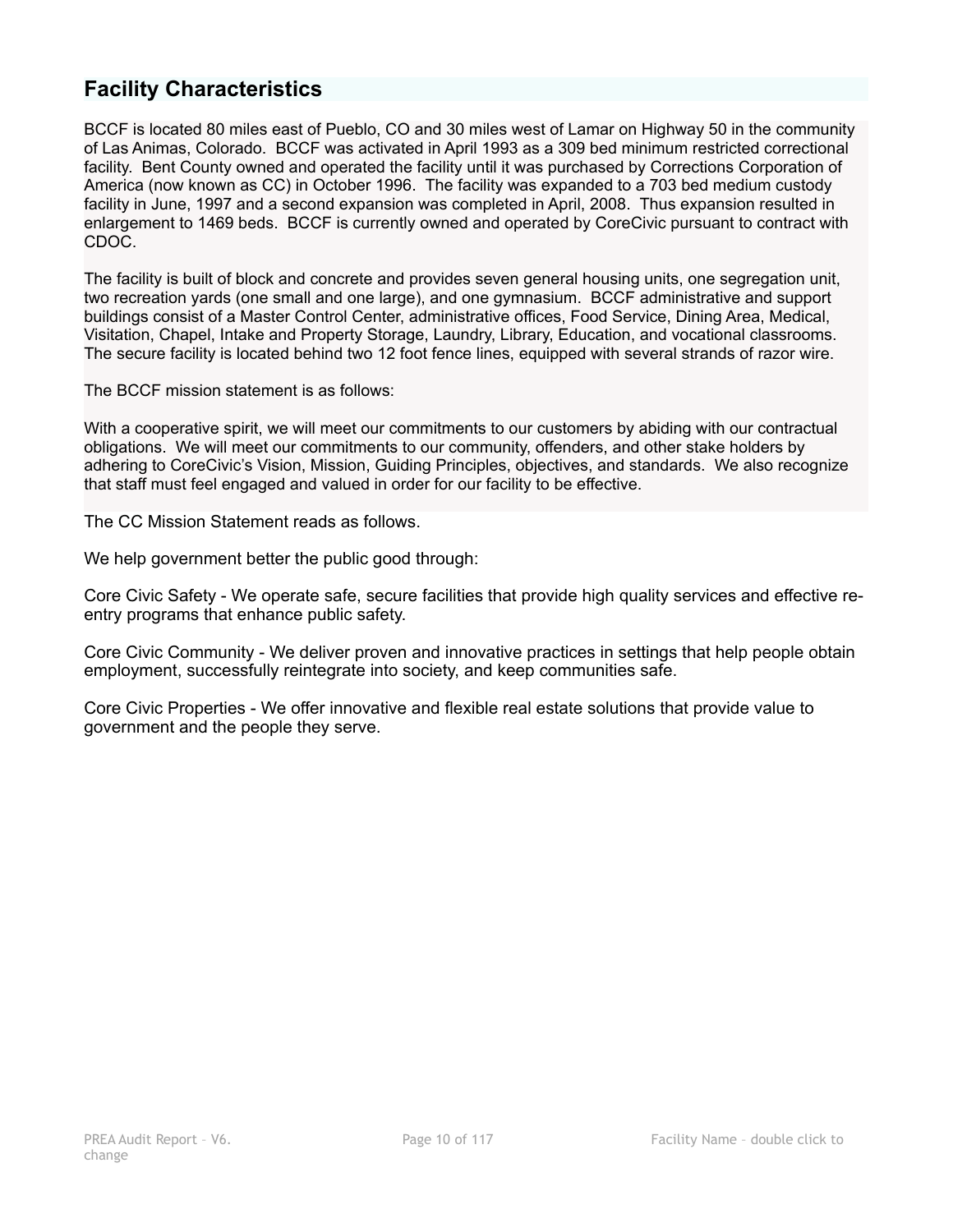# **Summary of Audit Findings**

*The summary should include the number and list of standards exceeded, number of standards met, and number and list of standards not met.* 

*Auditor Note: No standard should be found to be "Not Applicable" or "NA". A compliance determination must be made for each standard.* 

| <b>Standards Exceeded</b>                                                          |    |
|------------------------------------------------------------------------------------|----|
| Number of Standards Exceeded: 115.31, 115.88<br><b>List of Standards Exceeded:</b> | 2  |
| <b>Standards Met</b>                                                               |    |
| <b>Number of Standards Met:</b>                                                    | 43 |
| <b>Standards Not Met</b>                                                           |    |
| <b>Number of Standards Not Met:</b>                                                | 0  |
| List of Standards Not Met:                                                         | 0  |
|                                                                                    |    |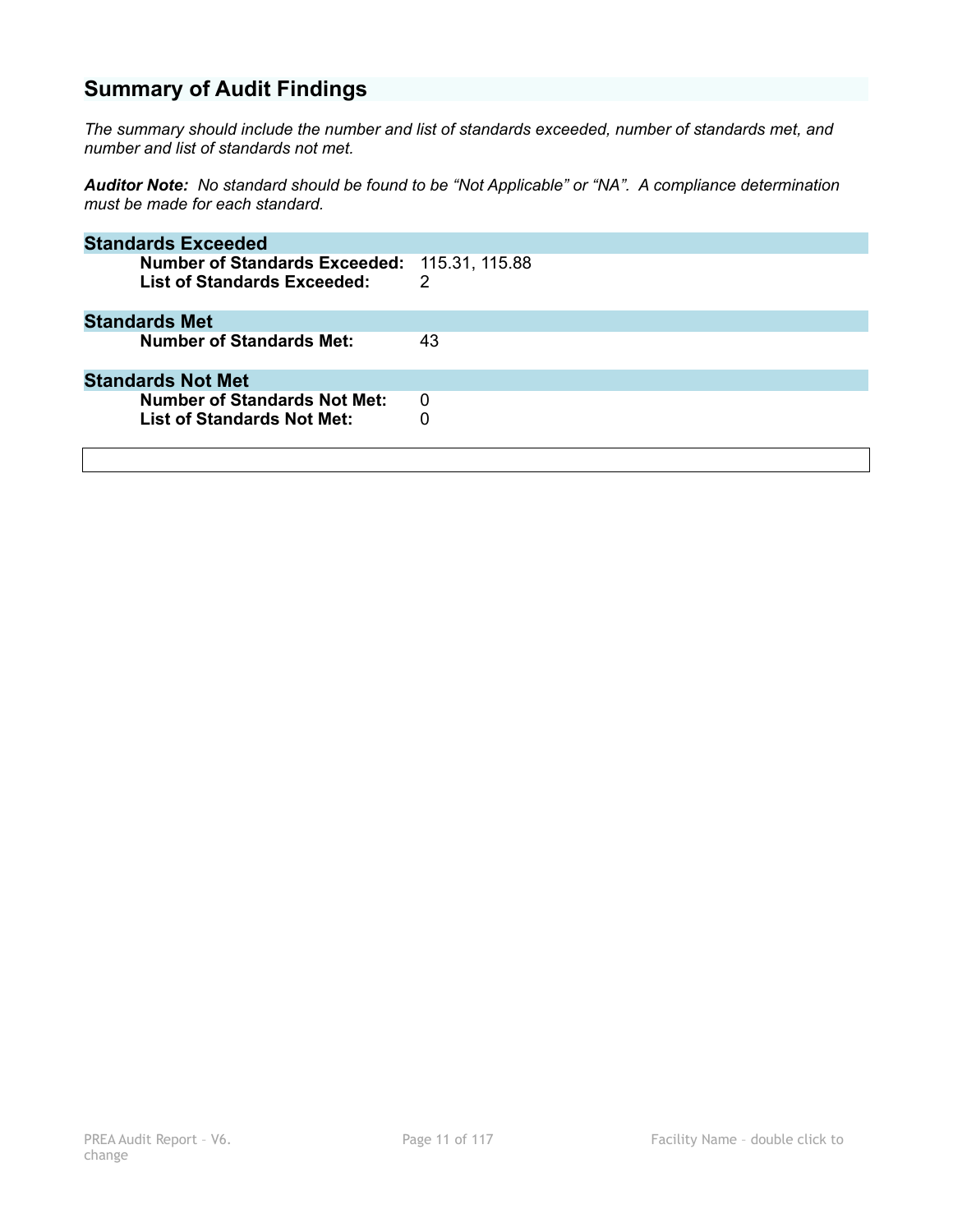# **PREVENTION PLANNING**

# **Standard 115.11: Zero tolerance of sexual abuse and sexual harassment; PREA coordinator**

# **All Yes/No Questions Must Be Answered by The Auditor to Complete the Report**

### **115.11 (a)**

- Does the agency have a written policy mandating zero tolerance toward all forms of sexual abuse and sexual harassment? X□ Yes □ No
- Does the written policy outline the agency's approach to preventing, detecting, and responding to sexual abuse and sexual harassment? X□ Yes □ No

#### **115.11 (b)**

- Has the agency employed or designated an agency-wide PREA Coordinator? X□ Yes □ No
- **■** Is the PREA Coordinator position in the upper-level of the agency hierarchy?  $X \Box Y$ es  $\Box$  No
- Does the PREA Coordinator have sufficient time and authority to develop, implement, and oversee agency efforts to comply with the PREA standards in all of its facilities?  $X \cap Yes \cap No$

# **115.11 (c)**

- **•** If this agency operates more than one facility, has each facility designated a PREA compliance manager? (N/A if agency operates only one facility.)  $X \Box Y$ es  $\Box$  No  $\Box$  NA
- Does the PREA compliance manager have sufficient time and authority to coordinate the facility's efforts to comply with the PREA standards? (N/A if agency operates only one facility.)  $X \cap Yes \cap No \cap NA$

#### **Auditor Overall Compliance Determination**

- ☐ **Exceeds Standard** (*Substantially exceeds requirement of standards*)
- X☐ **Meets Standard** (*Substantial compliance; complies in all material ways with the standard for the relevant review period*)
- ☐ **Does Not Meet Standard** (*Requires Corrective Action*)

Pursuant to the Pre-Audit Questionnaire (PAQ), the Warden self reports the agency has a written policy mandating zero tolerance toward all forms of sexual abuse and sexual harassment in facilities it operates directly or under contract. According to the Warden, the policy outlines procedural implementation of the agency's approach to preventing, detecting, and responding to sexual abuse and sexual harassment, the policy includes definitions of prohibited behaviors regarding sexual abuse and sexual harassment, and sanctions for those found to have participated in prohibited behaviors. Finally, a description of agency strategies and responses to reduce and prevent sexual abuse and sexual harassment of offenders, is included in this policy.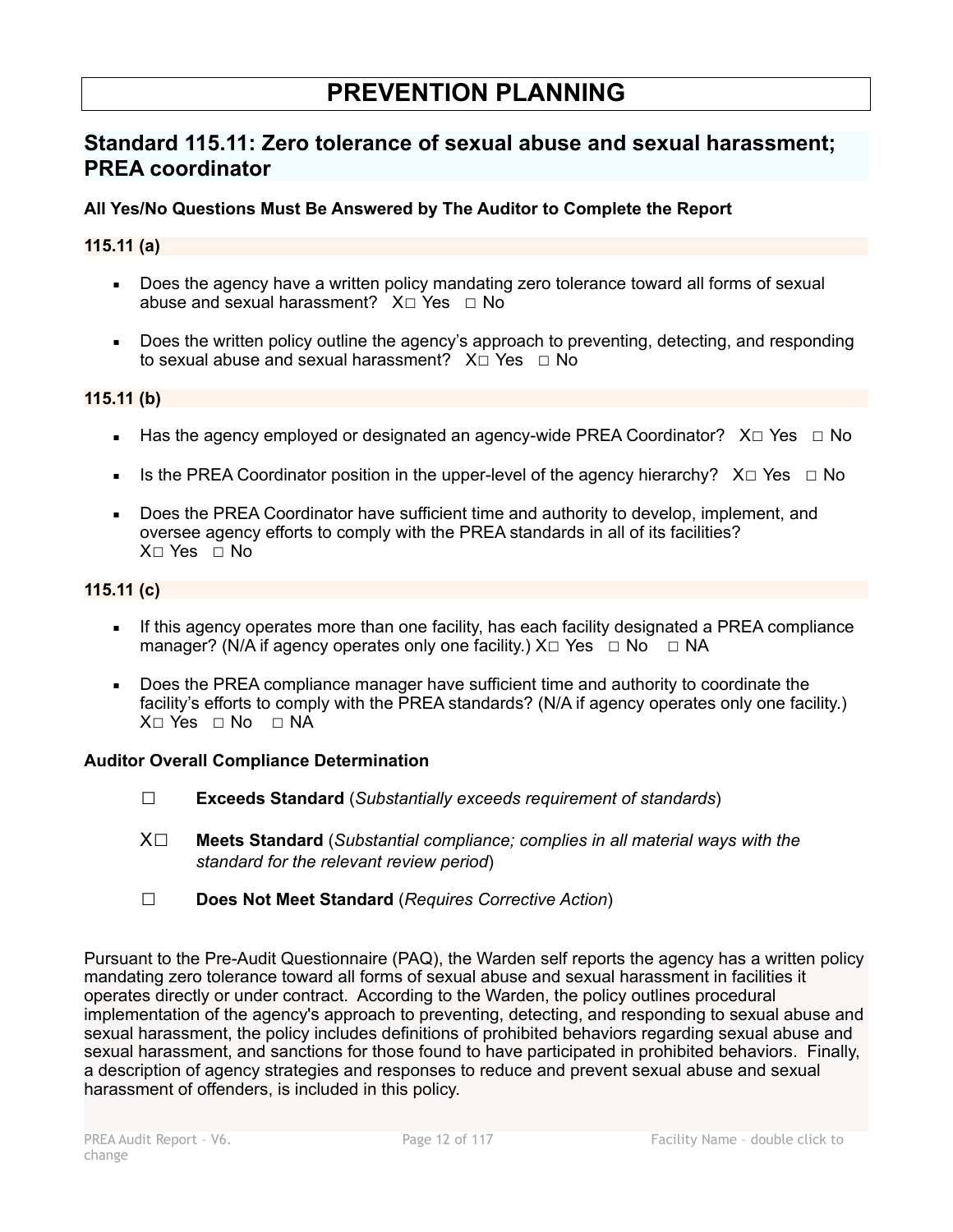The Zero Tolerance policy is clearly articulated in Colorado Department of Corrections (CDOC) Regulation Number (Reg. No.) 100-40 entitled Prison Rape Elimination (PREP), pages 1-29. Additionally, all other requirements articulated in this provision are likewise addressed throughout the previously referenced policy.

Pursuant to the PAQ, the Warden self reports the agency employs or designates an upper-level, agency-wide PREA Coordinator (CCPC) with sufficient time and authority to develop, implement, and oversee agency efforts to comply with the PREA standards in all of its facilities. According to the Core Civic (CC) Organizational Chart, the agency-wide PC reports to the Vice President Operations Administration. The Vice President Operations Administration reports to the Executive Vice President, Chief Correctional Officer who is a member of the CC executive staff. The auditor finds the CC PREA chain of command sufficient to accomplish all PREA needs and tasks.

Pursuant to interview with the CCPC, the auditor learned he does feel he has sufficient time to manage all of his PREA related responsibilities. Each facility has a PREA Compliance Manager (PCM), numbering in excess of sixty.

As Senior Director, he oversees the Director who facilitates reviews of all PREA investigations. The Director tracks any follow-up regarding reviewed PREA investigations. The Director is now working on an enhanced PREA training program for implementation at the facilities.

The CCPC's primary focus is audit preparation. Specifically, he reviews each PAQ for sufficiency and comprehensiveness prior to forwarding the same to PREA auditors. The CC Quality Assurance Department (QA) and Director currently facilitate mock audits of each facility. The CCPC reviews each mock audit report and coordinates corrective action with Wardens and facility PCMs. He posts common audit deficiencies on a shared website so stakeholders can assume a proactive approach, as opposed to, reactive in terms of PREA-related matters. Additionally, the CCPC coordinates all corrective action following each PREA audit.

Finally, the CCPC reviews each facility PREA Staffing Plan and signs the same. Assistance with relevant MOU development is also a primary responsibility, with approval being conferred by the CC Legal Department.

Pursuant to the PAQ, the Warden self reports there is a designated PCM at Bent County Correctional Facility (BCCF). According to the Warden, he does have sufficient time and authority to coordinate the facility's efforts to comply with the PREA standards. The auditor's review of two memorandums authored by two Wardens reflects the Chief of Unit Management is designated as the PCM at BCCF. According to the BCCF Organizational Chart, the Chief of Unit Management/PCM reports directly to the Assistant Warden (aw) and he/she reports directly to the Warden (CEO).

The BCCF PCM asserts the Warden and aw have always provided support to him throughout the course of his daily duties. He does have sufficient time to manage his PREA related responsibilities pursuant to weekly tours and rounds throughout the entire facility. PREA issues and concerns are addressed pursuant to management by walking around (MBWA) as he walks and talks with both staff and offenders. This results in knowledge of the offender population and operational effectiveness, inclusive of PREA. Observation of staff/offender interactions and characteristics results in change(s), if required. This hands-on approach with "all things PREA" provides continuity throughout the program and facility.

In view of the above, the auditor finds BCCF substantially compliant with 115.11.

# **Standard 115.12: Contracting with other entities for the confinement of inmates**

**All Yes/No Questions Must Be Answered by the Auditor to Complete the Report** 

change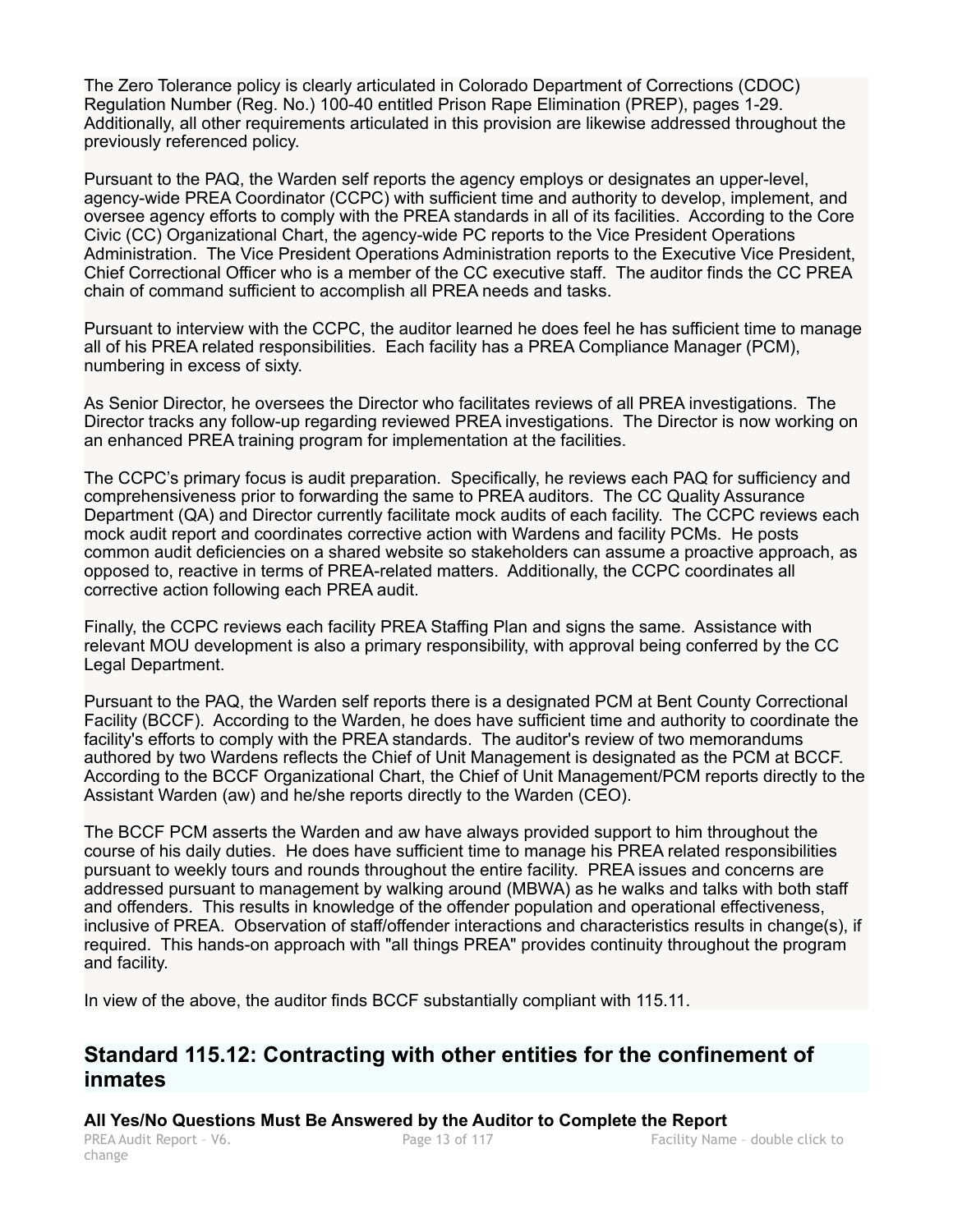# **115.12 (a)**

**.** If this agency is public and it contracts for the confinement of its inmates with private agencies or other entities including other government agencies, has the agency included the entity's obligation to comply with the PREA standards in any new contract or contract renewal signed on or after August 20, 2012? (N/A if the agency does not contract with private agencies or other entities for the confinement of inmates.)  $\Box$  Yes  $\Box$  No X $\Box$  NA

### **115.12 (b)**

Does any new contract or contract renewal signed on or after August 20, 2012 provide for agency contract monitoring to ensure that the contractor is complying with the PREA standards? (N/A if the agency does not contract with private agencies or other entities for the confinement of inmates.)  $□$  Yes  $□$  No  $X□$  NA

### **Auditor Overall Compliance Determination**

- ☐ **Exceeds Standard** (*Substantially exceeds requirement of standards*)
- X☐ **Meets Standard** (*Substantial compliance; complies in all material ways with the standard for the relevant review period*)
- ☐ **Does Not Meet Standard** (*Requires Corrective Action*)

Pursuant to the PAQ, BCCF is a private facility, under contract with no other jurisdictions to house those offenders designated to its care, custody, and control. CC, the parent company, contracts with the CDOC, housing CDOC offenders.

In view of the above, the auditor finds BCCF to be substantially compliant with 115.12.

# **Standard 115.13: Supervision and monitoring**

# **All Yes/No Questions Must Be Answered by the Auditor to Complete the Report**

#### **115.13 (a)**

- Does the facility have a documented staffing plan that provides for adequate levels of staffing and, where applicable, video monitoring, to protect inmates against sexual abuse?
- In calculating adequate staffing levels and determining the need for video monitoring, does the staffing plan take into consideration: Generally accepted detention and correctional practices? X⊓ Yes ⊓ No
- In calculating adequate staffing levels and determining the need for video monitoring, does the staffing plan take into consideration: Any judicial findings of inadequacy?  $X \Box Y$ es  $\Box$  No
- In calculating adequate staffing levels and determining the need for video monitoring, does the staffing plan take into consideration: Any findings of inadequacy from Federal investigative agencies? X□ Yes □ No
- **EXECUTE:** In calculating adequate staffing levels and determining the need for video monitoring, does the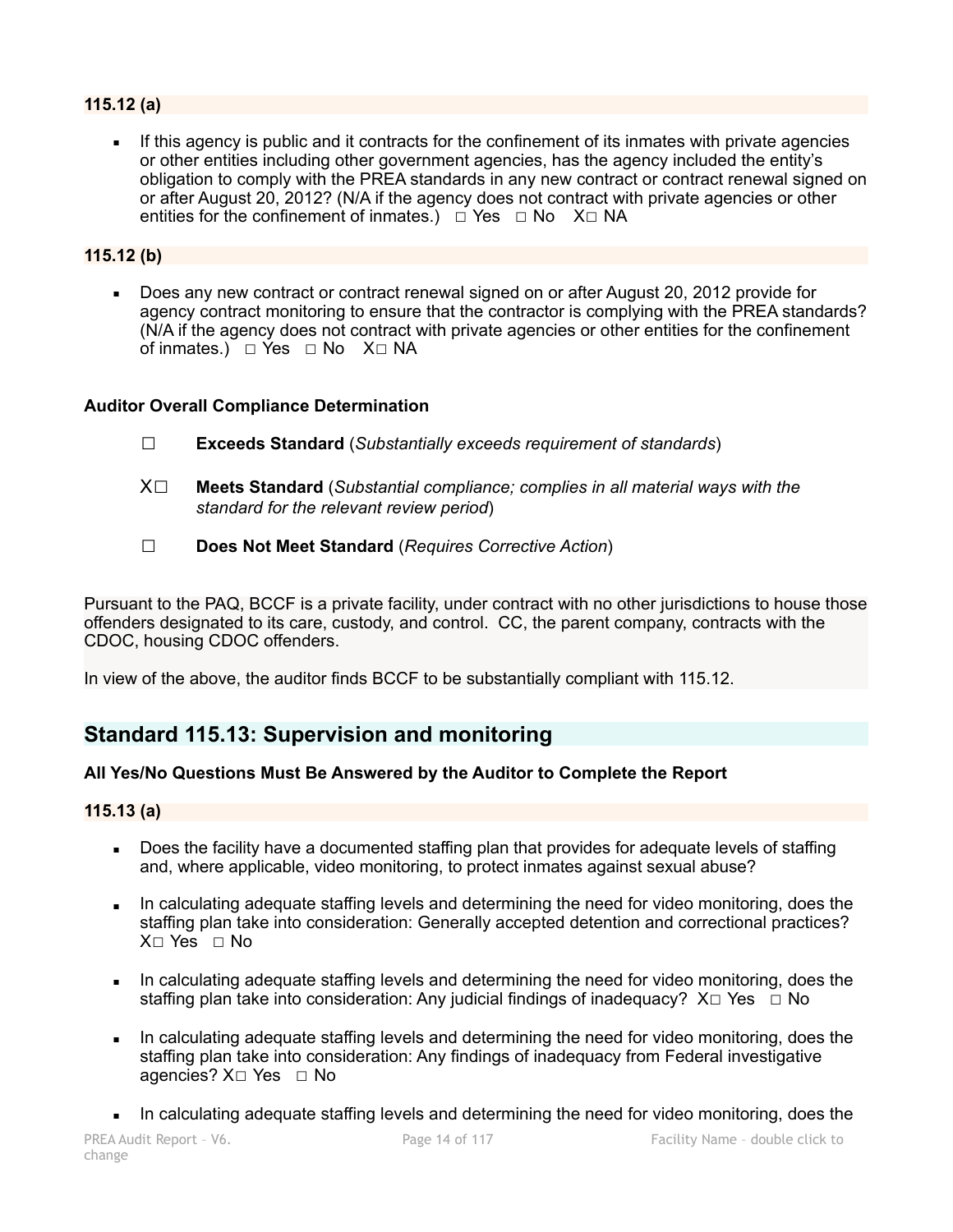staffing plan take into consideration: Any findings of inadequacy from internal or external oversight bodies? X□ Yes □ No

- In calculating adequate staffing levels and determining the need for video monitoring, does the staffing plan take into consideration: All components of the facility's physical plant (including "blind-spots" or areas where staff or inmates may be isolated)?  $X \Box Y$ es  $\Box$  No
- In calculating adequate staffing levels and determining the need for video monitoring, does the staffing plan take into consideration: The composition of the inmate population?  $X \Box Y$ es  $\Box$  No
- In calculating adequate staffing levels and determining the need for video monitoring, does the staffing plan take into consideration: The number and placement of supervisory staff? X□ Yes ☐ No
- In calculating adequate staffing levels and determining the need for video monitoring, does the staffing plan take into consideration: The institution programs occurring on a particular shift? X□  $Yes \square No \square NA$
- In calculating adequate staffing levels and determining the need for video monitoring, does the staffing plan take into consideration: Any applicable State or local laws, regulations, or standards? X□ Yes □ No
- In calculating adequate staffing levels and determining the need for video monitoring, does the staffing plan take into consideration: The prevalence of substantiated and unsubstantiated incidents of sexual abuse?  $X \square Y$ es  $\square N$ o
- In calculating adequate staffing levels and determining the need for video monitoring, does the staffing plan take into consideration: Any other relevant factors? X□ Yes □ No

# **115.13 (b)**

• In circumstances where the staffing plan is not complied with, does the facility document and justify all deviations from the plan? (N/A if no deviations from staffing plan.) ☐ Yes ☐ No X☐ NA

# **115.13 (c)**

- In the past 12 months, has the facility, in consultation with the agency PREA Coordinator, assessed, determined, and documented whether adjustments are needed to: The staffing plan established pursuant to paragraph (a) of this section?  $X \Box Y$ es  $\Box$  No
- In the past 12 months, has the facility, in consultation with the agency PREA Coordinator, assessed, determined, and documented whether adjustments are needed to: The facility's deployment of video monitoring systems and other monitoring technologies?  $X \Box Y$ es  $\Box$  No
- In the past 12 months, has the facility, in consultation with the agency PREA Coordinator, assessed, determined, and documented whether adjustments are needed to: The resources the facility has available to commit to ensure adherence to the staffing plan?  $X \Box Y$ es  $\Box$  No

# **115.13 (d)**

▪ Has the facility/agency implemented a policy and practice of having intermediate-level or higherlevel supervisors conduct and document unannounced rounds to identify and deter staff sexual abuse and sexual harassment?  $X \square Y$ es  $\square N$ o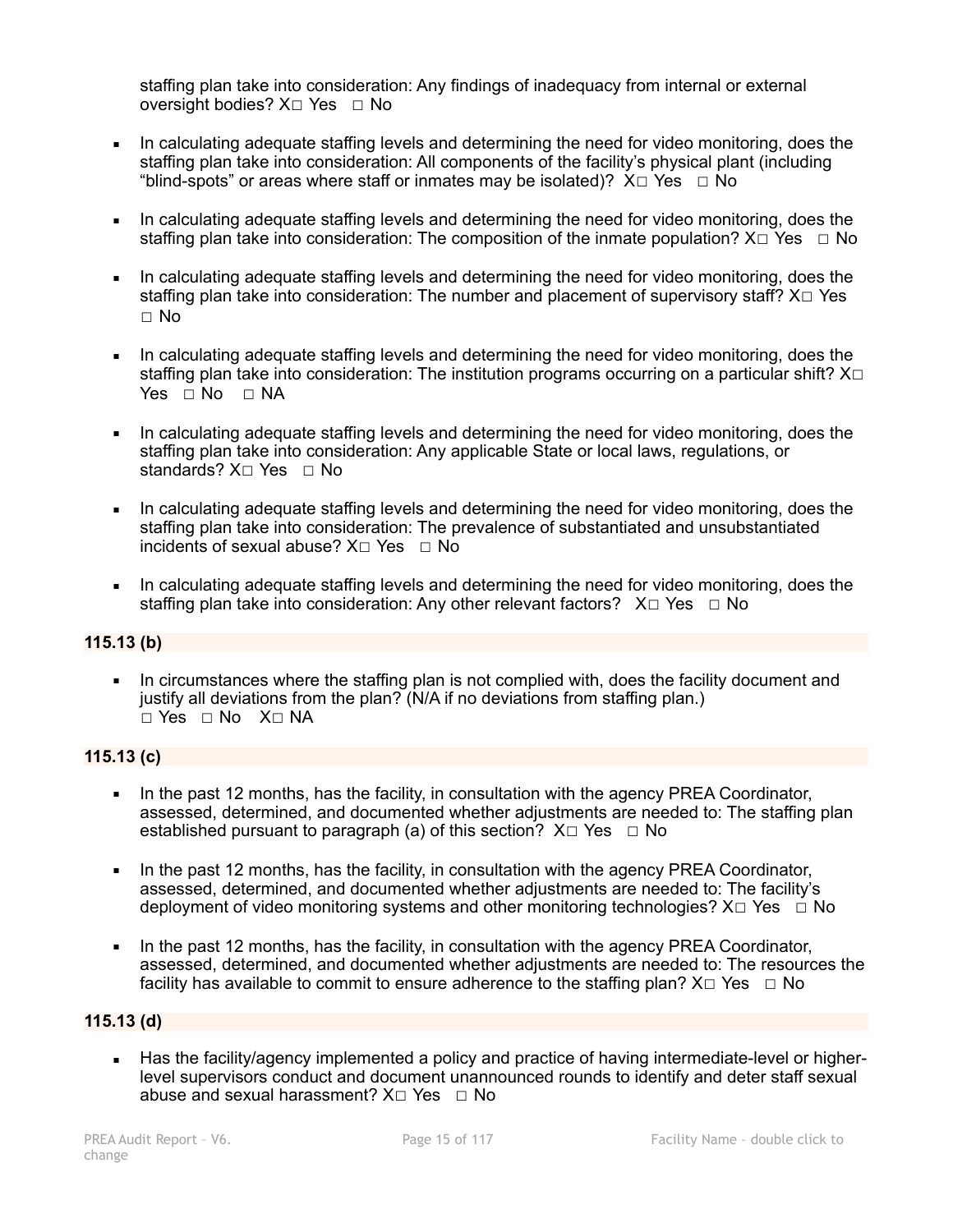- Is this policy and practice implemented for night shifts as well as day shifts?  $X \square Ye$ s  $\Box$  No
- Does the facility/agency have a policy prohibiting staff from alerting other staff members that these supervisory rounds are occurring, unless such announcement is related to the legitimate operational functions of the facility?  $X\square$  Yes  $\square$  No

# **Auditor Overall Compliance Determination**

- ☐ **Exceeds Standard** (*Substantially exceeds requirement of standards*)
- X☐ **Meets Standard** (*Substantial compliance; complies in all material ways with the standard for the relevant review period*)
- ☐ **Does Not Meet Standard** (*Requires Corrective Action*)

Pursuant to the PAQ, the Warden self reports CC requires each facility to develop, document, and make its best efforts to comply on a regular basis with a staffing plan that provides for adequate levels of staffing and, where applicable, video monitoring to protect offenders against sexual abuse. The Warden further self reports since the last PREA audit, the average daily number of offenders is 1379. The staffing plan is predicated upon an average daily number of offenders of 1388.

CDOC Regulation Number (Reg. No.) 100-40 entitled Prison Rape Elimination (PREP), page 27, section  $M(1)$  addresses 115.13(a). CC Policy AR 0100-40, CDOC entitled PREP, page 1, section  $V(M)(1)(2)(a-k)$ and (3) augments the above-referenced CDOC Reg. No. addressing 115.13(a).

The auditor's review of the May 6, 2019, May 5, 2020, and May 3, 2021 Annual PREA Staffing Plan Assessments reveals substantial compliance with 115.13(a and c). All requisite criteria are addressed in the Annual PREA Staffing Plan Assessment and the same is reviewed and approved by the BCCF PCM, Warden, CCPC, and respective CC Vice President. The auditor finds the Annual Staffing Plan and Assessment to be compliant with 115.13(a).

The Warden asserts the facility does have a staffing plan. Adequate staffing levels to protect offenders against sexual abuse plus video monitoring are considered in the plan. The marriage between staffing and electronic surveillance is sufficient to facilitate offender sexual safety. One staff member each is assigned to the unit control centers while at least two other staff and a correctional counselor (sergeants) are assigned to make rounds throughout each pod. Staff also supervise program and operational areas throughout the facility.

Cameras are located and positioned in all housing areas and hallways. Pixillation is employed in certain areas to accommodate PREA privacy concerns.

The staffing plan is documented, forwarded to, and maintained electronically at corporate. Additionally, the same is maintained on the shared drive with privileges access granted to the Warden, aw, PCM, chief of security (cos), captains, unit managers, quality assurance (qa). In essence, the staffing plan is determined by both Corporate and the customer.

When assessing adequate staffing levels and the need for video monitoring, the facility plan considers the following:

a. Considerations regarding generally accepted detention and correctional principles center on an analysis of the areas to which offenders have access, blind spots and whether camera/mirror surveillance is adequate, areas of offender concentration, line of sight considerations, and sexual abuse/harassment incident locations. Staffing is generally developed by corporate in consideration of the CDOC contractual plan and PREA staffing plan. American Correctional Association (ACA) Best Practices regarding staffing are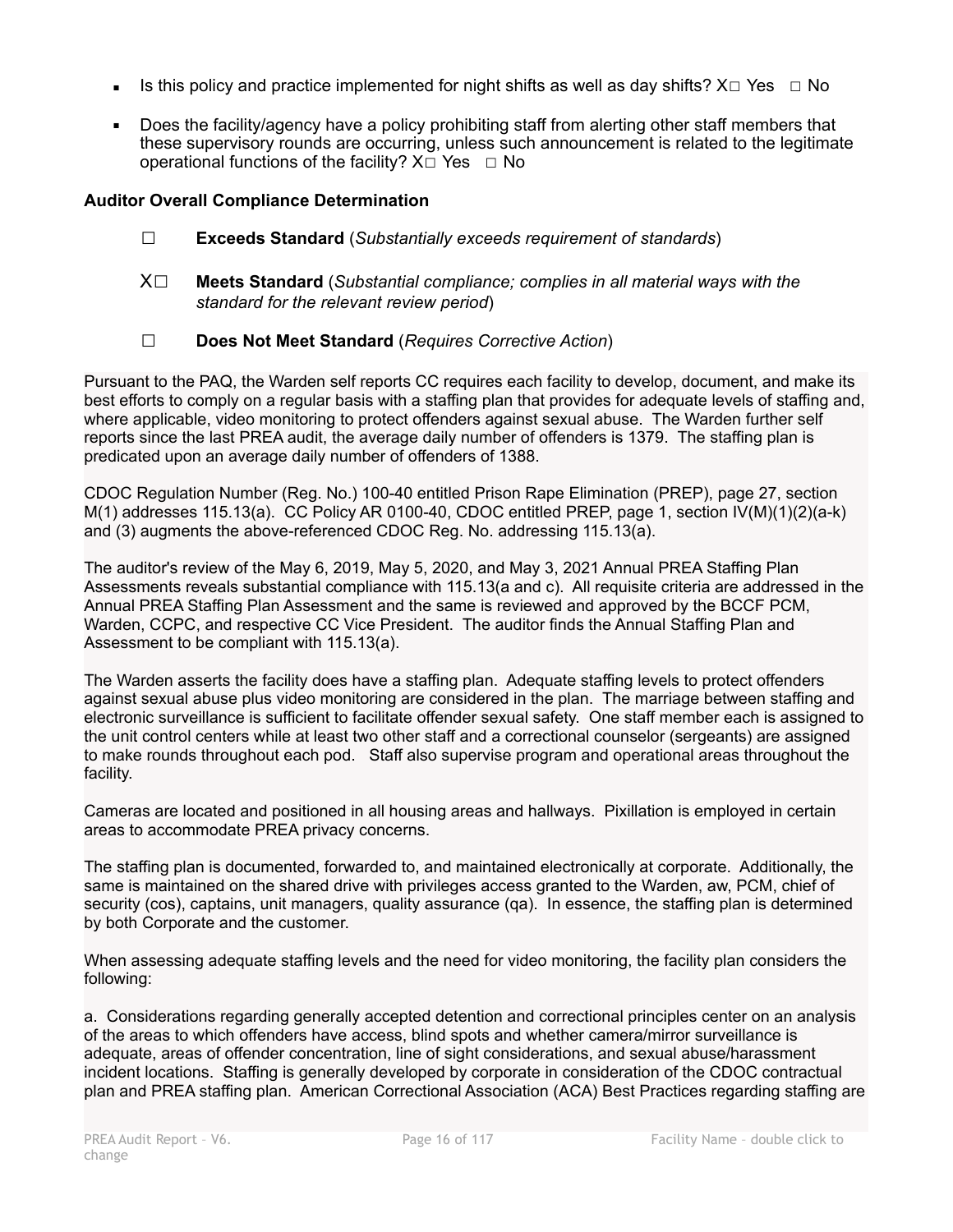considered. Extra staffing can be requested from corporate based on Sexual Abuse Incident Review (SAIR) results, increases in population, and other factors.

- b. There has been no judicial findings of inadequacy during this audit period.
- c. There has been no findings of inadequacy from federal investigative agencies.
- d. There has been no findings of inadequacy from internal or external oversight bodies.

e. Blind spots and line of sight are addressed above, as well as, a brief synopsis of the physical plant.

PREA vs. physical plant considerations are always assessed during daily/weekly MBWA rounds (facilitated by management staff in addition to requisite line staff tours and rounds). On an annual basis, corporate staff, as well as, CDOC security executives, assess staffing, physical plant, and camera needs. If additional staffing or electronic surveillance are needed, these assessments may drive receipt of resources. Of note, if CDOC staff determine staffing is too low, the offender population level may be adjusted.

f. Security Threat Groups (STGs), ethnic balance, and the LGBTI population do not create significant concerns at BCCF.

g. The unit management concept provides another layer of security and offender sexual safety supervision. Sergeants and above are considered supervisory and accordingly, sufficient supervisory presence and benefits are realized. Supervision is strategically placed throughout the facility to address potential "hot spots", as well as, facilitation of sexual safety rounds.

h. Programming is evenly balanced across the shifts. If additional staffing is required for a special event, management provides assistance. If an increase in offender presence is noted during programming, staffing is adjusted to compensate.

i. The facility is subject to CDOC and CC PREA policies and standards.

j. The prevalence, locations, etc. of substantiated and unsubstantiated incidents of sexual abuse are closely monitored and considered in the staffing plan/any corresponding requests for increased staffing or electronic surveillance modification(s).

k. None.

In regard to daily checks for compliance with the staffing plan, the cos and chief of unit management (coum) review and oversee daily staffing. The administrative duty officer (ado) conducts a live roster review on a weekly basis. Results are documented on the roster and in a log book. If any discrepancies are noted, the Warden is informed. Department heads, captains, and above can approve overtime expenditures.

The auditor notes that the PCM provided essentially the same responses in terms of the above. Accordingly, the Warden's interview synopsis is also applicable to the PCM.

Pursuant to the PAQ, the Warden self reports 115.13(b) is not applicable to BCCF as there were no deviations from the staffing plan during the last 12 months.

CC Policy AR 0100-40, CDOC Reg. No. 100-40 entitled PREP, page 1, section IV(M)(4)(a and b) addresses 115.13(b). The BCCF cos is responsible for identification of non-compliance and he/she reports the same to the BCCF PCM. He, in turn, reports the specifics of the deviation, inclusive of any corrective action, to the CCPC within seven calendar days of the date of the deviation.

The Warden asserts all instances of non-compliance with the PREA Staffing Plan would be documented. The Warden further self reports zero instances of staffing plan non-compliance have been noted throughout the last 12 months.

The auditor's observation of staffing during the facility tour and during non-regular business hours reveals substantial compliance with 115.13.

Pursuant to the PAQ, the Warden self reports that at least once every year, the facility, in collaboration with the CCPC, reviews the staffing plan to determine:

Whether adjustments are needed to the staffing plan; The deployment of monitoring technology; or The allocation of facility resources to commit to the staffing plan to ensure compliance with the same.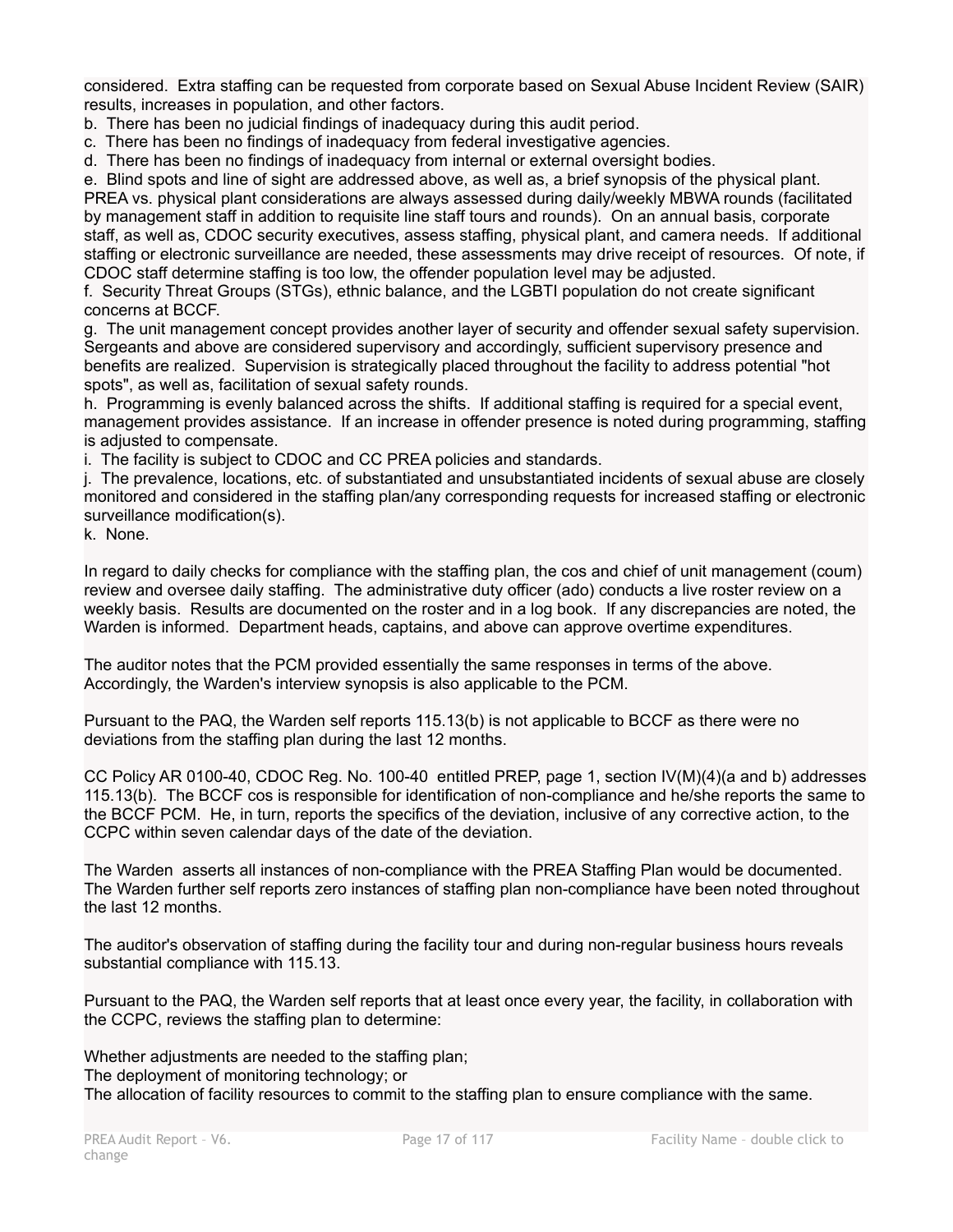CDOC Reg. No. 100-40 entitled PREP, page 27, section IV(M)(1) addresses 115.13(c) and CC Policy AR CDOC 0100-40, entitled PREP, page 1, section M(4) Annual PREA Staffing Plan Assessment and (2) (a-c) augments the afore-referenced CDOC Reg. No., addressing 115.13(c).

The auditor's review of the May 6, 2019, May 5, 2020, and May 3, 2021 Annual PREA Staffing Plan Assessments reveals substantial compliance with 115.13(c).

The CCPC asserts he is consulted regarding any assessments of, or adjustments to, the staffing plan for BCCF. Specifically, he is a reviewer and co-signer for the BCCF Annual Staffing Plans pursuant to policy.

Pursuant to the PAQ, the Warden self reports that intermediate-level or higher level staff conduct unannounced rounds to identify and deter staff sexual abuse and sexual harassment. Rounds are documented and cover all shifts. Facility policy does prohibit staff from alerting other staff of the conduct of such rounds.

CDOC Reg. No. 100-40 entitled PREP, page 27, section IV(M)(2) addresses 115.13(d).

The auditor's review of three BCCF Supervisory Unannounced PREA Rounds documents reveals substantial compliance with 115.13(d). Areas toured are Units 2, 6, and Recreation and the rounds were conducted during July, September, and October, 2019. They were toured by a variety of department heads and administrators.

The intermediate or higher facility level staff interviewee asserts he facilitates unannounced sexual safety rounds. He asserts he completes unannounced rounds every day in every pod. He documents unannounced PREA rounds, in red ink, in the pod log book. During unannounced sexual safety rounds, he walks all tiers and checks each cell.

The interviewee asserts he varies times for the conduct of rounds, varies his path for the conduct of rounds as he may facilitate half of the rounds at one time and half at another time, and he may double back, conducting two tours on the same day. No patterns are established.

The interviewee asserts he reinforces, with staff, that alerting each other as to the supervisor's location and rounds is not acceptable.

During the facility tour, the auditor reviewed log books in various housing units and other areas, finding documented times for supervisory sexual safety rounds.

The auditor's review of one 2021 Restricted Housing Unit (RHU) and 10 Unannounced Rounds sign-in logs reveals substantial compliance with 115.13(d). The logs encompassed numerous units and program/ operational areas, as well as, RHU. During the auditor's facility tour, random document reviews as previously described, reveal compliance with 115.13(d).

In view of the above, the auditor finds BCCF substantially compliant with 115.13.

# **Standard 115.14: Youthful inmates**

# **All Yes/No Questions Must Be Answered by the Auditor to Complete the Report**

# **115.14 (a)**

**•** Does the facility place all youthful inmates in housing units that separate them from sight, sound, and physical contact with any adult inmates through use of a shared dayroom or other common space, shower area, or sleeping quarters? (N/A if facility does not have youthful inmates [inmates <18 years old].)  $\Box$  Yes  $\Box$  No X $\Box$  NA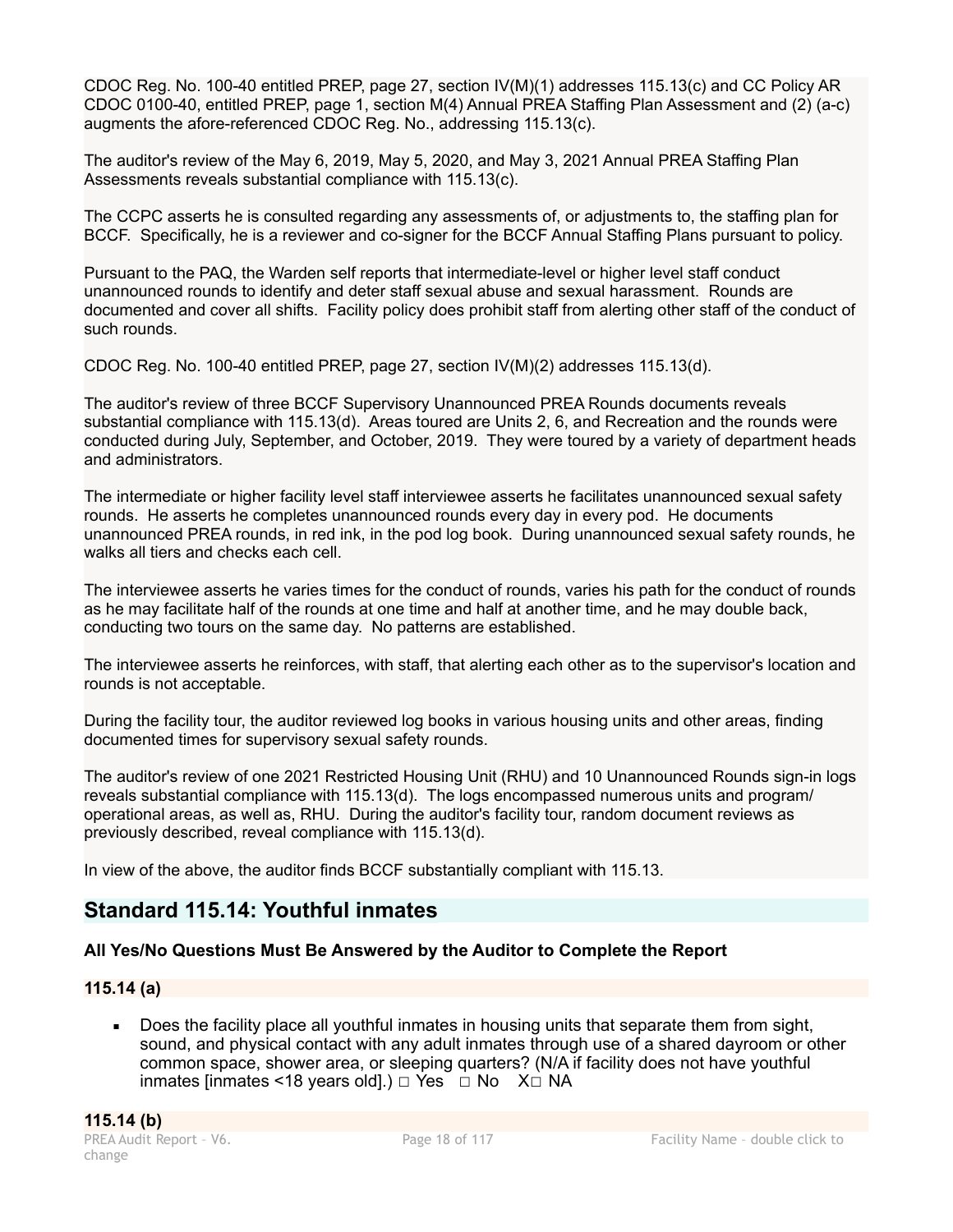- In areas outside of housing units does the agency maintain sight and sound separation between youthful inmates and adult inmates? (N/A if facility does not have youthful inmates [inmates <18 years old].)  $\Box$  Yes  $\Box$  No X $\Box$  NA
- In areas outside of housing units does the agency provide direct staff supervision when youthful inmates and adult inmates have sight, sound, or physical contact? (N/A if facility does not have youthful inmates [inmates <18 years old].) □ Yes □ No X□ NA

# **115.14 (c)**

- Does the agency make its best efforts to avoid placing youthful inmates in isolation to comply with this provision? (N/A if facility does not have youthful inmates [inmates <18 years old].) ☐ Yes ☐ No X☐ NA
- Does the agency, while complying with this provision, allow youthful inmates daily large-muscle exercise and legally required special education services, except in exigent circumstances? (N/A if facility does not have youthful inmates  $|$ inmates <18 years old].)  $\Box$  Yes  $\Box$  No X $\Box$  NA
- Do youthful inmates have access to other programs and work opportunities to the extent possible? (N/A if facility does not have youthful inmates [inmates <18 years old].) ☐ Yes ☐ No X☐ NA

### **Auditor Overall Compliance Determination**

- ☐ **Exceeds Standard** (*Substantially exceeds requirement of standards*)
- X☐ **Meets Standard** (*Substantial compliance; complies in all material ways with the standard for the relevant review period*)
- ☐ **Does Not Meet Standard** (*Requires Corrective Action*)

Youthful offenders are not housed at BCCF. The Warden confirmed the same pursuant to PAQ memorandum and the auditor confirmed the same during the on-site audit pursuant to observation.

While 115.14(a-c) are deemed to be not applicable to BCCF, the auditor finds BCCF to be substantially compliant with 115.14 as there are no deviations from either standard or policy.

In view of the above, the auditor finds BCCF substantially compliant with 115.14.

# **Standard 115.15: Limits to cross-gender viewing and searches**

# **All Yes/No Questions Must Be Answered by the Auditor to Complete the Report**

#### **115.15 (a)**

Does the facility always refrain from conducting any cross-gender strip or cross-gender visual body cavity searches, except in exigent circumstances or by medical practitioners? X□ Yes □ No

### **115.15 (b)**

Does the facility always refrain from conducting cross-gender pat-down searches of female inmates, except in exigent circumstances? (N/A if the facility does not have female inmates.)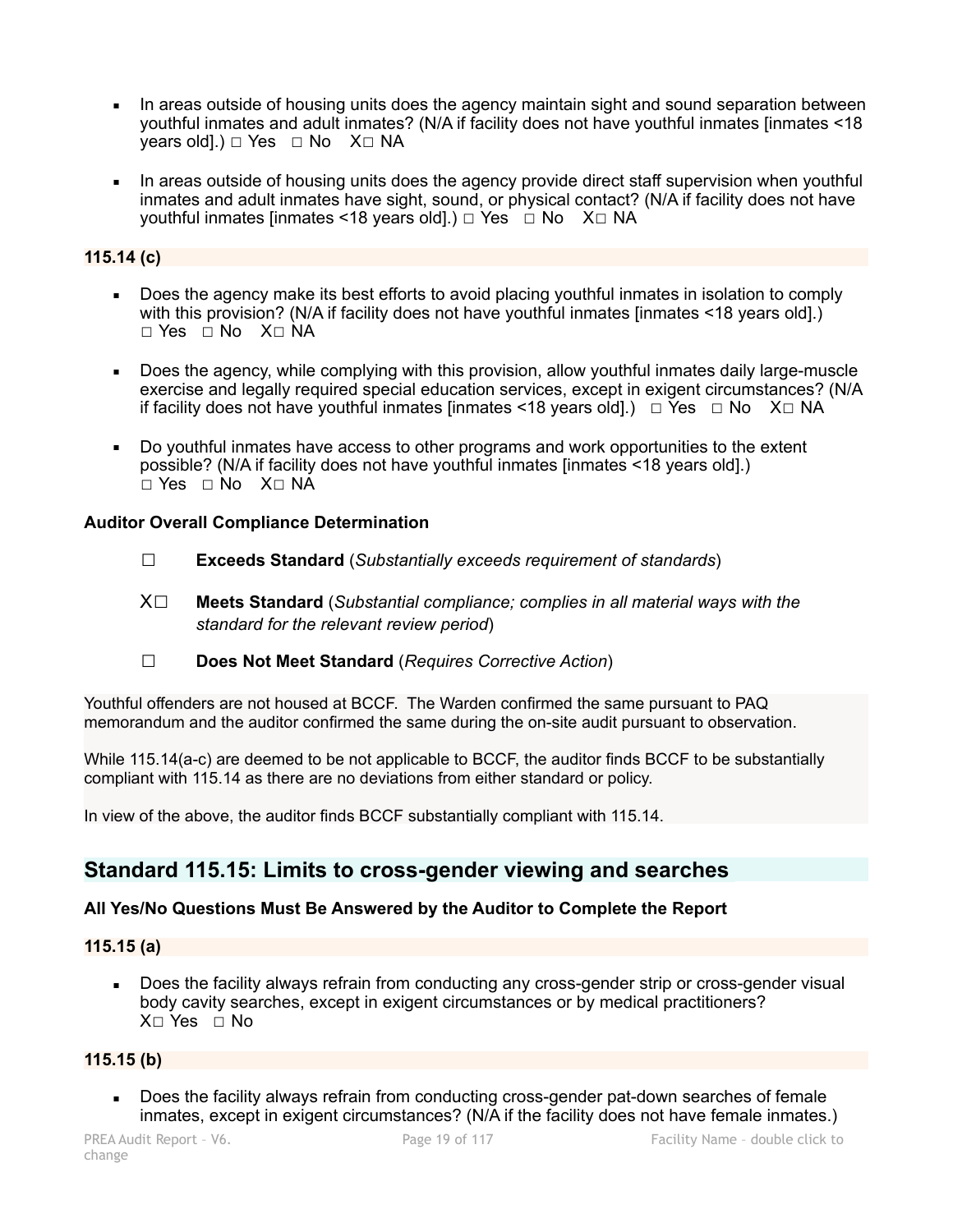☐ Yes ☐ No X☐ NA

■ Does the facility always refrain from restricting female inmates' access to regularly available programming or other out-of-cell opportunities in order to comply with this provision? (N/A if the facility does not have female inmates.) □ Yes □ No X□ NA

# **115.15 (c)**

- Does the facility document all cross-gender strip searches and cross-gender visual body cavity searches? X□ Yes □ No
- Does the facility document all cross-gender pat-down searches of female inmates? (N/A if the facility does not have female inmates.)  $\Box$  Yes  $\Box$  No X $\Box$  NA

# **115.15 (d)**

- Does the facility have policies that enables inmates to shower, perform bodily functions, and change clothing without nonmedical staff of the opposite gender viewing their breasts, buttocks, or genitalia, except in exigent circumstances or when such viewing is incidental to routine cell checks? X☐ Yes ☐ No
- Does the facility have procedures that enables inmates to shower, perform bodily functions, and change clothing without nonmedical staff of the opposite gender viewing their breasts, buttocks, or genitalia, except in exigent circumstances or when such viewing is incidental to routine cell checks? X☐ Yes ☐ No
- Does the facility require staff of the opposite gender to announce their presence when entering an inmate housing unit?  $X \Box Y$ es  $\Box$  No

# **115.15 (e)**

- Does the facility always refrain from searching or physically examining transgender or intersex inmates for the sole purpose of determining the inmate's genital status?  $X \Box Y$ es  $\Box$  No
- If an inmate's genital status is unknown, does the facility determine genital status during conversations with the inmate, by reviewing medical records, or, if necessary, by learning that information as part of a broader medical examination conducted in private by a medical practitioner?  $X□$  Yes  $□$  No

# **115.15 (f)**

- Does the facility/agency train security staff in how to conduct cross-gender pat down searches in a professional and respectful manner, and in the least intrusive manner possible, consistent with security needs?  $X□$  Yes □ No
- **Does the facility/agency train security staff in how to conduct searches of transgender and** intersex inmates in a professional and respectful manner, and in the least intrusive manner possible, consistent with security needs?  $X \Box Y$ es  $\Box$  No

# **Auditor Overall Compliance Determination**

☐ **Exceeds Standard** (*Substantially exceeds requirement of standards*)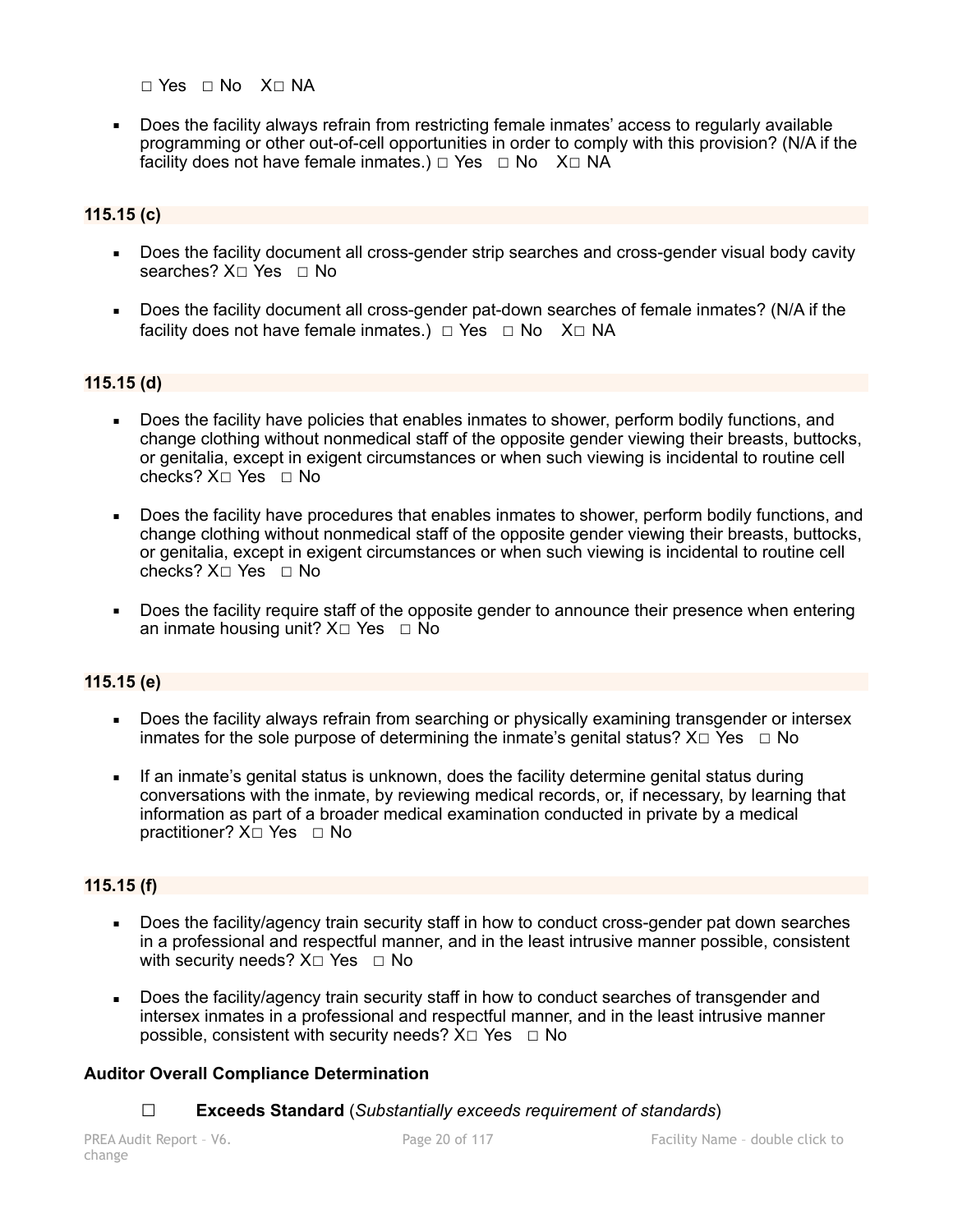X☐ **Meets Standard** (*Substantial compliance; complies in all material ways with the standard for the relevant review period*)

# ☐ **Does Not Meet Standard** (*Requires Corrective Action*)

Pursuant to the PAQ, the Warden self reports cross-gender strip or cross-gender visual body cavity searches of offenders are conducted at BCCF. The Warden further self reports two cross-gender strip or cross-gender visual body cavity searches of offenders were conducted at BCCF during the last 12 months. Reportedly, neither search was based on exigent circumstances.

In follow-up questioning regarding these alleged incidents within the last 12 months, the PCM asserts zero such searches have been conducted at BCCF since the 2019 incident mentioned below. The auditor's on-site audit findings are commensurate with this assertion.

CDOC Reg. No. 300-06 entitled Searches and Contraband Control, page 5, section IV(E)(1) addresses 115.15(a).

The auditor's review of 2021 BCCF General Area Search Logs reveals that all strip searches are logged. There is no evidence of cross-gender strip searches during 2021.

According to the non-medical staff involved in cross-gender strip or visual searches interviewee, female staff do not generally conduct cross-gender strip or visual searches of offenders at BCCF. When questioned regarding circumstances wherein cross-gender strip or visual searches might be warranted, the interviewee stated when an offender is suspected (reasonable suspicion) of being in possession of hard contraband secreted in his rectum, the same would constitute an exigent circumstance.

The auditor reviewed PAQ documentation dated September 25, 2019 regarding an incident wherein a transgender female offender requested, in writing, at intake that female staff facilitate the requisite intake strip search. CDOC Reg. No. 300-06 entitled Searches and Contraband Control, page 5, section IV(E)(1) addresses circumstances similar to the instant fact pattern. Specifically, if an employee(s) of the same gender with which the offender identifies are available and are willing to conduct the search, the same may be conducted.

In the instant matter, three female staff volunteers were properly trained to conduct such searches with the subject training being documented. Two of the trained staff conducted the strip search while male staff were not in the strip search area and could not observe the process. Subsequently, a draft procedural memorandum was drafted to address step by step instructions.

Pursuant to the auditor's review, this search was conducted in a professional manner commensurate with 115.15 expectations.

Pursuant to the PAQ, the Warden self reports the facility does not permit cross-gender pat-down searches of female offenders, absent exigent circumstances. Pursuant to the auditor's review of the CC website, only male offenders are housed at BCCF and the auditor's on-site observation confirmed the same.

Pursuant to the PAQ, the Warden self reports facility policy requires that all cross-gender strip searches and cross-gender visual body cavity searches are documented. As female offenders are not housed at BCCF, policy provisions regarding cross-gender pat searches of female offenders are not applicable.

CDOC Reg. No. 300-06 entitled Searches and Control, pages 5, 6, and 7, sections IV(D)(2)(c), E(1), and k(1) respectively, address 115.15(c).

The auditor notes that all strip searches are logged in the BCCF General Area Search Log.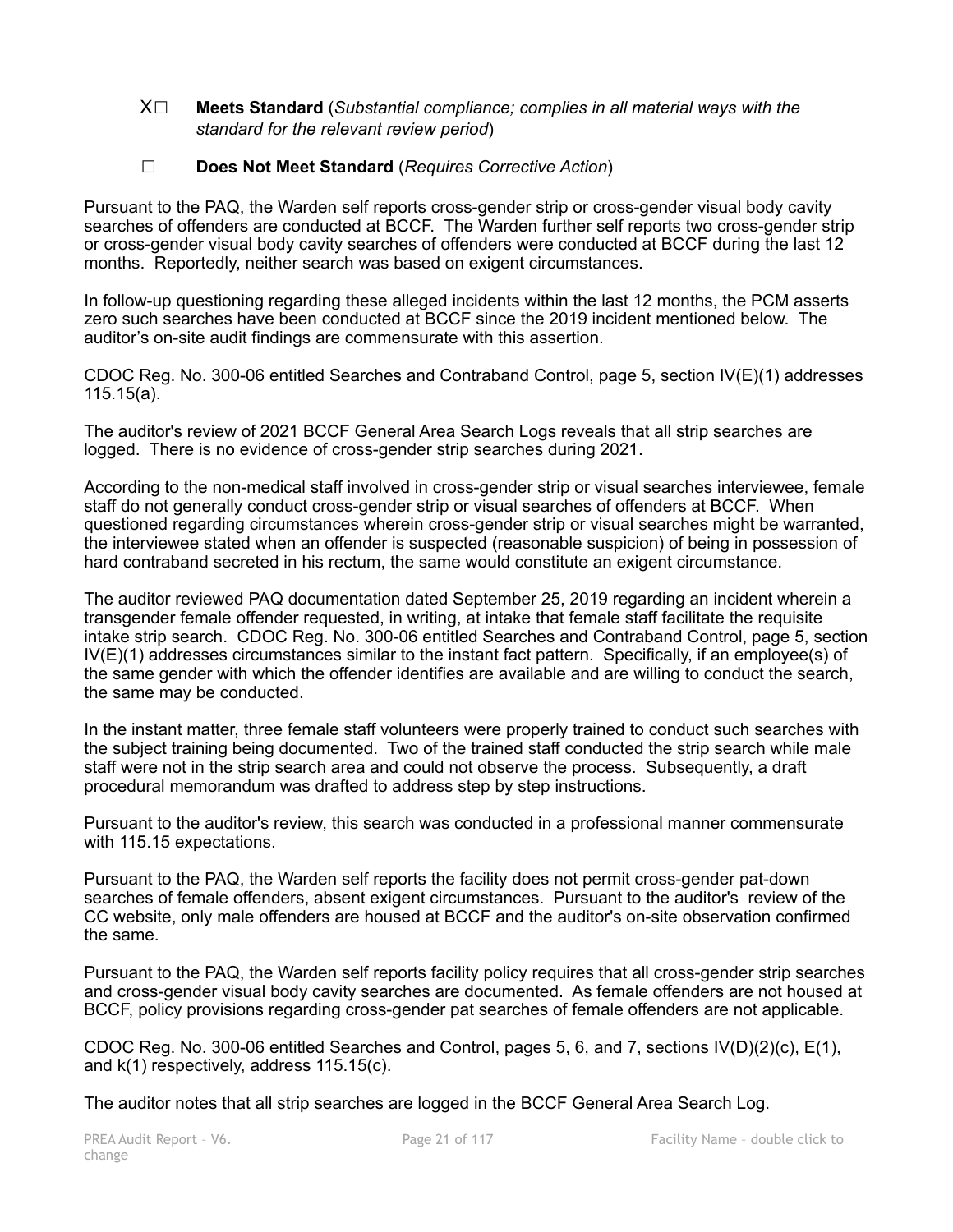Pursuant to the PAQ, the Warden self reports policies and procedures have been implemented at BCCF that enable offenders to shower, perform bodily functions, and change clothing without nonmedical staff of the opposite gender viewing their breasts, buttocks or genitalia, except in exigent circumstances or when such viewing is incidental to routine cell checks (this includes viewing via video camera). The Warden further asserts policies and procedures require staff of the opposite gender to announce their presence when entering an offender housing unit.

CDOC Reg. No. 100-40 entitled PREP, page 5, section IV(5) addresses 115.15(d).

During the facility tour, the auditor reviewed facility cameras. At the time of the tour, female staff were assigned to the area where the monitors are maintained. Reportedly, these are the only facility monitors wherein housing and program area interiors are monitored by line staff. The auditor's review of these cameras validated the aforementioned statement as the auditor noted the cameras do not capture cell interiors nor shower areas. It is noted each cell contains a toilet.

As is typical with suicide watch/some hospital cells, the BCCF suicide cell(s) was/were equipped with cameras. The auditor's review of the monitor clearly reveals the same is pixilated, thereby removing any 115.15(d) concerns.

During the facility tour and throughout the on-site audit period, the auditor noted no instances wherein opposite gender staff failed to announce themselves when entering pods. Additionally, the auditor observed a painted notice at each pod entry area reflecting that opposite gender staff must announce their gender upon entering the area.

Twenty of 21 random offender interviewees assert female staff announce their presence when entering opposite gender housing units. In regard to query as to whether offenders are ever naked in full view of opposite gender female staff while toileting, showering, or changing clothing, all 21 random offender interviewees stated they are not.

During the facility tour, the auditor's observations refuted one interviewee who reported both offenders and staff can observe offender anatomy from the top tier of the unit as curtain shielding is insufficient. The auditor observed that a wall of sufficient height precludes viewing as previously described.

All 12 random staff interviewees assert that female staff announce their presence when entering a housing unit wherein opposite gender offenders are housed. Random staff interviewees (male) also validated the assertions of female staff interviewees.

All 12 random staff interviewees assert offenders are able to dress, shower, and toilet without being viewed by staff of the opposite gender.

During the facility tour, the auditor observed consistent announcement of presence in the housing areas by female staff.

Pursuant to the PAQ, the Warden self reports there is a BCCF policy prohibiting staff from searching or physically examining a transgender or intersex offender for the sole purpose of determining the offender's genital status. According to the Warden, no such searches have been conducted during the audit period.

CDOC Reg. No. 100-40 entitled PREP, page 12, section IV(D)(4) addresses 115.15(e).

All 12 random staff interviewees assert the facility prohibits staff from searching or physically examining a transgender or intersex offender for the sole purpose of determining the offender's genital status. All interviewees were aware of the policy governing the same.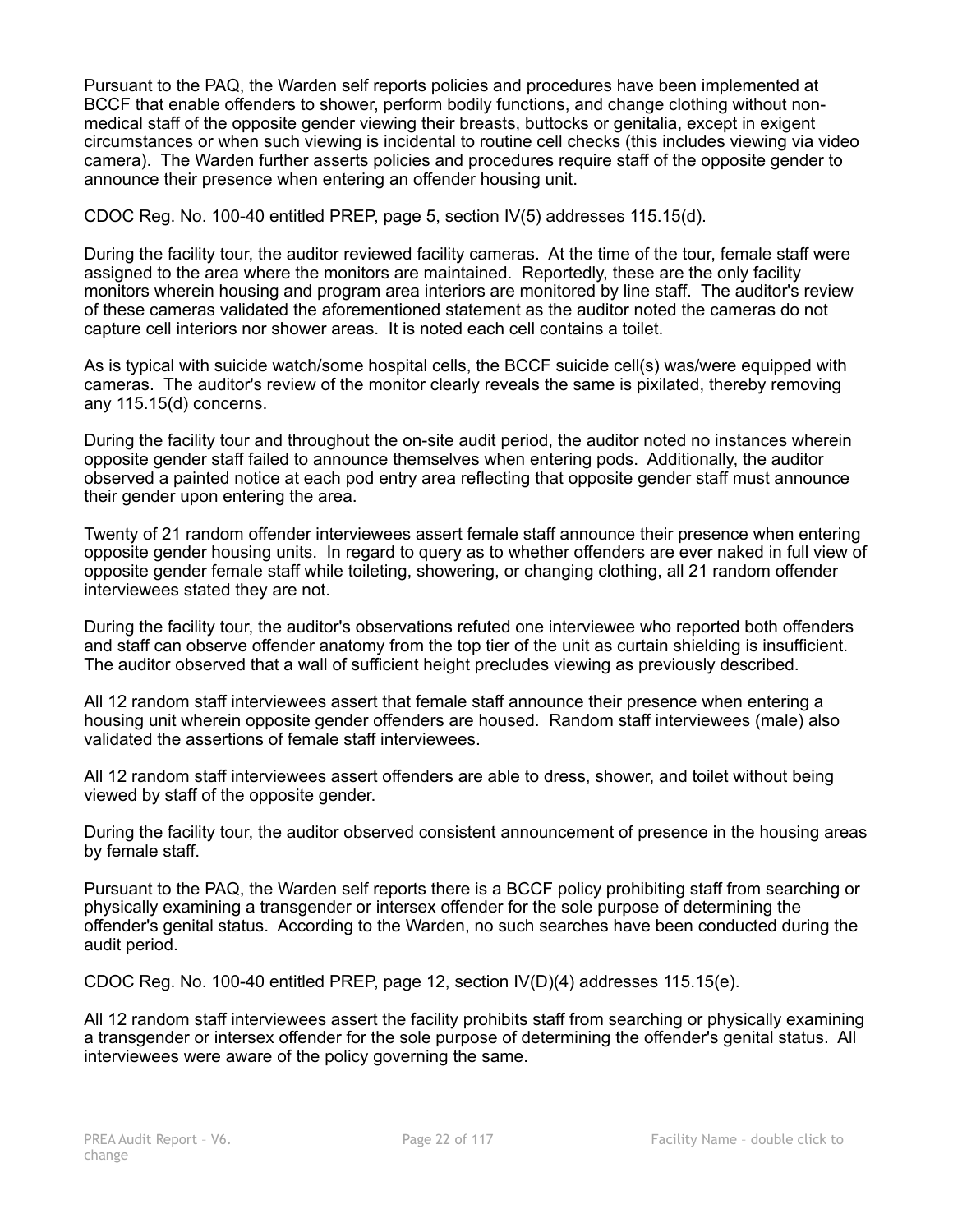All five transgender offender interviewees state they have not been placed in a housing area designated for transgender or intersex offenders. Similarly, they have no reason to believe they were strip-searched solely for the purpose of determining genitalia.

Pursuant to the PAQ, the Warden self reports that 100 percent of all security staff have received training on conducting cross-gender pat-down searches and searches of transgender and intersex offenders in a professional and respectful manner, consistent with security needs.

The auditor's review of the CC Search Procedures Facilitator Guide/slides, as well as, the CDOC Universal Pat Searches and Training on the Transgender or Intersex Offender reveals substantial compliance with 115.15(f).

The auditor's review of a Training Activity Enrollment/Attendance Roster dated March 5, 2021 (Pre-Service) reveals seven security staff participated in the Search Procedures class.

In addition to the above, the auditor's review of two Training Activity Enrollment/Attendance Rosters dated March 10, 2020 and April 2, 2020 bearing 24 total correctional officer (CO) printed names/ signatures/and titles reveals compliance with 115.15(f). These staff participated in the Search Procedures class.

The auditor's on-site review of eight of 13 random staff files reveals compliance with 115.15(f) during 2020 and 2021. Of note, four staff were not yet due for this class presented during PREA annual refresher training however, the class was presented during pre-service training.

Ten of 12 random staff interviewees assert the facility provides training regarding professional and respectful searches of transgender/intersex offenders. Two random staff interviewees assert they did not receive the training, in question. Of note, the auditor's review of their respective training files reveals both received the training within the last 24 months.

In view of the above, the auditor finds BCCF substantially compliant with 115.15.

# **Standard 115.16: Inmates with disabilities and inmates who are limited English proficient**

# **All Yes/No Questions Must Be Answered by the Auditor to Complete the Report**

# **115.16 (a)**

- Does the agency take appropriate steps to ensure that inmates with disabilities have an equal opportunity to participate in or benefit from all aspects of the agency's efforts to prevent, detect, and respond to sexual abuse and sexual harassment, including: inmates who are deaf or hard of hearing?  $X□$  Yes □ No
- Does the agency take appropriate steps to ensure that inmates with disabilities have an equal opportunity to participate in or benefit from all aspects of the agency's efforts to prevent, detect, and respond to sexual abuse and sexual harassment, including: inmates who are blind or have low vision? X□ Yes □ No
- Does the agency take appropriate steps to ensure that inmates with disabilities have an equal opportunity to participate in or benefit from all aspects of the agency's efforts to prevent, detect, and respond to sexual abuse and sexual harassment, including: inmates who have intellectual disabilities? X☐ Yes ☐ No
- Does the agency take appropriate steps to ensure that inmates with disabilities have an equal opportunity to participate in or benefit from all aspects of the agency's efforts to prevent, detect,<br>PREA Audit Report - V6. Page 23 of 117<br>Facility Name - double click to Facility Name - double click to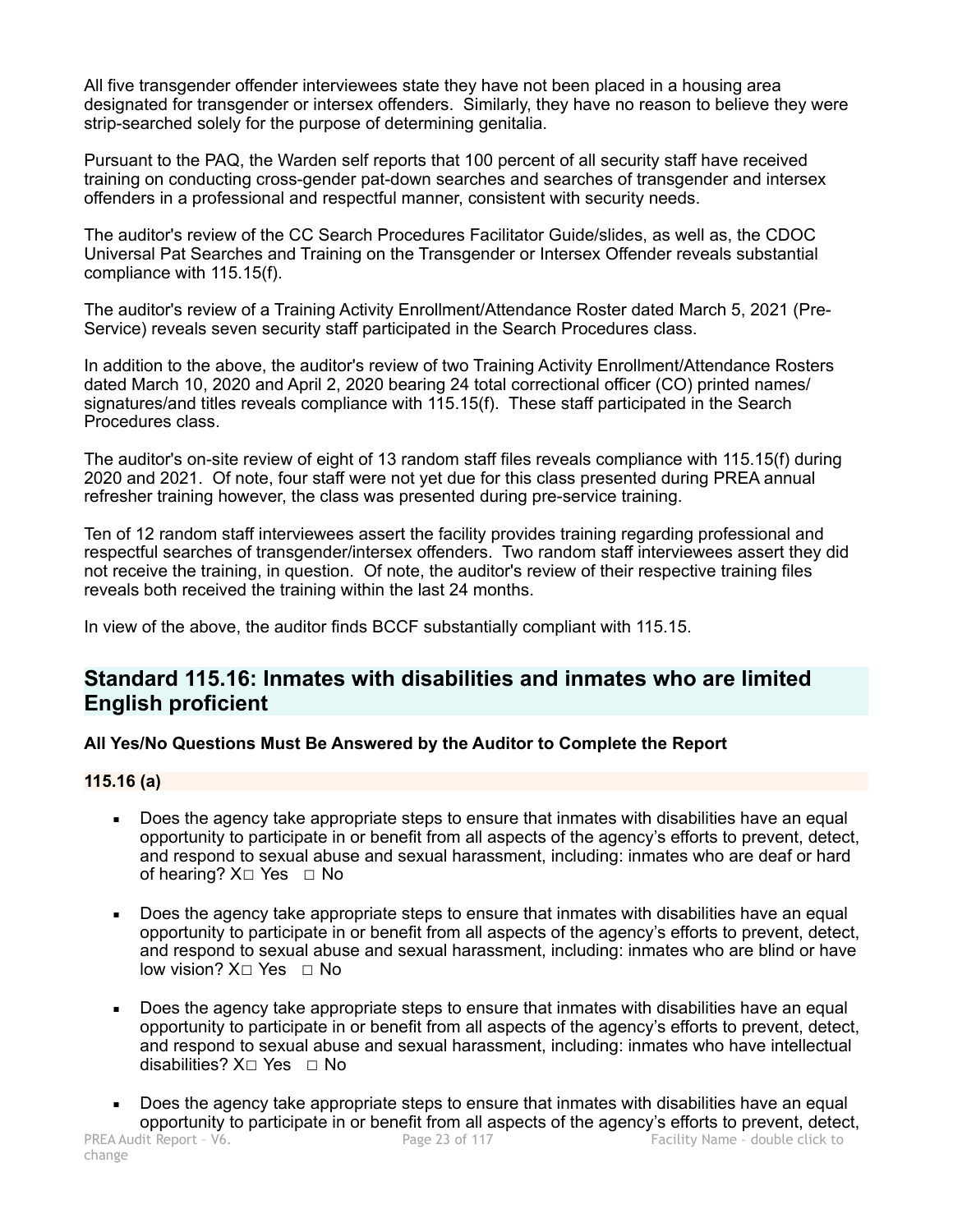and respond to sexual abuse and sexual harassment, including: inmates who have psychiatric disabilities? X☐ Yes ☐ No

- Does the agency take appropriate steps to ensure that inmates with disabilities have an equal opportunity to participate in or benefit from all aspects of the agency's efforts to prevent, detect, and respond to sexual abuse and sexual harassment, including: inmates who have speech disabilities? X☐ Yes ☐ No
- Does the agency take appropriate steps to ensure that inmates with disabilities have an equal opportunity to participate in or benefit from all aspects of the agency's efforts to prevent, detect, and respond to sexual abuse and sexual harassment, including: Other (if "other," please explain in overall determination notes)?  $X \Box Y$ es  $\Box$  No
- Do such steps include, when necessary, ensuring effective communication with inmates who are deaf or hard of hearing?  $X \square$  Yes  $\square$  No
- Do such steps include, when necessary, providing access to interpreters who can interpret effectively, accurately, and impartially, both receptively and expressively, using any necessary specialized vocabulary? X□ Yes □ No
- Does the agency ensure that written materials are provided in formats or through methods that ensure effective communication with inmates with disabilities including inmates who: Have intellectual disabilities?  $X□$  Yes □ No
- Does the agency ensure that written materials are provided in formats or through methods that ensure effective communication with inmates with disabilities including inmates who: Have limited reading skills?  $X \square$  Yes  $\square$  No
- Does the agency ensure that written materials are provided in formats or through methods that ensure effective communication with inmates with disabilities including inmates who: Are blind or have low vision? X□ Yes □ No

# **115.16 (b)**

- Does the agency take reasonable steps to ensure meaningful access to all aspects of the agency's efforts to prevent, detect, and respond to sexual abuse and sexual harassment to inmates who are limited English proficient?  $X \Box Y$ es  $\Box$  No
- Do these steps include providing interpreters who can interpret effectively, accurately, and impartially, both receptively and expressively, using any necessary specialized vocabulary? X☐ Yes ☐ No

#### **115.16 (c)**

• Does the agency always refrain from relying on inmate interpreters, inmate readers, or other types of inmate assistance except in limited circumstances where an extended delay in obtaining an effective interpreter could compromise the inmate's safety, the performance of firstresponse duties under §115.64, or the investigation of the inmate's allegations?  $X \Box Y$ es  $\Box$  No

#### **Auditor Overall Compliance Determination**

- ☐ **Exceeds Standard** (*Substantially exceeds requirement of standards*)
- X☐ **Meets Standard** (*Substantial compliance; complies in all material ways with the standard for the relevant review period*)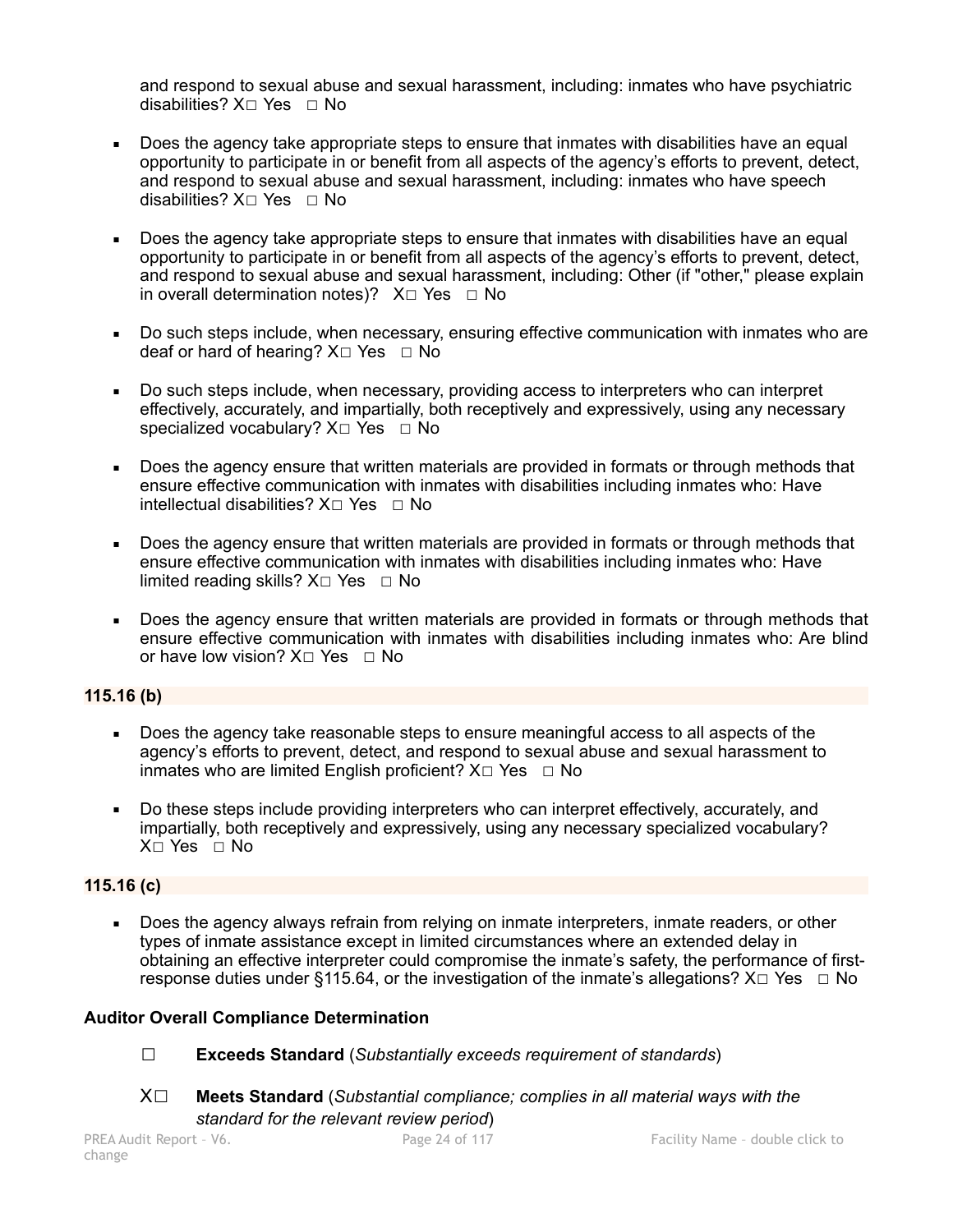# ☐ **Does Not Meet Standard** (*Requires Corrective Action*)

Pursuant to the PAQ, the Warden self reports there are established procedures to provide disabled offenders equal opportunity to participate in or benefit from all aspects of the agency's efforts to prevent, detect, and respond to sexual abuse and sexual harassment.

CDOC Reg. No. 100-40 entitled PREP, page 6, section IV(A)(8) addresses 115.16(a). Additionally, CDOC Reg. No. 100-19 entitled Communication with Offenders, page 4, section IV(E)(f) addresses 115.16(a). This policy stipulates sign language interpretation is required for PREA related communication, including but not limited to, investigations, victims rights/advocacy, and services pursuant to contact with CDOC Legal Services.

Within the PAQ information, a photograph of a TTY machine is present. This equipment is available for use by deaf offenders so they can converse with other individuals similarly situated.

The auditor's review of a Language Line Services document reveals a procedure is in place to provide interpretative services for non-English speaking offenders in accordance with the above CDOC policy. Additionally, PAQ evidence reveals a Carson 2X Page Magnifier is used at BCCF. This is for use by offenders with sight disabilities.

According to the Agency Head interviewee, the agency has established procedures to provide offenders with disabilities and offenders who are limited English proficient equal opportunity to participate in or benefit from all aspects of the agency's efforts to prevent, detect, and respond to sexual abuse and sexual harassment. Specifically, Language Line is used, when necessary, to communicate with limited English proficient (LEP) offenders. Generally speaking, staff translators can also be used. TTY units are available in every facility and Braille is available in some facilities.

The auditor interviewed three offenders who presented with disabilities (one cognitively impaired, one mental health, and one low vision) who reported that the facility provides information about sexual abuse and sexual harassment that they are able to understand.

Educational posters were noted to be posted in areas easily accessible and observable to the offender population.

The PCM asserts that offenders classified as P1, P2, or P3 are housed at BCCF. Accordingly, there are no acute mentally impaired cases housed at BCCF.

Pursuant to the PAQ, the Warden self reports the agency has established procedures to provide offenders with limited English proficiency equal opportunity to participate in or benefit from all aspects of the agency's efforts to prevent, detect, and respond to sexual abuse and sexual harassment.

CDOC Reg. No. 100-19 entitled Communication with Offenders, page 3, section IV(E)(3) addresses 115.16(b). Additionally, CDOC Reg. No. 850-07 entitled Offender Reception and Orientation, page 4, section IV(D)(5) addresses 115.16(b).

The auditor's review of the contract between CC and Language Line Interpreter Services for provision of services to non-English speaking offenders reveals substantial compliance with 115.16(b). Services for 250 plus languages are provided pursuant to this service.

Pursuant to a 2019 PAQ memorandum, seven staff Spanish translators are available to provide translation for Spanish-speaking offenders.

The auditor's review of one 2019 and one 2021 BCCF Offender Orientation Verification Forms dated September 4, 2019 and May 5, 2021 reveals the offenders received PREA information in Spanish.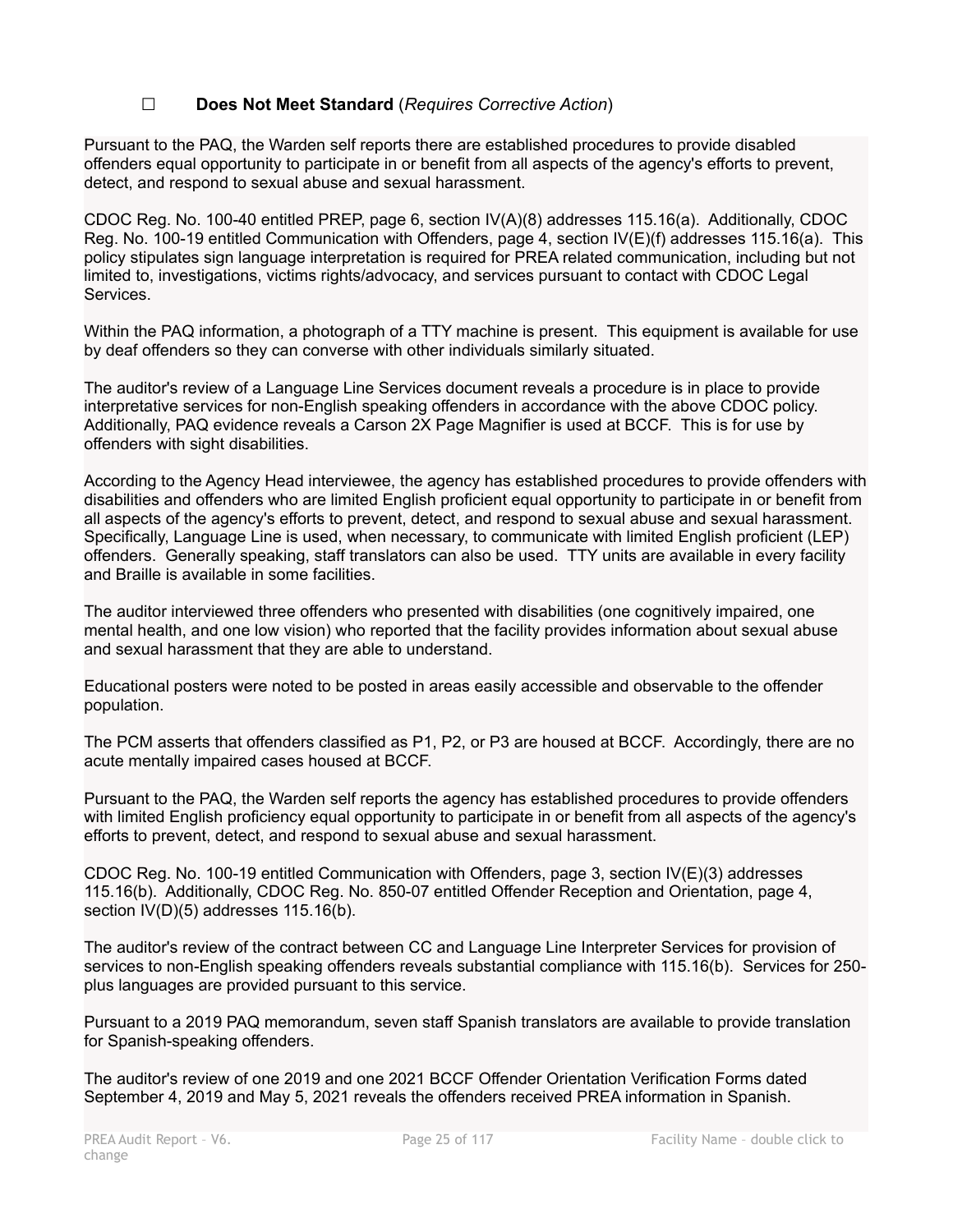The two LEP offender interviewees state that the facility provides information about sexual abuse and sexual harassment they are able to understand.

Pursuant to the PAQ, the Warden self reports agency policy prohibits use of offender interpreters, offender readers, or other types of offender assistants except in limited circumstances where an extended delay in obtaining an effective interpreter could compromise the offender's safety, the performance of first-response duties under 115.64, or investigation of the offender's allegations. The Warden further advises the facility documents the limited circumstances in individual cases where offender interpreters, readers, or other types of assistants are used. Reportedly, there were zero instances, within the last 12 months, wherein offender interpreters, readers, or other types of offender assistants have been used and it was not the case that an extended delay in obtaining another interpreter could compromise the offender's safety, the performance of first-response duties, or the investigation of the offender's allegations.

CDOC Reg. No. 100-40 entitled PREP, page 24, section  $IV(K)(1)(f)$  addresses 115.16(c).

All 12 random staff interviewees assert, to the best of their knowledge, offender interpreters, offender readers, or other types of offender assistants have not been used in relation to sexual abuse or sexual harassment allegations during the last 12 months at BCCF. It is noted that six interviewees identified further physical injury to the victim as a legitimate reason to invoke 115.16(c) procedures.

In view of the above, the auditor finds BCCF substantially compliant with 115.16. The auditor does recommend BCCF training staff accentuate 115.16(c) nuances to both new employees and existing employees during both pre-service and in-service training.

# **Standard 115.17: Hiring and promotion decisions**

# **All Yes/No Questions Must Be Answered by the Auditor to Complete the Report**

# **115.17 (a)**

- **Does the agency prohibit the hiring or promotion of anyone who may have contact with inmates** who has engaged in sexual abuse in a prison, jail, lockup, community confinement facility, juvenile facility, or other institution (as defined in 42 U.S.C. 1997)?  $X \Box Y$ es  $\Box$  No
- Does the agency prohibit the hiring or promotion of anyone who may have contact with inmates who has been convicted of engaging or attempting to engage in sexual activity in the community facilitated by force, overt or implied threats of force, or coercion, or if the victim did not consent or was unable to consent or refuse?  $X \Box Y$ es  $\Box$  No
- Does the agency prohibit the hiring or promotion of anyone who may have contact with inmates who has been civilly or administratively adjudicated to have engaged in the activity described in the question immediately above?  $X \square Y$ es  $\square N$ o
- Does the agency prohibit the enlistment of services of any contractor who may have contact with inmates who has engaged in sexual abuse in a prison, jail, lockup, community confinement facility, juvenile facility, or other institution (as defined in 42 U.S.C. 1997)?  $X \Box Y$ es  $\Box$  No
- Does the agency prohibit the enlistment of services of any contractor who may have contact with inmates who has been convicted of engaging or attempting to engage in sexual activity in the community facilitated by force, overt or implied threats of force, or coercion, or if the victim did not consent or was unable to consent or refuse?  $X \Box Y$ es  $\Box$  No
- Does the agency prohibit the enlistment of services of any contractor who may have contact with inmates who has been civilly or administratively adjudicated to have engaged in the activity described in the question immediately above?  $X□$  Yes  $□$  No<br>PREA Audit Report - V6. Page 26 of 117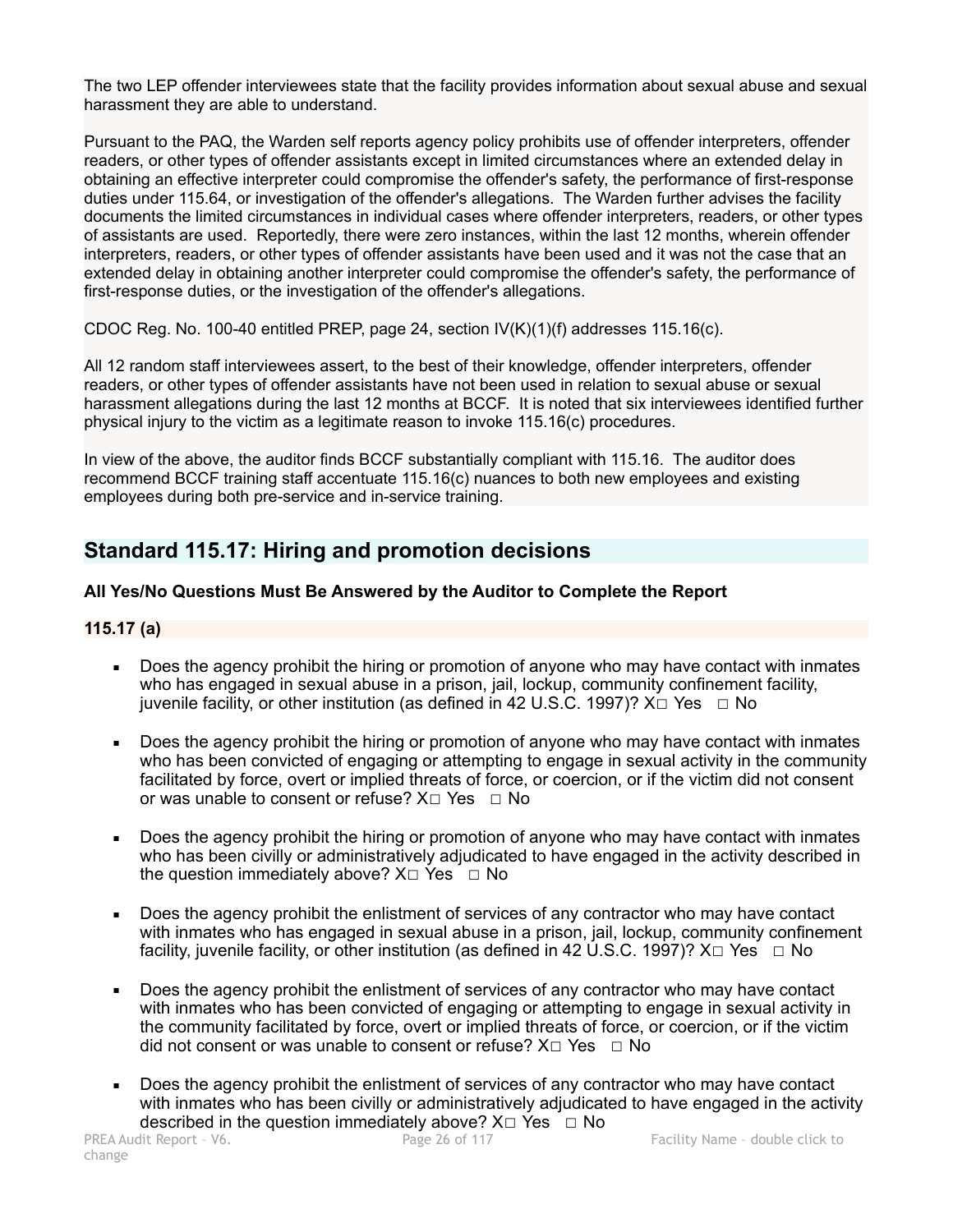# **115.17 (b)**

- Does the agency consider any incidents of sexual harassment in determining whether to hire or promote anyone who may have contact with inmates?  $X \Box Y$ es  $\Box$  No
- Does the agency consider any incidents of sexual harassment in determining whether to enlist the services of any contractor who may have contact with inmates?  $X\square$  Yes  $\square$  No

### **115.17 (c)**

- Before hiring new employees, who may have contact with inmates, does the agency perform a criminal background records check?  $X \Box Y$ es  $\Box$  No
- Before hiring new employees who may have contact with inmates, does the agency, consistent with Federal, State, and local law, make its best efforts to contact all prior institutional employers for information on substantiated allegations of sexual abuse or any resignation during a pending investigation of an allegation of sexual abuse?  $X \Box Y$ es  $\Box$  No

### **115.17 (d)**

Does the agency perform a criminal background records check before enlisting the services of any contractor who may have contact with inmates?  $X \Box Y$ es  $\Box$  No

#### **115.17 (e)**

Does the agency either conduct criminal background records checks at least every five years of current employees and contractors who may have contact with inmates or have in place a system for otherwise capturing such information for current employees?  $X \Box Y$ es  $\Box$  No

### **115.17 (f)**

- Does the agency ask all applicants and employees who may have contact with inmates directly about previous misconduct described in paragraph (a) of this section in written applications or interviews for hiring or promotions?  $X \Box Y$ es  $\Box$  No
- Does the agency ask all applicants and employees who may have contact with inmates directly about previous misconduct described in paragraph (a) of this section in any interviews or written self-evaluations conducted as part of reviews of current employees?  $X \Box Y$ es  $\Box$  No
- Does the agency impose upon employees a continuing affirmative duty to disclose any such misconduct? X□ Yes □ No

### **115.17 (g)**

Does the agency consider material omissions regarding such misconduct, or the provision of materially false information, grounds for termination?  $X \square YeS \square No$ 

#### **115.17 (h)**

Does the agency provide information on substantiated allegations of sexual abuse or sexual harassment involving a former employee upon receiving a request from an institutional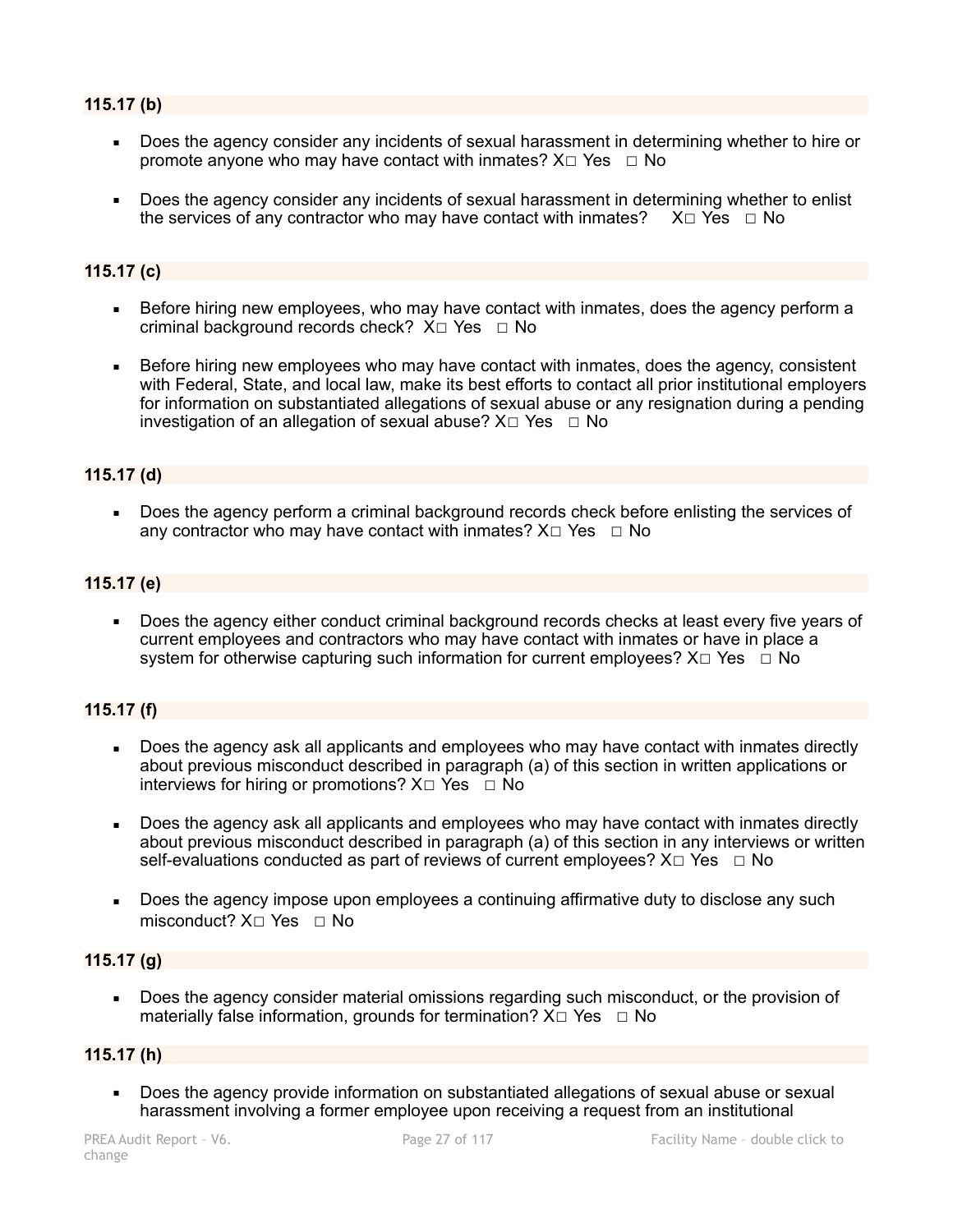employer for whom such employee has applied to work? (N/A if providing information on substantiated allegations of sexual abuse or sexual harassment involving a former employee is prohibited by law.)  $X \square Y$ es  $\square$  No  $\square$  NA

# **Auditor Overall Compliance Determination**

- ☐ **Exceeds Standard** (*Substantially exceeds requirement of standards*)
- X☐ **Meets Standard** (*Substantial compliance; complies in all material ways with the standard for the relevant review period*)
- ☐ **Does Not Meet Standard** (*Requires Corrective Action*)

Pursuant to the PAQ, the Warden self reports agency policy prohibits hiring or promoting anyone who may have contact with offenders and prohibits enlisting the services of any contractor who may have contact with offenders who:

Has engaged in sexual abuse in a prison, jail, lock-up, community confinement facility, juvenile facility, or other institution;

Has been convicted of engaging or attempting to engage in sexual activity in the community facilitated by force, overt or implied threats of force, or coercion, or if the victim did not consent or was unable to consent or refuse; or

Has been civilly or administratively adjudicated to have engaged in the activity described in the preceding bullet.

Implementation/Adjustments CDOC Reg. No. 100-40 entitled PREA, Attachment A, page 1, section I(1)(a-c) addresses 115.17(a). CDOC Reg. No. 1150-14 entitled Background Investigations, pages 3 and 4, section  $E(1)(a-c)$  also addresses 115.17(a).

The auditor's review of 2019 and 2021 Self Declarations of Sexual Abuse/Sexual Harassment forms (14-2H) for one employee, one contractor, and one applicant (all completed within the last 12 months) reveals compliance with this provision to the extent the three questions are specifically asked, and staff and the contractor affirmatively responded, in writing, to complete the form. Of note, the 115.17(b) question regarding sexual harassment is also included on the form.

The auditor's on-site random review of HR files for four staff selected during the last 12 months reveals that criminal background record checks were facilitated in a timely manner in three cases and the 14-2H questions were also completed in a timely manner in all four cases. In all five cases pertaining to staff hired during the audit period, criminal background record checks and 14-2H forms were completed in a timely manner prior to contact with offenders and pursuant to policy requirements. In the one promotion case, the 14-2H was likewise completed in a timely manner.

The auditor's on-site random review of two contractor Human Resources (HR) files reveals there is no evidence that the 14-2H forms were completed in either case. Additionally, the criminal background record checks were not located in either case. Accordingly, the auditor finds BCCF non-compliant with 115.17(a), (b), and (d).

In view of the above, the auditor imposes a 180-day corrective action period wherein BCCF staff will demonstrate institutionalization of and compliance with 115.17(a), (b), and (d) requirements. The due date for completion of the following corrective action is May 20, 2022.

To demonstrate compliance with the aforementioned provisions, the PCM will provide training to HR staff and all contractual hiring managers regarding the requirements of 115.17(a), as applied to contractors. Accentuation of contractor applicant completion of the 14-2H and completion of criminal background record checks prior to hiring of contractors and proper filing of such documentation, is essential. Upon completion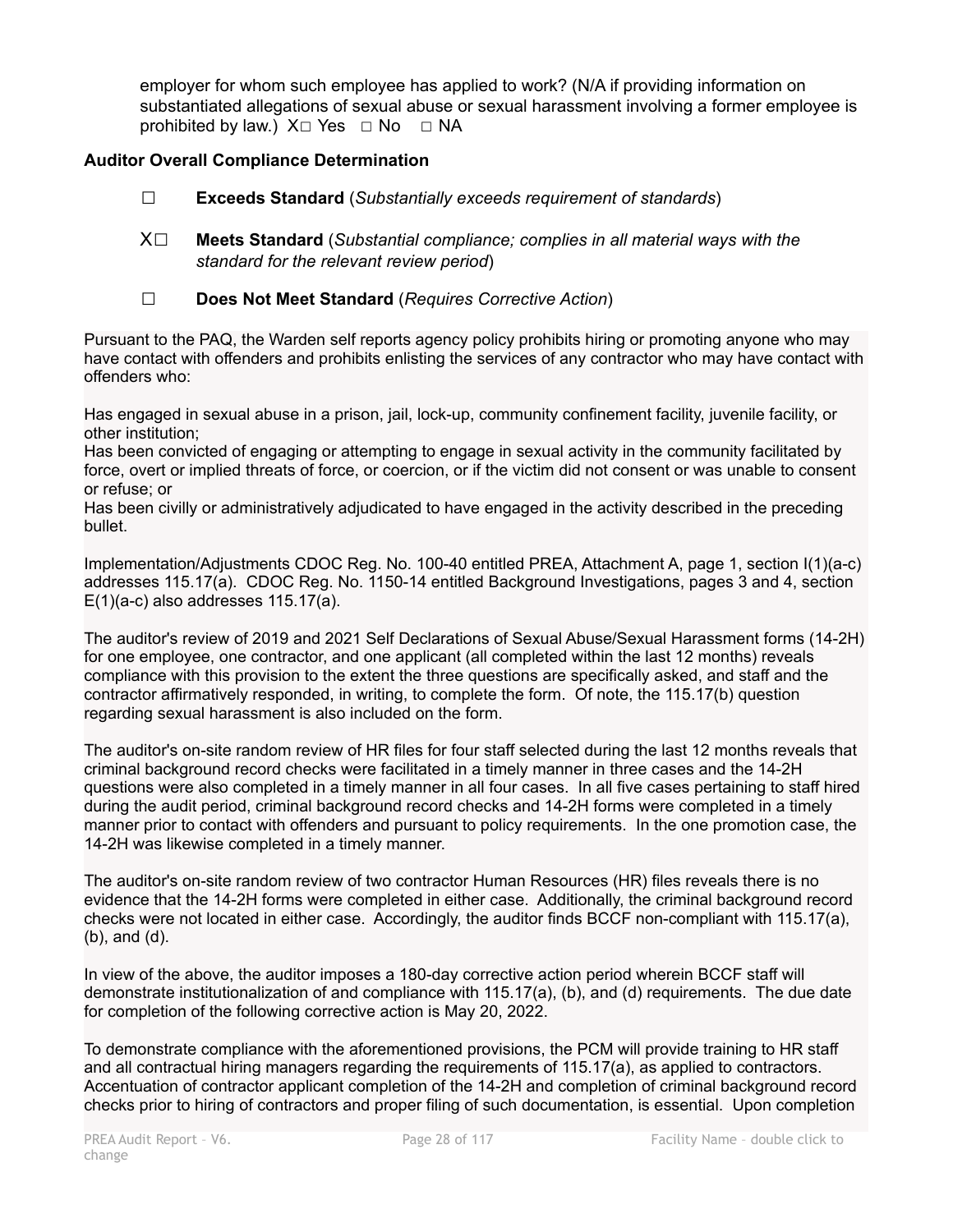of the training, the PCM will provide to the auditor a copy of documentation substantiating that participants completed said training. Additionally, the PCM will provide to the auditor a copy of the lesson plan used to facilitate this training.

Between the date of this interim report and May 20, 2022, the PCM will provide to the auditor copies of completed 14-2H forms and criminal background record checks regarding each new contractor hired. A roster of the date(s) of hire will also be provided for the purpose of establishing timeliness.

Upon completion of the above, the auditor will effect a finding regarding compliance with the standard.

Pursuant to the PAQ, the Warden self reports agency policy requires the consideration of any incidents of sexual harassment in determining whether to hire or promote anyone, or to enlist the services of any contractor, who may have contact with offenders.

The auditor's review of 14-2H forms for one employee, one contractor, and one applicant reveals compliance with this provision to the extent the three questions and an additional question regarding substantiated allegations of sexual harassment, are specifically asked and staff, applicants, and contractors responded, in writing, to the questions. Additionally, the same document was present in the files of the afore-mentioned nine random staff files selected for review.

Implementation/Adjustments CDOC Reg. No. 100-40 entitled PREA, Attachment A, page 1, section I(1) addresses 115.17(b). CDOC Reg. No. 1150-14 entitled Background Investigations, page 4, section E(2) also addresses 115.17(b).

The auditor notes that while there is a question regarding sexual harassment on the Self Declaration of Sexual Abuse/Sexual Harassment form, there is no method for validation of the employee's response as reflected on the same. The Acting HR interviewee asserts that the 115.17(a) and (b) questions are asked on the Verification of Employment form which is forwarded to prior institutional employer(s).

The Acting HR interviewee asserts the facility considers prior incidents of sexual harassment when determining whether to hire or promote anyone, or to enlist the services of any contractor who may have contact with offenders. BCCF staff forward the CC PREA Questionnaire for Prior Institutional Employers form to prior institutional employers for completion. The form includes a question regarding sexual harassment of offenders. The 14-2H [comprised of four questions- three 115.17(a) and one 115.17(b)] is administered on interview day, at hiring, and subsequently on an annual basis. Substantiating information regarding previous incidents of sexual harassment may be gleaned pursuant to previous employer inquiries.

Pursuant to the PAQ, the Warden self reports agency policy requires that before new employees who may have contact with offenders are hired, a criminal background record check is conducted and consistent with federal, state, and local law, best efforts are made to contact all prior institutional employers for information on substantiated allegations of sexual abuse or any resignation during a pending investigation of an allegation of sexual abuse. The Warden further self reports during the last 12 months, 73 persons who may have contact with offenders have had criminal background record checks completed. This equates to 100% of staff hired during this time frame.

CDOC Reg. No. 1150-14 entitled Background Investigations, page 2, section IV(A)(1)(a)(1)(a and b) addresses 115.17(c).

According to the Acting HR interviewee, criminal background record checks are performed or pertinent civil or administrative adjudications are considered for all newly hired employees who may have contact with offenders and all employees, who may have contact with offenders, who are considered for promotions. CC forwards basic information to CDOC and they facilitate the criminal background record check, inclusive of NCIC. First Advantage also completes a criminal background record check. Criminal background record checks are not completed for promotions wherein the applicant has had no break in service. Rather, the employee's performance and disciplinary files are reviewed and conversation between the hiring manager and the current supervisor occurs.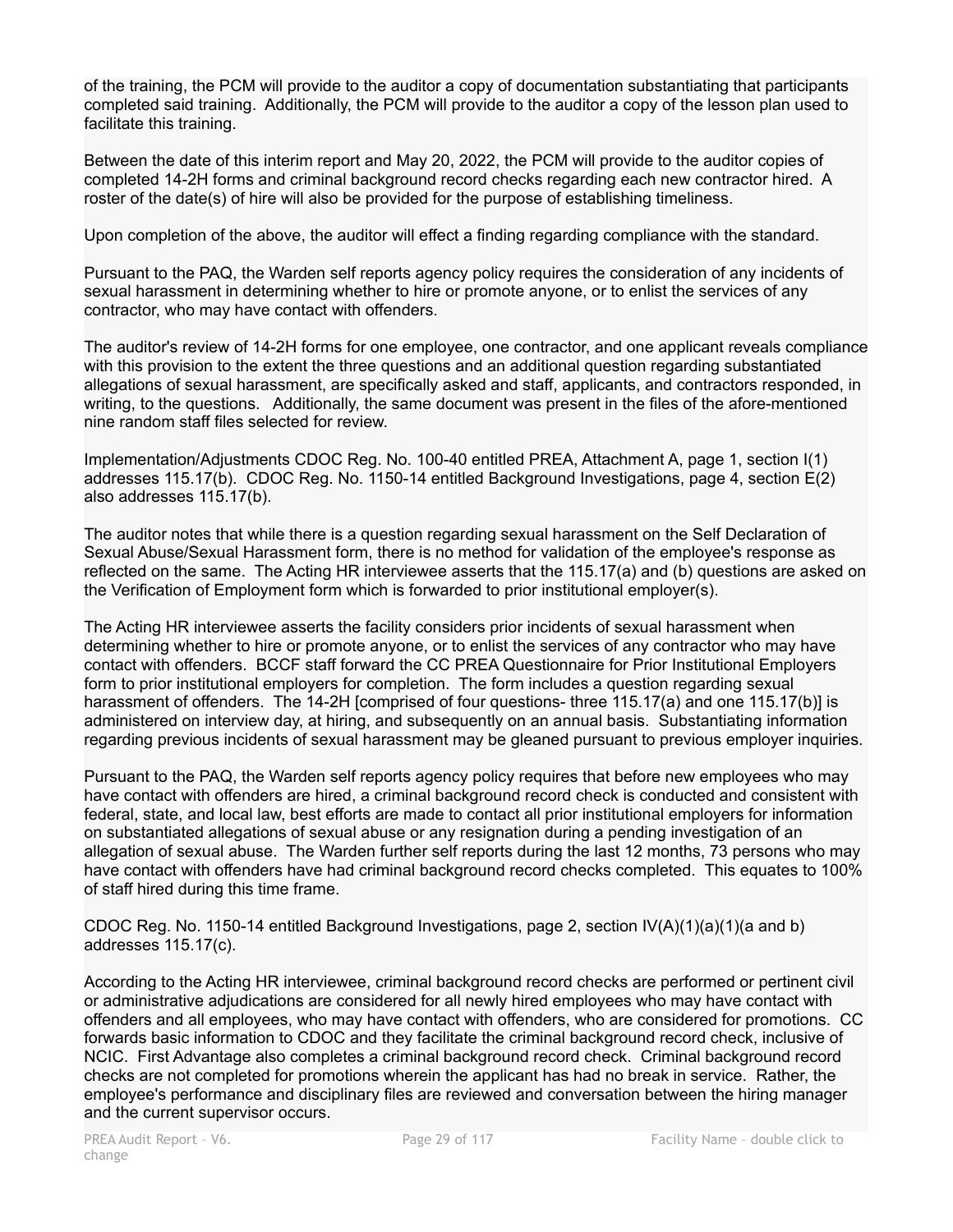The auditor's review of one new 2019 employee criminal background record check reveals substantial compliance with 115.17(c). The State of Colorado cleared the applicant pursuant to the criminal background record check process.

The auditor's review of four random staff HR files pertaining to staff hired within the last 12 months reveals a timely criminal background record check was completed in three cases. The auditor finds that in three of five cases pertinent to hiring during the audit period, timely criminal background record checks were facilitated.

Pursuant to the PAQ, the Warden self reports agency policy requires that a criminal background record check is completed before enlisting the services of any contractor who may have contact with offenders. The Warden further self reports criminal background record checks were conducted on 11 contractors who might have contact with offenders, during the last 12 months.

CDOC Reg. No. 1150-14 entitled Background Investigations, page 2, section IV(A)(1)(b)(1 and 2) addresses 115.17(d).

The auditor's review of one new 2019 and 2021 contractor criminal background record checks reveals substantial compliance with 115.17(d). The State of Colorado cleared the contractors pursuant to the criminal background record check process.

The auditor notes that the narrative for 115.17(a) reflects a discussion regarding two random contractor files reviewed during the on-site audit wherein criminal background record checks were not located. As noted, the auditor found BCCF non-compliant with 115.17(d) and the corrective action plan is noted accordingly.

Pursuant to the PAQ, the Warden self reports agency policy requires that either criminal background record checks be conducted at least every five years for current employees and contractors who may have contact with offenders, or that a system is in place for otherwise capturing such information for current employees.

CDOC Reg. No. 1150-14 entitled Background Investigations, page 2, section IV(A)(3) addresses 115.17(e). Pursuant to this policy, CDOC facilitates five-year re-investigations.

According to the Acting HR interviewee, five-year re-investigations are facilitated as reflected in the narrative for 115.17(c). A five-year reinvestigation spread sheet is used to track investigations. The credentialing system provides alerts to ensure compliance due dates. The five-year reinvestigation is triggered by HRM.

The auditor's on-site random review of four applicable (hired during 2015 or prior) reveals all five-year reinvestigations were completed. The same is validated by annual CDOC Birthday Reports received from CDOC staff while the auditor was on-site.

CDOC Reg. No. 1150-14 entitled Background Investigations, page 4, section E(3) addresses 115.17(f) in totality.

Pursuant to the Acting HR interviewee, as reflected in the above policy citation, the relevant questions are asked on the 14-2H. The aforementioned questions are also included in the employment and promotion applications. Additionally, the 14-2H is administered annually.

The HR interviewee further relates the facility imposes a continuing affirmative duty to disclose any such previous misconduct as described at 115.17(a). This affirmative duty is addressed in staff PREA training, as well as, on the 14-2H. As previously mentioned, the 14-2H is signed and dated by the employee.

The auditor is familiar with the process utilized by CoreCivic and he finds the same to be commensurate with 115.17(f) expectations.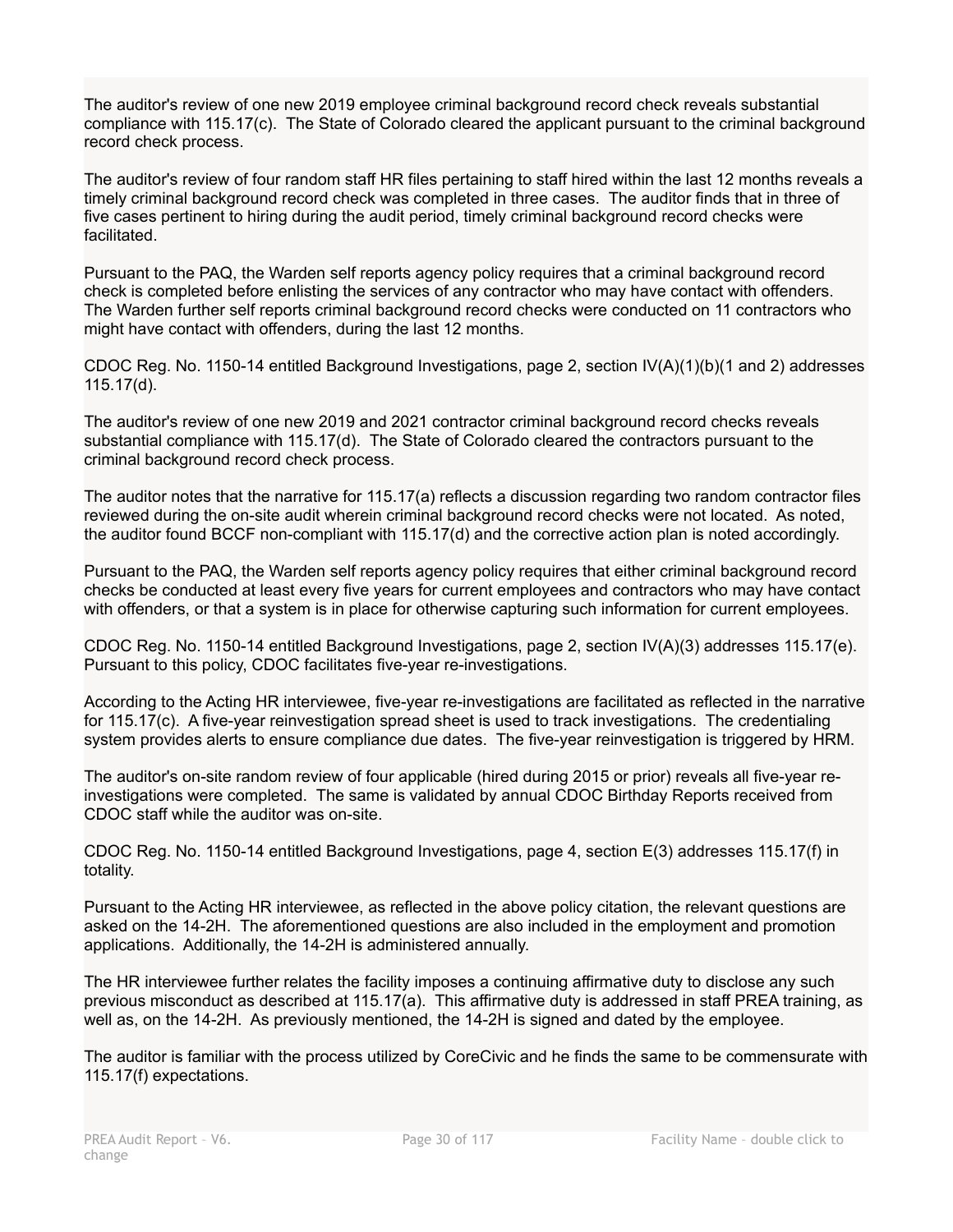The auditor's on-site review of nine random staff HR files (staff hired prior to May, 2020) reveals zero staff completed the annual 14-2H for at least 2021. Accordingly, the same constitutes a violation of policy and therefore, the auditor finds BCCF non-compliant with 115.17(f).

In view of the above, the auditor imposes a 180-day corrective action period wherein BCCF staff will demonstrate institutionalization of and compliance with 115.17(f) requirements. The due date for completion of the following corrective action is May 20. 2022.

To demonstrate compliance with the aforementioned provision, the PCM will provide training to HR staff and any supervisory staff responsible for ensuring compliance with 115.17(f). Subsequently, the PCM will forward to the auditor a copy of the training record validating requisite staff completion of the same. Additionally, the PCM will forward to the auditor a copy of the lesson plan used to facilitate said training.

Finally, the PCM will forward to the auditor a copy of the latest staff roster and he will randomly selected staff names for which the PCM will provide 2021/2022 14-2H forms.

# **April 25, 2022 Update:**

**The auditor's review of three 14-2Hs completed by prospective contractors, as well as, criminal background record checks related to each individual contractor, reveals substantial compliance with 115.17. Additionally, the auditor's review of Training/Activity Attendance Rosters reveals requisite corrective action training was completed.** 

**In view of the above, the auditor finds BCCF substantially compliant with 115.17.** 

#### **May 12, 2022 Update:**

#### **The auditor's review of 10 random 2022 14-2H forms reveals substantial compliance with the corrective action articulated in the narrative for 115.17(f). Accordingly, the auditor finds that BCCF is substantially compliant with 115.17(f) and consequently, 115.17.**

Pursuant to the PAQ, the Warden self reports agency policy states material omissions regarding such misconduct, or the provision of materially false information, are grounds for termination.

CDOC Reg. No. 1150-14 entitled Background Investigations, page 4, section E(4) addresses 115.17(g) in totality. Implementation/Adjustments CDOC Reg. No. 100-40 entitled PREA, Attachment A, page 1, section I(1)(NOTE:) also addresses 115.17(g).

The auditor notes there is a caveat on the 14-2H wherein corroboration of 115.17(g) is established. As previously noted, the employee sign and dates the document, signifying their understanding of the caveat.

CDOC Reg. No. 1150-14 entitled Background Investigations, page 4, section E(5) addresses 115.17(h) in totality.

The Acting HR interviewee asserts when a former employee applies for work at another institution and upon request from that institution, BCCF provides information on substantiated allegations of sexual abuse or sexual harassment involving the former employee, unless prohibited by law.

In view of the above, the auditor finds BCCF substantially compliant with 115.17.

# **Standard 115.18: Upgrades to facilities and technologies**

#### **All Yes/No Questions Must Be Answered by the Auditor to Complete the Report**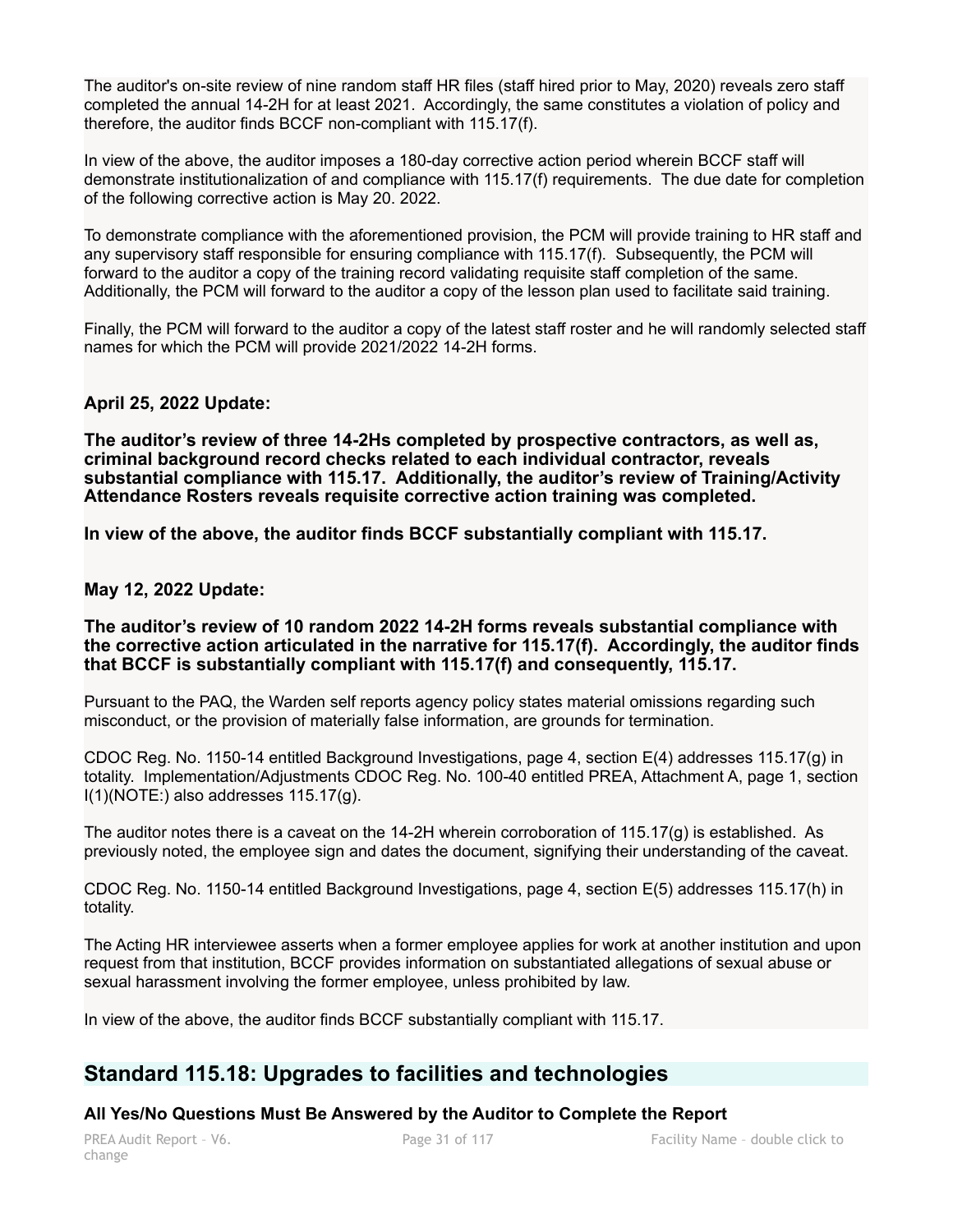# **115.18 (a)**

If the agency designed or acquired any new facility or planned any substantial expansion or modification of existing facilities, did the agency consider the effect of the design, acquisition, expansion, or modification upon the agency's ability to protect inmates from sexual abuse? (N/A if agency/facility has not acquired a new facility or made a substantial expansion to existing facilities since August 20, 2012, or since the last PREA audit, whichever is later.)  $\Box$ Yes ⊓ No X⊓ NA

# **115.18 (b)**

**EXED 15 If the agency installed or updated a video monitoring system, electronic surveillance system, or** other monitoring technology, did the agency consider how such technology may enhance the agency's ability to protect inmates from sexual abuse? (N/A if agency/facility has not installed or updated a video monitoring system, electronic surveillance system, or other monitoring technology since August 20, 2012, or since the last PREA audit, whichever is later.) X□ Yes □ No □ NA

# **Auditor Overall Compliance Determination**

- ☐ **Exceeds Standard** (*Substantially exceeds requirement of standards*)
- X☐ **Meets Standard** (*Substantial compliance; complies in all material ways with the standard for the relevant review period*)
- ☐ **Does Not Meet Standard** (*Requires Corrective Action*)

Pursuant to the PAQ, the Warden self reports the facility has not made any substantial expansions or modifications to existing facilities since the last PREA audit.

CC Policy 14-2 entitled Sexual Abuse Prevention, and Response, page 32, section 14.2.4(V)(1) addresses 115.18(a) in totality. Additionally, CDOC AR Reg. No. 100-40 entitled PREP, page 27, section N(4)(c) addresses 115.18(a).

According to the Agency Head interviewee, when designing, acquiring, or planning substantial modifications to facilities, CC commences the process through land purchase(s) and then subsequent construction. A design team facilitates most of the preparation and standards compliance work. Architects are well versed in PREA. Lines of sight are assessed to enhance offender sexual and personal safety and camera surveillance needs to address blind spots. The same protocol is utilized with regard to expansion and renovations. Requests for changes must be approved by the design team. The design team is part of the Real Estate Group.

According to the Warden, zero substantial expansions or modifications were added to the facility since the last PREA audit.

Pursuant to the PAQ, the Warden self reports the facility has installed or updated a video monitoring system, electronic surveillance system, or other monitoring technology since the last PREA audit.

CC Policy 14-2 entitled Sexual Abuse Prevention, and Response, page 32, section 14.2.4(V)(2) addresses 115.18(b) in totality. Additionally, CDOC AR Reg. No. 100-40 entitled PREP, page 27, section N(4)(d) addresses 115.18(b).

According to the Warden, a standard form is utilized to justify relevant Cap. projects.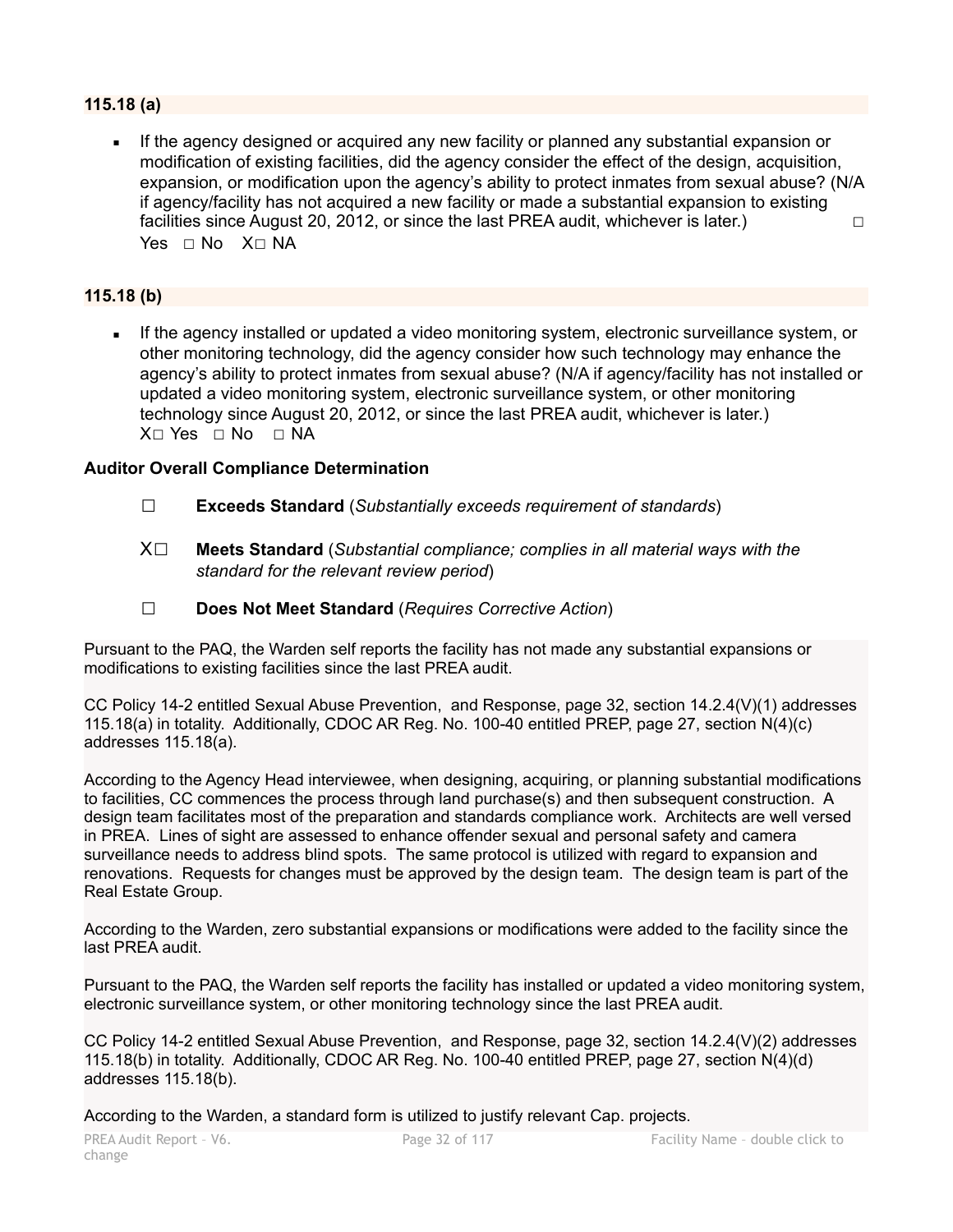The auditor's review of two PREA Physical Plant Considerations forms dated April 18, 2018 and October 19, 2019 reveals substantial compliance with 115.18(b). The locations for camera installation upgrades and replacements are clearly articulated in the forms, as well as, the basis for upgrades, replacements.

The auditor's review of two Statements of Work and site maps also validate substantial compliance with 115.18(b).

In view of the above, the auditor finds BCCF substantially compliant with 115.18.

# **RESPONSIVE PLANNING**

# **Standard 115.21: Evidence protocol and forensic medical examinations**

# **All Yes/No Questions Must Be Answered by the Auditor to Complete the Report**

# **115.21 (a)**

**EXECT If the agency is responsible for investigating allegations of sexual abuse, does the agency follow** a uniform evidence protocol that maximizes the potential for obtaining usable physical evidence for administrative proceedings and criminal prosecutions? (N/A if the agency/facility is not responsible for conducting any form of criminal OR administrative sexual abuse investigations.) X□ Yes □ No □ NA

# **115.21 (b)**

- Is this protocol developmentally appropriate for youth where applicable? (N/A if the agency/ facility is not responsible for conducting any form of criminal OR administrative sexual abuse investigations.) X□ Yes □ No □ NA
- Is this protocol, as appropriate, adapted from or otherwise based on the most recent edition of the U.S. Department of Justice's Office on Violence Against Women publication, "A National Protocol for Sexual Assault Medical Forensic Examinations, Adults/Adolescents," or similarly comprehensive and authoritative protocols developed after 2011? (N/A if the agency/facility is not responsible for conducting any form of criminal OR administrative sexual abuse investigations.) X☐ Yes ☐ No ☐ NA

# **115.21 (c)**

- Does the agency offer all victims of sexual abuse access to forensic medical examinations, whether on-site or at an outside facility, without financial cost, where evidentiarily or medically appropriate? X□ Yes □ No
- **EXAGE 25 Are such examinations performed by Sexual Assault Forensic Examiners (SAFEs) or Sexual** Assault Nurse Examiners (SANEs) where possible?  $X \Box Y$ es  $\Box$  No
- If SAFEs or SANEs cannot be made available, is the examination performed by other qualified medical practitioners (they must have been specifically trained to conduct sexual assault forensic exams)?  $X□$  Yes  $□$  No
- **■** Has the agency documented its efforts to provide SAFEs or SANEs?  $X \Box Y$ es  $\Box$  No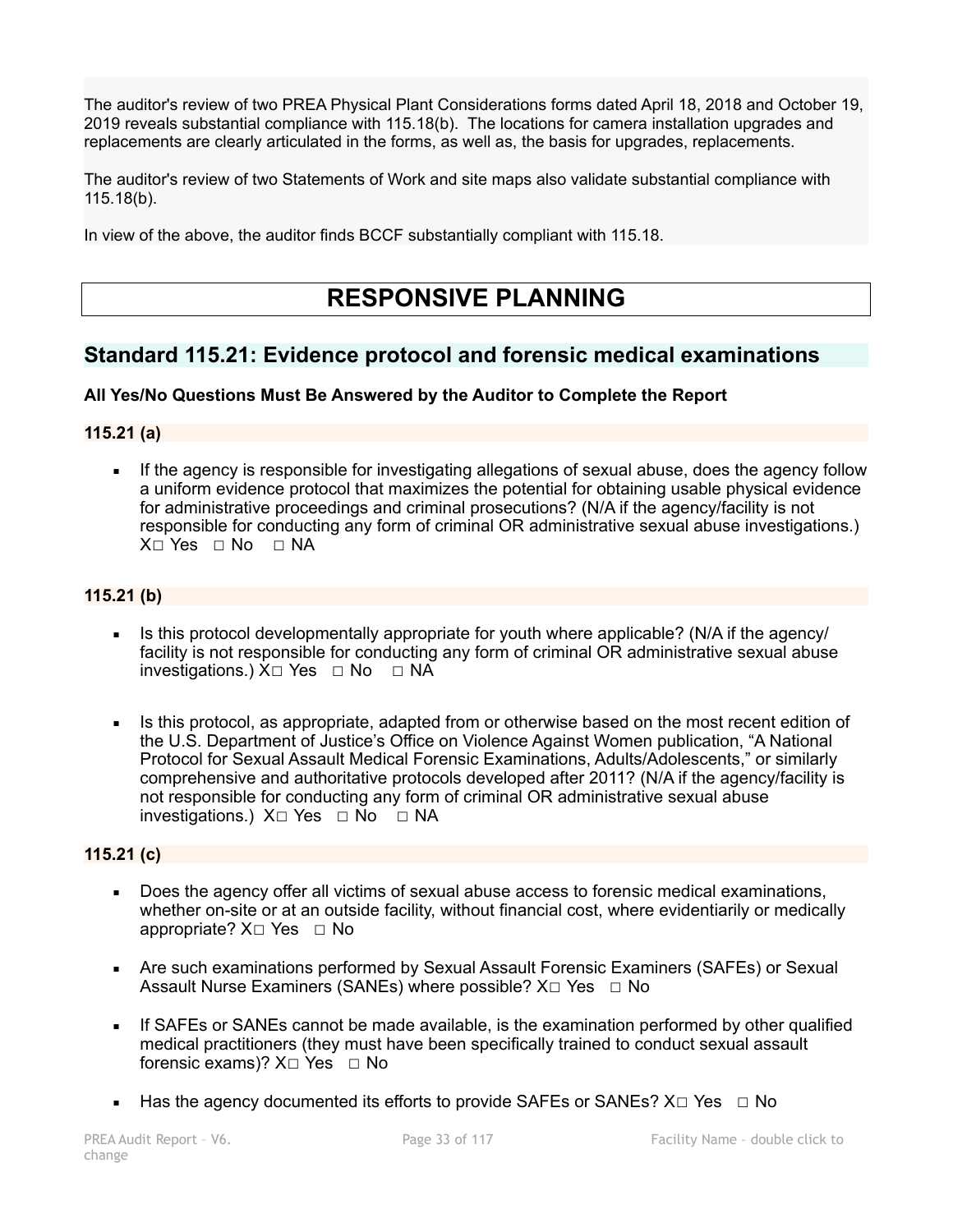- Does the agency attempt to make available to the victim a victim advocate from a rape crisis center? X□ Yes □ No
- If a rape crisis center is not available to provide victim advocate services, does the agency make available to provide these services a qualified staff member from a community-based organization, or a qualified agency staff member? (N/A if the agency *always* makes a victim advocate from a rape crisis center available to victims.)  $X \Box Y$ es  $\Box$  No  $\Box$  NA
- Has the agency documented its efforts to secure services from rape crisis centers?  $X \cap Yes \cap No$

# **115.21 (e)**

- As requested by the victim, does the victim advocate, qualified agency staff member, or qualified community-based organization staff member accompany and support the victim through the forensic medical examination process and investigatory interviews?  $X \Box Y$ es  $\Box$  No
- As requested by the victim, does this person provide emotional support, crisis intervention, information, and referrals? X□ Yes □ No

### **115.21 (f)**

If the agency itself is not responsible for investigating allegations of sexual abuse, has the agency requested that the investigating agency follow the requirements of paragraphs (a) through (e) of this section? (N/A if the agency/facility is responsible for conducting criminal AND administrative sexual abuse investigations.)  $X \Box Y$ es  $\Box$  No  $\Box$  NA

# **115.21 (g)**

**EXECUTE:** Auditor is not required to audit this provision.

#### **115.21 (h)**

**•** If the agency uses a qualified agency staff member or a qualified community-based staff member for the purposes of this section, has the individual been screened for appropriateness to serve in this role and received education concerning sexual assault and forensic examination issues in general? (N/A if agency *always* makes a victim advocate from a rape crisis center available to victims.) X□ Yes □ No □ NA

#### **Auditor Overall Compliance Determination**

- ☐ **Exceeds Standard** (*Substantially exceeds requirement of standards*)
- X☐ **Meets Standard** (*Substantial compliance; complies in all material ways with the standard for the relevant review period*)
- ☐ **Does Not Meet Standard** (*Requires Corrective Action*)

Pursuant to the PAQ, the Warden self reports the facility is responsible for conducting administrative sexual abuse investigations (including offender-on-offender sexual abuse or staff sexual misconduct). According to the Warden, a CDOC Office of the Inspector General (OIG) Investigator facilitates both criminal and administrative investigations of sexual abuse at BCCF. When conducting administrative investigations, BCCF PREA investigators follow a uniform evidence protocol. This is also stipulated in CDOC policy at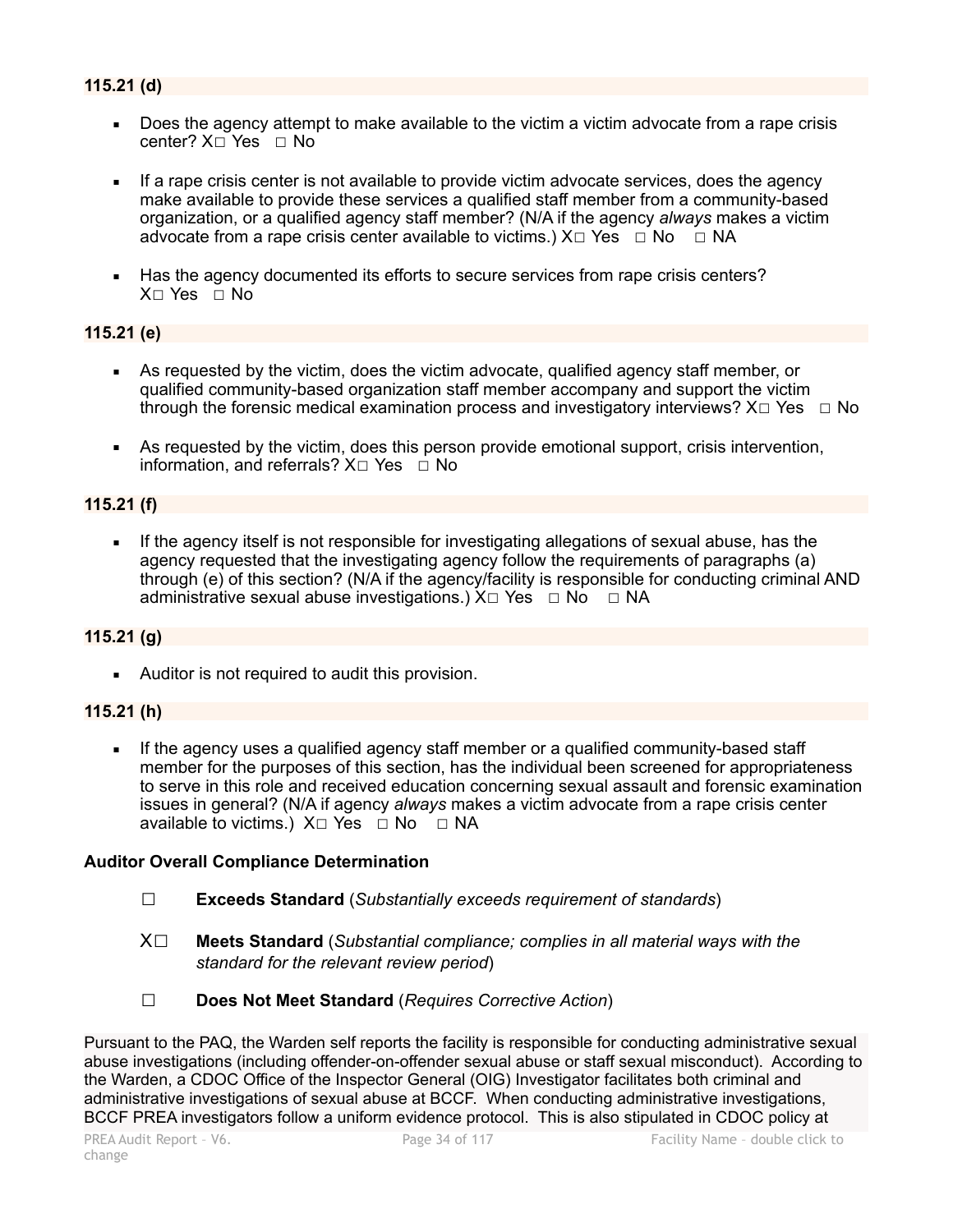CDOC Reg. No. 100-40 entitled PREP, page 25, section K(2)(a) as to the conduct of criminal sexual abuse investigations.

All 12 random staff interviewees assert they are aware of the uniform evidence protocol utilized to ensure maximum possibility of obtaining usable evidence (first responder duties). Seven of 12 interviewees assert they separate the victim and perpetrator, secure the crime scene, request the victim not destroy physical evidence while ensuring the perpetrator doesn't destroy physical evidence. It is noted all interviewees were in possession of a CC card bearing the instructions as required by Standard 115.64(a).

Nine of the 12 interviewees assert the facility investigator facilitates administrative sexual abuse investigations and seven assert CDOC OIG investigator(s) facilitate criminal sexual abuse investigations at BCCF.

Pursuant to the PAQ, the Warden self reports youth are not confined at the facility and accordingly, the requirement that the protocol be developmentally appropriate for youth, is not applicable to BCCF. The Warden further self reports the protocol was adapted from or is otherwise based on the most recent edition of the DOJ's Office on Violence Against Women publication, "A National Protocol for Sexual Assault Medical Forensic Examinations, Adults/Adolescents," or similarly comprehensive and authoritative protocols developed after 2011.

CDOC Reg. No. 1150-07 entitled Crime Scene Management and Criminal Evidence Handling, page 5, section 4 addresses 115.21(b).

Of note, the auditor's review of the CC protocol for obtaining usable physical evidence given the fact the CDOC OIG investigator(s) collect(s) usable physical evidence and BCCF staff and the BCCF investigator address the crime scene and victim/perpetrator pursuant to 115.64, reveals substantial compliance with 115.21(b). The CC role in the evidence protocol is partially addressed at section 6.9.4 of the Inter Governmental Agreement between CC and CDOC.

Pursuant to the PAQ, the Warden self reports all offenders who experience sexual abuse are afforded access to forensic medical examinations at an outside medical facility. Forensic medical examinations are offered without financial cost to the victim. Where possible, examinations are conducted by Sexual Assault Forensic Examiners (SAFEs) or Sexual Assault Nurse Examiners (SANEs). When SANEs are not available, the transporting staff are asked to wait until a SANE is available or, in the alternative, they are referred to another hospital.

Efforts to provide SANEs or SAFEs are documented. In the last 12 months, three forensic medical exams were conducted relative to BCCF offenders who alleged sexual assault. All examinations were conducted by SANE nurses.

CDOC Reg. No. 100-40 entitled PREP, page 26, section e addresses 115.21(c).

The SANE Nurse interviewee asserts she is one of five on-call SANE nurses at the primary hospital wherein SANE services are rendered, providing forensic examination services on a 24/7 basis. During the SANE training and evaluation process, the prospective SANE completes a 64-hour on-line training, followed by a practicum. The interviewee is nationally certified while the remaining four SANEs have accrued a certificate.

The interviewee asserts SANE nurses are always available however, COVID-19 and SANE illnesses did result in referral of patients to Memorial Hospital. The same is standard protocol during such times of unavailability. Emergency Room doctors do not provide forensic services.

The interviewee also notes that initial antibiotics for Sexually Transmitted Diseases (STDs) are provided in conjunction with the forensic examination.

The auditor's review of a Memorandum of Understanding (MOU) between CDOC and an area hospital reveals SANE nursing in sexual assault cases is available to BCCF offenders.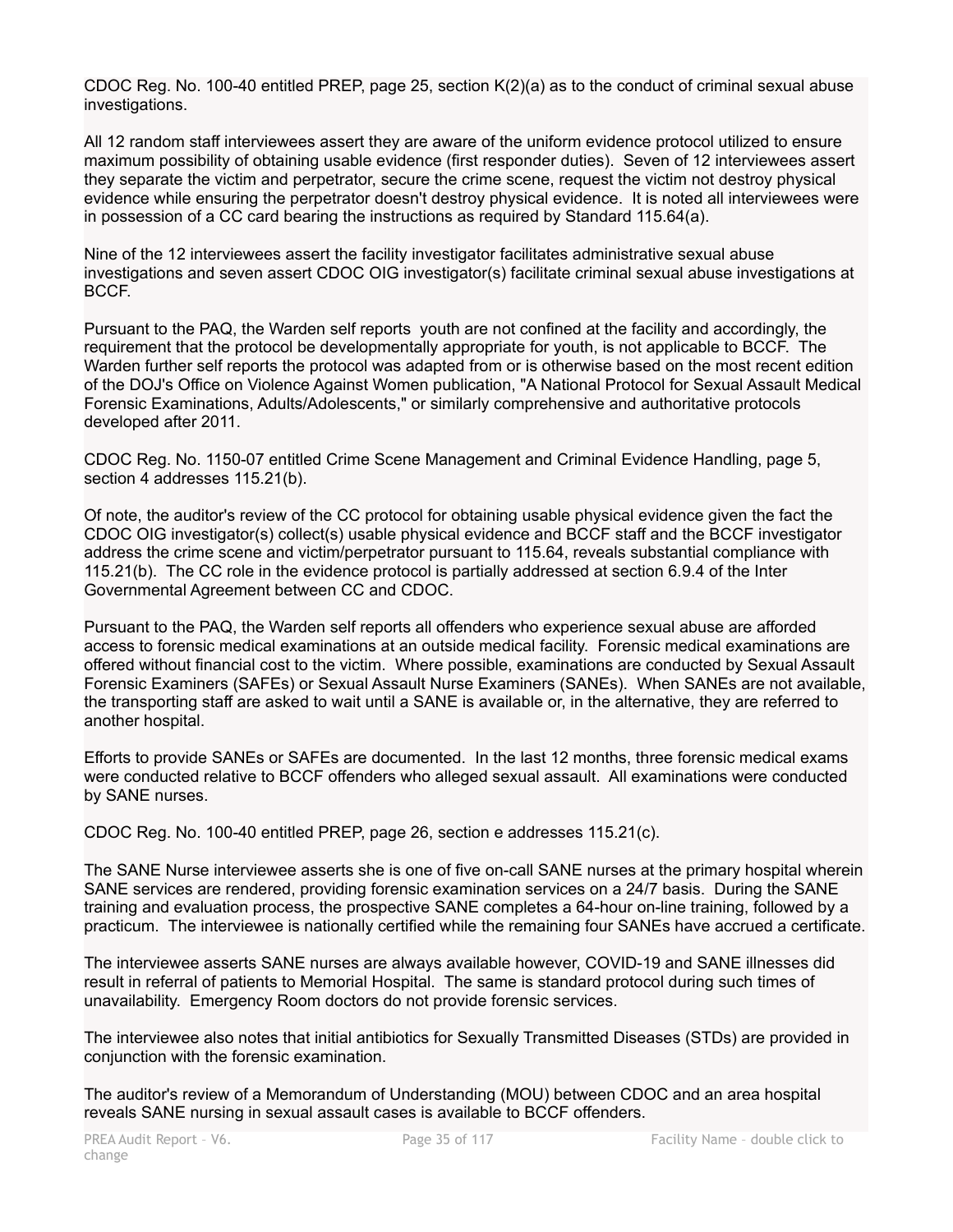Pursuant to the PAQ, the Warden self reports the facility attempts to make a victim advocate from a rape crisis center available to the victim, either in person or by other means, and the efforts are documented. If and when a rape crisis center is not available to provide victim advocate services, the facility provides a qualified staff member from a community-based organization or a qualified staff member.

CDOC Reg. No. 100-40 entitled PREP, page 23, section 3(a) addresses 115.21(d).

The PCM asserts that CDOC OIG accesses victim advocacy services through Pueblo Rape Crisis Services (PRCS). According to a memorandum included with the PAQ materials, the CDOC PREA Administrator asserts that PRCS would be activated by staff at Parkview Hospital.

There is no MOU between CDOC and PRCS in view of insurance issues. However, they provide victim advocacy services during the forensic examination free of charge. PRCS also provides follow-up victim advocacy services to affected offenders.

The auditor notes that an explanatory email from the executive director of PRCS is also included in the PAQ information.

The PCM asserts, if requested by the victim, a victim advocate, qualified agency staff member, or qualified community-based organization staff member accompanies and provides emotional support, crisis intervention, information, and referrals during the forensic medical examination process and investigatory interviews. CDOC OIG uses PRCS as prescribed in 115.21(d) and (e) and BCCF utilizes the Arkansas Valley Resource Center (AVRC).

According to two offenders who reported a sexual abuse interviewees, they were not allowed to contact victim advocates. The auditor's review of relevant materials related to the complaint lodged by these two offenders reveals the same was not a matter of sexual abuse or harassment. Rather, the fact pattern in the case involved staff unprofessionalism if all allegations were true. The investigation of this Code of Conduct issue did not validate the claim of the offenders.

A third random offender interviewee also stated he had been sexually abused during the audit period. The auditor's follow-up with the PCM reveals no evidence of the allegation or investigation of the same.

Pursuant to the PAQ, the Warden self reports that if requested by the victim, a victim advocate, qualified agency staff member, or qualified community-based organization staff member accompanies and supports the victim through the forensic medical examination process and investigatory interviews and provides emotional support, crisis intervention, information, and referrals.

CDOC Reg. No. 100-40 entitled PREP, page 24, section 3(b) addresses 115.21(e). The auditor's review of the MOU between CC and AVRC reveals substantial compliance with 115.21(e).

The PCM asserts he has discussed victim advocate credentials with the Director of AVRC.

Pursuant to the PAQ, the Warden self reports if the agency is not responsible for investigating administrative or criminal allegations of sexual abuse and relies on another agency to conduct these investigations, the agency has requested that the responsible agency follow the requirements of paragraphs 115.21(a through e) of the PREA standards.

CDOC Reg. No. 100-40 entitled PREP, pages 21 and 22, section J(1)(d) addresses 115.21(f).

CDOC OIG responsibilities are addressed throughout the 115.21 provision narratives.

In view of the above, the auditor finds BCCF substantially compliant with 115.21.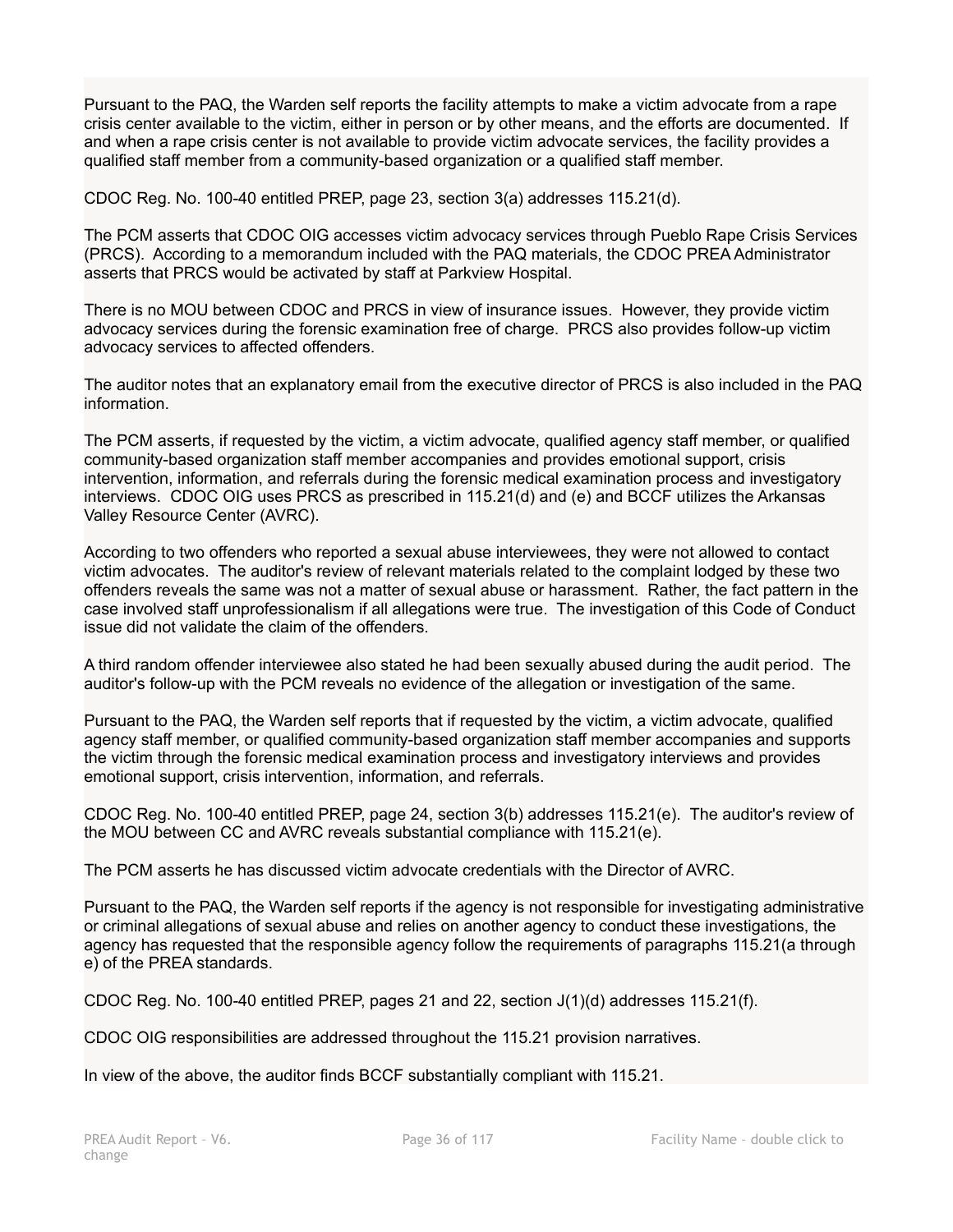# **Standard 115.22: Policies to ensure referrals of allegations for investigations**

## **All Yes/No Questions Must Be Answered by the Auditor to Complete the Report**

#### **115.22 (a)**

- Does the agency ensure an administrative or criminal investigation is completed for all allegations of sexual abuse?  $X \Box Y$ es  $\Box$  No
- Does the agency ensure an administrative or criminal investigation is completed for all allegations of sexual harassment?  $X \square Y$ es  $\square N$ o

#### **115.22 (b)**

- Does the agency have a policy and practice in place to ensure that allegations of sexual abuse or sexual harassment are referred for investigation to an agency with the legal authority to conduct criminal investigations, unless the allegation does not involve potentially criminal behavior? X□ Yes □ No
- Has the agency published such policy on its website or, if it does not have one, made the policy available through other means?  $X \square Y$ es  $\square N$ o
- Does the agency document all such referrals? X $□$  Yes  $□$  No

#### **115.22 (c)**

**EXECT** If a separate entity is responsible for conducting criminal investigations, does the policy describe the responsibilities of both the agency and the investigating entity? (N/A if the agency/facility is responsible for criminal investigations. See 115.21(a).)  $X\square Y$ es  $\square$  No  $\square$  NA

#### **115.22 (d)**

■ Auditor is not required to audit this provision.

#### **115.22 (e)**

**EXECUTE:** Auditor is not required to audit this provision.

#### **Auditor Overall Compliance Determination**

- ☐ **Exceeds Standard** (*Substantially exceeds requirement of standards*)
- X☐ **Meets Standard** (*Substantial compliance; complies in all material ways with the standard for the relevant review period*)
- ☐ **Does Not Meet Standard** (*Requires Corrective Action*)

Pursuant to the PAQ, the Warden self reports the agency ensures that an administrative or criminal investigation is completed for all allegations of sexual abuse and sexual harassment. According to the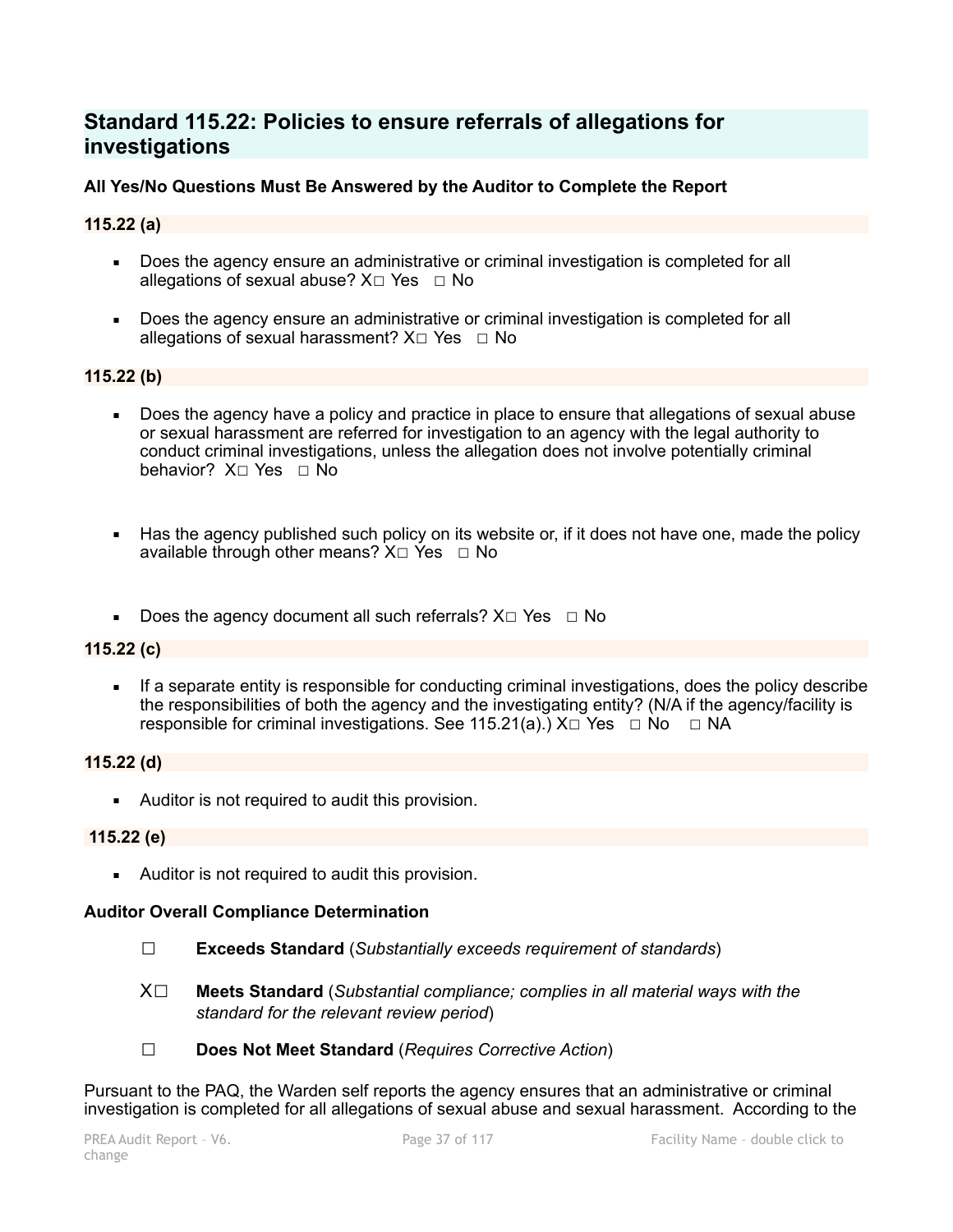Warden, 12 allegations of sexual abuse/harassment were received during the last 12 months and six were administratively investigated. Six additional allegations were referred for criminal investigation. The Warden further self reports all of the investigations were completed.

CDOC Reg. No. 100-40 entitled PREP, page 24, section K(1)(c) addresses 115.22(a).

The auditor's on-site review of seven random sexual abuse/harassment investigations reveals all seven administrative investigations were both opened and completed. Two of these investigations remain are simultaneously being investigated by CDOC OIG and they remain open.

According to the Agency Head interviewee, an administrative or criminal investigation is completed for all allegations of sexual abuse or sexual harassment. Administrative investigations are completed by a PREA trained investigator and whenever the Inspector General (OIG) arm of the partner is tasked with facilitation of criminal investigations, they are generally PREA trained pursuant to the contract.

In regard to the protocol relative to administrative/criminal sexual abuse or sexual harassment investigations, the Agency Head interviewee asserts the allegation triggers the rest of the investigative process. Medical examination and allegations the victim incurred physical harm may trigger a forensic examination as ordered by medical professionals. The allegation is generally reported to the cos, Warden, and PCM. Notifications to the facility investigator and/or criminal investigating agency would ensue.

The Agency Head interviewee continued, stating first responders ensure the victim and perpetrator are separated and perpetrator, if known, is isolated. The victim would likewise remain under staff's physical supervision. Generally, physical evidence is collected by the criminal investigator in a criminal matter. If criminal, the criminal investigator determines interview status and whether the facility investigator assists. CC investigative staff would assist the criminal investigator in any way needed, inclusive of research and preservation of camera footage, offender/staff file reviews, review of reports submitted by staff, review of offender statements (if applicable), and coordination of investigative activities. Additionally, CC officials would support prosecution efforts of both staff and offenders.

The administrative investigation is generally completed by the facility investigator. He/she employs essentially the same protocol however, he/she does interview witnesses and assesses victim, perpetrator, and witness credibility. Finally, the investigator writes an investigative report.

Pursuant to the PAQ, the Warden self reports the agency has a policy that requires allegations of sexual abuse and sexual harassment be referred for investigation to an agency with the legal authority to conduct criminal investigations, including the agency if it conducts its own investigations, unless the allegation does not involve potentially criminal behavior. The Warden further self reports agency policy regarding the referral of allegations of sexual abuse or sexual harassment for criminal investigation is published on the agency website or made publicly available via other means. The agency documents all referrals of sexual abuse or sexual harassment for criminal investigation.

CC Policy 14-2 entitled Sexual Abuse Prevention, and Response, page 24, section 14.2.4(O)(3)(a and b) addresses 115.22(b) in totality. This policy stipulates if the contracting governmental correctional agency utilizes an internal investigative process required by contract, law, or regulation, that agency's investigative process will be involved for allegations of sexual abuse. CDOC Reg. No. 100-40 entitled PREP, page 24, section K(1)(c) also addresses 115.22(b).

The investigative staff interviewee asserts agency policy requires that allegations of sexual abuse or sexual harassment be referred to an agency with the legal authority to conduct criminal investigations, unless the allegation does not involve potentially criminal behavior. Criminal matters are referred to the CDOC OIG for investigation. CDOC OIG is involved in the investigative process in each sexual abuse/ harassment matter.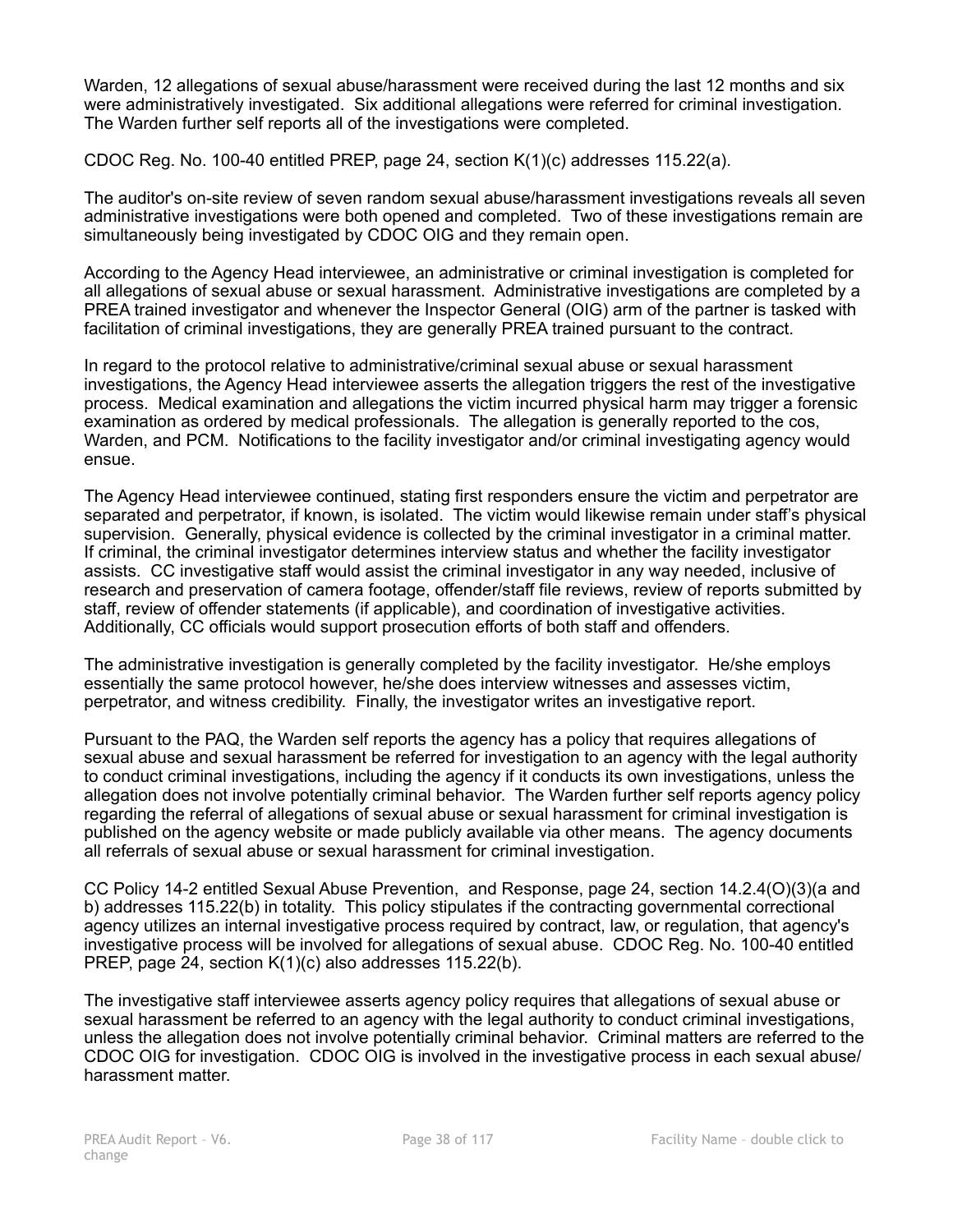The auditor's review of the CC website revealed CC Policy 14-2 is posted on the same. Accordingly, the aforementioned verbiage is available on the website.

The auditor's review of one 2021 referral of an alleged sexual abuse allegation reveals substantial compliance with 115.22(b).

The auditor's review of the aforementioned policies clearly articulate investigative responsibilities for both the CDOC OIG investigator, as well as, the BCCF investigator.

CDOC Reg. No. 100-40 entitled PREP, page 24, section  $K(1)(a)$  also addresses 115.22(c).

In view of the above, the auditor finds BCCF substantially compliant with 115.22.

# **TRAINING AND EDUCATION**

# **Standard 115.31: Employee training**

## **All Yes/No Questions Must Be Answered by the Auditor to Complete the Report**

#### **115.31 (a)**

- Does the agency train all employees who may have contact with inmates on its zero-tolerance policy for sexual abuse and sexual harassment?  $X \Box Y$ es  $\Box$  No
- Does the agency train all employees who may have contact with inmates on how to fulfill their responsibilities under agency sexual abuse and sexual harassment prevention, detection, reporting, and response policies and procedures?  $X \square Y$ es  $\square$  No
- Does the agency train all employees who may have contact with inmates on inmates' right to be free from sexual abuse and sexual harassment  $X \cap Yes \cap No$
- Does the agency train all employees who may have contact with inmates on the right of inmates and employees to be free from retaliation for reporting sexual abuse and sexual harassment? X☐ Yes ☐ No
- Does the agency train all employees who may have contact with inmates on the dynamics of sexual abuse and sexual harassment in confinement?  $X \Box Y$ es  $\Box$  No
- Does the agency train all employees who may have contact with inmates on the common reactions of sexual abuse and sexual harassment victims?  $X \Box Y$ es  $\Box$  No
- Does the agency train all employees who may have contact with inmates on how to detect and respond to signs of threatened and actual sexual abuse?  $X \Box Y$ es  $\Box$  No
- Does the agency train all employees who may have contact with inmates on how to avoid inappropriate relationships with inmates?  $X \Box Y$ es  $\Box$  No
- Does the agency train all employees who may have contact with inmates on how to communicate effectively and professionally with inmates, including lesbian, gay, bisexual, transgender, intersex, or gender nonconforming inmates?  $X \Box Y$ es  $\Box$  No
- Does the agency train all employees who may have contact with inmates on how to comply with relevant laws related to mandatory reporting of sexual abuse to outside authorities? X☐ Yes ☐ No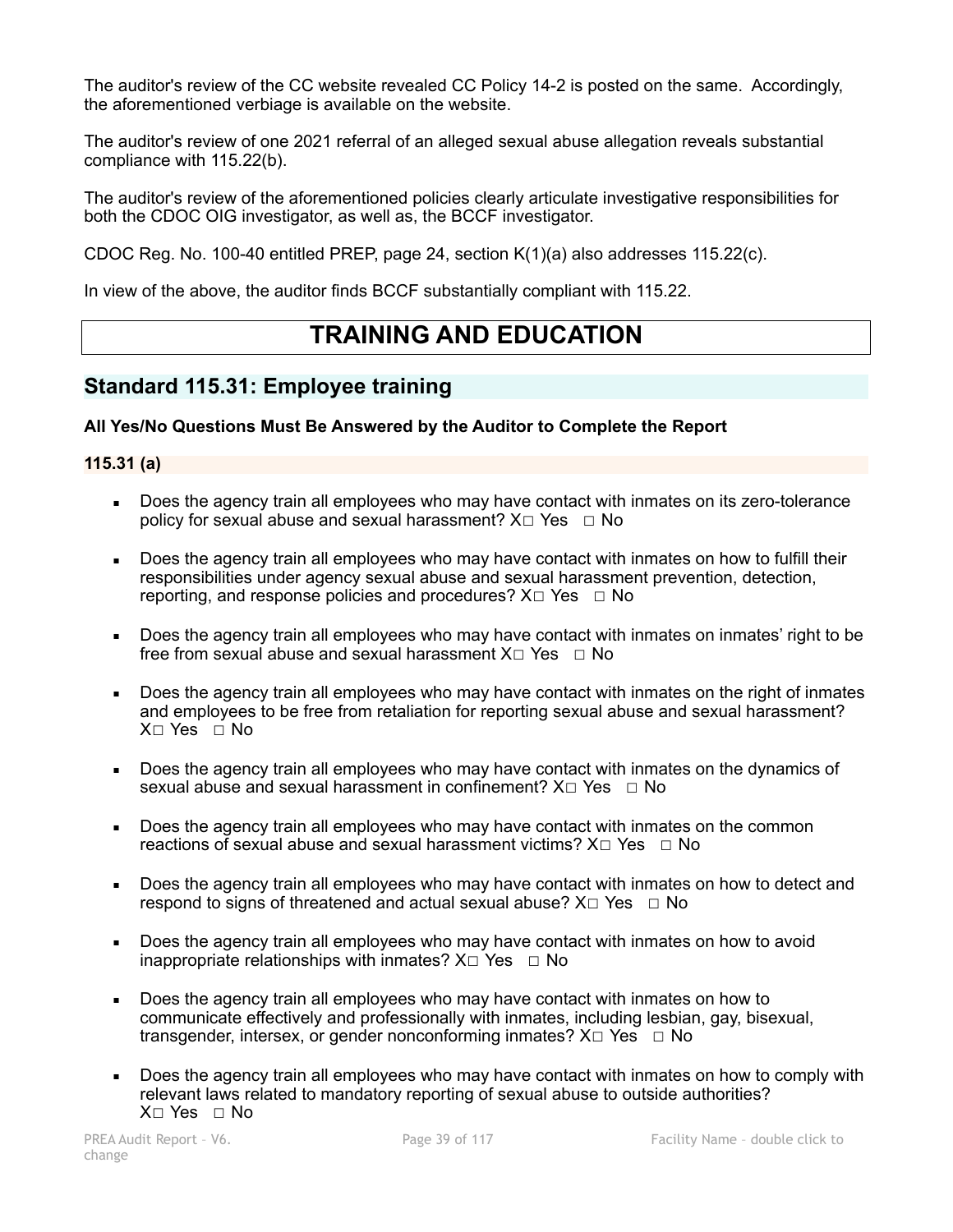- Is such training tailored to the gender of the inmates at the employee's facility?  $X \Box Y$ es  $\Box$  No
- Have employees received additional training if reassigned from a facility that houses only male inmates to a facility that houses only female inmates, or vice versa?  $X \Box Y$ es  $\Box$  No

#### **115.31 (c)**

- Have all current employees who may have contact with inmates received such training?  $X \cap Yes \cap No$
- Does the agency provide each employee with refresher training every two years to ensure that all employees know the agency's current sexual abuse and sexual harassment policies and procedures?  $X□$  Yes  $□$  No
- In years in which an employee does not receive refresher training, does the agency provide refresher information on current sexual abuse and sexual harassment policies? X□ Yes □ No

#### **115.31 (d)**

▪ Does the agency document, through employee signature or electronic verification, that employees understand the training they have received?  $X \Box Y$ es  $\Box$  No

#### **Auditor Overall Compliance Determination**

- X☐ **Exceeds Standard** (*Substantially exceeds requirement of standards*)
- ☐ **Meets Standard** (*Substantial compliance; complies in all material ways with the standard for the relevant review period*)
- ☐ **Does Not Meet Standard** (*Requires Corrective Action*)

Pursuant to the PAQ, the Warden self reports the agency trains all employees who may have contact with offenders regarding the ten topics listed in 115.31(a).

CDOC Reg. No. 100-40 entitled PREP, pages 7 and 8, section C(1)(b-g) addresses 115.31(a).

The auditor's limited review of the CC PREA Orientation Curriculum entitled PREA: Sexual Abuse, Prevention, and Response reveals the requisite 10 topics are covered with narrative and slides. Additionally, the CDOC PREA slides clearly address each of the 10 requisite topics. All requisite training [as applied to 115.31(a)] is available at BCCF.

The auditor's review of five 2020 and one 2019 training records (CORECIVIC PREA TRAINING ACKNOWLEDGMENT PRESERVICE AND IN-SERVICE) documents reveals employee completion of Pre-Service and In-Service PREA training. Additionally, the auditor's review of two 2020 CORECIVIC PREA POLICY ACKNOWLEDGMENT AND/OR TRAINING ACKNOWLEDGMENT forms, included with the PAQ, reflects receipt and understanding of training/compliance with 115.31(a) and (d).

In addition to the above, the auditor's review of Training/Activity Attendance Rosters dated April 22, 2020, September 16, 2020, and November 4, 2020 reveals 33 staff across numerous correctional disciplines received PREA Orientation training. The employee prints their name, signs their name, and the date of the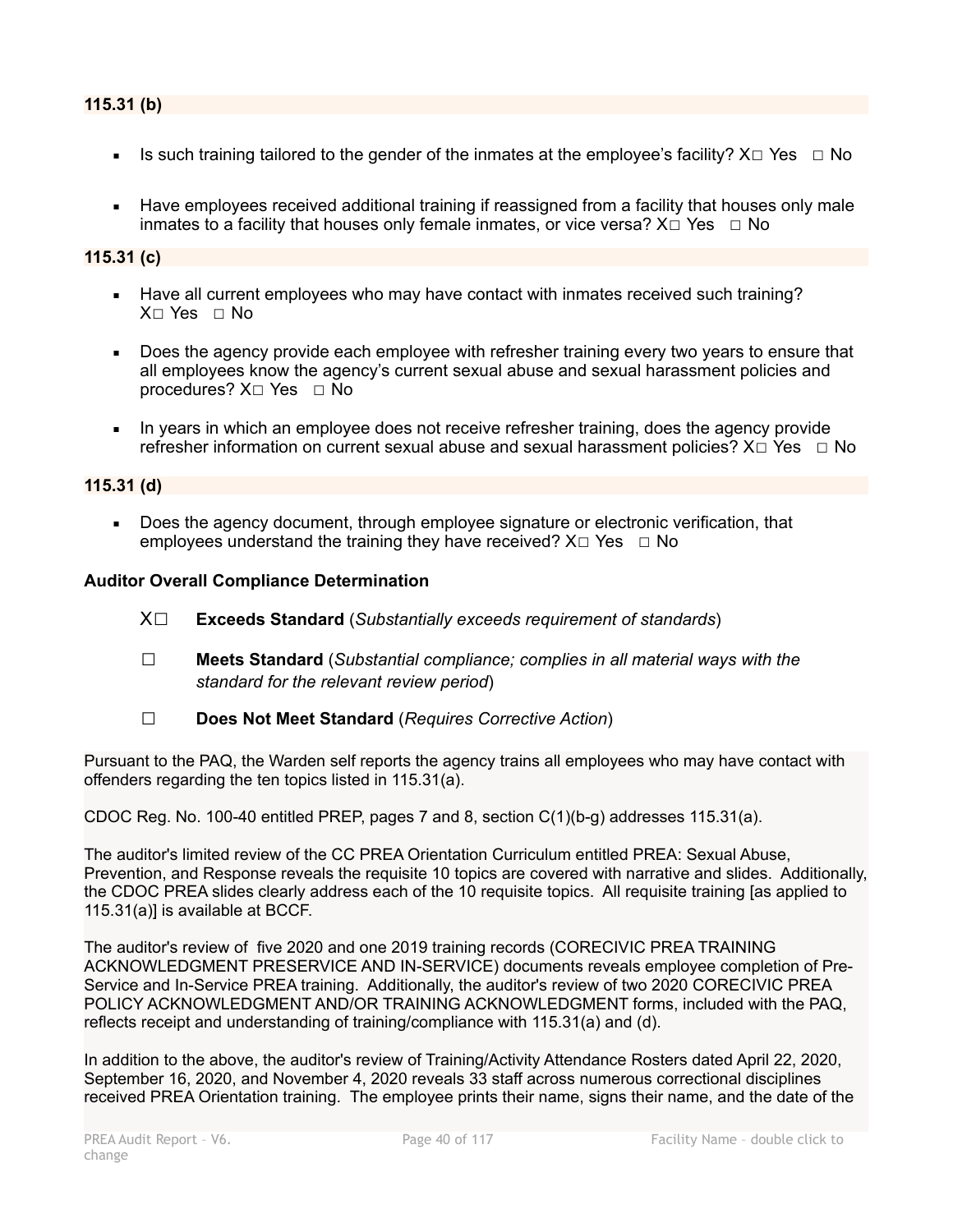PREA training is preprinted on the form. One other similar document dated February 23, 2021 reveals 18 staff completed annual In-Service PREA training on the same date.

All 12 random staff interviewees assert they have received PREA training regarding the topics articulated in 115.31(a) above. Minimally, all random staff interviewees hired since the last PREA audit received such training during the Academy and prior to assumption of duties with offenders. Additionally, all random staff interviewees assert they received Annual In-Service training (ART) regarding the aforementioned topics.

The auditor's review of one Pre-Service and one In-Service Core Civic PREA Policy Acknowledgment And/ Or Training Acknowledgment dated 09/27/2019 (Pre-Service) and 08/09/2019 (In-Service) reveals affected staff attended and understand the training. CC PREA was addressed during both trainings. The Training Acknowledgments were signed and dated by the respective employees.

The auditor's review of 12 random staff training files reveals that timely pre-service PREA training was completed in four cases wherein staff were hired within 2021. Specifically, training was provided prior to the employee's contact with offenders. With respect to the remaining eight files, PREA annual refresher training (ART) has been provided, minimally, during 2020 and 2021. The auditor notes that provision of PREA ART was inhibited in terms of timeliness in view of COVID-19 constraints. Training is due prior to the end of calendar year 2021 in some cases. Of note, the CC In-Service training calendar runs from January through December of each year. Accordingly, some staff have not yet completed 2021 training.

Pursuant to the PAQ, the Warden self reports training is tailored to the male gender of the offenders assigned to the facility. The Warden further self reports employees who are reassigned from facilities housing the opposite gender offender are given additional training.

CC Policy 14-2 entitled Sexual Abuse Prevention, and Response, page 6, section 14.2.4(C)(1)(a) and page 8, section C(1)(c) address 115.31(b) in totality.

According to the BCCF PCM, no staff have transferred to BCCF during the last 24 months from facilities wherein female offenders are housed.

Pursuant to the PAQ, the Warden self reports that 188 staff employed by the facility, who may have contact with offenders, were either trained or retrained in PREA requirements. This constitutes 100% of all staff employed at the facility who may have contact with offenders, who were either trained or retrained in PREA requirements.

Between trainings, staff are notified of all new and/or revisions to existing policies. The same is provided pursuant to distribution of meeting minutes and staff recalls. According to the Warden, employees who may have contact with offenders receive refresher training on an annual basis.

Pursuant to the PAQ, the Warden self reports the agency documents that employees who may have contact with offenders understand the training they have received through employee signature or electronic verification.

CDOC Reg. No. 100-40 entitled PREP, page 8, section C)(1)(h) addresses 115.31(d).

The auditor's review of Training Acknowledgment Forms located in randomly selected employee's training files, as well as, the two examples noted above, confirm the "I understand" caveat is present on the forms and the employee signs and dates the same.

In view of the above, the auditor finds BCCF exceeds compliance expectations with respect to 115.31.

# **Standard 115.32: Volunteer and contractor training**

#### **All Yes/No Questions Must Be Answered by the Auditor to Complete the Report**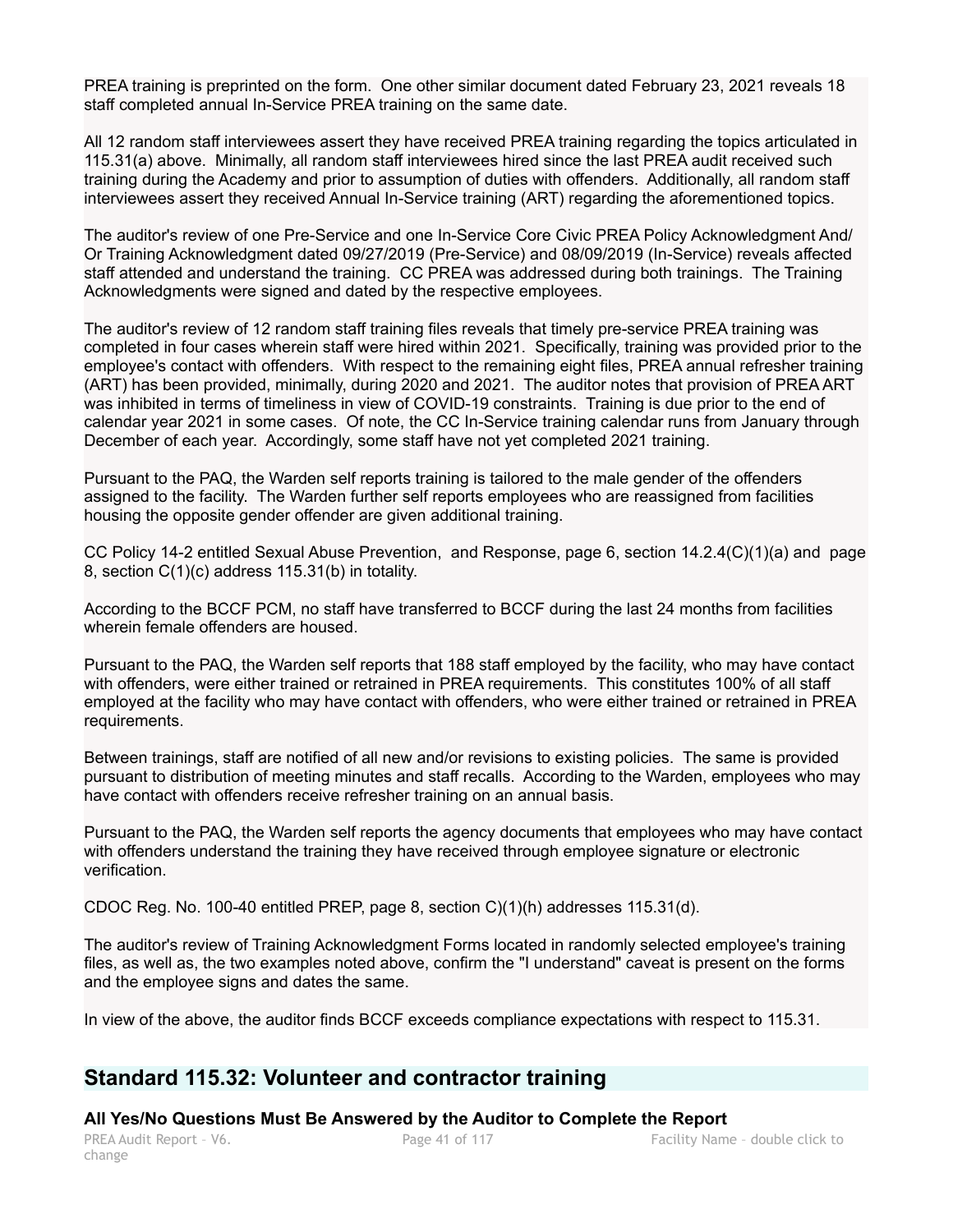## **115.32 (a)**

■ Has the agency ensured that all volunteers and contractors who have contact with inmates have been trained on their responsibilities under the agency's sexual abuse and sexual harassment prevention, detection, and response policies and procedures?  $X \Box Y$ es  $\Box$  No

## **115.32 (b)**

**EXECT** Have all volunteers and contractors who have contact with inmates been notified of the agency's zero-tolerance policy regarding sexual abuse and sexual harassment and informed how to report such incidents (the level and type of training provided to volunteers and contractors shall be based on the services they provide and level of contact they have with inmates)? X□ Yes □ No

## **115.32 (c)**

Does the agency maintain documentation confirming that volunteers and contractors understand the training they have received?  $X \Box Y$ es  $\Box$  No

#### **Auditor Overall Compliance Determination**

- ☐ **Exceeds Standard** (*Substantially exceeds requirement of standards*)
- X☐ **Meets Standard** (*Substantial compliance; complies in all material ways with the standard for the relevant review period*)
- ☐ **Does Not Meet Standard** (*Requires Corrective Action*)

Pursuant to the PAQ, the Warden self reports all contractors who have contact with offenders have been trained on their responsibilities under the agency's policies and procedures regarding sexual abuse/ harassment prevention, detection, and response. The Warden further self reports that 94 volunteers and individual contractors (13 of whom are contractors) who have contact with offenders, have been trained in the agency's policies and procedures regarding sexual abuse/harassment prevention, detection, and response. The BCCF PCM asserts that all volunteers and contractors have received PREA Pre-Service training in-person throughout the COVID-19 period however, they have not received in-person PREA ART. On-line PREA ART is in process. Contractors participate in an instructor-led program while volunteers receive their training at CDOC Headquarters.

CDOC Reg. No. 100-40 entitled PREP, page 7, section C(1) and (c) and CDOC Reg. No. 900-01 entitled Volunteer Programs, page 3, section B(2)(d) address 115.32(a).

The PCM asserts volunteers have not been utilized at BCCF as the result of COVID-19 restrictions for nearly two years. Accordingly, zero volunteers were interviewed.

The four contractor interviewees assert they have been trained relative to their responsibilities regarding sexual abuse and sexual harassment, prevention, detection, and response per agency policy and procedure. Additionally, all interviewees assert they have been notified of the agency's zero-tolerance policy on sexual abuse and sexual harassment, as well as, informed about how to report such incidents.

All interviewees assert they received this instruction prior to offender contact. All contract staff assert they also received E-Learning PREA training through Trinity.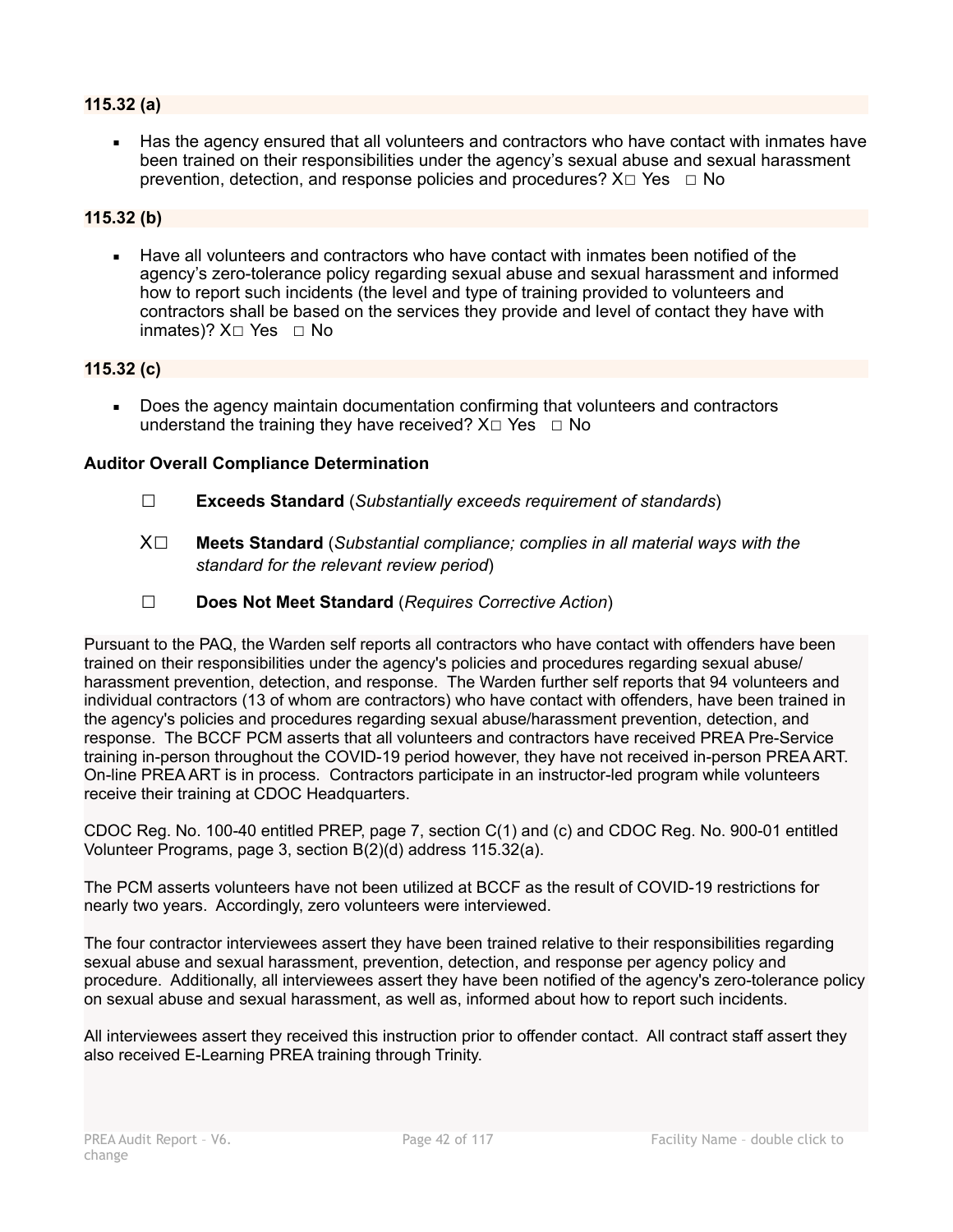The training was presented in a Power Point format with lecture and discussion. All interviewees assert they receive this training on an annual basis with BCCF staff. In view of COVID-19 constraints, the training is now presented in an E-Learning format.

The auditor's review of two volunteer applications and two Volunteer Agreements reveals substantial compliance with 115.32(a).

The auditor's review of two transcripts for medical contractors and four food service contractors reveals substantial compliance with 115.32(a-c). Minimally, 2020 and/or 2021 Pre-Service and/or In-Service completions are listed.

Pursuant to the PAQ, the Warden self reports the level and type of training provided to volunteers and contractors is based on the services they provide and level of contact they have with offenders. The Warden further self reports all volunteers and contractors who have contact with offenders have been notified of the agency's zero-tolerance policy regarding sexual abuse and sexual harassment and informed how to report such incidents.

CDOC Reg. No. 900-01 entitled Volunteer Programs, pages 3 and 4, section B(2)(d) also addresses 115.32(b).

The auditor's review of the Basic Volunteer PREA Training is similar to that for staff as mentioned in the narrative for 115.31. Trinity Food Service contractors participate in the same PREA In-Service and ART as BCCF staff. Accordingly, the auditor finds substantial compliance with 115.32(b).

The auditor's review of a 2019 Volunteer Agreement (signed and dated by a volunteer) and corresponding volunteer application reveals substantial compliance with 115.32(b). The volunteer clearly documents his/ her understanding of volunteer PREA responsibilities pursuant to 115.32(b).

Contractors state requisite training addressed the agency's zero tolerance policy towards sexual abuse/ harassment of offenders, reporting options, the offender's right to be free from sexual abuse/harassment, red flags of sexual abuse/harassment, and the impact of sexual abuse/harassment of offenders on the offender population.

The auditor's review of one contractor Training Acknowledgment form reflects his/her understanding of the training and his/her PREA responsibilities. This form is dated May 16, 2018 and it appears the individual's hire date at BCCF was May 2, 2018. The BCCF PCM relates that she did not commence performance of duties with the contracting agency until May 19, 2018 and accordingly, she was properly trained prior to assumption of duties with offenders.

In addition to the above, the auditor's review of a Volunteer Agreement form signed and dated by the volunteer on April 26, 2019 reveals he understands the PREA and zero tolerance training he received and the various reporting processes.

The auditor's review of one contractor annual training certification dated March 21, 2021 reveals substantial compliance with 115.32(b). The PCM asserts all volunteer training is facilitated by CDOC.

The auditor's review of a Volunteer Agreement dated March 8, 2021 and associated documents, inclusive of fingerprint results, reveals substantial compliance with 115.32(b). The auditor's review of the accompanying test also reveals substantial compliance with 115.32(b).

Pursuant to the PAQ, the Warden self reports the agency maintains documentation confirming that volunteers/contractors understand the training they have received.

CDOC Reg. No. 100-40 entitled PREP, page 8, section C(1)(h) addresses 115.32(c).

In view of the above, the auditor finds BCCF substantially compliant with 115.32.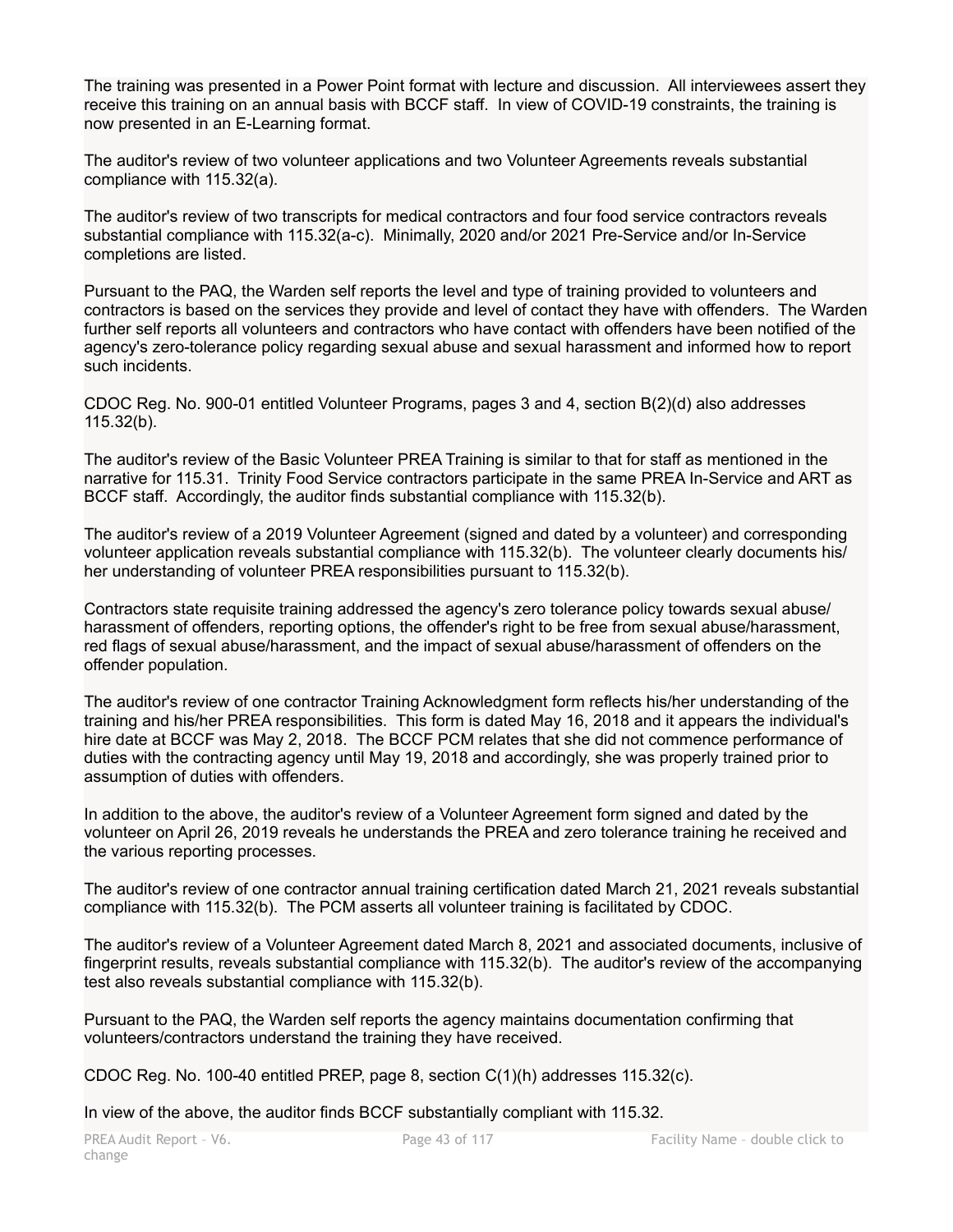# **Standard 115.33: Inmate education**

## **All Yes/No Questions Must Be Answered by the Auditor to Complete the Report**

## **115.33 (a)**

- During intake, do inmates receive information explaining the agency's zero-tolerance policy regarding sexual abuse and sexual harassment?  $X \Box Y$ es  $\Box$  No
- During intake, do inmates receive information explaining how to report incidents or suspicions of sexual abuse or sexual harassment?  $X \cap Yes \cap No$

#### **115.33 (b)**

- Within 30 days of intake, does the agency provide comprehensive education to inmates either in person or through video regarding: Their rights to be free from sexual abuse and sexual harassment? X□ Yes □ No
- Within 30 days of intake, does the agency provide comprehensive education to inmates either in person or through video regarding: Their rights to be free from retaliation for reporting such incidents? X☐ Yes ☐ No
- Within 30 days of intake, does the agency provide comprehensive education to inmates either in person or through video regarding: Agency policies and procedures for responding to such incidents? X☐ Yes ☐ No

## **115.33 (c)**

- Have all inmates received the comprehensive education referenced in 115.33(b)?  $X \Box Y$ es  $\Box$ No
- Do inmates receive education upon transfer to a different facility to the extent that the policies and procedures of the inmate's new facility differ from those of the previous facility? X☐ Yes ☐ No

## **115.33 (d)**

- Does the agency provide inmate education in formats accessible to all inmates including those who are limited English proficient?  $X \square Y$ es  $\square N$ o
- Does the agency provide inmate education in formats accessible to all inmates including those who are deaf?  $X \cap Yes \cap No$
- Does the agency provide inmate education in formats accessible to all inmates including those who are visually impaired?  $X \square Y$ es  $\square$  No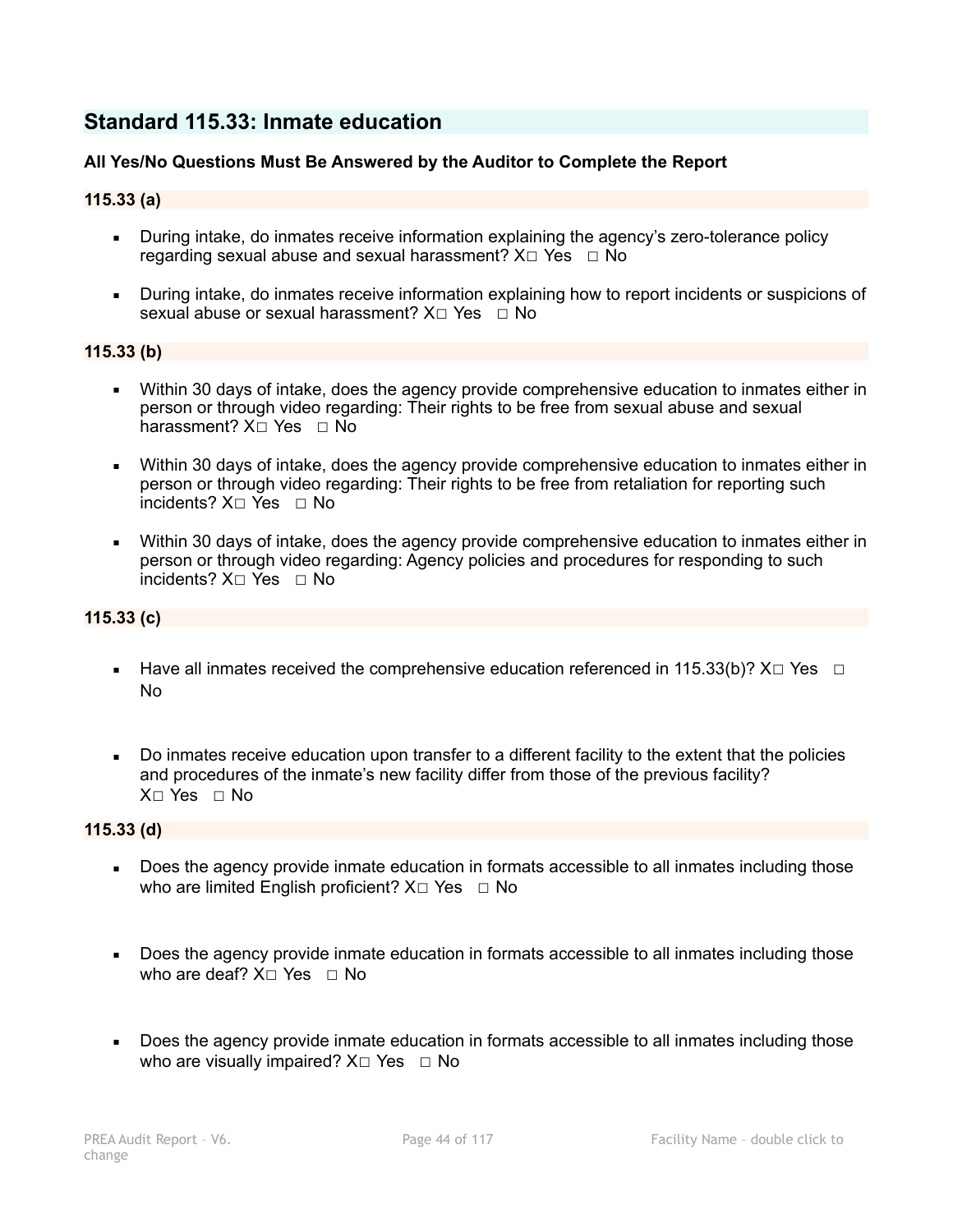- Does the agency provide inmate education in formats accessible to all inmates including those who are otherwise disabled?  $X \cap Yes \cap No$
- Does the agency provide inmate education in formats accessible to all inmates including those who have limited reading skills?  $X \Box Y$ es  $\Box$  No

## **115.33 (e)**

■ Does the agency maintain documentation of inmate participation in these education sessions? X☐ Yes ☐ No

## **115.33 (f)**

**EXECT** In addition to providing such education, does the agency ensure that key information is continuously and readily available or visible to inmates through posters, inmate handbooks, or other written formats? X□ Yes □ No

## **Auditor Overall Compliance Determination**

- ☐ **Exceeds Standard** (*Substantially exceeds requirement of standards*)
- X☐ **Meets Standard** (*Substantial compliance; complies in all material ways with the standard for the relevant review period*)
- ☐ **Does Not Meet Standard** (*Requires Corrective Action*)

Pursuant to the PAQ, the Warden self reports offenders receive information at time of intake about the zerotolerance policy and how to report incidents or suspicions of sexual abuse or sexual harassment. The Warden further self reports 707 offenders were admitted to BCCF during the last 12 months, of which 100% were provided the requisite information at intake.

CDOC Reg. No. 850-07 entitled Offender Reception and Orientation, page 3, section D(2) addresses 115.33(a).

According to the intake staff interviewee, he provides offenders with information about the zero tolerance policy and how to report incidents or suspicions of sexual abuse or sexual harassment during intake. Each new admission receives the BCCF Offender Handbook, CDOC PREA tri-fold pamphlet, the CDOC PREA Attachment, and the PREA video at intake. Additionally, reporting options and other PREA information are captured on posters displayed throughout the facility.

LanguageLine can be used for non-English speaking offenders. If a cognitively impaired offender is received, he is referred to the medical department/mental health for assistance with translation. For hearing impaired/deaf offenders, they are asked to read the materials. For offenders who present with blindness or low vision, he or another staff member reads materials to them.

All 21 random offender interviewees report they received at least one or more of the BCCF Offender Handbook, the aforementioned tri-fold pamphlet, and the PREA video at intake. Additionally, some interviewees state they received such information via channel 83 on the facility CCTV and posters.

The auditor's review of 13 of 16 random offender files reveals substantial compliance with 115.33(a). Timely and comprehensive provision of relevant PREA information is clearly established pursuant to this random review of files and supporting documentation.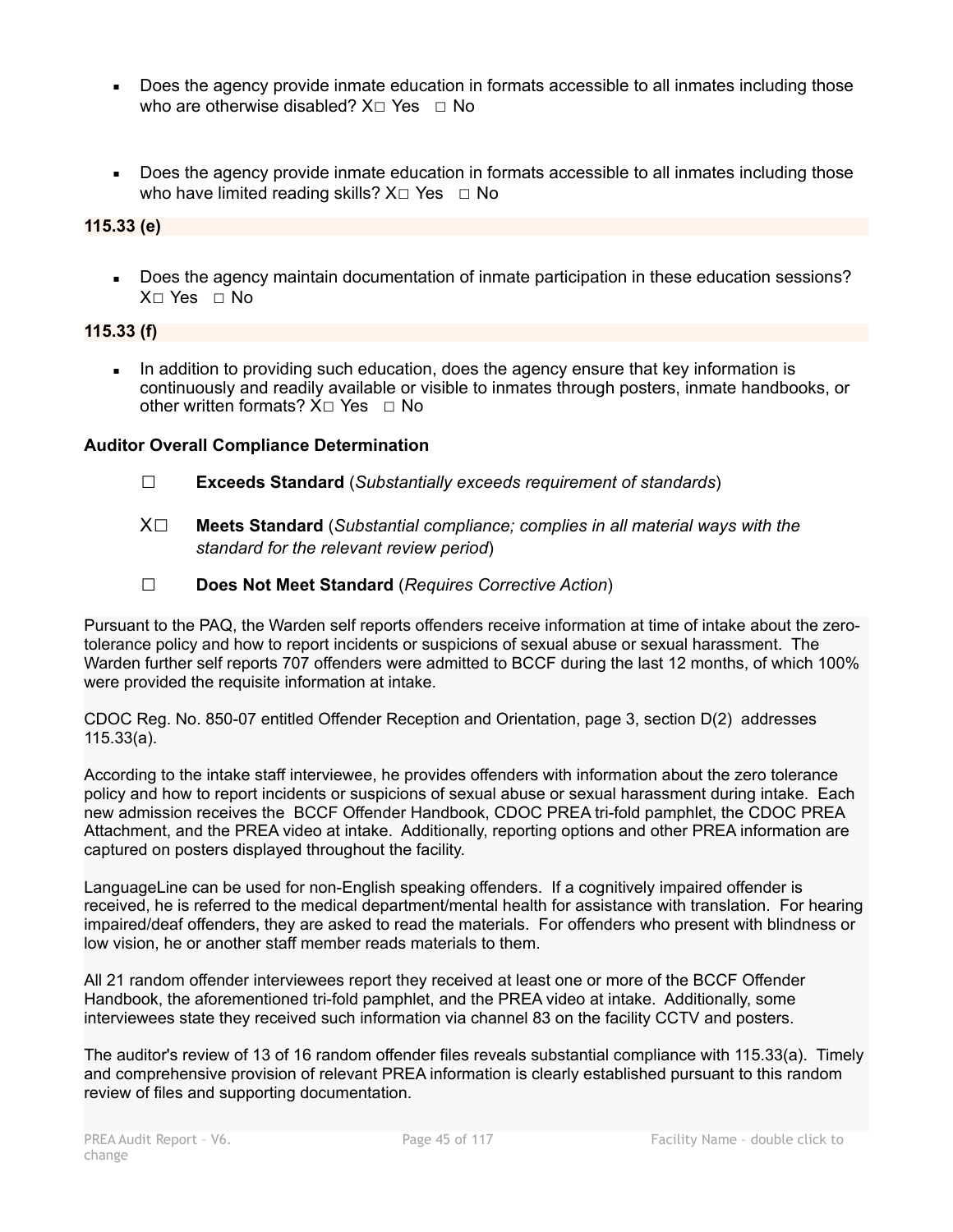The auditor's review of the BCCF Offender Handbook reveals substantial compliance with 115.33(a). The same addresses the zero tolerance policy, as well as, methods to report incidents or suspicions of sexual abuse or sexual harassment. The Handbook is translated in Spanish and is presented in large print version. Of note, a PAQ memorandum reflects the names of seven Spanish-speaking staff translators.

The BCCF PCM asserts the "Facts You Should Know" brochure is issued to offenders and they sign for receipt of the Handbook.

Pursuant to the PAQ, the Warden self reports 615 offenders were admitted to BCCF during the last 12 months whose length of stay was 30 days or more. According to the Warden, all of these offenders received comprehensive PREA education within 30 days of intake.

CDOC Reg. No. 100-40 entitled PREP, page 15, section 2 and CDOC Reg. No. 850-07 entitled Offender Reception and Orientation, page 4, section E(4) address 115.33(b). These policies prescribe a seven calendar day orientation program from the date of intake.

According to the intake staff interviewee, much of the requisite information can be gleaned from the aforementioned packet of materials as described in the narrative for 115.33(a). Offenders are ordinarily provided orientation by the unit manager within seven days of intake at BCCF. Orientation includes education regarding the offender's right to be free from sexual abuse and sexual harassment and to be free from retaliation for reporting such incidents, and regarding agency policies and procedures for responding to such incidents. Generally, this information is provided at intake.

Eighteen of 21 random offender interviewees state they did participate in a PREA Orientation program wherein all components of 115.33(b) were addressed. Most interviewees report this unit manager orientation was provided at intake. One additional interviewee reports the orientation was provided within 10 days of intake.

The auditor's review of one completed BCCF Offender Orientation Verification form and accompanying case management notes in an electronic system reveals PREA Orientation was completed in accordance with the aforementioned policy requirements.

Fourteen of the random 16 offender files reviewed by the auditor reveal substantial compliance with both 115.33(b) and relevant policy.

Pursuant to the PAQ, the Warden self reports all offenders received within the last 12 months, have been educated within 30 days of intake. The Warden further self reports agency policy requires that offenders who are transferred from one facility to another be educated regarding their rights to be free from both sexual abuse/sexual harassment and retaliation for reporting such incidents and on agency policies and procedures for responding to such incidents to the extent that the policies and procedures for the new facility differ from those of the previous facility.

As previously reflected in the narrative for 115.33(b), policy requires all offender admissions to BCCF to receive PREA Orientation education. Additionally, CDOC Reg. No. 100-40 entitled PREP, page 15, section 2 addresses 115.33(c).

Pursuant to the PAQ, the Warden self reports education is available in accessible formats for all offenders, including those specific groups listed in the verbiage of 115.33(d).

CDOC Reg. No. 100-40 entitled PREP, page 15, section 2 and page 15, section 3 address 115.33(d).

Of note, the auditor's cursory review of the PREA Refresher Orientation for Male Offenders DVD reveals the same includes sign language interpretation. The Language Line and other methods of training provision to groups of offenders described in 115.33(d) are delineated in the narrative for 115.16.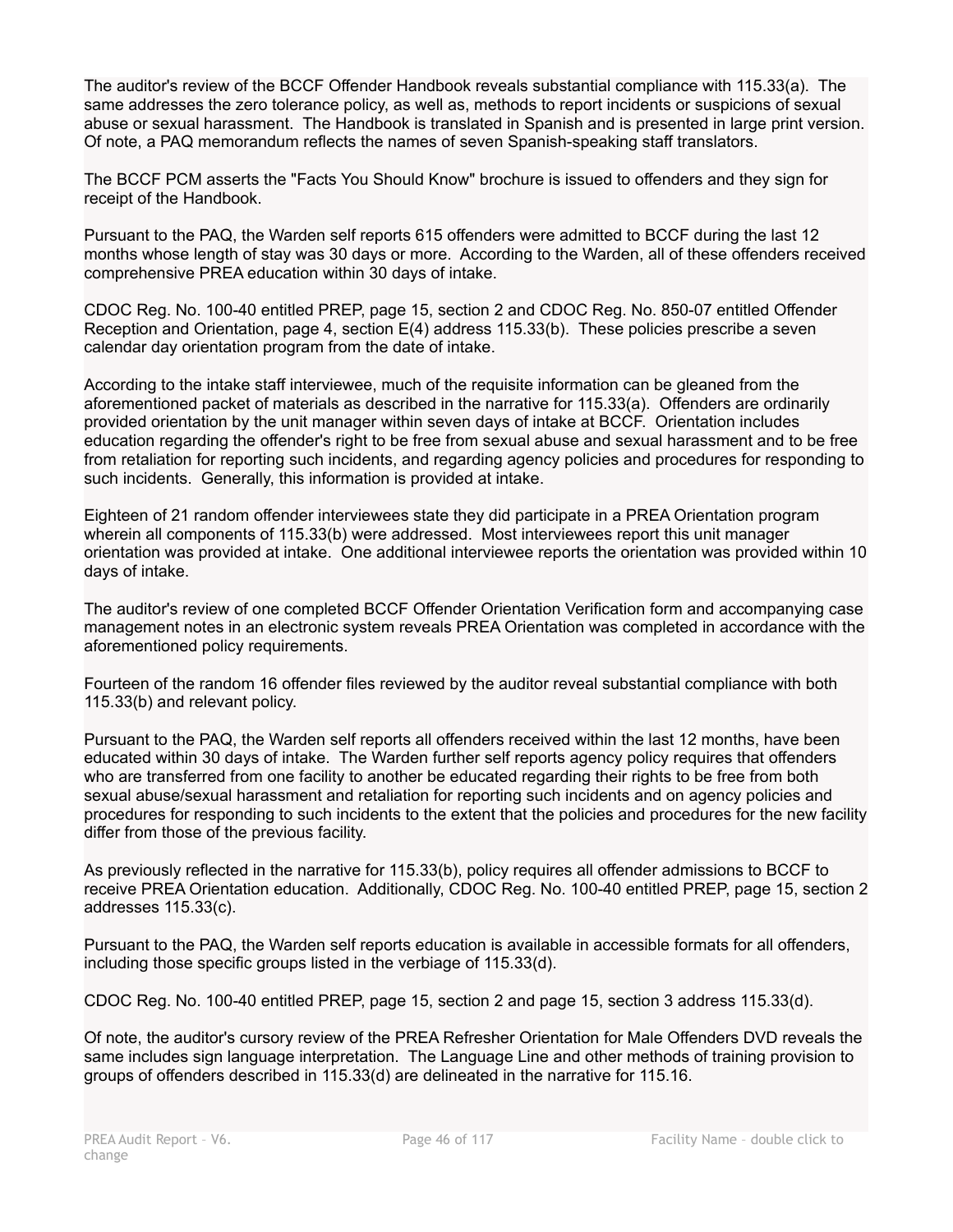The auditor notes that if specialized translation services or assistance are required to convey information to offender(s), the same is documented in the offender's case notes and on the BCCF Offender Orientation Verification Form.

Pursuant to the PAQ, the Warden self reports the agency maintains documentation of offender participation in PREA sessions.

CDOC Reg. No. 100-40 entitled PREP, page 15, sections 2 and 4 addresses 115.33(e).

Of note, the afore-mentioned BCCF Offender Verification is signed and dated by the offender and co-signed and dated by the staff member who provided the training. Additionally, a note is electronically entered into the offender's system file, memorializing completion of the training.

Pursuant to the PAQ, the Warden self reports the agency ensures key information about the agency's PREA policies is continuously and readily available or visible through posters, offender handbooks, or other written formats.

CDOC Reg. No. 100-40 entitled PREP, page 15, section 5 addresses 115.33(f).

The auditor's review of numerous PREA posters on unit walls reflects information regarding zero tolerance towards sexual abuse, sexual harassment, reporting procedures, etc. The auditor's review of the BCCF Offender Handbook is discussed throughout the narrative for 115.33. Finally, Open Pod Discussion Minutes reflect follow-up with the offender population regarding PREA and reporting options.

As previously indicated, PREA information is displayed on channel 83 of the BCCF CCTV.

In view of the above, the auditor finds BCCF substantially compliant with 115.33.

# **Standard 115.34: Specialized training: Investigations**

## **All Yes/No Questions Must Be Answered by the Auditor to Complete the Report**

## **115.34 (a)**

■ In addition to the general training provided to all employees pursuant to §115.31, does the agency ensure that, to the extent the agency itself conducts sexual abuse investigations, its investigators receive training in conducting such investigations in confinement settings? (N/A if the agency does not conduct any form of administrative or criminal sexual abuse investigations. See 115.21(a).) X□ Yes □ No □ NA

#### **115.34 (b)**

- Does this specialized training include techniques for interviewing sexual abuse victims? (N/A if the agency does not conduct any form of administrative or criminal sexual abuse investigations. See 115.21(a).) X□ Yes □ No □ NA
- Does this specialized training include proper use of Miranda and Garrity warnings? (N/A if the agency does not conduct any form of administrative or criminal sexual abuse investigations. See 115.21(a).)  $X \square Y$ es  $\square$  No  $\square$  NA
- Does this specialized training include sexual abuse evidence collection in confinement settings? (N/A if the agency does not conduct any form of administrative or criminal sexual abuse investigations. See 115.21(a).)  $X \Box Y$ es  $\Box$  No  $\Box$  NA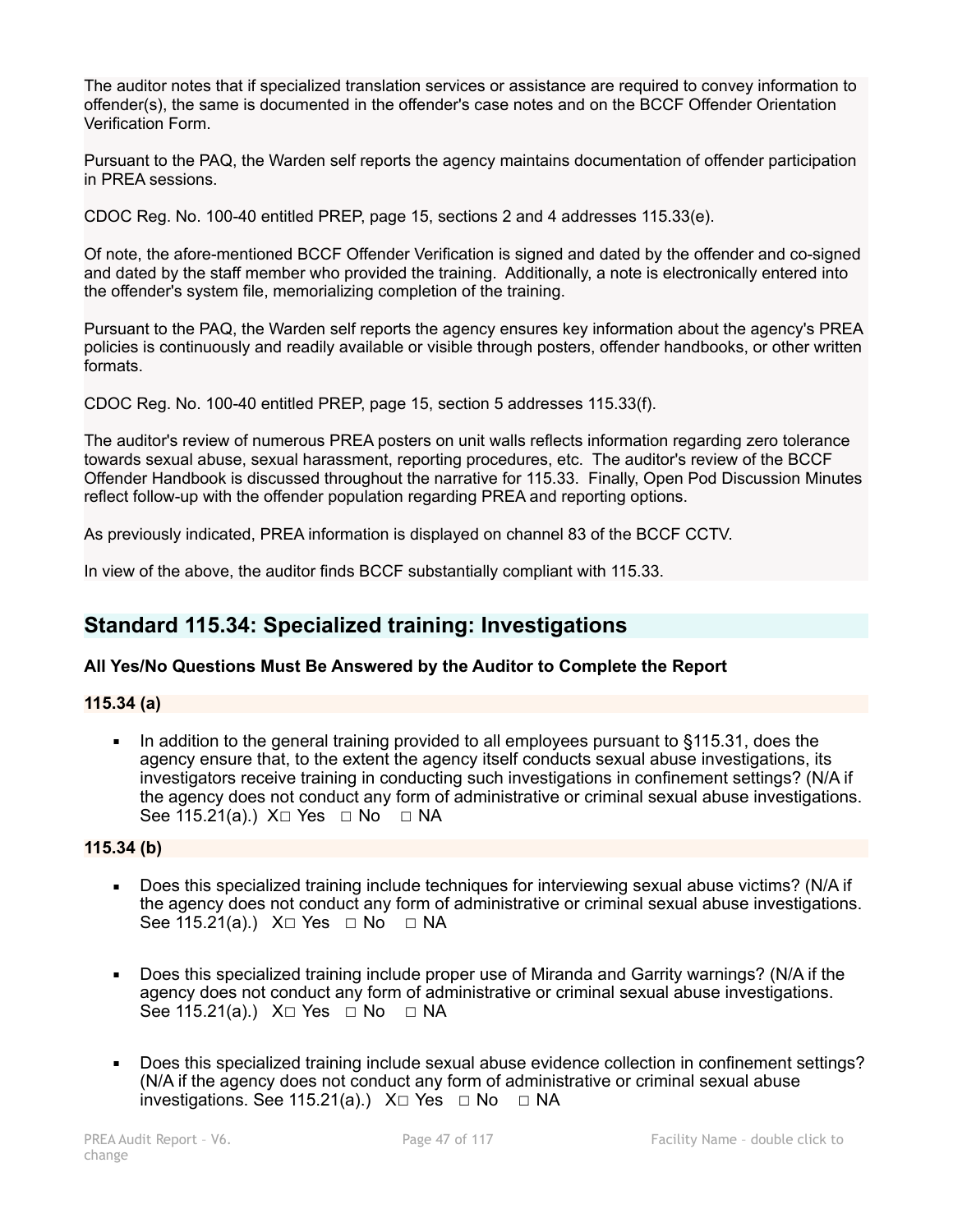Does this specialized training include the criteria and evidence required to substantiate a case for administrative action or prosecution referral? (N/A if the agency does not conduct any form of administrative or criminal sexual abuse investigations. See 115.21(a).)  $X \square Y$ es  $\square$  No  $\square$  NA

## **115.34 (c)**

**• Does the agency maintain documentation that agency investigators have completed the** required specialized training in conducting sexual abuse investigations? (N/A if the agency does not conduct any form of administrative or criminal sexual abuse investigations. See 115.21(a).)  $X \cap Yes \cap No \cap NA$ 

## **115.34 (d)**

■ Auditor is not required to audit this provision.

## **Auditor Overall Compliance Determination**

- ☐ **Exceeds Standard** (*Substantially exceeds requirement of standards*)
- X☐ **Meets Standard** (*Substantial compliance; complies in all material ways with the standard for the relevant review period*)
- ☐ **Does Not Meet Standard** (*Requires Corrective Action*)

Pursuant to the PAQ, the Warden self reports agency policy requires that investigators are trained in conducting sexual abuse investigations in confinement settings.

CDOC Reg. No. 100-40 entitled PREP, page 9, section 4(a-e) addresses 115.34(a).

The investigative staff interviewee asserts he has received training specific to conducting sexual abuse investigations in confinement settings. Specifically, he has completed the NIC course entitled PREA: Conducting Investigations of Sexual Abuse in a Confinement Setting. This was a three-hour on-line course, inclusive of scenarios and the topics listed in the narrative for 115.34(b).

The auditor's review of the BCCF PREA investigator's training records reveals he completed a three hour National Institute of Corrections (NIC) course entitled Conducting Investigations of Sexual Abuse in a Confinement Setting with a certificate issued on February 5, 2020. Of note, the PCM is also certified to facilitate such investigations and his certificate was issued on January 10, 2020. The auditor's review of the lesson plan from the PREA: Investigation Protocols lesson plan reveals discussions regarding techniques for interviewing sexual abuse victims, Miranda and Garrity rights, sexual abuse evidence collection in confinement settings, and the criteria and evidence required to substantiate a case for administrative action or prosecution referral, amongst other relevant topics.

Pursuant to review of relevant training certifications, the auditor has learned the past investigator also completed a PREA investigative course provided by CDOC.

CDOC Reg. No. 100-40 entitled PREP, page 9, section 4(b-e) addresses 115.34(b).

The investigative staff interviewee asserts that specialized training included:

Techniques for interviewing sexual abuse victims; Proper use of Miranda and Garrity warnings; Sexual abuse evidence collection in confinement settings; and<br>PREA Audit Report - V6.<br>Page 48 of 117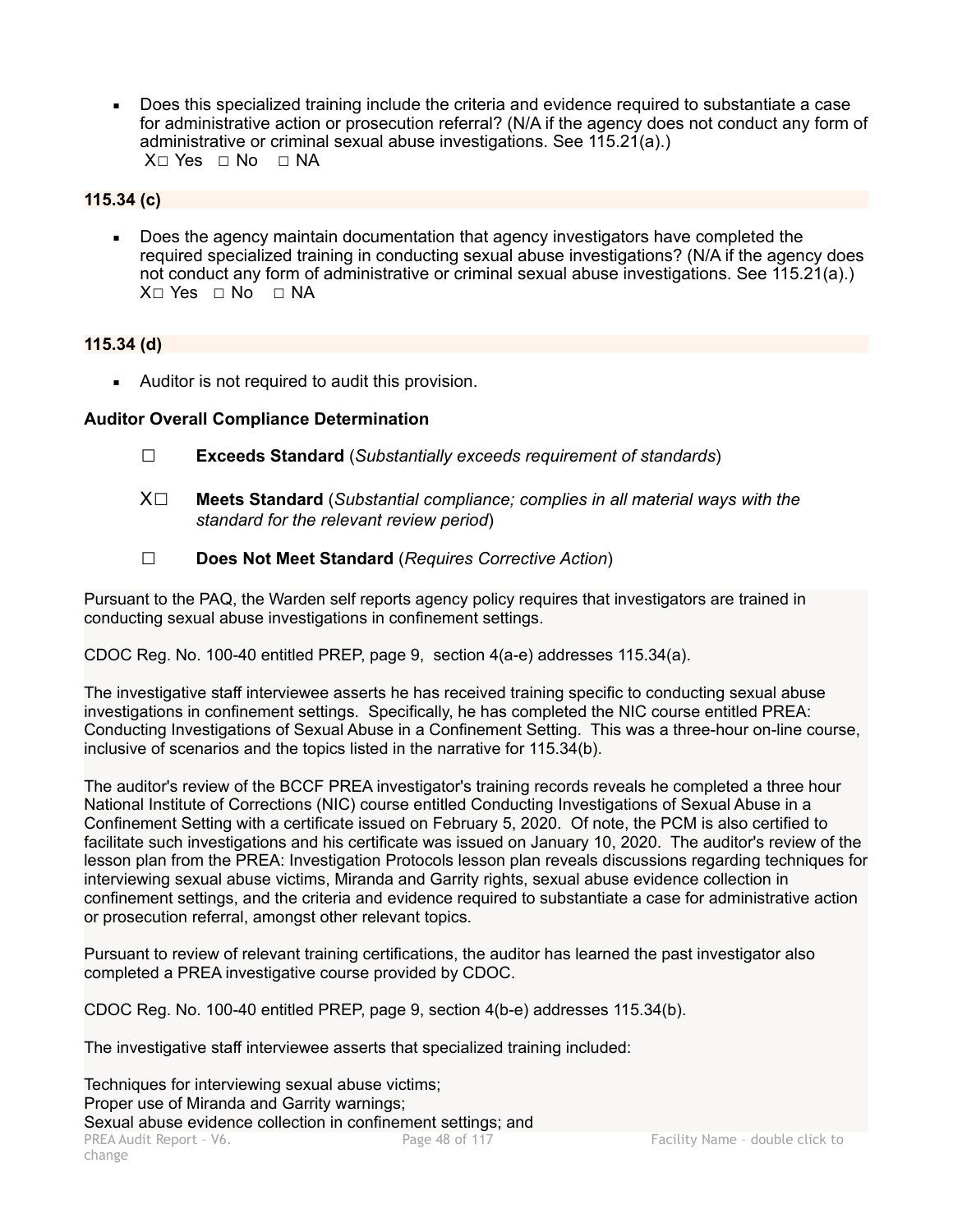The criteria and evidence required to substantiate a case for administrative action or prosecution referral.

Pursuant to the PAQ, the Warden self reports the agency maintains documentation showing investigator(s) have completed the required training. The Warden further self reports BCCF currently employs one PREA investigator and he completed the requisite training.

In view of the above, the auditor finds BCCF substantially compliant with 115.34.

# **Standard 115.35: Specialized training: Medical and mental health care**

#### **All Yes/No Questions Must Be Answered by the Auditor to Complete the Report**

#### **115.35 (a)**

- Does the agency ensure that all full- and part-time medical and mental health care practitioners who work regularly in its facilities have been trained in how to detect and assess signs of sexual abuse and sexual harassment? (N/A if the agency does not have any full- or part-time medical or mental health care practitioners who work regularly in its facilities.)  $X \Box Y$ es  $\Box$  No  $\Box$  NA
- Does the agency ensure that all full- and part-time medical and mental health care practitioners who work regularly in its facilities have been trained in how to preserve physical evidence of sexual abuse? (N/A if the agency does not have any full- or part-time medical or mental health care practitioners who work regularly in its facilities.)  $X \Box Y$ es  $\Box$  No  $\Box$  NA
- Does the agency ensure that all full- and part-time medical and mental health care practitioners who work regularly in its facilities have been trained in how to respond effectively and professionally to victims of sexual abuse and sexual harassment? (N/A if the agency does not have any full- or part-time medical or mental health care practitioners who work regularly in its facilities.) X□ Yes □ No □ NA
- Does the agency ensure that all full- and part-time medical and mental health care practitioners who work regularly in its facilities have been trained in how and to whom to report allegations or suspicions of sexual abuse and sexual harassment? (N/A if the agency does not have any fullor part-time medical or mental health care practitioners who work regularly in its facilities.) X□ Yes □ No □ NA

#### **115.35 (b)**

If medical staff employed by the agency conduct forensic examinations, do such medical staff receive appropriate training to conduct such examinations? (N/A if agency medical staff at the facility do not conduct forensic exams *or* the agency does not employ medical staff.)

☐ Yes ☐ No X☐ NA

## **115.35 (c)**

• Does the agency maintain documentation that medical and mental health practitioners have received the training referenced in this standard either from the agency or elsewhere? (N/A if the agency does not have any full- or part-time medical or mental health care practitioners who work regularly in its facilities.)  $X \square Y$ es  $\square$  No  $\square$  NA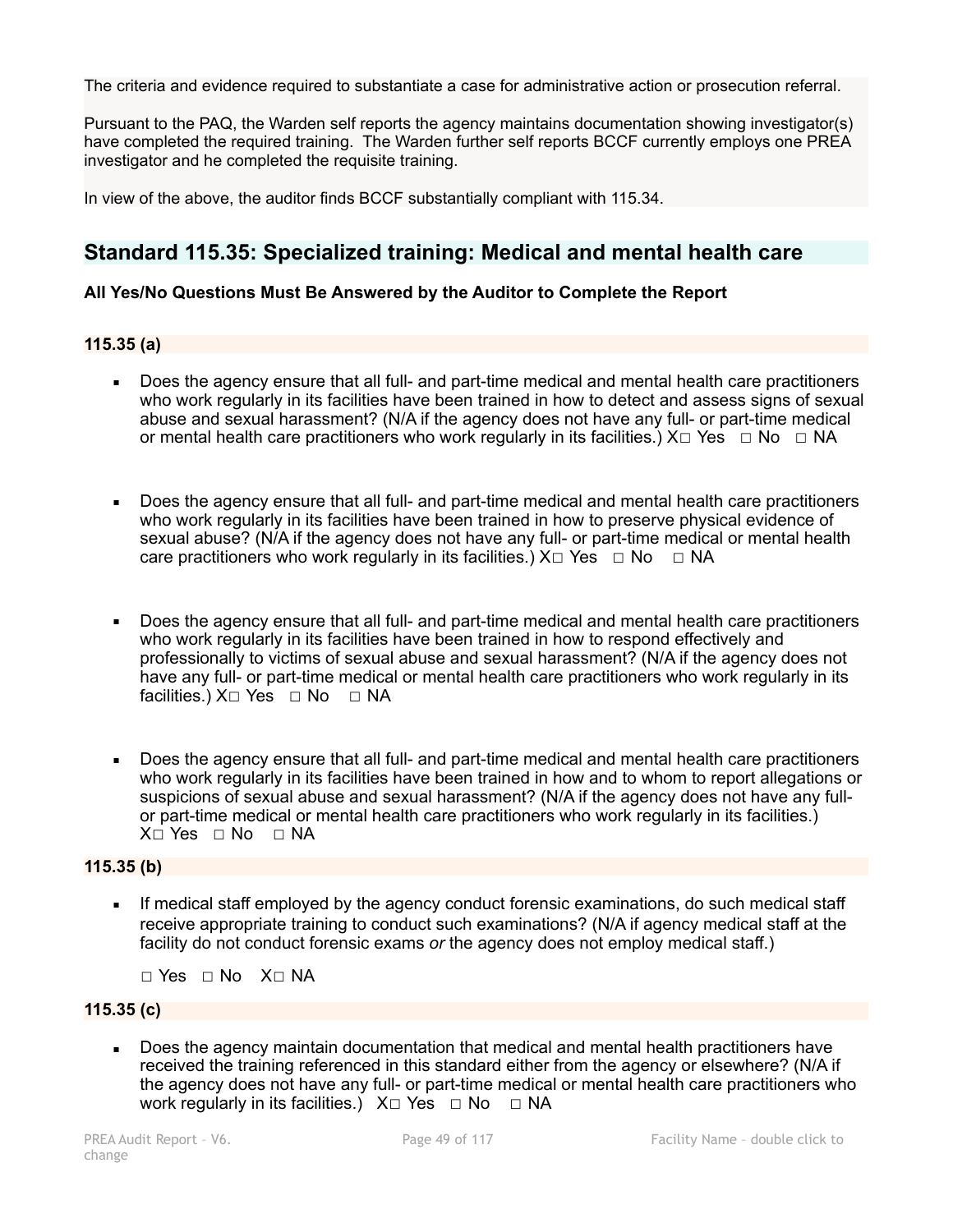## **115.35 (d)**

Do medical and mental health care practitioners employed by the agency also receive training mandated for employees by §115.31? (N/A if the agency does not have any full- or part-time medical or mental health care practitioners employed by the agency.)

 $X \cap Yes \cap No \cap NA$ 

Do medical and mental health care practitioners contracted by or volunteering for the agency also receive training mandated for contractors and volunteers by §115.32? (N/A if the agency does not have any full- or part-time medical or mental health care practitioners contracted by or volunteering for the agency.)  $X \square Y$ es  $\square$  No  $\square$  NA

## **Auditor Overall Compliance Determination**

- ☐ **Exceeds Standard** (*Substantially exceeds requirement of standards*)
- X☐ **Meets Standard** (*Substantial compliance; complies in all material ways with the standard for the relevant review period*)
- ☐ **Does Not Meet Standard** (*Requires Corrective Action*)

Pursuant to the PAQ, the Warden self reports the agency has a policy related to the training of medical and mental health practitioners who work regularly in its facilities. According to the Warden, 19 medical and mental health care practitioners who work regularly at the facility, have received the requisite training. This equates to 100% of medical and mental health care practitioners who work regularly at the facility and have received training.

CDOC Reg. No. 100-40 entitled PREP, pages 8 and 9, section 3(a-d) addresses 115.35(a).

The auditor's cursory review of the National Institute of Corrections (NIC) PREA Medical Standards random slides reveals substantial compliance with 115.35(a). The four requisite topics are addressed.

According to the medical/mental health interviewees, both completed specialized training regarding sexual abuse and sexual harassment. In fact, they complete these courses on an annual basis. The training did cover the following topics:

How to detect and assess signs of sexual abuse and sexual harassment;

How to preserve physical evidence of sexual abuse;

How to respond effectively and professionally to victims of sexual abuse and sexual harassment; and How and to whom to report allegations or suspicions of sexual abuse and sexual harassment.

The auditor's review of 2019 PAQ training records for 16 medical/mental health staff reveals Specialty Medical/Mental Health training was completed.

The auditor's review of six medical/mental health contractors' training records reveals they completed requisite specialty PREA medical/mental health training. Additionally, they completed requisite PREA training for contractors [115.35(d)].

The auditor's on-site random review of one MH and one contract Medical staff completion of requisite 115.35(a) training reveals substantial compliance with standard. The auditor's review of one additional random contract Medical staff file reveals she did not yet complete the requisite training.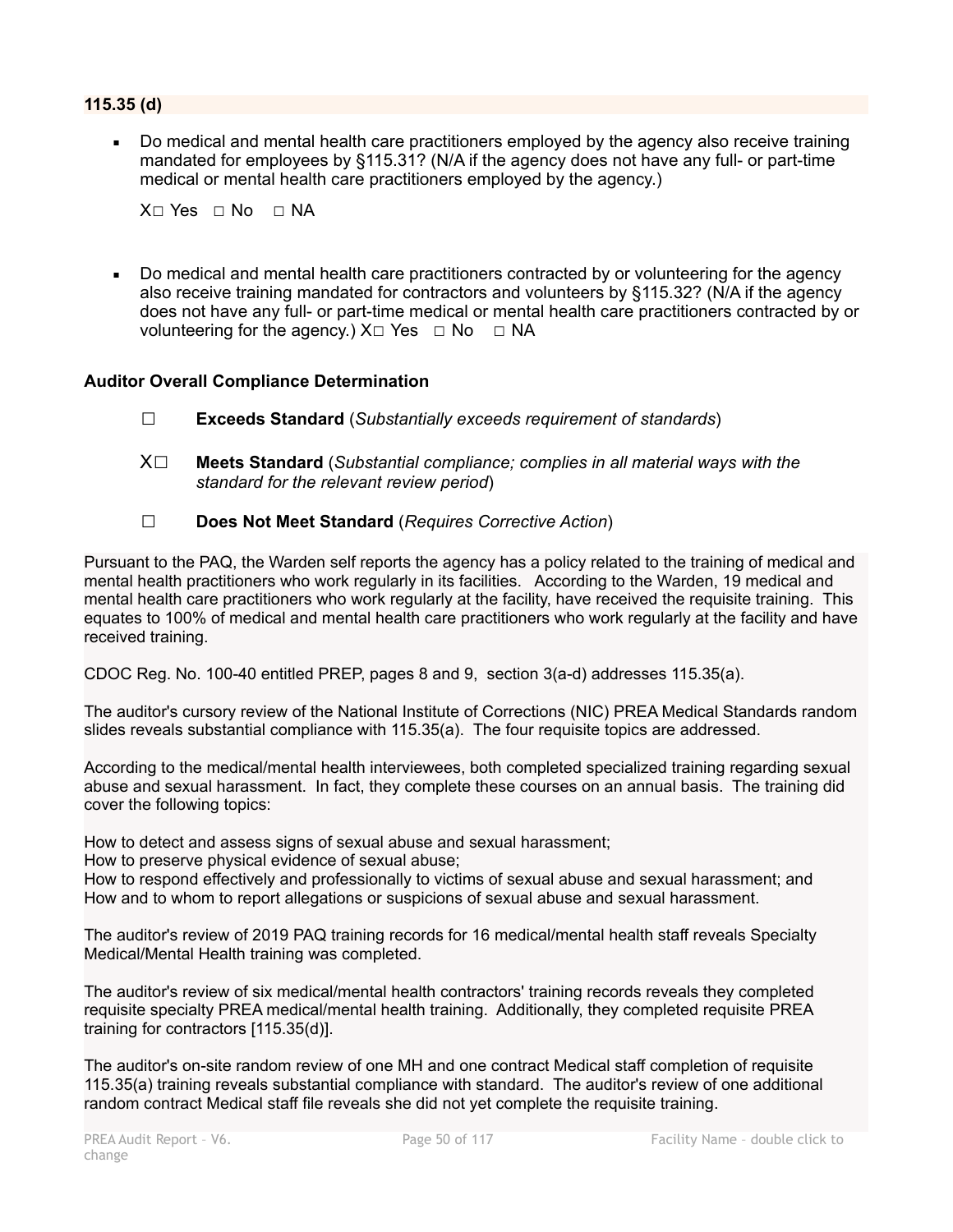While there are no apparent time frames for completion of this specialty training, the auditor strongly recommends that additional attention be devoted to contract PRN completion of requisite training. Of note, the one contract PRN who has not yet completed requisite specialty training is a relatively new re-hire. Nonetheless, it is prudent to ensure training is completed in close proximity to commencement of contact with offenders.

This is also applicable to full-time medical/mental health staff as 2020 and 2021 On-line Training Status Reports reflect 17 staff were registered for specialty training and five completed the training during 2020. Twelve staff were registered for specialty training during 2021 and three staff had completed the training as of the date of the on-site audit.

Pursuant to the PAQ, the Warden self reports and the auditor validates that forensic examinations are not facilitated at BCCF. Accordingly, the auditor finds 115.35(b) not-applicable to BCCF.

Pursuant to the PAQ, the Warden self reports the agency maintains documentation showing that medical and mental health practitioners have completed the required training.

CDOC Reg. No. 100-40 entitled PREP, page 9, section 3(e) addresses 115.35(c).

CDOC Reg. No. 100-40 entitled PREP, page 7, section C(1) addresses 115.35(d).

None of the on-site random staff files reviewed pertained to staff who were due for PREA ART. However, the auditor's review of three CORECIVIC PREA TRAINING ACKNOWLEDGMENT PRESERVICE and IN-SERVICE forms apply to medical/mental health staff who completed In-Service PREA training during 2021.

In view of the above, the auditor finds BCCF substantially compliant with 115.35.

# **SCREENING FOR RISK OF SEXUAL VICTIMIZATION AND ABUSIVENESS**

# **Standard 115.41: Screening for risk of victimization and abusiveness**

## **All Yes/No Questions Must Be Answered by the Auditor to Complete the Report**

**115.41 (a)** 

- Are all inmates assessed during an intake screening for their risk of being sexually abused by other inmates or sexually abusive toward other inmates?  $X \Box Y$ es  $\Box$  No
- Are all inmates assessed upon transfer to another facility for their risk of being sexually abused by other inmates or sexually abusive toward other inmates?  $X \Box Y$ es  $\Box$  No

**115.41 (b)** 

■ Do intake screenings ordinarily take place within 72 hours of arrival at the facility? X□ Yes □ No

**115.41 (c)**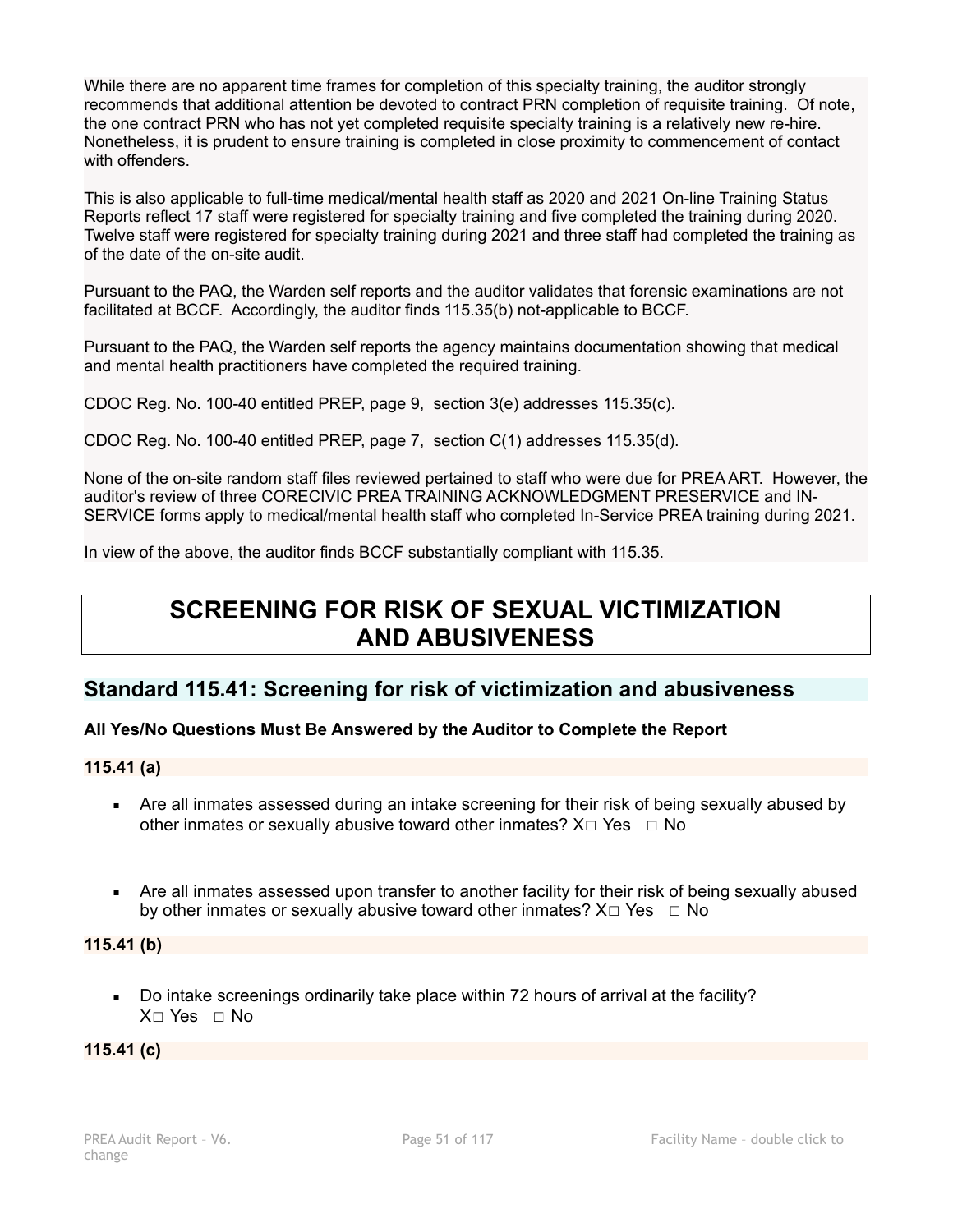■ Are all PREA screening assessments conducted using an objective screening instrument? X□ Yes □ No

**115.41 (d)** 

- Does the intake screening consider, at a minimum, the following criteria to assess inmates for risk of sexual victimization: (1) Whether the inmate has a mental, physical, or developmental disability? X□ Yes □ No
- Does the intake screening consider, at a minimum, the following criteria to assess inmates for risk of sexual victimization: (2) The age of the inmate?  $X \Box Y$ es  $\Box$  No
- Does the intake screening consider, at a minimum, the following criteria to assess inmates for risk of sexual victimization: (3) The physical build of the inmate?  $X \Box Y$ es  $\Box$  No
- Does the intake screening consider, at a minimum, the following criteria to assess inmates for risk of sexual victimization: (4) Whether the inmate has previously been incarcerated? X□ Yes □ No
- Does the intake screening consider, at a minimum, the following criteria to assess inmates for risk of sexual victimization: (5) Whether the inmate's criminal history is exclusively nonviolent? X☐ Yes ☐ No
- Does the intake screening consider, at a minimum, the following criteria to assess inmates for risk of sexual victimization: (6) Whether the inmate has prior convictions for sex offenses against an adult or child?  $X \square Y$ es  $\square$  No
- Does the intake screening consider, at a minimum, the following criteria to assess inmates for risk of sexual victimization: (7) Whether the inmate is or is perceived to be gay, lesbian, bisexual, transgender, intersex, or gender nonconforming (the facility affirmatively asks the inmate about his/her sexual orientation and gender identity AND makes a subjective determination based on the screener's perception whether the inmate is gender non-conforming or otherwise may be perceived to be LGBTI)?  $X \square Y$ es  $\square$  No
- Does the intake screening consider, at a minimum, the following criteria to assess inmates for risk of sexual victimization: (8) Whether the inmate has previously experienced sexual victimization? X□ Yes □ No
- Does the intake screening consider, at a minimum, the following criteria to assess inmates for risk of sexual victimization: (9) The inmate's own perception of vulnerability?  $X \Box Y$ es  $\Box$  No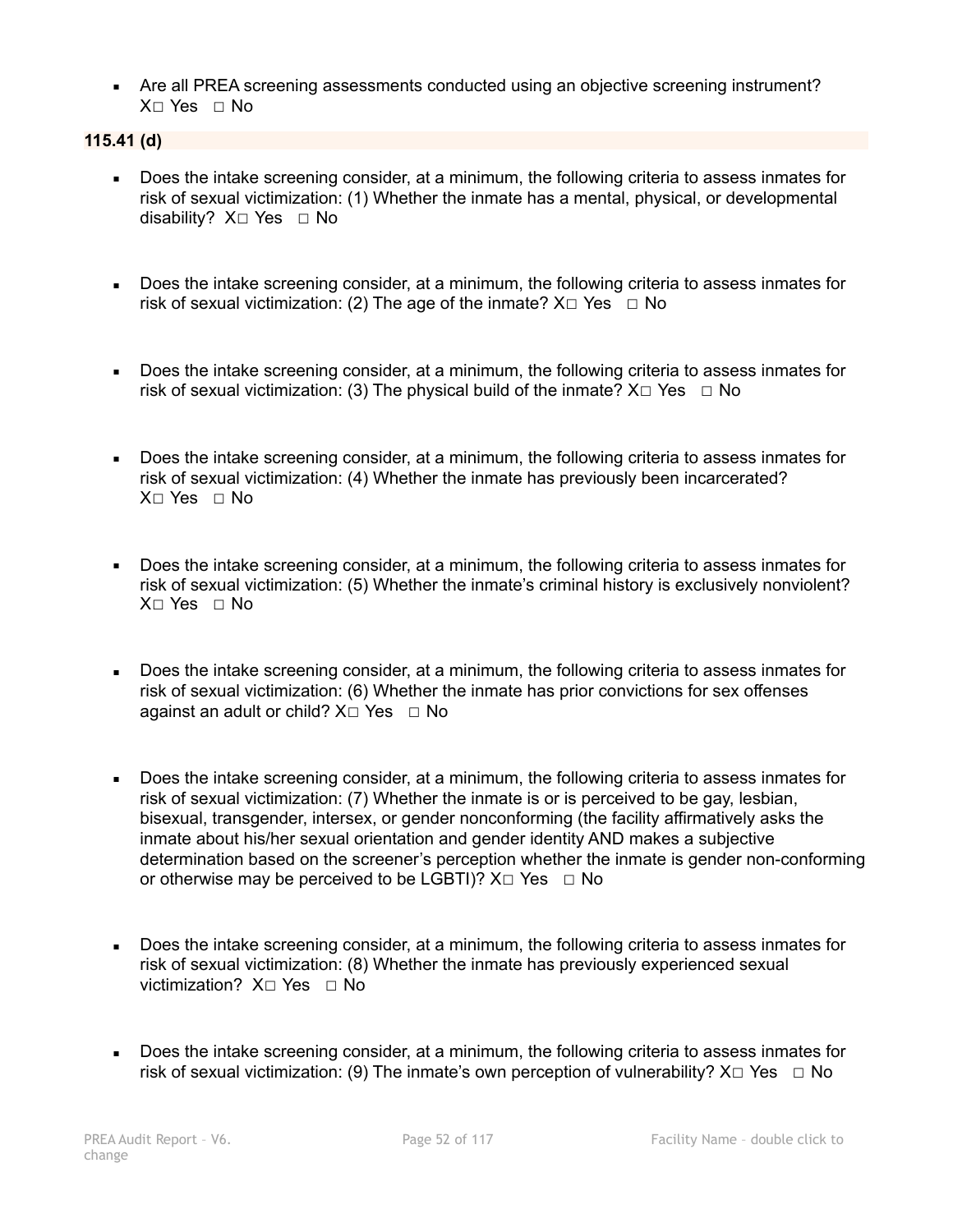■ Does the intake screening consider, at a minimum, the following criteria to assess inmates for risk of sexual victimization: (10) Whether the inmate is detained solely for civil immigration purposes?  $X□$  Yes □ No

#### **115.41 (e)**

- **•** In assessing inmates for risk of being sexually abusive, does the initial PREA risk screening consider, as known to the agency, prior acts of sexual abuse?  $X \Box Y$ es  $\Box$  No
- In assessing inmates for risk of being sexually abusive, does the initial PREA risk screening consider, as known to the agency, prior convictions for violent offenses?  $X \Box Y$ es  $\Box$  No
- **I.** In assessing inmates for risk of being sexually abusive, does the initial PREA risk screening consider, as known to the agency, history of prior institutional violence or sexual abuse? X☐ Yes ☐ No

## **115.41 (f)**

• Within a set time period not more than 30 days from the inmate's arrival at the facility, does the facility reassess the inmate's risk of victimization or abusiveness based upon any additional, relevant information received by the facility since the intake screening?  $X \Box Y$ es  $\Box$  No

#### **115.41 (g)**

- Does the facility reassess an inmate's risk level when warranted due to a referral? X☐ Yes ☐ No
- Does the facility reassess an inmate's risk level when warranted due to a request? X☐ Yes ☐ No
- Does the facility reassess an inmate's risk level when warranted due to an incident of sexual abuse? X☐ Yes ☐ No
- Does the facility reassess an inmate's risk level when warranted due to receipt of additional information that bears on the inmate's risk of sexual victimization or abusiveness? X☐ Yes ☐ No

#### **115.41 (h)**

• Is it the case that inmates are not ever disciplined for refusing to answer, or for not disclosing complete information in response to, questions asked pursuant to paragraphs (d)(1), (d)(7), (d) (8), or (d)(9) of this section?  $X \square Y$ es  $\square$  No

#### **115.41 (i)**

**EXECT** Has the agency implemented appropriate controls on the dissemination within the facility of responses to questions asked pursuant to this standard in order to ensure that sensitive information is not exploited to the inmate's detriment by staff or other inmates?  $X \Box Y$ es  $\Box$  No

#### **Auditor Overall Compliance Determination**

☐ **Exceeds Standard** (*Substantially exceeds requirement of standards*)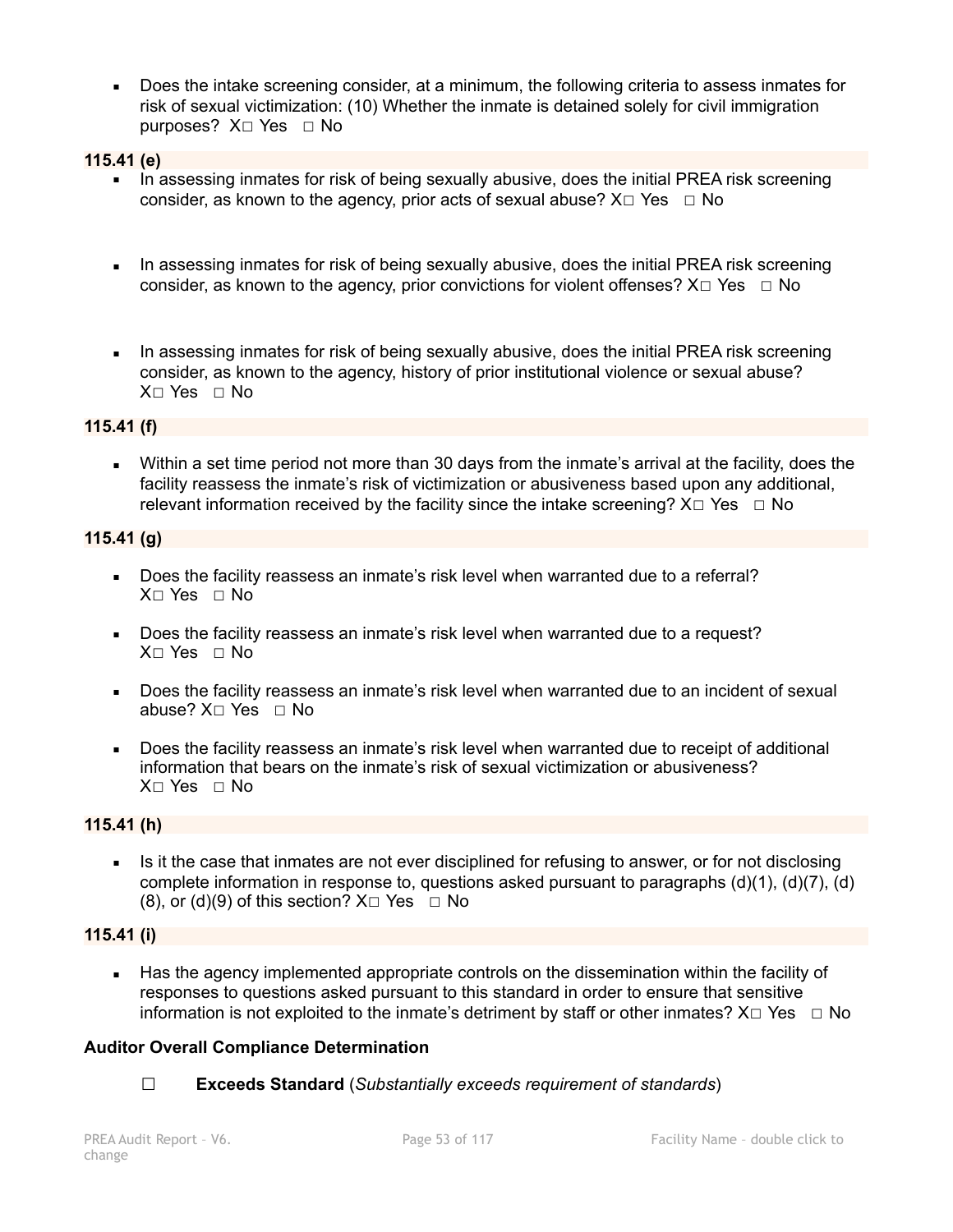## X☐ **Meets Standard** (*Substantial compliance; complies in all material ways with the standard for the relevant review period*)

## ☐ **Does Not Meet Standard** (*Requires Corrective Action*)

Pursuant to the PAQ, the Warden self reports the agency has a policy requiring screening (upon admission to a facility or transfer to another facility) for risk of sexual abuse victimization or sexual abusiveness toward other offenders.

CDOC Reg. No. 100-40 entitled PREP, page 9, section D(2) addresses 115.41(a).

Pursuant to the staff who performs initial screening for risk of victimization and abusiveness interviewee, he does screen offenders upon admission to BCCF for risk of sexual abuse victimization or sexual abusiveness (PREA screening) towards other offenders.

Eleven of 13 applicable random offender interviewees who arrived at BCCF during the last year, assert they did receive a PREA screening at intake.

During the facility tour, the auditor did randomly question three residents as to whether they were asked the above questions during intake. All responded affirmatively.

Pursuant to the PAQ, the Warden self reports policy requires offenders be screened for risk of sexual victimization or risk of abusing other offenders within 72 hours of their intake. In the last 12 months, the Warden self reports 675 offenders entered the facility (either through intake or transfer) whose length of stay in the facility was 72 hours or more who were screened for risk of sexual victimization or risk of sexually abusing other offenders, within 72 hours of entry into the facility. This equates to 100% of those screened pursuant to the criteria specified in the preceding sentence.

CDOC Reg. No. 100-40 entitled PREP, page 9, section D(2) and page 11, section D(4)(b) addresses 115.41(b).

Pursuant to review of five initial PREA screenings, all were conducted within 72 hours of intake. Additionally, the 30-day reassessments were facilitated within 30 days of intake.

The auditor's on-site review of 16 randomly selected offender files, many pertaining to offenders randomly interviewed as described above, reveals eight initial PREA screenings (conducted during the audit period) were completed within the 72-hour time frame prescribed by policy. In some cases, the initial screening was conducted within four days to three weeks following intake. In eleven cases, the 30-day reassessment was completed within 30 days of arrival at BCCF.

In view of the above, the auditor finds BCCF to be compliant with 115.41(b).

Pursuant to the staff who performs screening for risk of sexual victimization and abusiveness interviewee, he screens offenders for risk of sexual victimization or risk of sexually abusing others within 72 hours of intake. The offender is screened in the unit by the unit manager. The case manager pre-screens for unit suitability based on PREA and security issues. Pre-screening identifies any "hot button" issues and the unit manager subsequently completes actual SAB/SVR screening. SABs cannot be placed with SVRs however, both classifications can be placed with "Unrestricted."

Pursuant to the PAQ, the Warden self reports the risk assessment is conducted using an objective screening instrument.

The auditor's review of the PREA SAB Assessment reveals the same is, for the most part, based on objective criteria. The same encompasses a combination of objective factors with point assessments applied.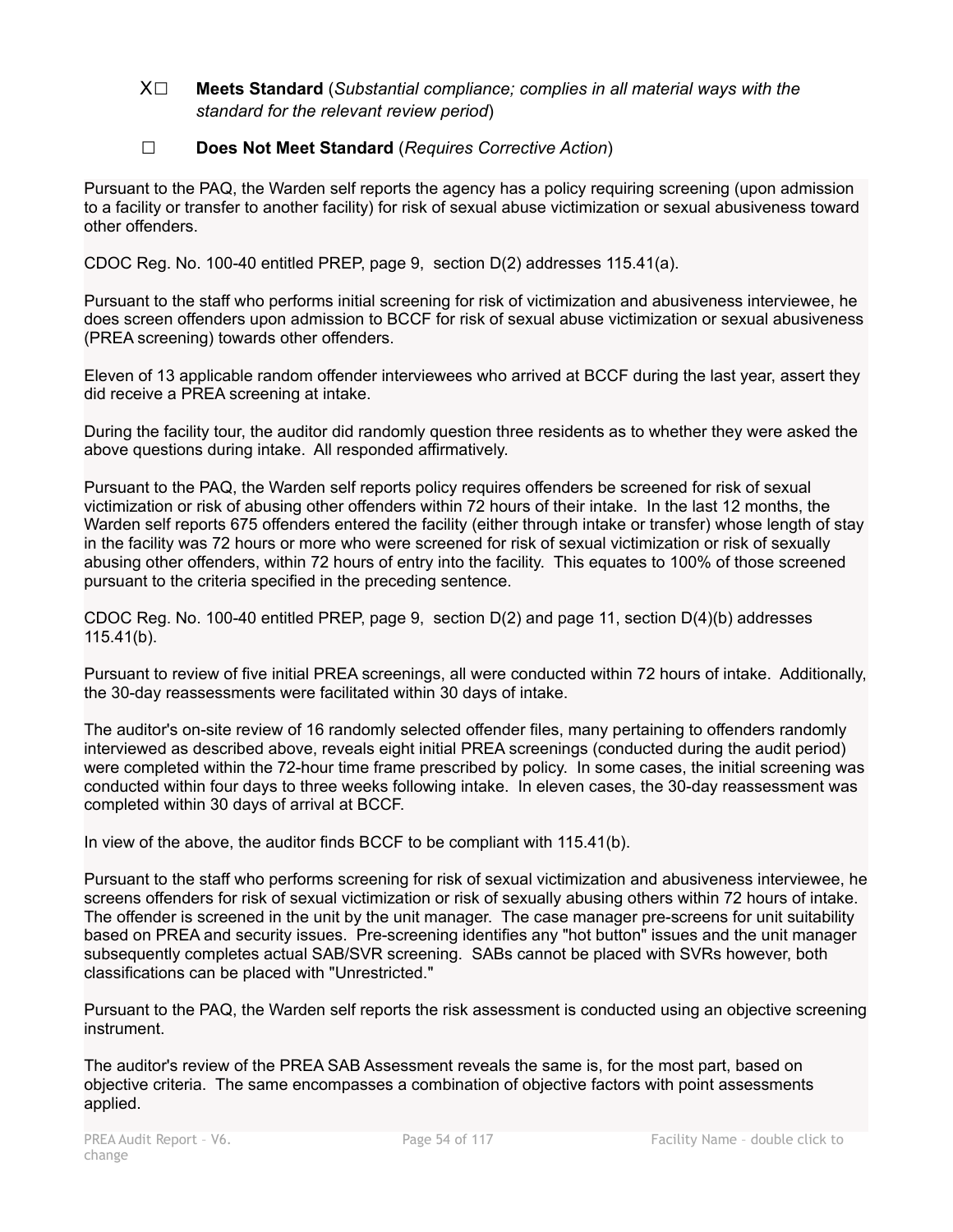The auditor's review of the PREA SAB Assessment reveals the intake screening considers, at a minimum, the following criteria to assess offenders for risk of sexual victimization:

Whether the offender has a mental, physical, or developmental disability;

The age of the offender;

The physical build of the offender;

Whether the offender has previously been incarcerated;

Whether the offender's criminal history is exclusively nonviolent;

Whether the offender has prior convictions for sex offenses against an adult or child;

Whether the offender is or is perceived to be gay, lesbian, bisexual, transgender, intersex, or gender nonconforming;

Whether the offender has previously experienced sexual victimization;

The offender's own perception of vulnerability; and

Whether the offender is detained solely for civil immigration purposes.

Of note, other objective questions are asked pursuant to the PREA Assessment Questionnaire Information. Additionally, as reflected on the aforementioned form and pursuant to policy, the offender's file and other source documentation are reviewed to validate the screening tool findings and offender interview.

The staff member who performs initial screening for risk of victimization and abusiveness and 30-day reassessment interviewee asserts he reads the screening questions to each offender. The interview is conducted behind closed doors with no other staff or offender(s) in the office. In other words, all assessments and reassessments are conducted on a one-on-one basis. The screening is conducted during non-movement periods.

Screening questions, minimally, encompass history of sexual victimization, history of sexual abuse, whether the offender feels safe at BCCF, age of the offender, gang affiliation status, and whether the offender identifies as LGBTI.

The auditor's review of the PREA SAB Assessment reveals the intake screening and reassessment minimally considers prior acts of sexual abuse, prior convictions for violent offenses, and history of prior institutional violence or sexual abuse, as know to the agency in assessing offenders for risk of being sexually abusive. Prior convictions and administrative disciplinary actions are considered.

The auditor's cursory review of the assessment tool reveals substantial compliance with 115.41(e).

Pursuant to the PAQ, the Warden self reports policy requires that the facility reassess each offender's risk of victimization or abusiveness within a set time period, not to exceed 30 days after the offender's arrival at the facility, based upon any additional, relevant information received by the facility since the intake screening. The Warden further self reports 615 offenders who were admitted to the facility during the last 12 months were reassessed for their risk of sexual victimization or for being sexually abusive, within 30 days of admission, based upon any additional, relevant information received since Intake. Reportedly, this equates to 100% reassessment of all intakes during the last 12 months.

CDOC Reg. No. 100-40 entitled PREP, page 12, section E(1) also addresses 115.41(f).

The staff responsible for risk screening interviewee states within 30 days of arrival at BCCF, he facilitates a reassessment. The case manager III tracks reassessment dates and advises the UM of due dates.

Pursuant to the PAQ, the Warden self reports the policy requires that an offender's risk level be reassessed when warranted due to a referral, request, incident of sexual abuse, or receipt of additional information that bears on the offender's risk of sexual victimization or abusiveness.

CDOC Reg. No. 100-40 entitled PREP, page 13, section E(4) addresses 115.41(g).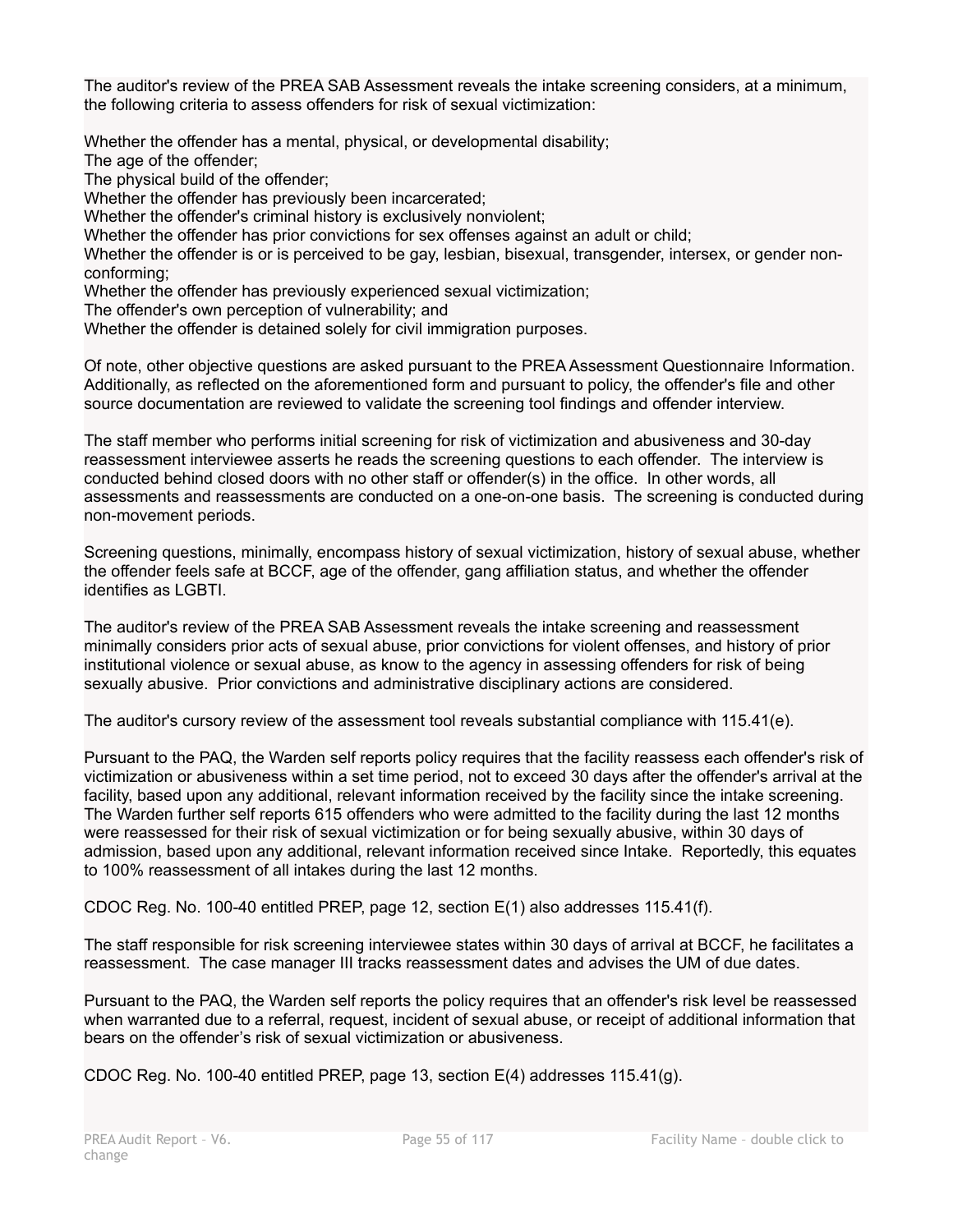The auditor's review of one March, 2021 sexual abuse investigation and accompanying SAB reassessment reveals substantial compliance with 115.241(g).

The staff who performs reassessment screening for risk of victimization and abusiveness interviewee (UM) asserts he does not reassesses offender risk levels, as needed, due to a referral, request, incident of sexual abuse, or receipt of additional information that bears on the offender's risk of sexual victimization or abusiveness.

Pursuant to follow-up with the PCM, the auditor learned that the um generally facilitates 115.41(g) reassessments.

Pursuant to the PAQ, the Warden self reports the policy prohibits disciplining offenders for refusing to answer (or for not disclosing complete information related to) questions regarding:

Whether or not the offender has a mental, physical, or developmental disability; Whether or not the offender is or is perceived to be gay, lesbian, bisexual, transgender, intersex, or gender non-conforming;

Whether or not the offender has previously experienced sexual victimization; and The offender's own perception of vulnerability.

CDOC Reg. No. 100-40 entitled PREP, page 10, section D(2)(a) addresses 115.41(h).

The staff who performs screening for risk of victimization and abusiveness interviewee asserts offenders are not disciplined for any of the reasons articulated in the preceding two paragraphs. The auditor found no evidence of deviation from either policy or provision.

CDOC Reg. No. 100-40 entitled PREP, page 10, section D(2)(b) also addresses 115.41(i).

According to the CCPC, BCCF PCM, and the staff who performs screening for risk of victimization and abusiveness interviewees, the agency has outlined who should have access to an offender's risk assessment within the facility in order to protect sensitive information from exploitation. According to the BCCF PCM, such information consumption is generally limited to case managers/lieutenants and above as they have been granted system access privileges.

In view of the above, the auditor finds BCCF substantially compliant with 115.41.

# **Standard 115.42: Use of screening information**

## **All Yes/No Questions Must Be Answered by the Auditor to Complete the Report**

## **115.42 (a)**

- Does the agency use information from the risk screening required by  $\S$  115.41, with the goal of keeping separate those inmates at high risk of being sexually victimized from those at high risk of being sexually abusive, to inform: Housing Assignments?  $X \Box Y$ es  $\Box$  No
- **Does the agency use information from the risk screening required by**  $\S$  **115.41, with the goal of** keeping separate those inmates at high risk of being sexually victimized from those at high risk of being sexually abusive, to inform: Bed assignments?  $X \Box Y$ es  $\Box$  No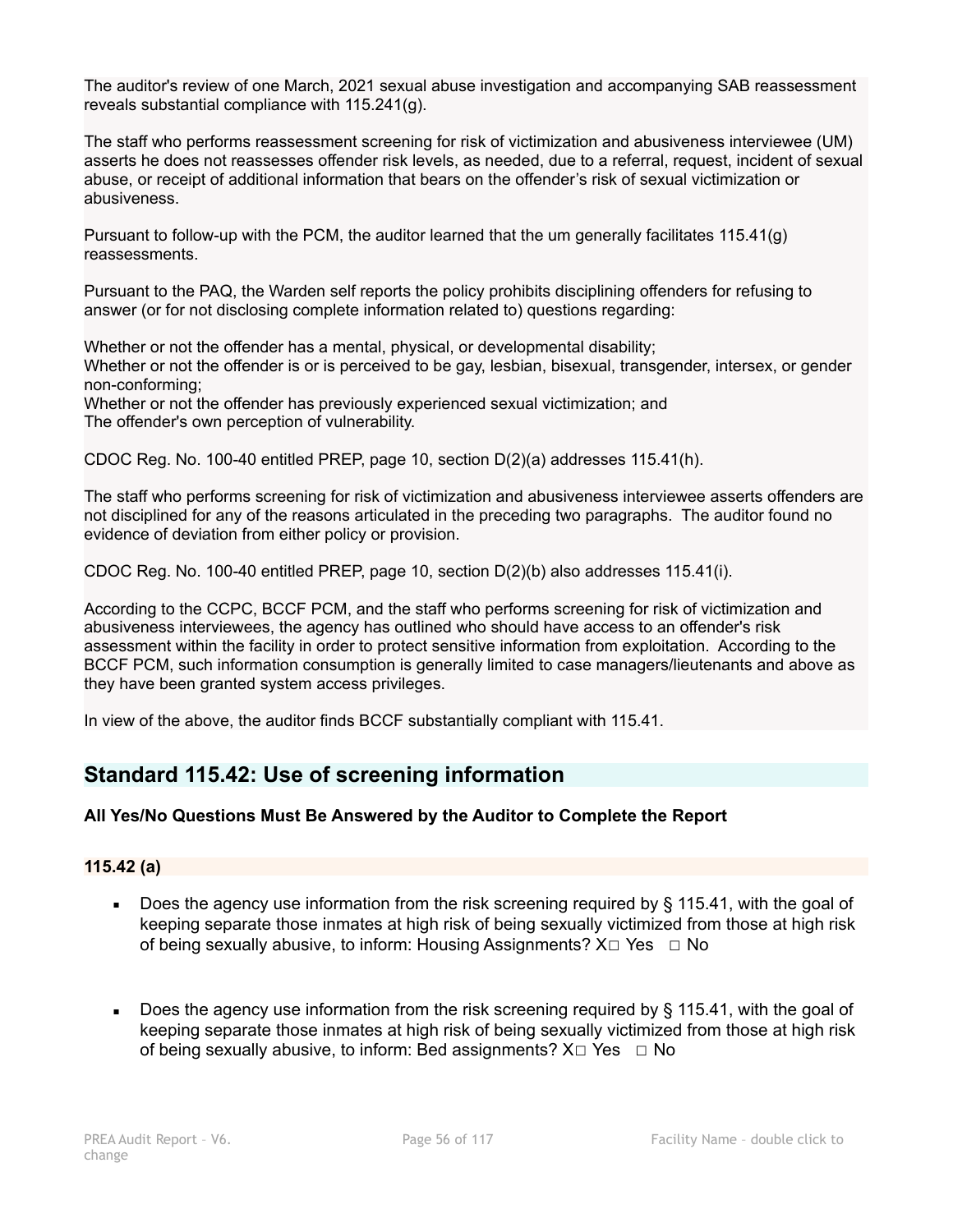- Does the agency use information from the risk screening required by § 115.41, with the goal of keeping separate those inmates at high risk of being sexually victimized from those at high risk of being sexually abusive, to inform: Work Assignments?  $X \Box Y$ es  $\Box$  No
- Does the agency use information from the risk screening required by § 115.41, with the goal of keeping separate those inmates at high risk of being sexually victimized from those at high risk of being sexually abusive, to inform: Education Assignments? X□ Yes □ No
- Does the agency use information from the risk screening required by § 115.41, with the goal of keeping separate those inmates at high risk of being sexually victimized from those at high risk of being sexually abusive, to inform: Program Assignments?  $X \Box Y$ es  $\Box$  No

## **115.42 (b)**

Does the agency make individualized determinations about how to ensure the safety of each inmate? X☐ Yes ☐ No

#### **115.42 (c)**

- When deciding whether to assign a transgender or intersex inmate to a facility for male or female inmates, does the **agency** consider, on a case-by-case basis whether a placement would ensure the inmate's health and safety, and whether a placement would present management or security problems (NOTE: if an agency by policy or practice assigns inmates to a male or female facility on the basis of anatomy alone, that agency is not in compliance with this standard)?  $X \square$  Yes  $\square$  No
- When making housing or other program assignments for transgender or intersex inmates, does the agency consider on a case-by-case basis whether a placement would ensure the inmate's health and safety, and whether a placement would present management or security problems? X☐ Yes ☐ No

#### **115.42 (d)**

**• Are placement and programming assignments for each transgender or intersex inmate** reassessed at least twice each year to review any threats to safety experienced by the inmate? X☐ Yes ☐ No

#### **115.42 (e)**

• Are each transgender or intersex inmate's own views with respect to his or her own safety given serious consideration when making facility and housing placement decisions and programming assignments? X□ Yes □ No

#### **115.42 (f)**

Are transgender and intersex inmates given the opportunity to shower separately from other inmates? X☐ Yes ☐ No

#### **115.42 (g)**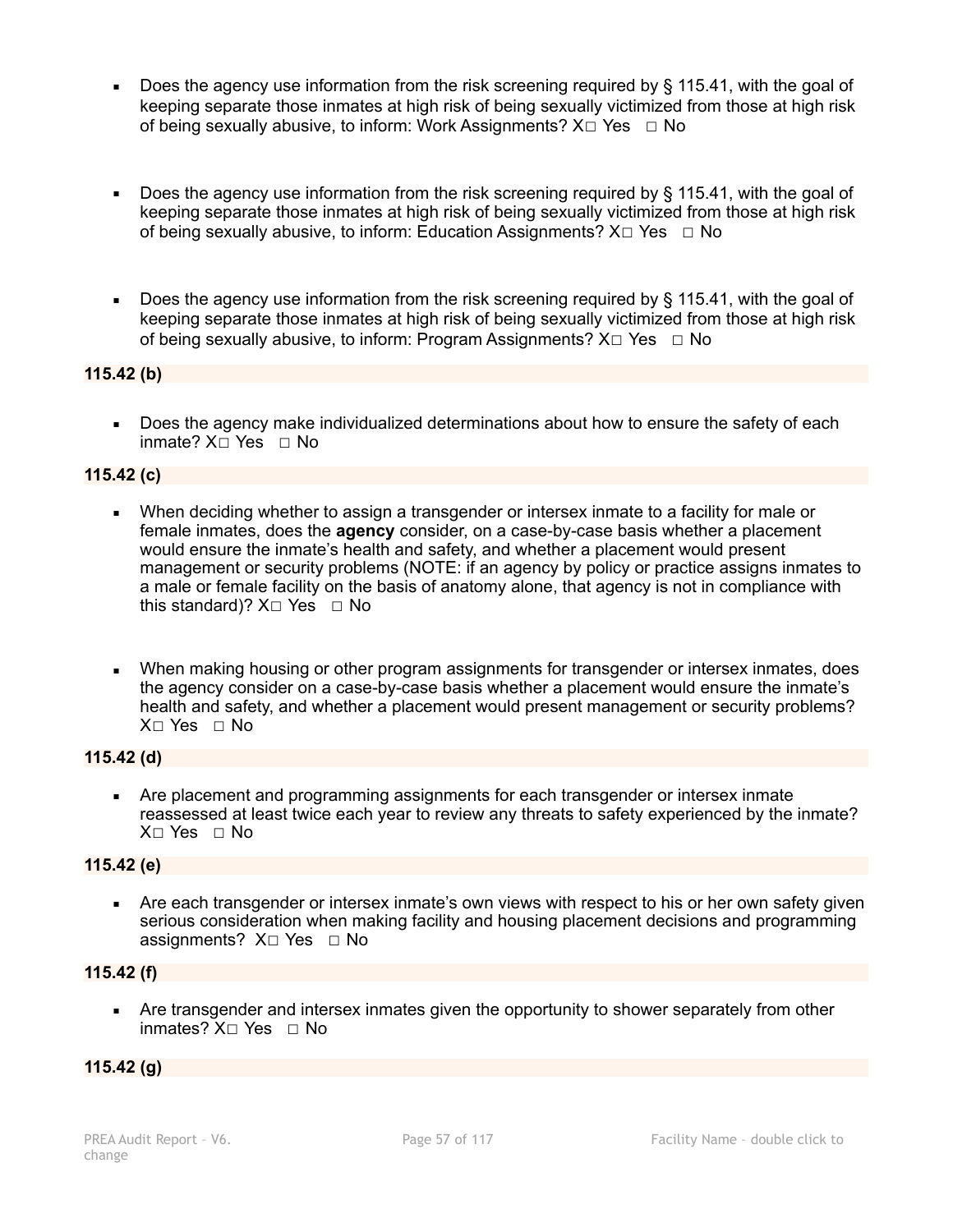- Unless placement is in a dedicated facility, unit, or wing established in connection with a consent decree, legal settlement, or legal judgment for the purpose of protecting lesbian, gay, bisexual, transgender, or intersex inmates, does the agency always refrain from placing: lesbian, gay, and bisexual inmates in dedicated facilities, units, or wings solely on the basis of such identification or status? (N/A if the agency has a dedicated facility, unit, or wing solely for the placement of LGBT or I inmates pursuant to a consent decree, legal settlement, or legal judgement.) X□ Yes □ No □ NA
- Unless placement is in a dedicated facility, unit, or wing established in connection with a consent decree, legal settlement, or legal judgment for the purpose of protecting lesbian, gay, bisexual, transgender, or intersex inmates, does the agency always refrain from placing: transgender inmates in dedicated facilities, units, or wings solely on the basis of such identification or status? (N/A if the agency has a dedicated facility, unit, or wing solely for the placement of LGBT or I inmates pursuant to a consent decree, legal settlement, or legal  $judgement.$ )  $X\square$  Yes  $\square$  No  $\square$  NA
- Unless placement is in a dedicated facility, unit, or wing established in connection with a consent decree, legal settlement, or legal judgment for the purpose of protecting lesbian, gay, bisexual, transgender, or intersex inmates, does the agency always refrain from placing: intersex inmates in dedicated facilities, units, or wings solely on the basis of such identification or status? (N/A if the agency has a dedicated facility, unit, or wing solely for the placement of LGBT or I inmates pursuant to a consent decree, legal settlement, or legal judgement.)  $X\square$  $Yes \square No \square NA$

## **Auditor Overall Compliance Determination**

- ☐ **Exceeds Standard** (*Substantially exceeds requirement of standards*)
- X☐ **Meets Standard** (*Substantial compliance; complies in all material ways with the standard for the relevant review period*)
- ☐ **Does Not Meet Standard** (*Requires Corrective Action*)

Pursuant to the PAQ, the Warden self reports the facility uses information from the risk screening to inform housing, bed, work, education, and program assignments with the goal of keeping separate those offenders at high risk of being sexually victimized from those at high risk of being sexually abusive.

CDOC Reg. No. 100-40 entitled PREP, page 11, section d addresses 115.42(a).

The PCM and the staff responsible for risk screening interviewees assert UMs actually make cell assignments following completion of the SAB/SVR. When making housing assignments, he attempts to house potential SABs or SVRs with Unrestricted until formal classifications are completed. Subsequent to formal classification, SABs can be placed with SABs, SVRs can be placed with other SVRs, and both classifications can be housed with Unrestricted.

The auditor's review of PREA Reports SAB/SVR dated November 8, 2019 and June 21, 2021 reveals a logical and systematic method of determining alerts in terms of housing, programming, and work assignments. Scores greater than or equal to 3 trigger alerts for both sexual abuse victims and sexual abusers.

Pursuant to the PAQ, the Warden self reports the facility makes individualized determinations about how to ensure the safety of each offender.

CDOC Reg. No. 100-40 entitled PREP, page 11, section c addresses 115.42(b).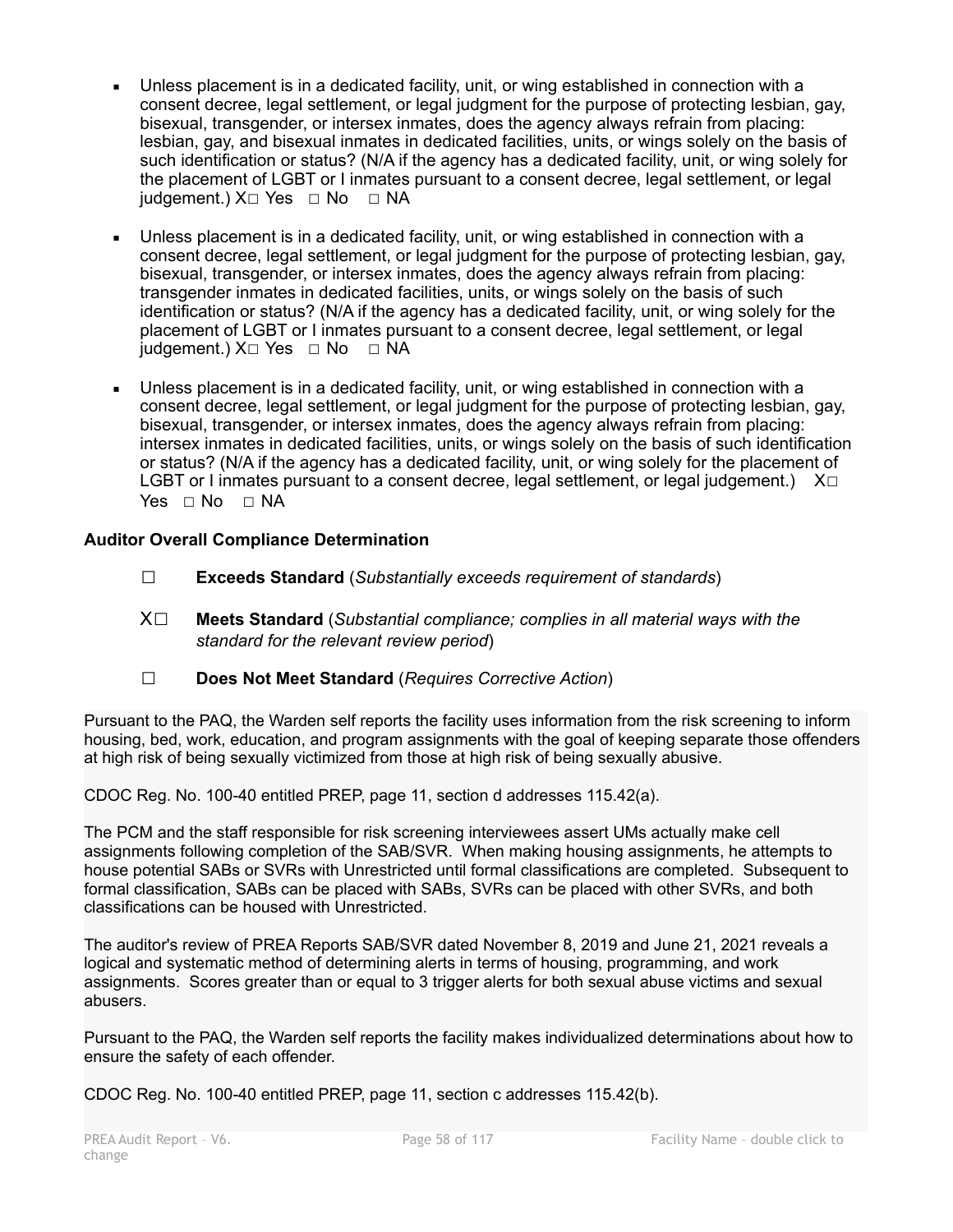Pursuant to the PAQ, the Warden self reports the facility makes housing and program assignments for transgender and intersex offenders in the facility on a case-by-case basis.

CDOC Reg. No. 100-40 entitled PREP, page 11, section f addresses 115.42(c).

The PCM asserts the facility determines housing and program assignments for transgender/intersex offenders pursuant to review by the Internal Classification Committee (ICC). The ICC is comprised of a case manager, um, coum, PCM, and investigator. This committee is charged with the responsibility of making the best housing and work assignments for the offender. Specifically, they are placed intermittently throughout the facility, dependent upon security and safety concerns. Transgender/intersex offenders are not placed in specific pods or areas. All programming areas are supervised by staff.

The agency considers whether the placement will ensure the offender's health and safety. Additionally, the agency considers whether the placement would present management or security problems.

The five transgender offender interviewees state that staff ask them questions about their safety. Additionally, they state they have not been placed in a housing area only for transgender/intersex offenders and they do not feel they have been strip-searched for the sole purpose of determining genital status.

CDOC Reg. No. 100-40 entitled PREP, page 12, section E(2) addresses 115.42(d). This policy stipulates such reviews of transgender/intersex offenders will be facilitated every six months.

The PCM asserts placement and programming assignments for each transgender/intersex offender are reassessed a minimum of two times per year for any threats to safety experienced by the offender. The staff responsible for risk screening reassessments asserts a transgender/intersex offender is reassessed at least twice each year to review any threats to safety experienced by the offender. Such reviews are documented by date on the SAB/SVR.

The auditor's review of three of four transgender/intersex reassessments reveals substantial compliance with 115.42(d). In the fourth case, the subject reassessment is not yet due.

CDOC Reg. No. 100-40 entitled PREP, page 12, section f(1) addresses 115.42(e).

The PCM asserts transgender/intersex offender's own views with respect to his/her safety are given serious consideration in placement and programming assignments. The staff responsible for risk screening interviewee validates the above statement of the PCM.

CDOC Reg. No. 100-40 entitled PREP, page 12, section f(2) addresses 115.42(f).

The auditor's review of two transgender separate shower memorandums reveals they shower between 9:30PM and 10:15PM daily. Documentation of three other separate shower memorandums likewise substantiates compliance with 115.42(f).

The PCM and staff responsible for initial risk screening assert transgender/intersex offenders are given the opportunity to shower separately from other offenders. Such requests are handled by the PCM and UMs following a meeting with the transgender/intersex offender. Such showers are generally facilitated after the 9:00PM count or at 5:00AM.

Four of the five transgender interviewees state they are allowed to shower separate from other offenders.

CDOC Reg. No. 100-40 entitled PREP, page 12, section f(3) addresses 115.42(g).

According to the CCPC, facility staff in all CC facilities are keenly aware designated facilities, wings, etc. are unacceptable for the housing of lesbian, gay, bisexual, transgender, or intersex offenders unless the agency is subject to a consent decree, legal settlement, or legal judgment for the purpose of protecting such offenders. The PCM asserts the facility is not subject to a consent decree, legal settlement, or legal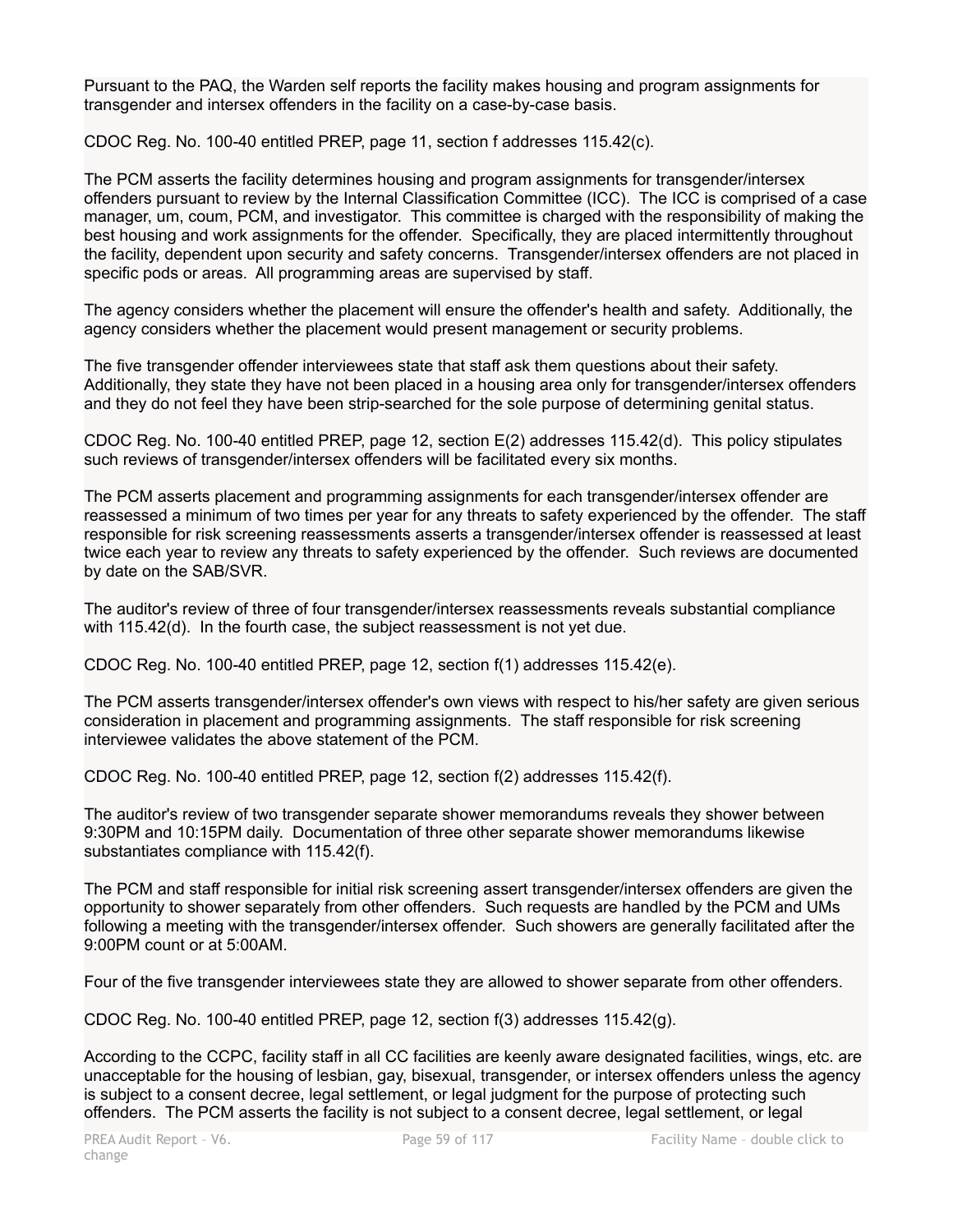judgment requiring that it establish a dedicated facility, unit, or wing for lesbian, gay, bisexual, transgender, or intersex offenders.

The four gay offender interviewees state they have not been placed in a housing area dedicated for LGBTI offenders. In view of the above, the auditor finds BCCF substantially compliant with 115.42.

# **Standard 115.43: Protective Custody**

#### **All Yes/No Questions Must Be Answered by the Auditor to Complete the Report**

#### **115.43 (a)**

- Does the facility always refrain from placing inmates at high risk for sexual victimization in involuntary segregated housing unless an assessment of all available alternatives has been made, and a determination has been made that there is no available alternative means of separation from likely abusers?  $X \square Y$ es  $\square N$ o
- If a facility cannot conduct such an assessment immediately, does the facility hold the inmate in involuntary segregated housing for less than 24 hours while completing the assessment?  $X \cap Yes \cap No$

#### **115.43 (b)**

- Do inmates who are placed in segregated housing because they are at high risk of sexual victimization have access to: Programs to the extent possible?  $X \Box Y$ es  $\Box$  No
- Do inmates who are placed in segregated housing because they are at high risk of sexual victimization have access to: Privileges to the extent possible?  $X \Box Y$ es  $\Box$  No
- Do inmates who are placed in segregated housing because they are at high risk of sexual victimization have access to: Education to the extent possible?  $X \Box Y$ es  $\Box$  No
- Do inmates who are placed in segregated housing because they are at high risk of sexual victimization have access to: Work opportunities to the extent possible?  $X \Box Y$ es  $\Box N$ o
- **EXECT** If the facility restricts any access to programs, privileges, education, or work opportunities, does the facility document the opportunities that have been limited? (N/A if the facility *never* restricts access to programs, privileges, education, or work opportunities.)  $X \Box Y$ es  $\Box \text{No } \Box \text{NA}$
- If the facility restricts any access to programs, privileges, education, or work opportunities, does the facility document the duration of the limitation? (N/A if the facility *never* restricts access to programs, privileges, education, or work opportunities.)  $X \Box Y$ es  $\Box$  No  $\Box$  NA
- If the facility restricts any access to programs, privileges, education, or work opportunities, does the facility document the reasons for such limitations? (N/A if the facility *never* restricts access to programs, privileges, education, or work opportunities.)  $X \Box Y$ es  $\Box$  No  $\Box$  NA

#### **115.43 (c)**

- Does the facility assign inmates at high risk of sexual victimization to involuntary segregated housing only until an alternative means of separation from likely abusers can be arranged? X☐ Yes ☐ No
- **•** Does such an assignment not ordinarily exceed a period of 30 days?  $X \square Y$ es  $\Box$  No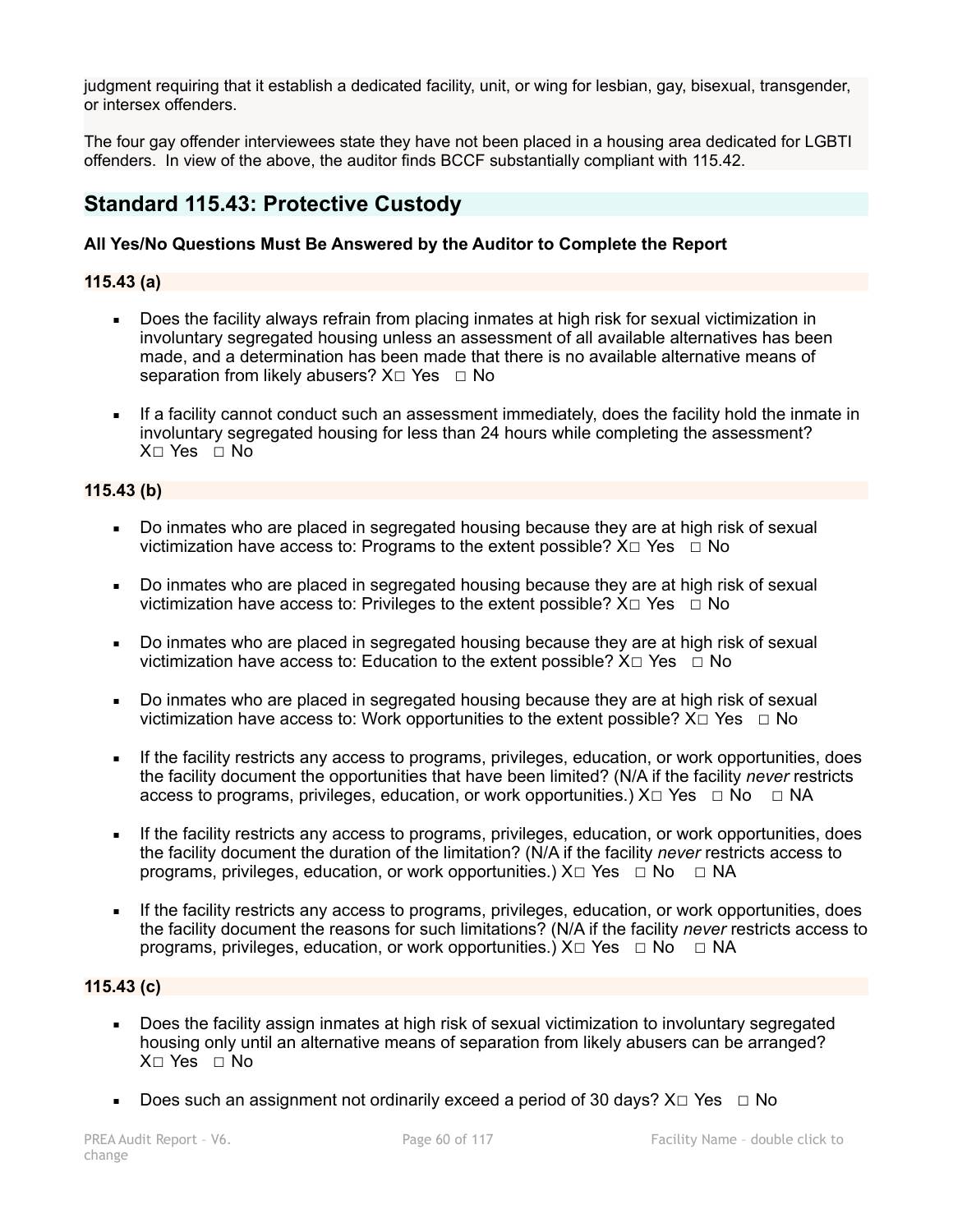- **.** If an involuntary segregated housing assignment is made pursuant to paragraph (a) of this section, does the facility clearly document the basis for the facility's concern for the inmate's safety? X□ Yes □ No
- If an involuntary segregated housing assignment is made pursuant to paragraph (a) of this section, does the facility clearly document the reason why no alternative means of separation can be arranged?  $X \square$  Yes  $\square$  No

#### **115.43 (e)**

In the case of each inmate who is placed in involuntary segregation because he/she is at high risk of sexual victimization, does the facility afford a review to determine whether there is a continuing need for separation from the general population EVERY 30 DAYS?  $X \Box Y$ es  $\Box$  No

#### **Auditor Overall Compliance Determination**

- ☐ **Exceeds Standard** (*Substantially exceeds requirement of standards*)
- X☐ **Meets Standard** (*Substantial compliance; complies in all material ways with the standard for the relevant review period*)
- ☐ **Does Not Meet Standard** (*Requires Corrective Action*)

Pursuant to the PAQ, the Warden self reports the agency has a policy prohibiting the placement of offenders at high risk for sexual victimization in involuntary segregated housing unless an assessment of all available alternatives has been made and a determination has been made there is no available alternative means of separation from likely abusers. The Warden further self reports zero offenders at risk of sexual victimization were held in involuntary segregated housing within the last 12 months for one to 24 hours awaiting completion of assessment.

CDOC Reg. No. 100-40 entitled PREP, pages 22 and 23, section 2(b) addresses 115.43(a).

The Warden asserts agency policy prohibits placing offenders at high risk for sexual victimization or who have alleged sexual abuse in involuntary segregated housing in lieu of other housing areas, unless an assessment has determined there are no alternative means of separation from potential abusers. The Warden further asserts an offender can be placed in such status temporarily for up to 24 hours while alternative placement(s) are researched.

During the course of the facility tour and pursuant to conversation with the Warden and PCM, the auditor learned that the BCCF Restricted Housing Unit (RHU) is not in use. RHU offenders are currently housed at another Colorado CC facility.

CDOC Reg. No. 100-40 entitled PREP, page 23, section 2(b)(1) addresses 115.43(b).

As mentioned in the narrative for 115.43(a), offenders are not housed in the BCCF RHU. Accordingly, the staff who supervises offenders in segregated housing interview could not be conducted.

The auditor notes there are processes to ensure compliance with 115.43 should the need arise. Forms and documentary practices appear to be institutionalized as applied to all offenders previously confined in the RHU.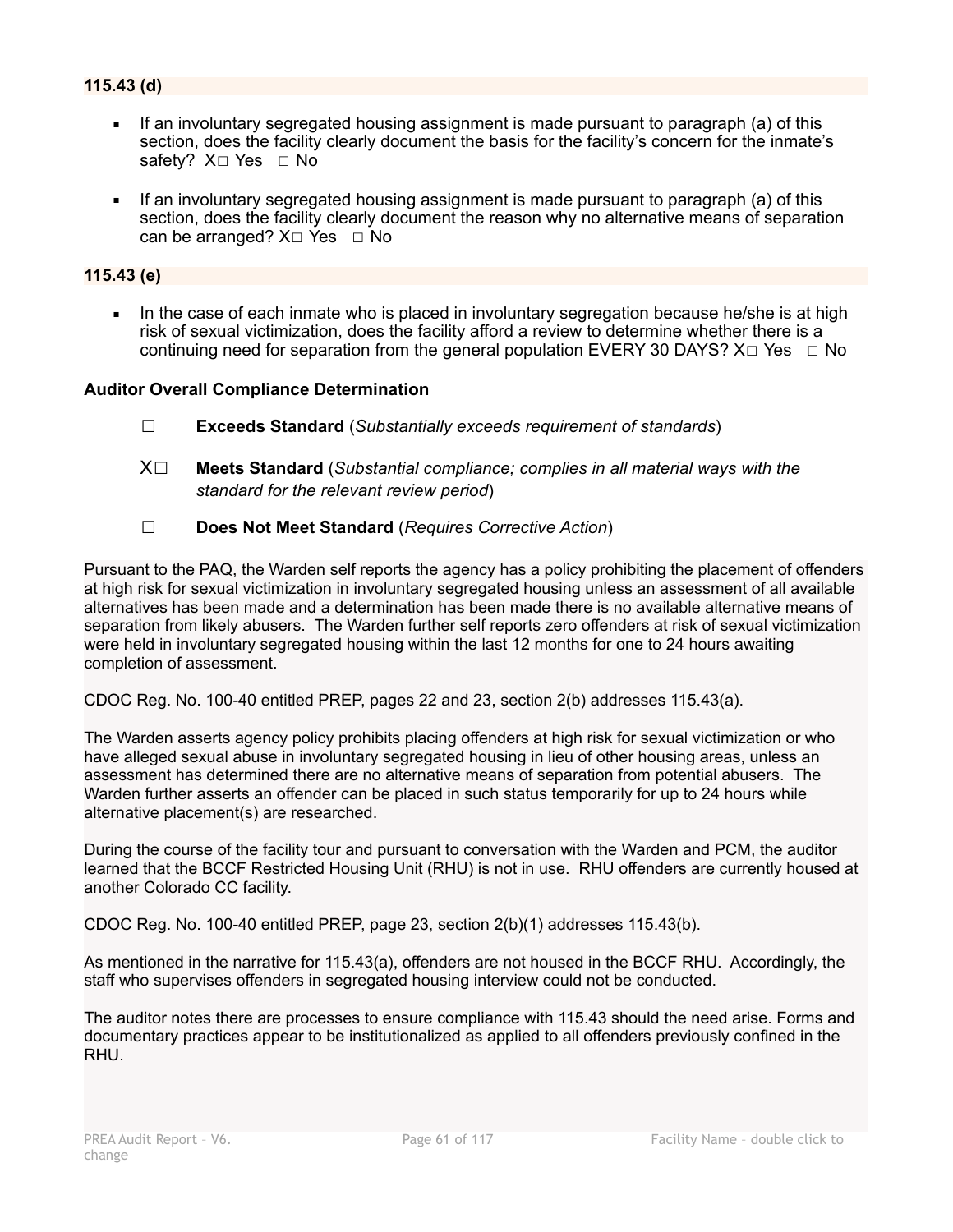Pursuant to the PAQ, the Warden self reports in the last 12 months, zero offenders at risk of sexual victimization were assigned to involuntary segregated housing for longer than 30 days while awaiting alternative placement.

CDOC Reg. No. 100-40 entitled PREP, page 23, section 2(b)(2) addresses 115.43(c).

The Warden asserts offenders at high risk for sexual victimization or who have alleged sexual abuse are placed in involuntary segregated housing only until an alternative means of separation from likely abusers can be arranged. Generally, we attempt to maintain such offenders in segregated housing no longer than 24 hours.

As previously indicated in the narrative for 115.43(a), the Warden self reports zero offenders at risk for sexual victimization were held in involuntary segregated housing within the last 12 months for one to 24 hours awaiting completion of assessment. Accordingly, requisite 115.43(d) documentation is not available.

CDOC Reg. No. 100-40 entitled PREP, page 23, section 2(b)(3) also addresses 115.43(d).

Pursuant to the PAQ, the Warden self reports if an involuntary segregation housing assignment is made, the facility affords each such offender a review every 30 days to determine whether there is a continuing need for separation from the general population.

CDOC Reg. No. 100-40 entitled PREP, page 23, section 2(b)(4) addresses 115.43(e).

In view of the above, the auditor finds BCCF substantially compliant with 115.43.

# **REPORTING**

# **Standard 115.51: Inmate reporting**

## **All Yes/No Questions Must Be Answered by the Auditor to Complete the Report**

**115.51 (a)** 

- Does the agency provide multiple internal ways for inmates to privately report sexual abuse and sexual harassment? X□ Yes □ No
- Does the agency provide multiple internal ways for inmates to privately report retaliation by other inmates or staff for reporting sexual abuse and sexual harassment?  $X \Box Y$ es  $\Box$  No
- Does the agency provide multiple internal ways for inmates to privately report staff neglect or violation of responsibilities that may have contributed to such incidents?  $X \Box Y$ es  $\Box$  No

## **115.51 (b)**

- Does the agency also provide at least one way for inmates to report sexual abuse or sexual harassment to a public or private entity or office that is not part of the agency?  $X \Box Y$ es  $\Box N$ o
- **.** Is that private entity or office able to receive and immediately forward inmate reports of sexual abuse and sexual harassment to agency officials?  $X \square Y$ es  $\square N$ o
- Does that private entity or office allow the inmate to remain anonymous upon request? X☐ Yes ☐ No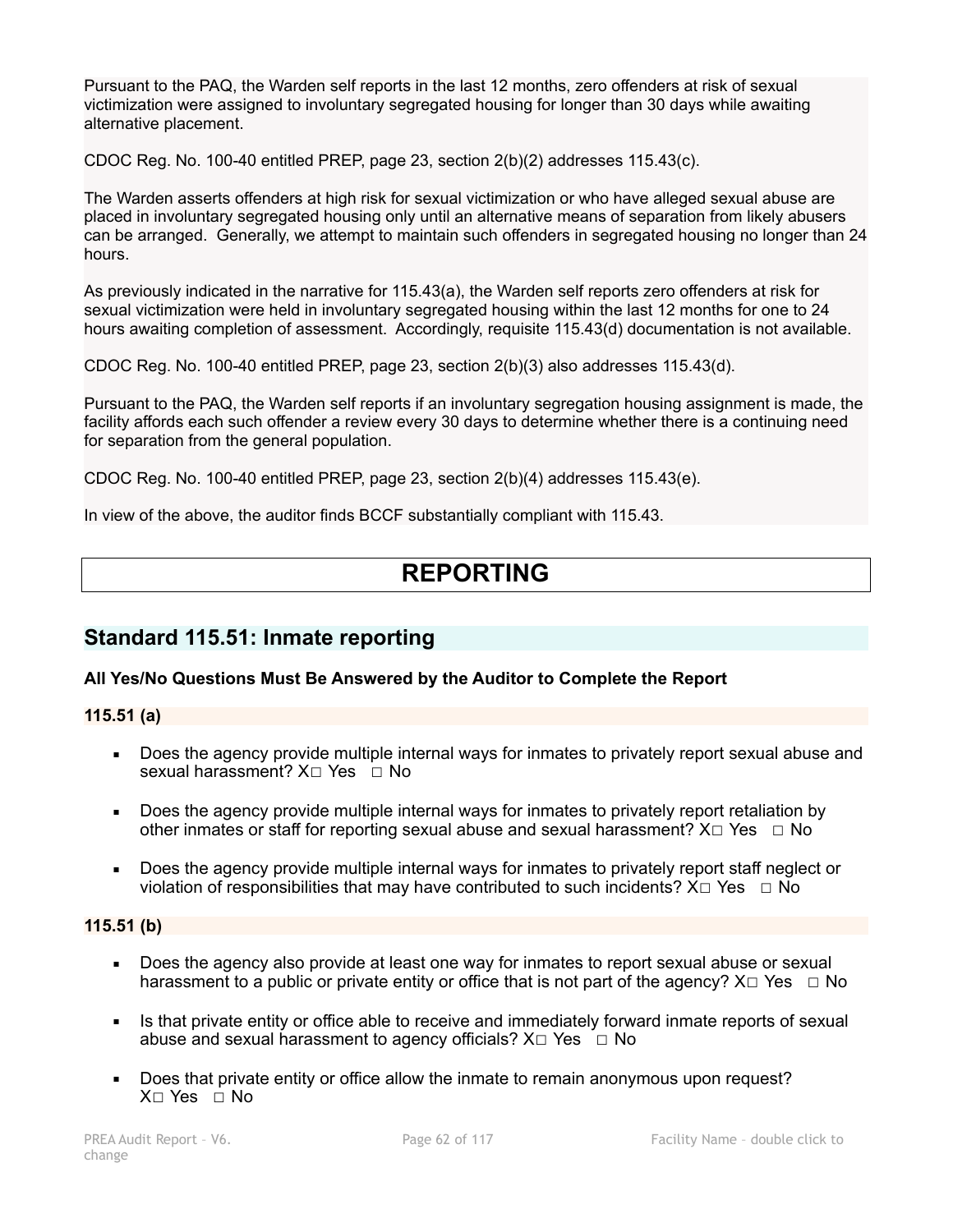▪ Are inmates detained solely for civil immigration purposes provided information on how to contact relevant consular officials and relevant officials at the Department of Homeland Security? (N/A if the facility *never* houses inmates detained solely for civil immigration purposes) ☐ Yes ☐ No X☐ NA

## **115.51 (c)**

- Does staff accept reports of sexual abuse and sexual harassment made verbally, in writing, anonymously, and from third parties?  $X \Box Y$ es  $\Box$  No
- Does staff promptly document any verbal reports of sexual abuse and sexual harassment?  $X \cap Yes \cap No$

## **115.51 (d)**

■ Does the agency provide a method for staff to privately report sexual abuse and sexual harassment of inmates?  $X \square$  Yes  $\square$  No

#### **Auditor Overall Compliance Determination**

- ☐ **Exceeds Standard** (*Substantially exceeds requirement of standards*)
- X☐ **Meets Standard** (*Substantial compliance; complies in all material ways with the standard for the relevant review period*)
- ☐ **Does Not Meet Standard** (*Requires Corrective Action*)

Pursuant to the PAQ, the Warden self reports the agency has established procedures allowing for multiple internal ways for offenders to report privately to agency officials about:

Sexual abuse or sexual harassment;

Retaliation by other offenders or staff for reporting sexual abuse and sexual harassment; and Staff neglect or violation of responsibilities that may have contributed to such incidents.

CC Policy 14-2 entitled Sexual Abuse Prevention and Response, pages 16 and 17, section 14-2.3(L)(1)(a)(i through viii) addresses 115.51(a) in totality. This policy stipulates offenders who are victims of sexual abuse/ sexual harassment as defined in this provision, retaliation from staff or offenders for reporting incidents as defined in this provision, or staff neglect for violation of responsibilities as defined in this provision, have the option to report an incident to a designated employee other than an immediate point of contact line officer by using any of the following methods:

Submitting a request to meet with Health Services staff and/or reporting to a Health Services staff member during sick call;

Calling the facility's 24 hour toll-free notification telephone number;

Verbally telling any employee, including the facility Chaplain;

Forwarding a letter, sealed and marked "confidential" to the Warden/Facility Administrator or any other employee;

Calling or writing someone outside the facility who can notify facility staff;

Forwarding a letter to the Core Civic Managing Director, Facility Operations;

Electronically report allegations of sexual abuse and harassment to any department listed in the C-ORES system as a contact.

CDOC Reg. No. 100-40 entitled PREP, page 17, section H(1)(a)(1-8) also addresses 115.51(a).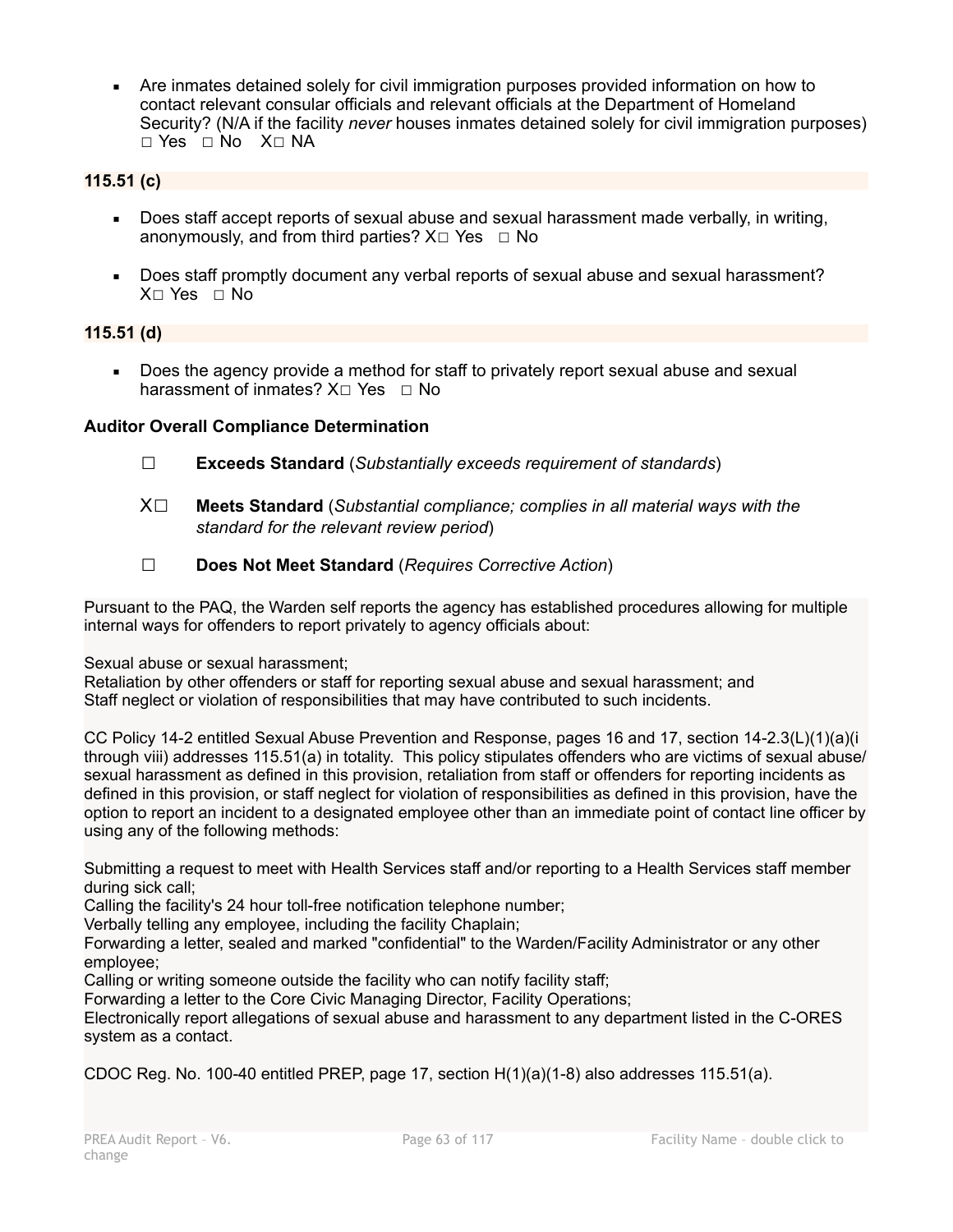The auditor's review of a BCCF Offender Orientation Verification Form dated August 28, 2019 and accompanying AR Form-100-40A reveals the listing of an outside telephone number for reporting. This same telephone number is listed within the BCCF Offender Handbook, as well as, BCCF Zero Tolerance for Sexual Assault, Sexual Abuse, Sexual Harassment, or Sexual Misconduct wall posters (English and Spanish) noted throughout the facility. Other reporting options are also identified in the above sources. Additionally, the same is listed in various posters visible throughout the facility.

All 12 random staff interviewees advise of at least one method of reporting as defined in 115.51(a). Responses included the following:

Report in-person to staff, inclusive of medical staff; DOC-TIPS line; Submit a kite to the Warden/other staff; Submit a letter to the CDOC; Submit a letter to the WA DOC; and Third-party report.

All 21 random offender interviewees were able to cite at least one method of reporting. Of note, random offender interviewees overwhelmingly cited the DOC-TIPS line number and verbal reports to staff.

Responses regarding reporting methods, as articulated by random offender interviewees were as follows:

Verbal report to staff; Report via DOC-TIPS line; Submit via kite; Third party report; Submit letter to WA DOC; Submit letter to CDOC; and Submit a letter to the Warden and other staff.

Pursuant to the PAQ, the Warden self reports the agency provides at least one way for offenders to report sexual abuse or sexual harassment to a public or private entity or office that is not part of the agency. The Warden further self reports the agency does have a policy requiring offenders detained solely for civil immigration purposes be provided information on how to contact relevant consular officials and relevant officials of the Department of Homeland Security. However, no offenders, housed solely for civil immigration purposes, are confined at BCCF.

CDOC Reg. No. 100-40 entitled PREP, pages 17, sections H(1)(a)(7) and (8) addresses 115.51(b).

The auditor's review of a DC Form 100-40G reveals a written source for reporting allegations of sexual abuse/sexual harassment to a PREA Reporting Office in Olympia Washington. The auditor's review of an Intergovernmental Agreement between CDOC and the Washington Department of Corrections (WA DOC) addresses the procedure whereby the aforementioned form can be submitted to WA DOC for reporting to the CDOC PREA Administrator. The auditor is satisfied that envelopes addressed pursuant to this procedure remain sealed and are not screened.

In addition to the above, the auditor noted two other methods of telephonic reporting to entities outside BCCF. Specifically, free and unmonitored telephone calls can be made from offender telephones to the DOC TIPS-Line and the PREA Reporting Line by dialing #6.

The PCM asserts the DOC-TIPS Line is available on a 24/7 basis with respect to notification from OIG to the Warden.

The PCM asserts the DOC-TIPS line and offender correspondence with the WA DOC are the public entities, not affiliated with the facility, to whom an offender can report sexual abuse/sexual harassment.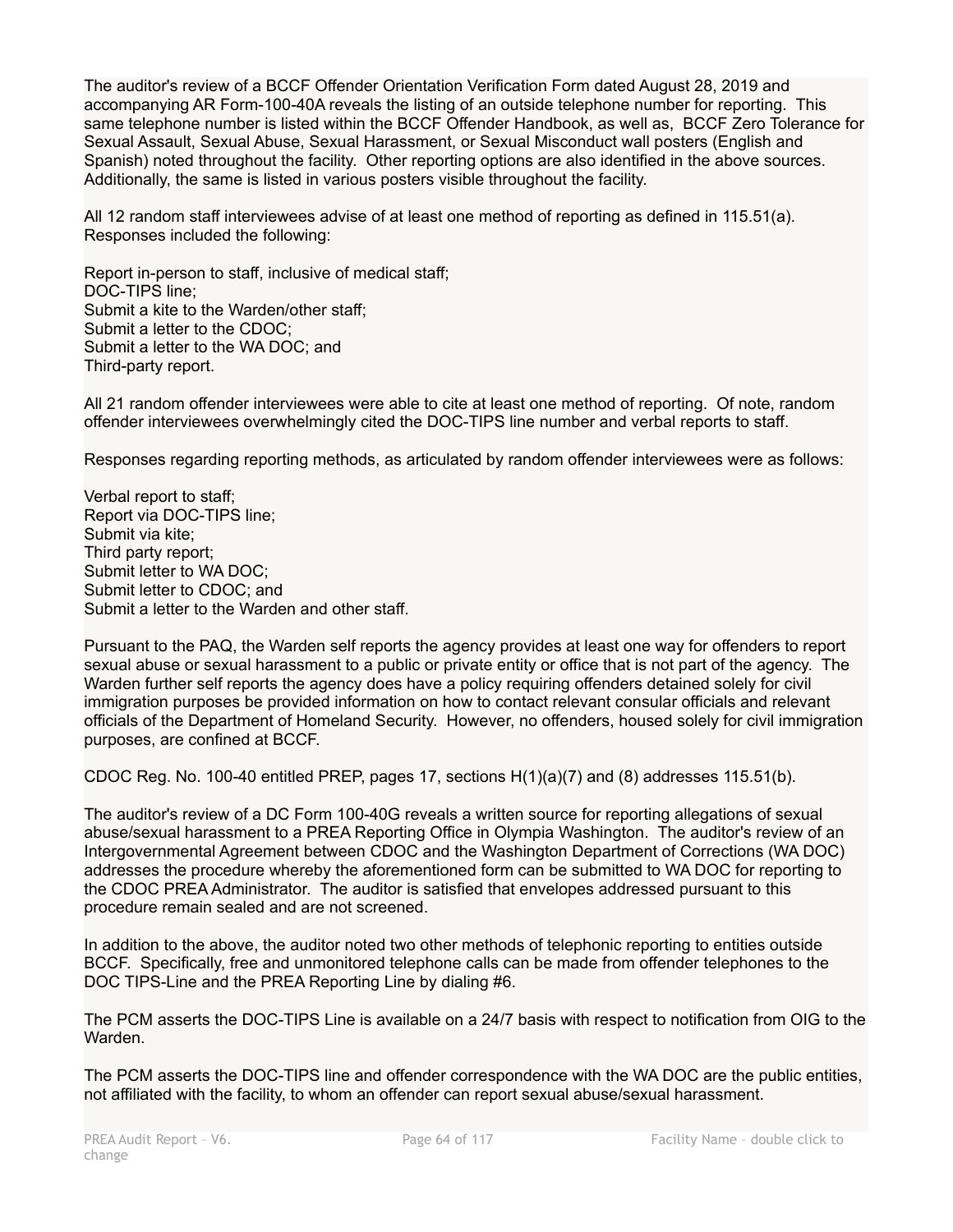Eighteen of 21 random offender interviewees assert they are allowed to make a report without giving their name.

According to the BCCF PCM, the DOC-TIPS-Line and PREA Reporting Line are available Sunday though Saturday. Offenders can access this external reporting resource toll-free and in a confidential manner. Additionally, the PREA reporting line can be reached by offenders pursuant to keying #06 on the offender telephone line.

In regard to the DOC-TIPS Line numbers, the Warden will receive an e-mail and/or a telephone call from the CDOC OIG regarding the calls or letters.

Pursuant to the PAQ, the Warden self reports the agency has a policy mandating that staff accept reports of sexual abuse and sexual harassment made verbally, in writing, anonymously, and from third parties. The Warden further self reports staff are required to immediately document verbal reports of sexual abuse/ harassment received from offenders.

CDOC Reg. No. 100-40 entitled PREP, pages 18 and 19, section 2(a)(1-3) addresses 115.51(c).

The auditor's review of an Incident Report dated September 26, 2018 reveals immediate action and documentation of a report of sexual abuse and imminent sexual abuse. The alleged victim was immediately placed under staff supervision where he remained until returned to his unit. The timeline from the report of sexual abuse to facility staff notifications to placement in a secure location encompassed approximately 45-60 minutes. The auditor's review of an Incident Report dated December, 2020 reveals similar findings.

Ten of 12 random staff interviewees assert when an offender alleges sexual abuse or sexual harassment, he can do so verbally, in writing, anonymously, and from third parties. All 12 random staff interviewees assert they immediately document verbal reports of sexual abuse and sexual harassment.

All 21 random offender interviewees state they can make reports of sexual abuse or sexual harassment both in person or in writing. Twenty of 21 random offender interviewees further report someone else can make the report for the victim so he/she does not need to be named.

Pursuant to the PAQ, the Warden self reports the agency has established procedures for staff to privately report sexual abuse and sexual harassment of offenders. The Warden further reports staff are directed to call (719)226-4621, the DOC Reporting Line for Staff.

Pursuant to PAQ documentation, staff are alerted to the above provision by the CC BCCF Employee Reference Booklet dated December, 2019. The auditor's review of this document confirms the Warden's assertion.

In addition to the above, the auditor's review of a poster for staff reveals provision of the same information.

Finally, the auditor's review of the CC Code of Ethics publication reveals the telephone number for the Ethics Hotline to facilitate such reporting. A poster bearing this information is posted in the Staff Break Room.

CDOC Reg. No. 100-40 entitled PREP, page 19, section 2(b) addresses 115.51(d).

All 12 random staff interviewees assert staff can privately report sexual abuse and sexual harassment by any of the following methods:

Submission of a written report to the Warden/PCM/Administrative Duty Officer/supervisory staff/Human Resources;

Closed door verbal report to the same staff; Call Ethics Hotline; Call DOC-TIPS line; Call CDOC Reporting Line; and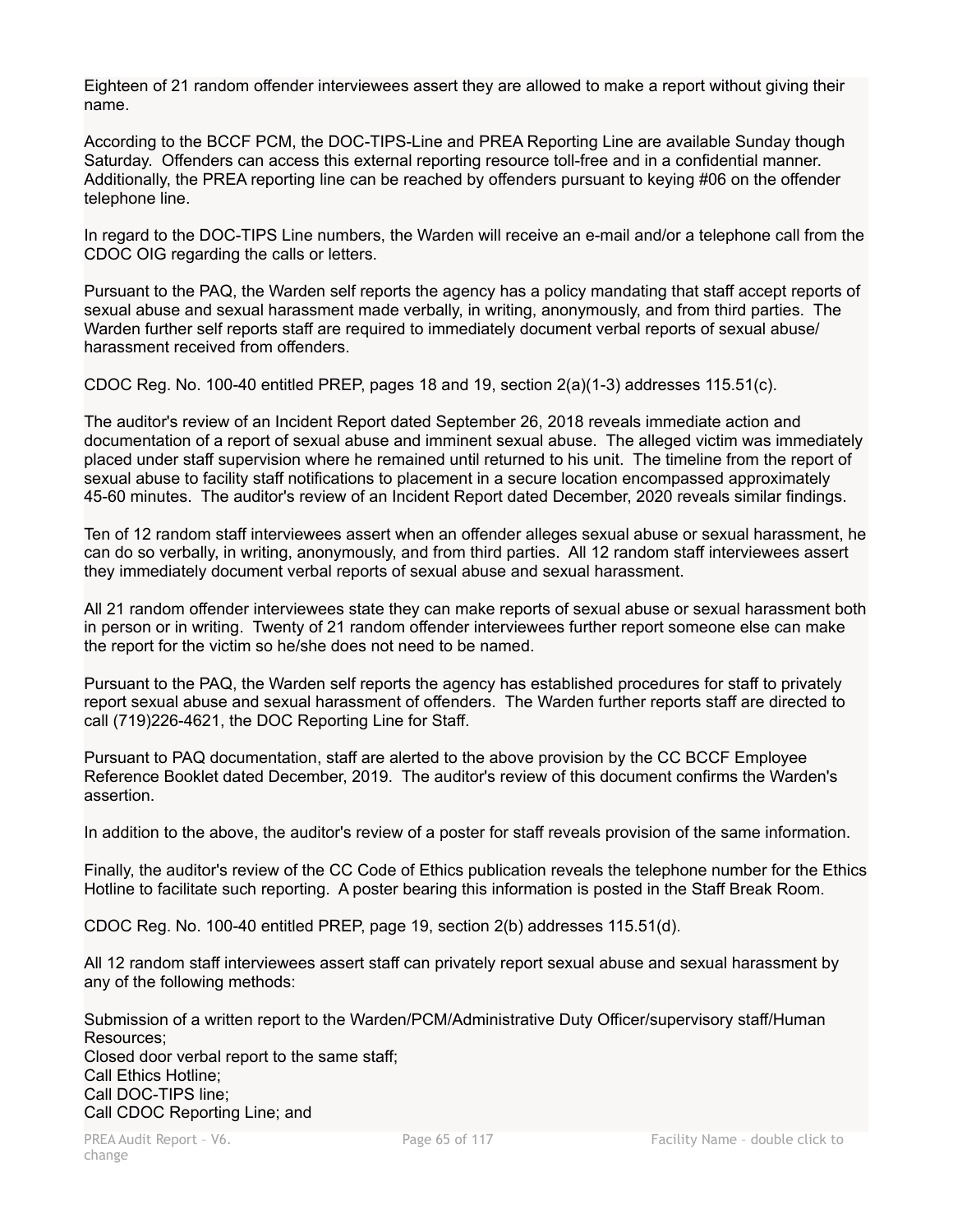Contact supervisor via telephone.

In view of the above, the auditor finds BCCF substantially compliant with 115.51.

# **Standard 115.52: Exhaustion of administrative remedies**

## **All Yes/No Questions Must Be Answered by the Auditor to Complete the Report**

#### **115.52 (a)**

• Is the agency exempt from this standard? NOTE: The agency is exempt ONLY if it does not have administrative procedures to address inmate grievances regarding sexual abuse. This does not mean the agency is exempt simply because an inmate does not have to or is not ordinarily expected to submit a grievance to report sexual abuse. This means that as a matter of explicit policy, the agency does not have an administrative remedies process to address sexual abuse. ☐ Yes X☐ No

#### **115.52 (b)**

- Does the agency permit inmates to submit a grievance regarding an allegation of sexual abuse without any type of time limits? (The agency may apply otherwise-applicable time limits to any portion of a grievance that does not allege an incident of sexual abuse.) (N/A if agency is exempt from this standard.)  $X \square Y$ es  $\square$  No  $\square$  NA
- Does the agency always refrain from requiring an inmate to use any informal grievance process. or to otherwise attempt to resolve with staff, an alleged incident of sexual abuse? (N/A if agency is exempt from this standard.)  $X \square Y$ es  $\square$  No  $\square$  NA

#### **115.52 (c)**

- Does the agency ensure that: An inmate who alleges sexual abuse may submit a grievance without submitting it to a staff member who is the subject of the complaint? (N/A if agency is exempt from this standard.)  $X \Box Y$ es  $\Box$  No  $\Box$  NA
- Does the agency ensure that: Such grievance is not referred to a staff member who is the subject of the complaint? (N/A if agency is exempt from this standard.)  $X \Box Y$ es  $\Box$  No  $\Box$  NA

#### **115.52 (d)**

- Does the agency issue a final agency decision on the merits of any portion of a grievance alleging sexual abuse within 90 days of the initial filing of the grievance? (Computation of the 90-day time period does not include time consumed by inmates in preparing any administrative appeal.) (N/A if agency is exempt from this standard.)  $X \Box Y$ es  $\Box$  No  $\Box$  NA
- If the agency claims the maximum allowable extension of time to respond of up to 70 days per 115.52(d)(3) when the normal time period for response is insufficient to make an appropriate decision, does the agency notify the inmate in writing of any such extension and provide a date by which a decision will be made? (N/A if agency is exempt from this standard.)  $X \square Y$ es  $\square$  No  $\square$  NA
- **EXECT At any level of the administrative process, including the final level, if the inmate does not receive** a response within the time allotted for reply, including any properly noticed extension, may an inmate consider the absence of a response to be a denial at that level? (N/A if agency is exempt from this standard.)  $X \square$  Yes  $\square$  No  $\square$  NA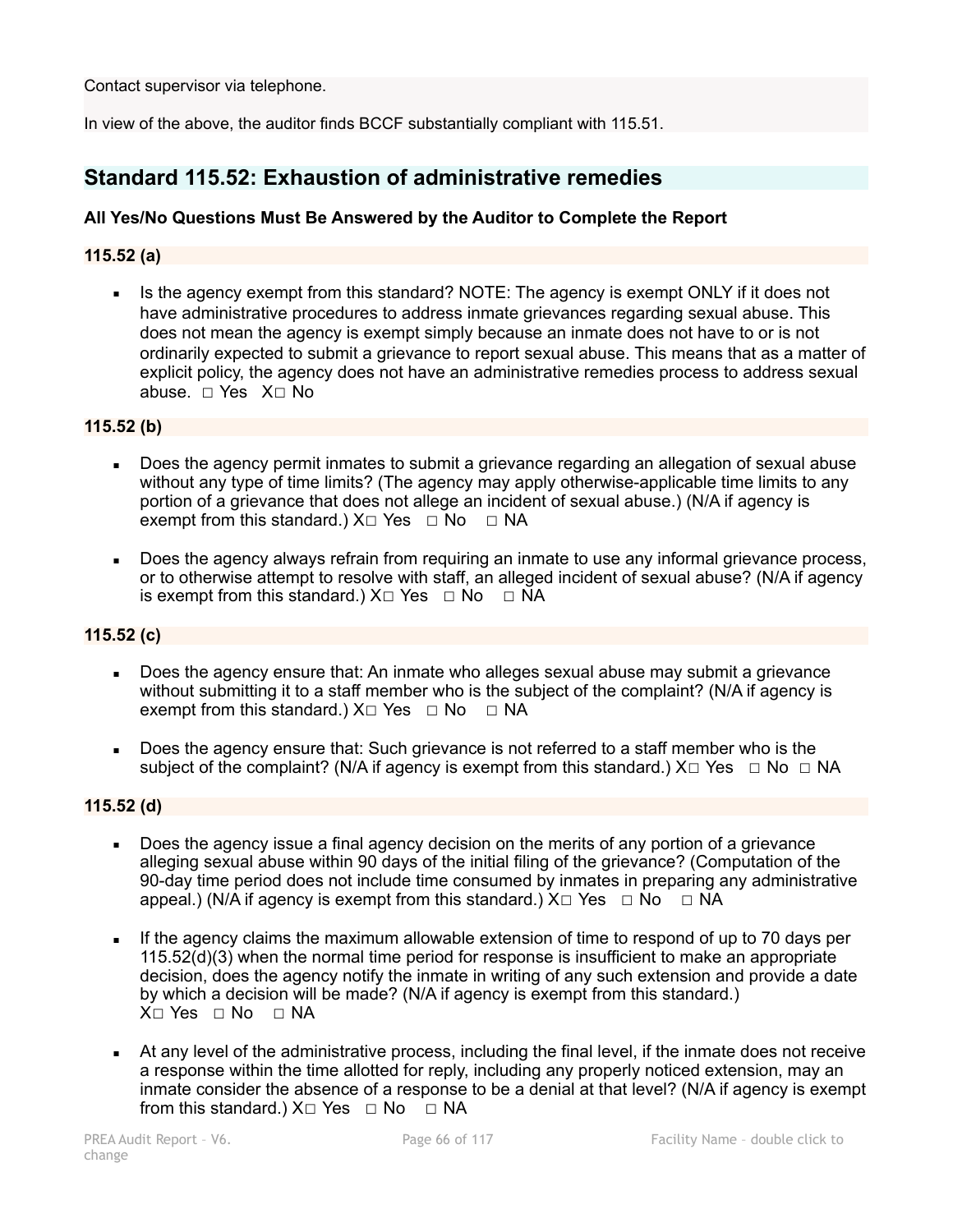## **115.52 (e)**

- Are third parties, including fellow inmates, staff members, family members, attorneys, and outside advocates, permitted to assist inmates in filing requests for administrative remedies relating to allegations of sexual abuse? (N/A if agency is exempt from this standard.) X□ Yes □ No □ NA
- Are those third parties also permitted to file such requests on behalf of inmates? (If a third-party files such a request on behalf of an inmate, the facility may require as a condition of processing the request that the alleged victim agree to have the request filed on his or her behalf, and may also require the alleged victim to personally pursue any subsequent steps in the administrative remedy process.) (N/A if agency is exempt from this standard.)  $X \Box Y$ es  $\Box \text{No } \Box \text{NA}$
- If the inmate declines to have the request processed on his or her behalf, does the agency document the inmate's decision? (N/A if agency is exempt from this standard.) X□ Yes □ No □ NA

## **115.52 (f)**

- Has the agency established procedures for the filing of an emergency grievance alleging that an inmate is subject to a substantial risk of imminent sexual abuse? (N/A if agency is exempt from this standard.)  $X \square Y$ es  $\square N$ o  $\square N$ A
- **EXECT** After receiving an emergency grievance alleging an inmate is subject to a substantial risk of imminent sexual abuse, does the agency immediately forward the grievance (or any portion thereof that alleges the substantial risk of imminent sexual abuse) to a level of review at which immediate corrective action may be taken? (N/A if agency is exempt from this standard.). X□ Yes □ No □ NA
- After receiving an emergency grievance described above, does the agency provide an initial response within 48 hours? (N/A if agency is exempt from this standard.)  $X\square Y$ es  $\square$  No  $\square$  NA
- **EXECT** After receiving an emergency grievance described above, does the agency issue a final agency decision within 5 calendar days? (N/A if agency is exempt from this standard.) X□ Yes □ No □ NA
- Does the initial response and final agency decision document the agency's determination whether the inmate is in substantial risk of imminent sexual abuse? (N/A if agency is exempt from this standard.)  $X□$  Yes  $□$  No  $□$  NA
- Does the initial response document the agency's action(s) taken in response to the emergency grievance? (N/A if agency is exempt from this standard.)  $X \Box Y$ es  $\Box$  No  $\Box$  NA
- Does the agency's final decision document the agency's action(s) taken in response to the emergency grievance? (N/A if agency is exempt from this standard.)  $X \Box Y$ es  $\Box \text{No } \Box \text{NA}$

## **Auditor Overall Compliance Determination**

- ☐ **Exceeds Standard** (*Substantially exceeds requirement of standards*)
- X☐ **Meets Standard** (*Substantial compliance; complies in all material ways with the standard for the relevant review period*)
- ☐ **Does Not Meet Standard** (*Requires Corrective Action*)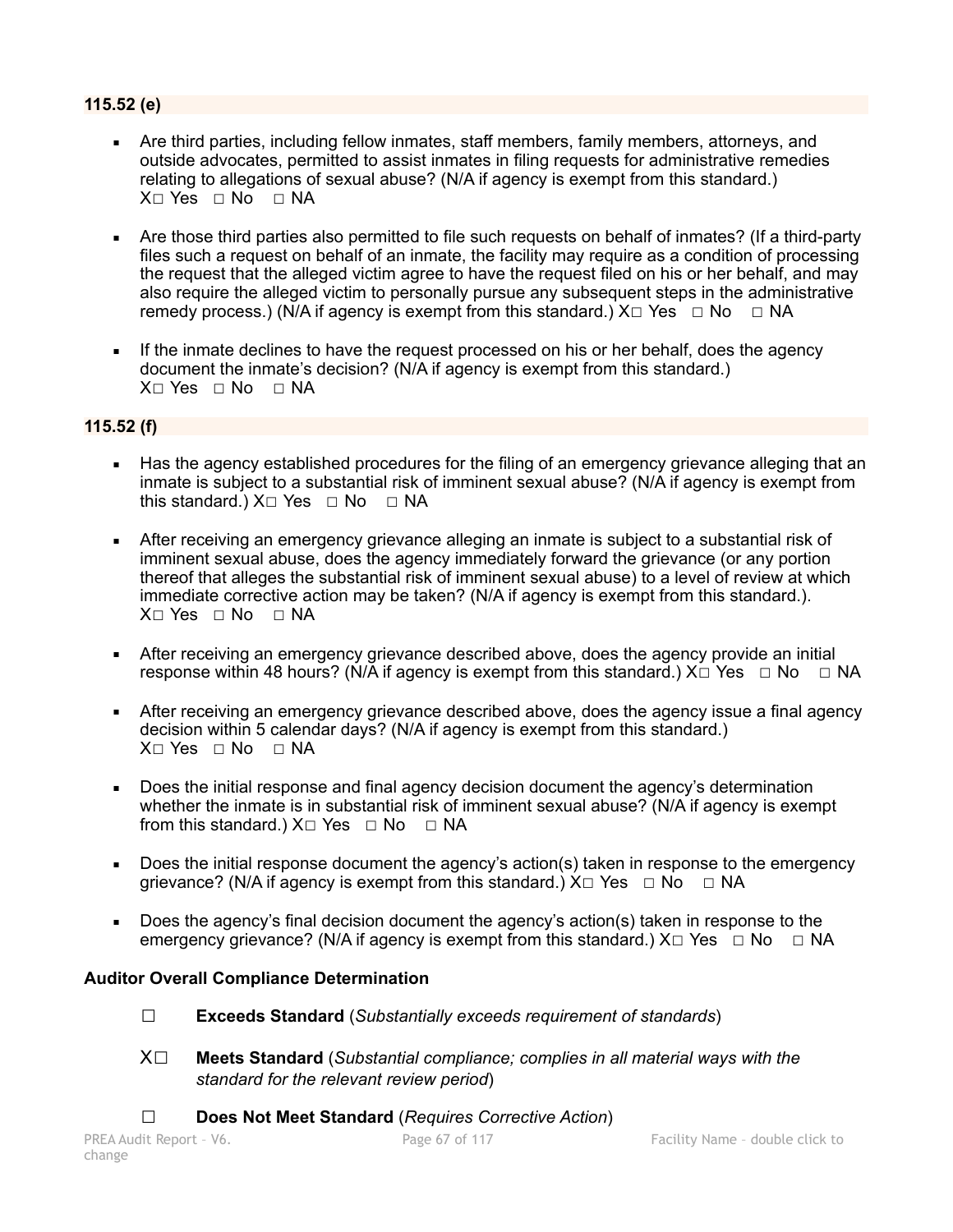Pursuant to the PAQ, the Warden self reports the agency has an administrative procedure for dealing with offender grievances regarding sexual abuse.

CDOC Reg. No. 850-04 entitled Grievance Procedure, pages 1 and 2, section IV(A)(1 and 2) addresses 115.52(a).

Pursuant to the PAQ, the Warden self reports agency policy or procedure allows an offender to submit a grievance regarding an allegation of sexual abuse at any time regardless of when the incident is alleged to have occurred. The Warden further self reports agency policy does not require an offender to use an informal grievance process, or otherwise to attempt to resolve with staff an alleged incident of sexual abuse.

CDOC Reg. No. 850-04 entitled Grievance Procedure, page 2, section IV(B)(6) and page 7, section IV(F)(3) (a) address 115.52(b).

The BCCF Offender Handbook, page 17 addresses 115.52. Offenders are directed to their unit bulletin boards, Offender news, or unit/town hall meetings for additional information regarding grievance procedures.

Pursuant to the PAQ, the Warden self reports agency policy and procedure allows an offender to submit a grievance alleging sexual abuse without submitting it to the staff member who is the subject of the complaint. The Warden further self reports agency policy and procedure requires that an offender grievance alleging sexual abuse will not be referred to the staff member who is the subject of the complaint.

CDOC Reg. No. 850-04 entitled Grievance Procedure, page 3, section IV(C)(6) addresses 115.52(c).

Pursuant to the PAQ, the Warden self reports agency policy and procedure requires that a decision on the merits of any grievance or portion of a grievance alleging sexual abuse be made within 90 days of the filing of the grievance. The Warden further self reports zero grievances were filed within the last 12 months wherein sexual abuse was alleged. The agency may claim an extension of time to respond of up to 70 days, if the normal period for response is insufficient to make an appropriate decision. The Warden asserts the agency always notifies the offender, in writing, when the agency files for an extension, including notice of the date by which a decision will be made.

CDOC Reg. No. 850-04 entitled Grievance Procedure, pages 7 and 8, section IV(F)(3)(b and c) addresses 115.52(d). This policy stipulates the Step 1 grievance response to an alleged sexual abuse allegation must be completed within 25 days. The Step 2 response must be completed within 25 days. The Step 3 grievance response must be completed within 40 days. The total time for final grievance response concerning an allegation of sexual abuse will not exceed 90 days. If no response or requested delay is received within the above stated time frames, the grievance will be deemed denied at that level.

CDOC can request an extension of time for up to 70 days to respond to a grievance alleging sexual abuse if the good faith effort to respond to the allegations necessitates an extension. The offender will be notified, in writing, of any extension.

None of the three interviewees who alleged sexual abuse at BCCF state that they filed a grievance regarding the alleged sexual abuse incidents.

Pursuant to the PAQ, the Warden self reports agency policy and procedure permits third parties, including fellow offenders, staff members, family members, attorneys, and outside advocates, to assist offenders in filing requests for administrative remedy relating to allegations of sexual abuse and to file such requests on behalf of offenders. The Warden further self reports agency policy and procedure requires if the offender declines to have third-party assistance in filing a grievance alleging sexual abuse, the agency documents the offender's decision to decline. Zero grievances alleging sexual abuse were filed by offenders in the last 12 months wherein the offender declined third-party assistance, ensuring documentation of the offender's decision to decline.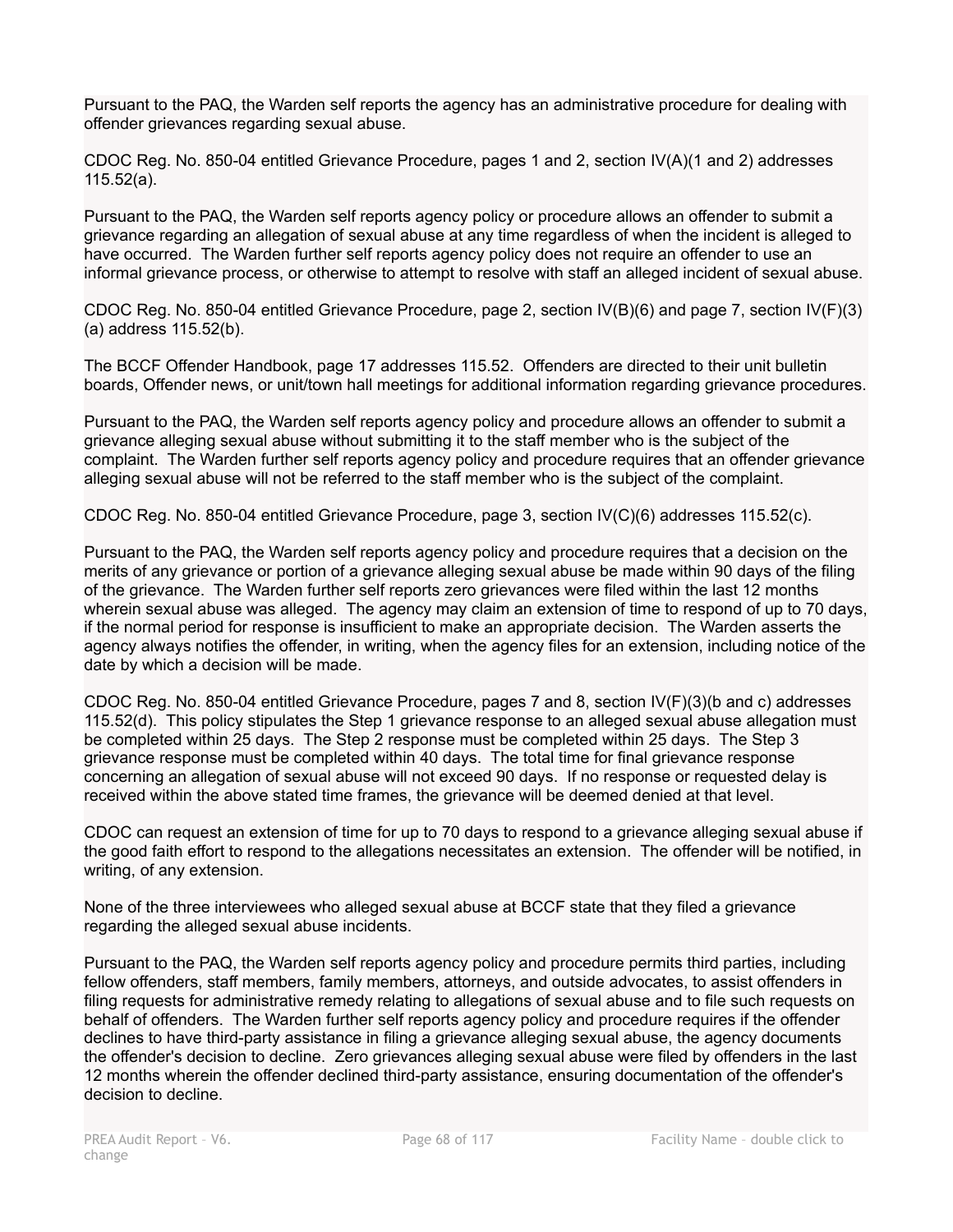CDOC Reg. No. 850-04 entitled Grievance Procedure, pages 2 and 3, section IV(C)(4)(a-c) addresses 115.52(e).

Pursuant to the PAQ, the Warden self reports the agency has a policy and established procedures for filing an emergency grievance alleging that an offender is subject to a substantial risk of imminent sexual abuse. The Warden further self reports the agency policy and procedure for emergency grievances alleging substantial risk of imminent sexual abuse requires an initial response within 48 hours. Zero emergency grievances alleging substantial risk of imminent sexual abuse were reportedly filed within the last 12 months.

The Warden asserts agency policy and procedure for emergency grievances alleging substantial risk of imminent sexual abuse requires a final agency decision be issued within five days.

CDOC Reg. No. 850-04 entitled Grievance Procedure, page 8, section IV(G)(4)(a) and (b) addresses 115.52(f).

Pursuant to the PAQ, the Warden self reports the agency has a written policy that limits its ability to discipline an offender for filing a grievance alleging sexual abuse to occasions where the agency demonstrates the offender filed the grievance in bad faith. The Warden further self reports that, during the last 12 months, there were zero instances of offender discipline for incidents of this nature.

CDOC Reg. No. 850-04 entitled Grievance Procedure, page 8, section IV(H)(1) addresses 115.52(g).

In view of the above, the auditor finds BCCF substantially compliant with 115.52.

# **Standard 115.53: Inmate access to outside confidential support services**

## **All Yes/No Questions Must Be Answered by the Auditor to Complete the Report**

#### **115.53 (a)**

- Does the facility provide inmates with access to outside victim advocates for emotional support services related to sexual abuse by giving inmates mailing addresses and telephone numbers, including toll-free hotline numbers where available, of local, State, or national victim advocacy or rape crisis organizations?  $X□$  Yes  $□$  No
- Does the facility provide persons detained solely for civil immigration purposes mailing addresses and telephone numbers, including toll-free hotline numbers where available of local, State, or national immigrant services agencies? (N/A if the facility *never* has persons detained solely for civil immigration purposes.)  $X \Box Y$ es  $\Box$  No  $\Box$  NA
- Does the facility enable reasonable communication between inmates and these organizations and agencies, in as confidential a manner as possible?  $X \Box Y$ es  $\Box$  No

#### **115.53 (b)**

Does the facility inform inmates, prior to giving them access, of the extent to which such communications will be monitored and the extent to which reports of abuse will be forwarded to authorities in accordance with mandatory reporting laws?  $X \Box Y$ es  $\Box$  No

## **115.53 (c)**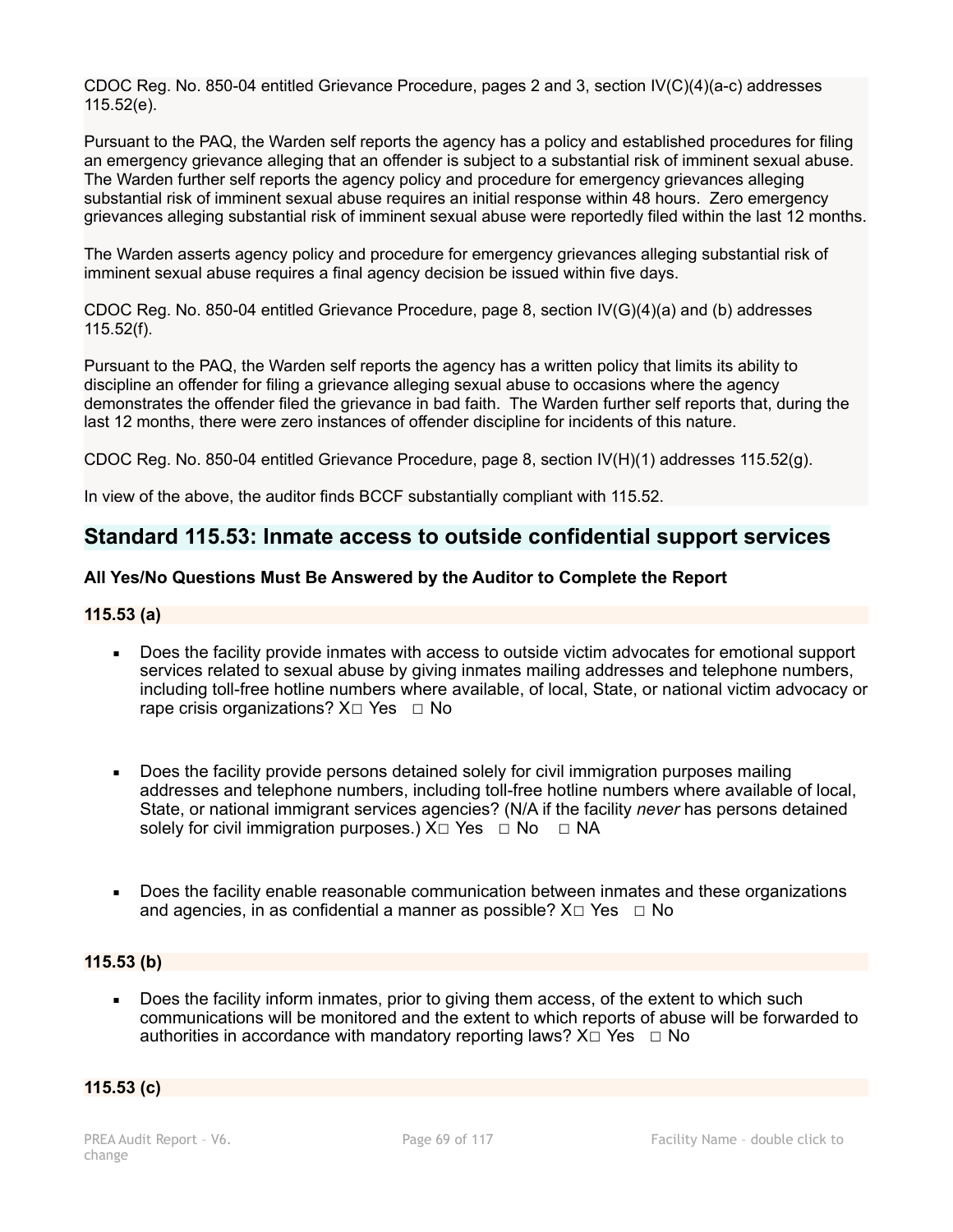- Does the agency maintain or attempt to enter into memoranda of understanding or other agreements with community service providers that are able to provide inmates with confidential emotional support services related to sexual abuse?  $X \Box Y$ es  $\Box$  No
- Does the agency maintain copies of agreements or documentation showing attempts to enter into such agreements?  $X \square Y$ es  $\square$  No

## **Auditor Overall Compliance Determination**

- ☐ **Exceeds Standard** (*Substantially exceeds requirement of standards*)
- X☐ **Meets Standard** (*Substantial compliance; complies in all material ways with the standard for the relevant review period*)
- ☐ **Does Not Meet Standard** (*Requires Corrective Action*)

Pursuant to the PAQ, the Warden self reports the facility provides offenders with access to outside victim advocates for emotional support services related to sexual abuse by:

Giving offenders mailing addresses and telephone numbers (including toll-free Hotline numbers where available) for local, state, or national advocacy or rape organizations; Giving offenders mailing addresses and telephone numbers (including toll-free Hotline numbers where available) for immigrant services agencies for persons detained solely for civil immigration purposes; and Enabling reasonable communication between offenders and these organizations in as confidential a manner as possible.

CDOC Reg. No. 100-40 entitled PREP, page 26, section IV(L)(1)(a) and (b) addresses 115.53(a). This policy stipulates as follows:

The facility shall provide offenders with access to outside victim advocates for emotional support services through the following:

The PREA Resource Guide which contains contact information for statewide, national, and local rape crisis centers is available in the library, through the facility PCM, or case manager.

Page 38 of the BCCF Offender Handbook reflects the telephone number for the Rape Crisis Hotline (associated with CDOC OIG). The address for the Arkansas Valley Resource Center is also listed. Additionally, the same information is reflected in the PREA Continued Education Form that is signed and dated by offenders and co-signed by staff.

The above policy clearly reflects that the PREA Resource Guide is available as posted on bulletin boards, through the PCM, or case manager. The PREA Resource Guide contains contact information for statewide, national, and local rape crisis centers.

During the course of the on-site audit, the auditor learned that the same information is available on channel 83 of the internal television system. Accordingly, offenders can access the above information as the same is presented on a 24 hour per day basis.

While some of the above information is available as reflected above, the auditor recommends that both the telephone number for AVRC and the address for the CDOC OIG Rape Crisis Hotline provider be documented for offender use in the formats reflected above. Thus, the information will always be available for offender consumption.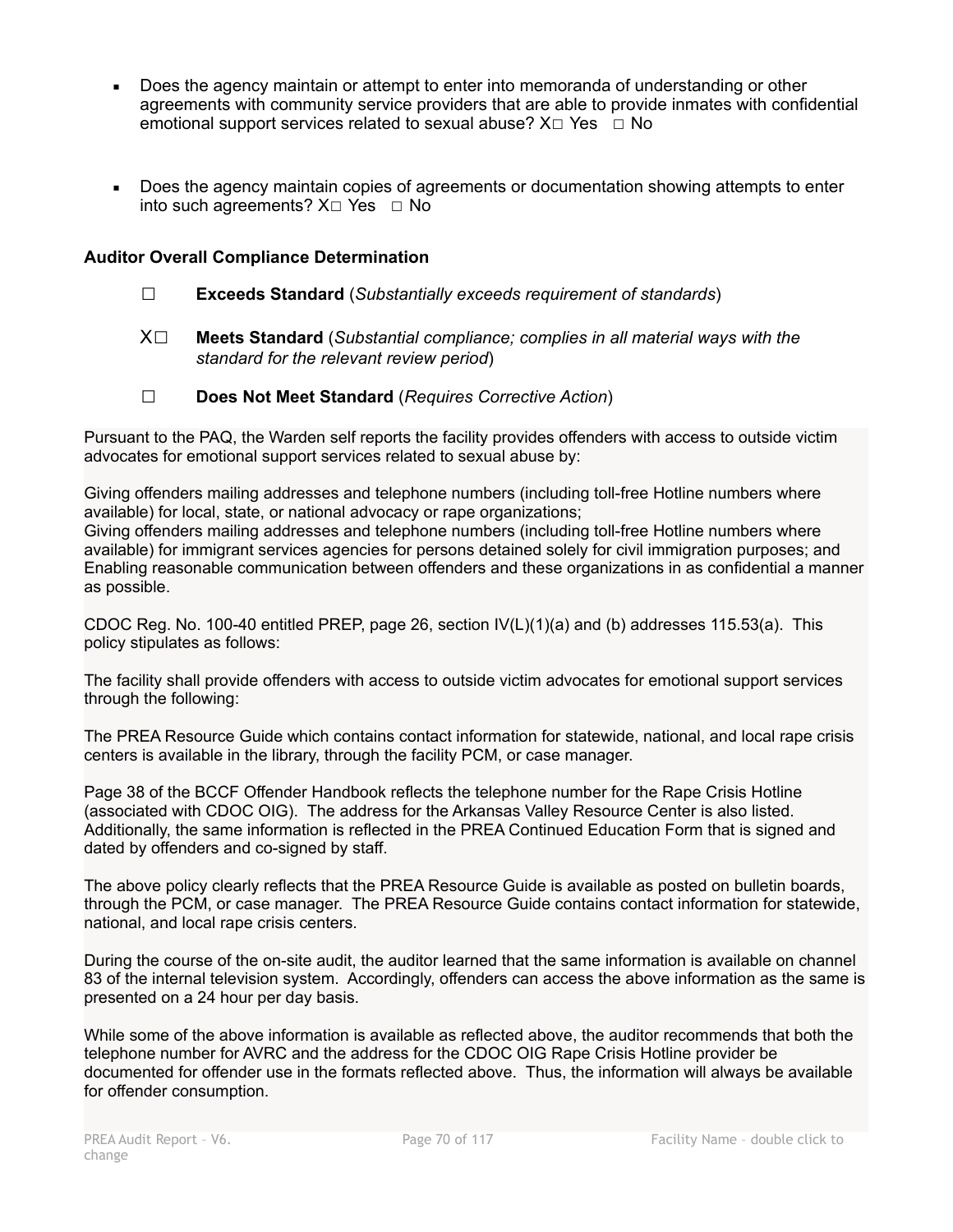It is noted offenders are not housed at BCCF exclusively for civil immigration purposes, as previously articulated in this report.

Eighteen of the 21 random offender interviewees are aware of services available outside of the facility for dealing with sexual abuse, if needed. Five interviewees report counseling, mental health, DOC Crisis Line, and Catholic Charities are examples of the services provided to affected offenders. Several interviewees state telephone numbers and addresses are provided to offenders as relevant telephone number(s) are included in the BCCF Offender Handbook, posted on bulletin boards, and included in pamphlets. Eighteen offenders report such calls are free. Eighteen interviewees report they can make contact with staff from such agencies at any time.

None of the three offenders who reported a sexual assault at BCCF interviewees state the facility provides mailing addresses and telephone numbers for outside services. Similarly, all of these offenders were unaware as to when contact can be made with such services.

Of note, the auditor's review of the BCCF Offender Orientation Verification Form and attachment reveals rape crisis hotline information (CIPS- both #05 and toll free number). Each incoming offender signs for this information. Additionally, the relevant information and telephone numbers are readily available on posters throughout the facility.

Pursuant to the PAQ, the Warden self reports the facility informs offenders, prior to giving them access to outside support services, the extent to which such communications will be monitored. The Warden further self reports the facility informs offenders, prior to giving them access to outside support services, of the mandatory reporting rules governing privacy, confidentiality, and/or privilege that apply to disclosures of sexual abuse made to outside victim advocates, including any limits to confidentiality under relevant federal, state, or local law.

CDOC Reg. No. 100-40 entitled PREP, page 26, section IV(L)(1)(b) addresses 115.53(b). This policy stipulates as follows:

The facility shall provide offenders with access to outside victim advocates for emotional support services through the following:

Offenders can contact the rape crisis hotline at CIPS, number 05 or toll-free line at 800-809-2344. Offenders will be advised these calls are free, confidential, and are not recorded or monitored. The rape crisis advocates are mandatory reporters and are required to report threats of suicide or homicide and reports of child abuse to the OIG or appropriate agency.

While policy seems to at least, partially, address the matter, the auditor has not been provided any evidence validating that the facility informs offenders, prior to giving them access to outside support services, of the extent to which such communications will be monitored or the mandatory reporting rules governing privacy, confidentiality, and/or privilege that apply to disclosures of sexual abuse made to outside victim advocates, including any limits to confidentiality under relevant federal, state, or local law. Accordingly, the auditor finds BCCF non-compliant with 115.53(b).

In view of the above, the auditor imposes a 180-day corrective action period wherein BCCF staff will demonstrate institutionalization of and compliance with 115.53(b) requirements. The due date for completion of the following corrective action is May 20, 2022.

To demonstrate compliance with 115.53(b) and institutionalization of the same, the PCM will assess available documentation and potential amendment to the same to ensure compliance with 115.53(b). The auditor recommends that the BCCF Offender Handbook be amended to address victim advocate mandatory reporting of conversations wherein the victim discusses criminal activity, either in the facility or community, self-injurious behavior, either in the facility or community, and/or any threat to the security of the facility. Acceptable language in this regard can be gleaned from the CC PREA Prevent. Detect. Respond. tri-fold pamphlet, section entitled Confidentiality. Additionally, placement of the same narrative on Channel 83 is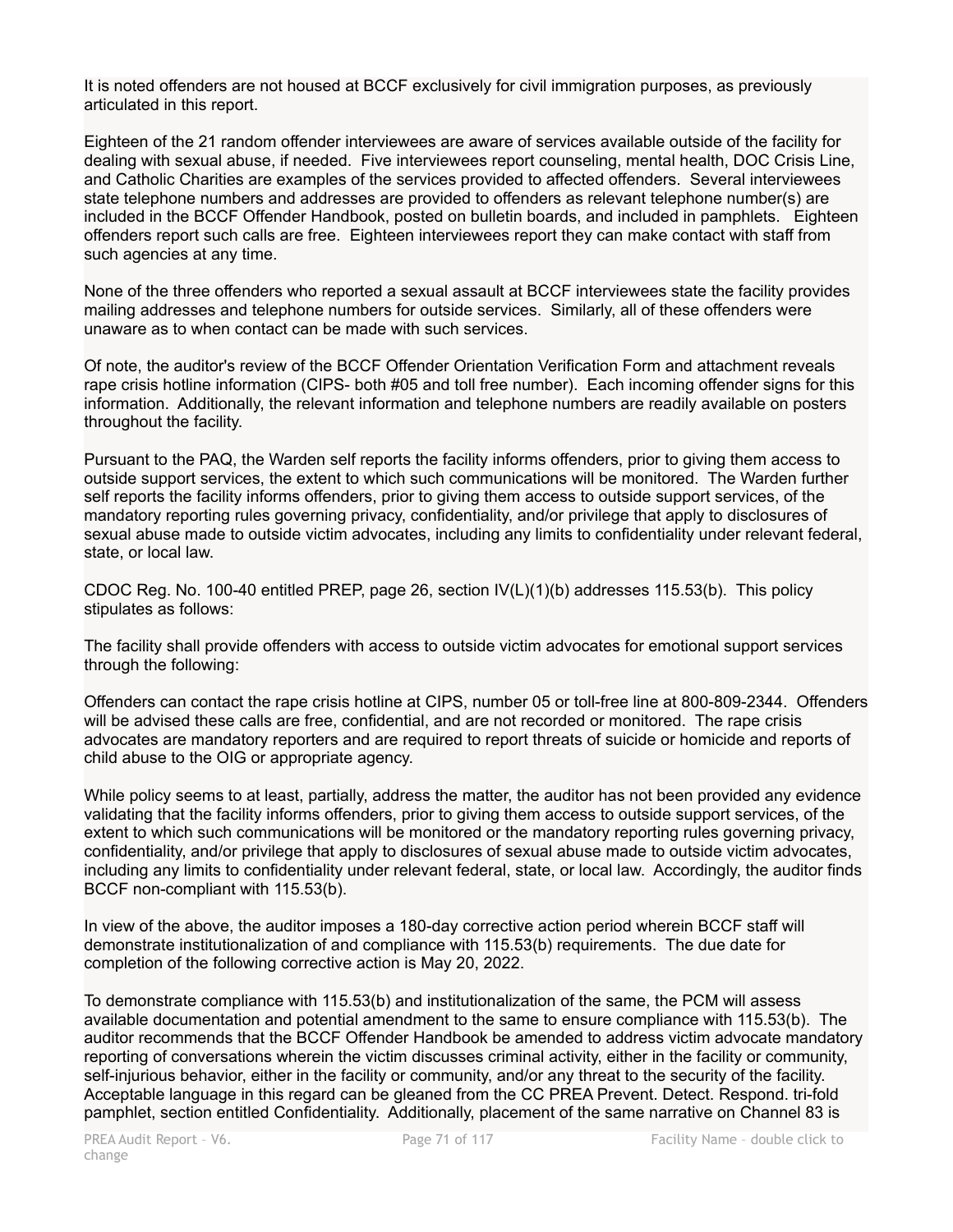also recommended. The auditor notes that the PCM initiated such changes to Channel 83 during the course of the on-site audit.

Subsequent to the above, the PCM will provide a copy of any amended documentation to the auditor. Additionally, a memorandum will be crafted regarding the amendments and the same will be posted on bulletin boards and discussed with the offender population during town hall meetings, etc. The PCM will provide the auditor with a copy of the memorandum and certification as to when the town hall meetings were conducted.

Finally, unit management staff will be trained regarding the amendments. The PCM will provide to the auditor documentation substantiating completion of the training, name(s) of staff participants, along with their signatures. A copy of the lesson plan will also be provided to the auditor.

Upon completion of the above, the auditor will render a finding with respect to provision compliance. **Aprii 25, 2022 Update:** 

**The auditor's review of corrective action photographs reveals that nine arriving inmates (on February 10, 2022) received the CC Prevent. Detect. Respond trifold pamphlet. The auditor is advised by the CCPC that provision of this document, along with the aforementioned Channel 83 update, is institutionalized. The trifold is issued to all incoming inmates.** 

#### **In view of the above, the auditor finds that BCCF is now substantially compliant with 115.53(b).**

Seventeen of the 21 random offender interviewees assert they believe the dialogue with people from these services remains private. Of these 17 interviewees however, nine assert the conversations could be told to or listened to by someone else. Reasons for such sharing of information are based on follow-up regarding criminal activity and report(s) of self injurious behavior.

One of the three offenders who reported a sexual abuse incident at BCCF interviewees asserts he can communicate (talk or write) with these people from community or outside sources in a confidential way. In addition to the above, his conversation with staff from the outside services can be told to or listened to by someone else under certain circumstances. He states conversations can be listened to or shared in view of law enforcement ramifications.

The auditor notes that all offenders have the opportunity to be aware of 115.53(a) entitlements, as reflected above.

Pursuant to the PAQ, the Warden self reports the facility maintains Memorandums of Understanding (MOUs) or other agreements with community service providers that are able to provide offenders with emotional support services related to sexual abuse. The Warden further self reports the facility maintains copies of the agreement(s).

CC Policy 14-2 entitled Sexual Abuse Prevention and Response, page 10, section 14-2.3(F)(1) addresses 115.53(c) in totality.

The auditor's review of an MOU between CC and Arkansas Valley Resource Center (AVRC) reflects commitment from AVRC to provide advocacy services to offenders who experience sexual assault at BCCF. The same appears to encompass the intent and requirements of 115.53(c).

In view of the above, the auditor finds BCCF substantially compliant with 115.53.

# **Standard 115.54: Third-party reporting**

#### **All Yes/No Questions Must Be Answered by the Auditor to Complete the Report**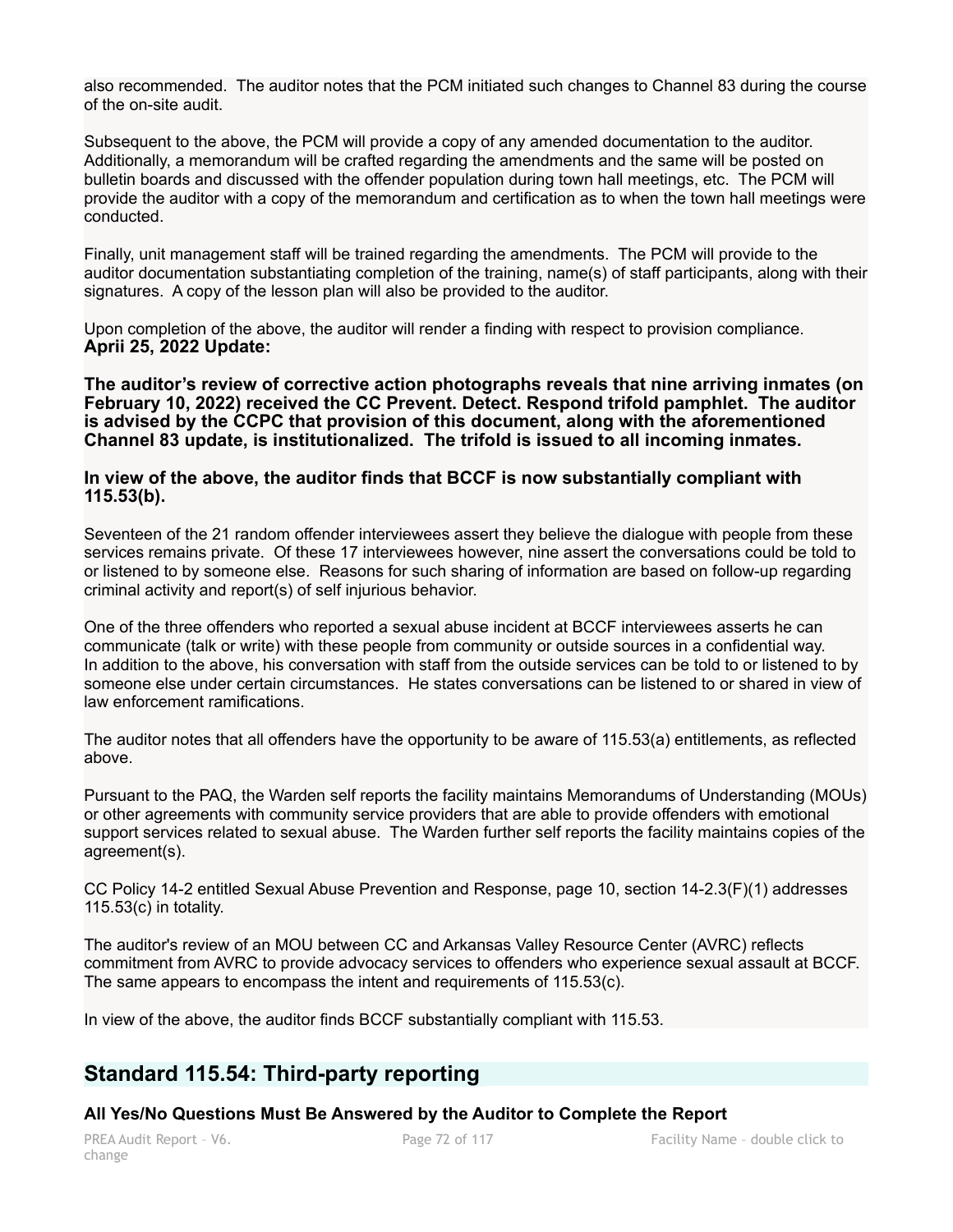- Has the agency established a method to receive third-party reports of sexual abuse and sexual harassment? X□ Yes □ No
- Has the agency distributed publicly information on how to report sexual abuse and sexual harassment on behalf of an inmate?  $X \square Y$ es  $\square$  No

## **Auditor Overall Compliance Determination**

- ☐ **Exceeds Standard** (*Substantially exceeds requirement of standards*)
- X☐ **Meets Standard** (*Substantial compliance; complies in all material ways with the standard for the relevant review period*)
- ☐ **Does Not Meet Standard** (*Requires Corrective Action*)

Pursuant to the PAQ, the Warden self reports the agency or facility provides a method to receive third-party reports of offender sexual abuse or sexual harassment. Pursuant to the auditor's review of the CC website, any offender sexual abuse/sexual harassment reporter may report anonymously to the Warden (via letter). The facility address and name of the Warden are clearly documented on the website. Additionally, reporters may contact the CC Ethics Hotline [hosted by a third-party Hotline provider (number posted on the CC website)]. Reports can also be reported on-line to the CC Ethics Division. The Warden further self reports the agency or facility publicly distributes information on how to report offender sexual abuse or sexual harassment on behalf of offenders.

CDOC Reg. No. 100-40 entitled PREP, page 17, section  $IV(1)(a)(3)$ , (7), and (8) and page 18, section  $IV(1)$ (d)(3) addresses 115.54(a). This policy stipulates reports of sexual assault/rape, sexual abuse, sexual misconduct, and sexual harassment can be made by a third-party on behalf of an offender by calling DOC Tips Line, PREA reporting line, or mailing a letter to the PREA Administrator.

The auditor's review of the CC and CDOC websites reveals option(s) for third-party reporting. Additionally, posters and informational resources (regarding reporting options inclusive of the DOC-TIPS Line) are available in the front lobby and visiting room for public consumption.

In view of the above, the auditor finds BCCF substantially compliant with 115.54.

# **OFFICIAL RESPONSE FOLLOWING AN INMATE REPORT**

# **Standard 115.61: Staff and agency reporting duties**

## **All Yes/No Questions Must Be Answered by the Auditor to Complete the Report**

## **115.61 (a)**

Does the agency require all staff to report immediately and according to agency policy any knowledge, suspicion, or information regarding an incident of sexual abuse or sexual harassment that occurred in a facility, whether or not it is part of the agency?  $X \Box Y$ es  $\Box$  No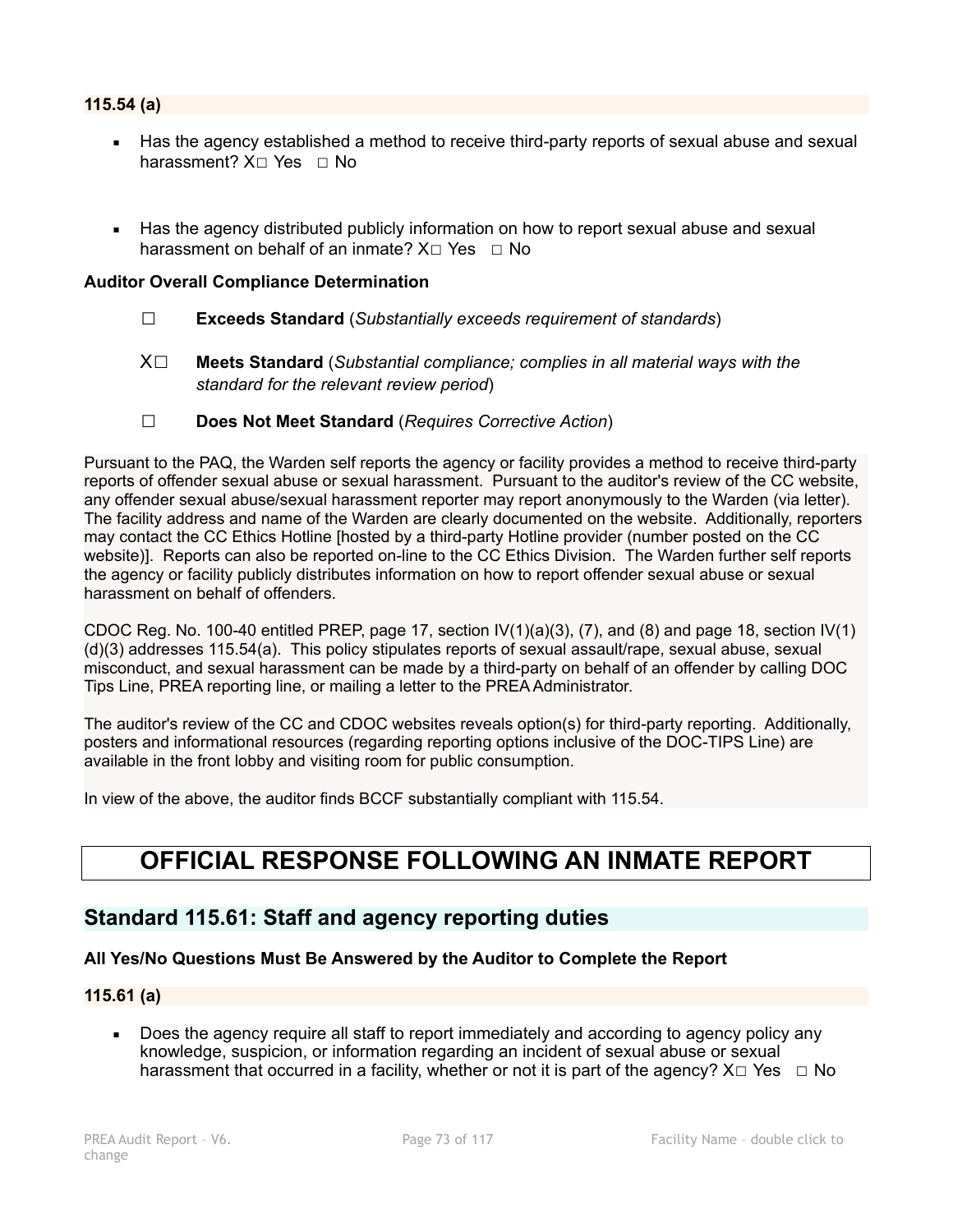- Does the agency require all staff to report immediately and according to agency policy any knowledge, suspicion, or information regarding retaliation against inmates or staff who reported an incident of sexual abuse or sexual harassment?  $X \square YeS \square No$
- Does the agency require all staff to report immediately and according to agency policy any knowledge, suspicion, or information regarding any staff neglect or violation of responsibilities that may have contributed to an incident of sexual abuse or sexual harassment or retaliation? X☐ Yes ☐ No

## **115.61 (b)**

Apart from reporting to designated supervisors or officials, does staff always refrain from revealing any information related to a sexual abuse report to anyone other than to the extent necessary, as specified in agency policy, to make treatment, investigation, and other security and management decisions? X□ Yes □ No

## **115.61 (c)**

- Unless otherwise precluded by Federal, State, or local law, are medical and mental health practitioners required to report sexual abuse pursuant to paragraph (a) of this section? X☐ Yes ☐ No
- Are medical and mental health practitioners required to inform inmates of the practitioner's duty to report, and the limitations of confidentiality, at the initiation of services?  $X \Box Y$ es  $\Box$  No

## **115.61 (d)**

If the alleged victim is under the age of 18 or considered a vulnerable adult under a State or local vulnerable persons statute, does the agency report the allegation to the designated State or local services agency under applicable mandatory reporting laws?  $X \Box Y$ es  $\Box$  No

## **115.61 (e)**

▪ Does the facility report all allegations of sexual abuse and sexual harassment, including thirdparty and anonymous reports, to the facility's designated investigators?  $X \Box Y$ es  $\Box$  No

## **Auditor Overall Compliance Determination**

- ☐ **Exceeds Standard** (*Substantially exceeds requirement of standards*)
- X☐ **Meets Standard** (*Substantial compliance; complies in all material ways with the standard for the relevant review period*)
- ☐ **Does Not Meet Standard** (*Requires Corrective Action*)

Pursuant to the PAQ, the Warden self reports the agency requires all staff to report immediately and according to agency policy:

Any knowledge, suspicion, or information they receive regarding an incident of sexual abuse or sexual harassment that occurred in a facility, whether or not it is part of the agency: any retaliation against offenders or staff who reported such an incident; Any staff neglect or violation of responsibilities that may have contributed to an incident or retaliation.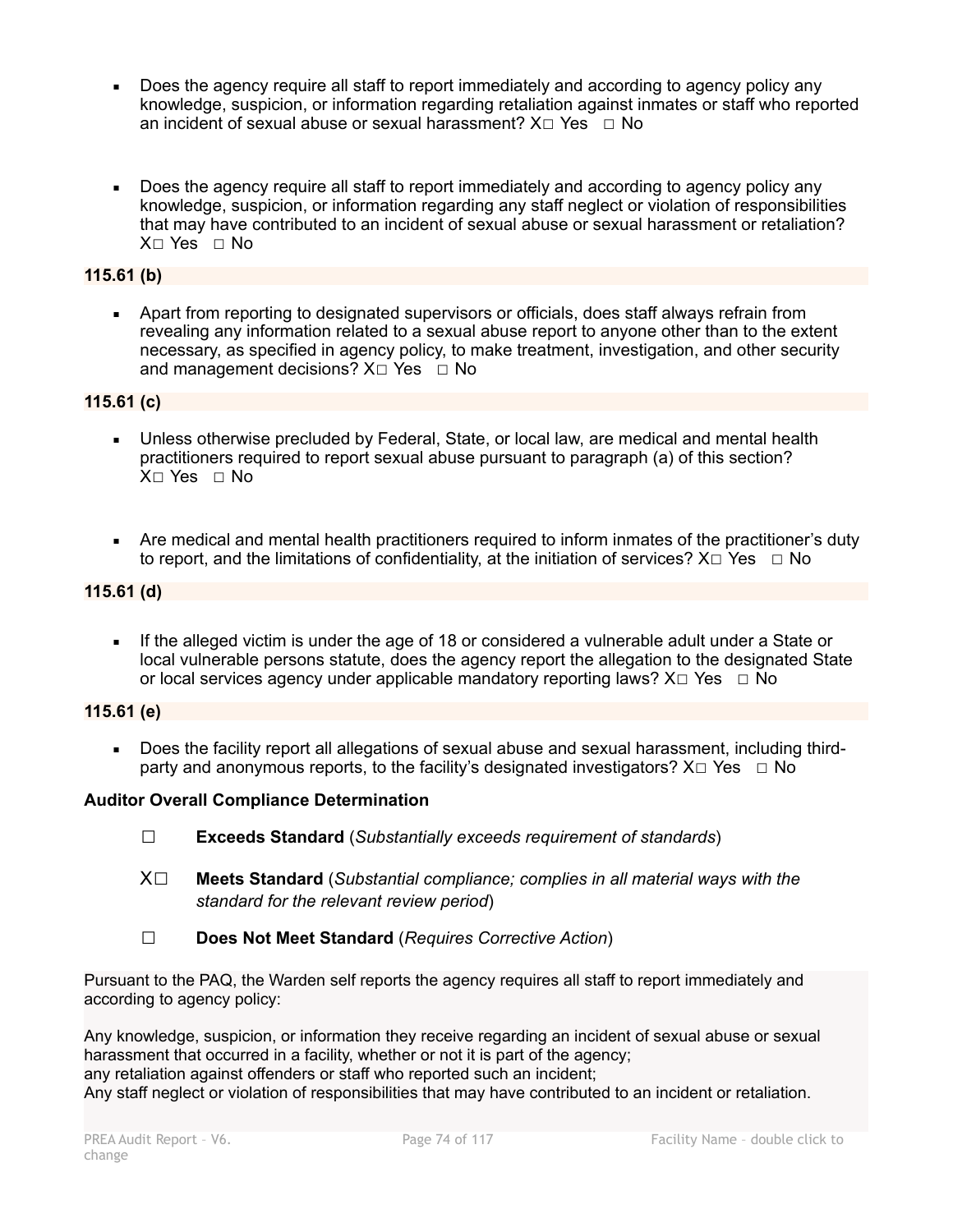CDOC Reg. No. 100-40 entitled PREP, pages 18 and 19, section 2(a)(1-3) addresses 115.61(a).

The auditor's review of an alleged sexual abuse investigation reveals substantial compliance with 115.61(a). The incident reporter was the victim of the alleged sexual abuse. Investigation commenced immediately following report of the alleged sexual abuse. Pursuant to interview of both the alleged victim and perpetrator, the investigator determined the matter was unsubstantiated.

All 12 random staff interviewees assert agency policy requires all staff to report any knowledge, suspicion, or information regarding an incident of sexual abuse or sexual harassment that occurred in a facility; retaliation against offenders or staff who reported such an incident; and any staff neglect or violation of responsibilities that may have contributed to an incident or retaliation. Minimally, all interviewees state these issues must be immediately reported to their supervisor or the shift commander.

Pursuant to the PAQ, the Warden self reports that apart from reporting to designated supervisors or officials and designated local service agencies, agency policy prohibits staff from revealing any information related to a sexual abuse report to anyone other than to the extent necessary to make treatment, investigation, and other security and management decisions.

CDOC Reg. No. 100-40 entitled PREP, page 19, section 2(d) addresses 115.61(b).

CDOC Reg. No. 100-40 entitled PREP, page 20, section 2(l) addresses 115.61(c).

According to the medical (MED) and MH interviewees, disclosure of confidentiality limitations and duty to report is provided to offenders prior to initiation of services. The MH interviewee states that a Mandatory Disclosure Form is completed and shared with the offender. The MED interviewee states the admonishment is documented in the offender's chart. Minimally, this requirement is policy, licensure, and HIPPA driven. Similarly, reporting any knowledge, suspicion, or information regarding an incident of sexual abuse or sexual harassment to a designated supervisor or official immediately upon learning of the same, is policy driven.

One interviewee states he/she has become aware of an incident during the last 24 months however, he does not recall the name of the offender. Both interviewees state they would report the allegation to the shift commander, PCM, and their supervisor.

CDOC Reg. No. 100-40 entitled PREP, page 20, section 2(k) addresses 115.61(d).

The Warden asserts no individuals under the age of 18 are housed at BCCF. Similarly, in view of contractual issues, he is not aware of any vulnerable adults being housed at BCCF.

According to the CCPC, if an offender under the age of 18 or a vulnerable adult were housed at a CC facility, he would ensure facility staff notify either Child Protective Services or Adult Protective Services or applicable agency, based on the situation and/or contractual agreement(s), should an allegation of sexual abuse occur.

The PCM asserts zero reports of sexual abuse applicable to vulnerable adults were referred to social services agencies, etc. during the last 12 months. All such reports would be referred to OIG and they provide further direction through CDOC.

CDOC Reg. No. 100-40 entitled PREP, page 19, section 2(c) addresses 115.61(e).

The Warden asserts the investigator is notified of all allegations of sexual abuse and sexual harassment, including third-party and anonymous reports. Generally, all such allegations are referred to the CDOC OIG and subsequently, they direct the investigative steps.

The auditor notes pursuant to review of the sexual abuse investigation referenced in the narrative for 115.61(a), the investigative report clearly reveals both the facility investigator and the CDOC OIG investigator were immediately notified subsequent to receipt of the report.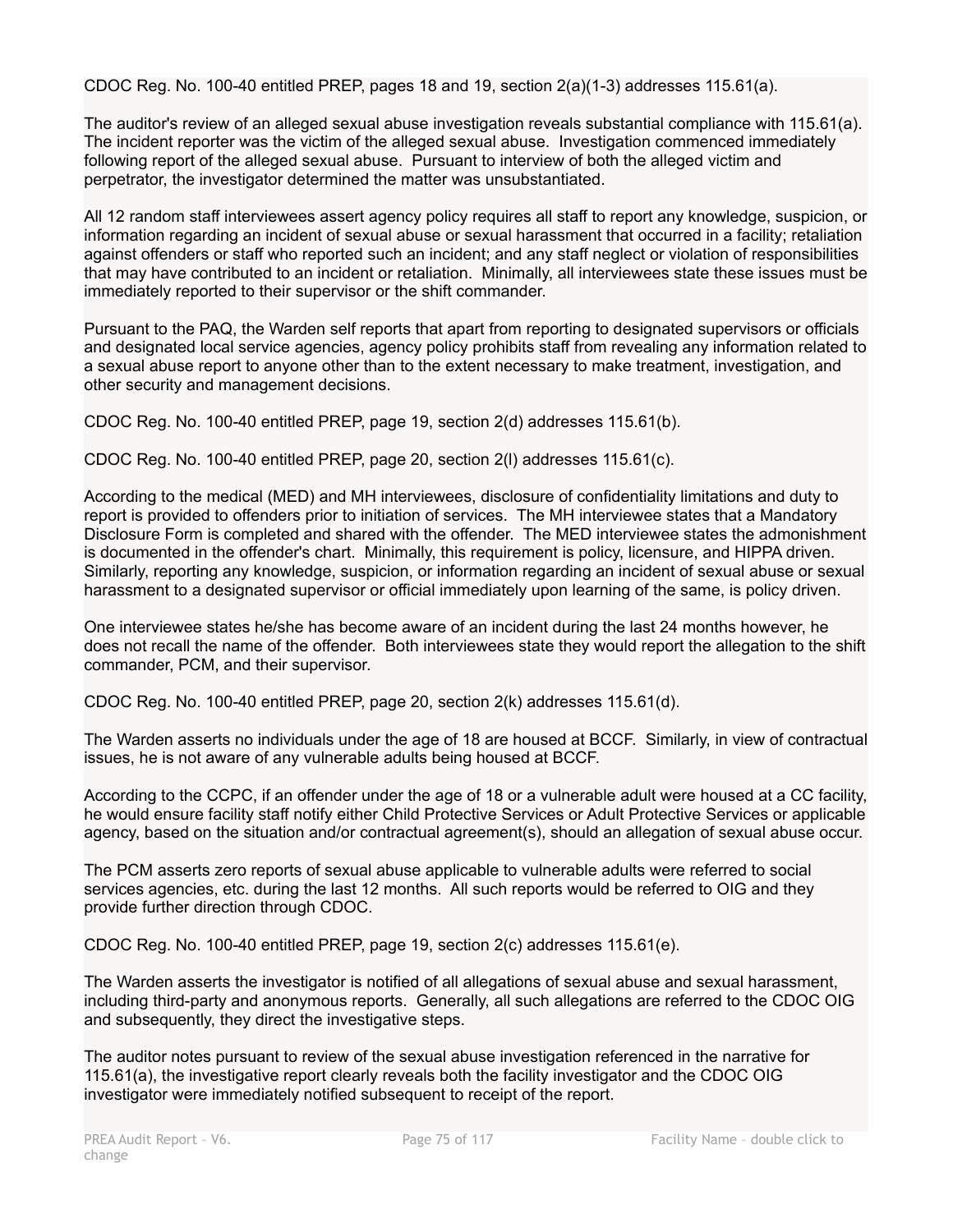In view of the above, the auditor finds BCCF substantially compliant with 115.61.

# **Standard 115.62: Agency protection duties**

## **All Yes/No Questions Must Be Answered by the Auditor to Complete the Report**

## **115.62 (a)**

**■** When the agency learns that an inmate is subject to a substantial risk of imminent sexual abuse, does it take immediate action to protect the inmate?  $X \Box Y$ es  $\Box$  No

## **Auditor Overall Compliance Determination**

- ☐ **Exceeds Standard** (*Substantially exceeds requirement of standards*)
- X☐ **Meets Standard** (*Substantial compliance; complies in all material ways with the standard for the relevant review period*)
- ☐ **Does Not Meet Standard** (*Requires Corrective Action*)

Pursuant to the PAQ, the Warden self reports when the agency or facility learns an offender is subject to substantial risk of imminent sexual abuse, it takes immediate action to protect the offender (i.e. it takes some action to assess and implement appropriate protective measures without unreasonable delay). The Warden further self reports in the last 12 months, there was zero instances wherein the facility determined an offender was at substantial risk of imminent sexual abuse.

CDOC Reg. No. 100-40 entitled PREP, page 6, section IV(A)(3) addresses 115.62(a).

The auditor's review of one 2019 case involving a transgender offender with a concerning history and risk factors reveals substantial compliance with 115.62(a). The incident report is reflective of the thought processes utilized to facilitate the offender's sexual safety.

The Agency Head interviewee advises immediate isolation of the potential victim is the initial response to a report of substantial risk of imminent sexual abuse. It may be feasible to move the potential victim to another housing unit within the facility, dependent upon the circumstances. The potential perpetrator may be placed in segregated housing status. The contractual requirements of the partner will dictate the ability to transfer the potential victim and/or potential perpetrator. Minimally, we would work with on-site contract monitors to make the best decision under the circumstances.

The Warden asserts the potential victim is removed from the danger zone and moved to a safe location until alternative housing can be arranged. He further asserts he could work with another Warden to relocate the potential victim if circumstances warrant the same. If movement of the perpetrator is warranted, coordination with CDOC could be an option.

All 12 random staff interviewees assert the potential victim would be immediately removed from the danger zone when it is learned he/she is in imminent danger of sexual abuse. The incident would then be reported to the shift supervisor.

In view of the above, the auditor finds BCCF substantially compliant with 115.62.

# **Standard 115.63: Reporting to other confinement facilities**

## **All Yes/No Questions Must Be Answered by the Auditor to Complete the Report**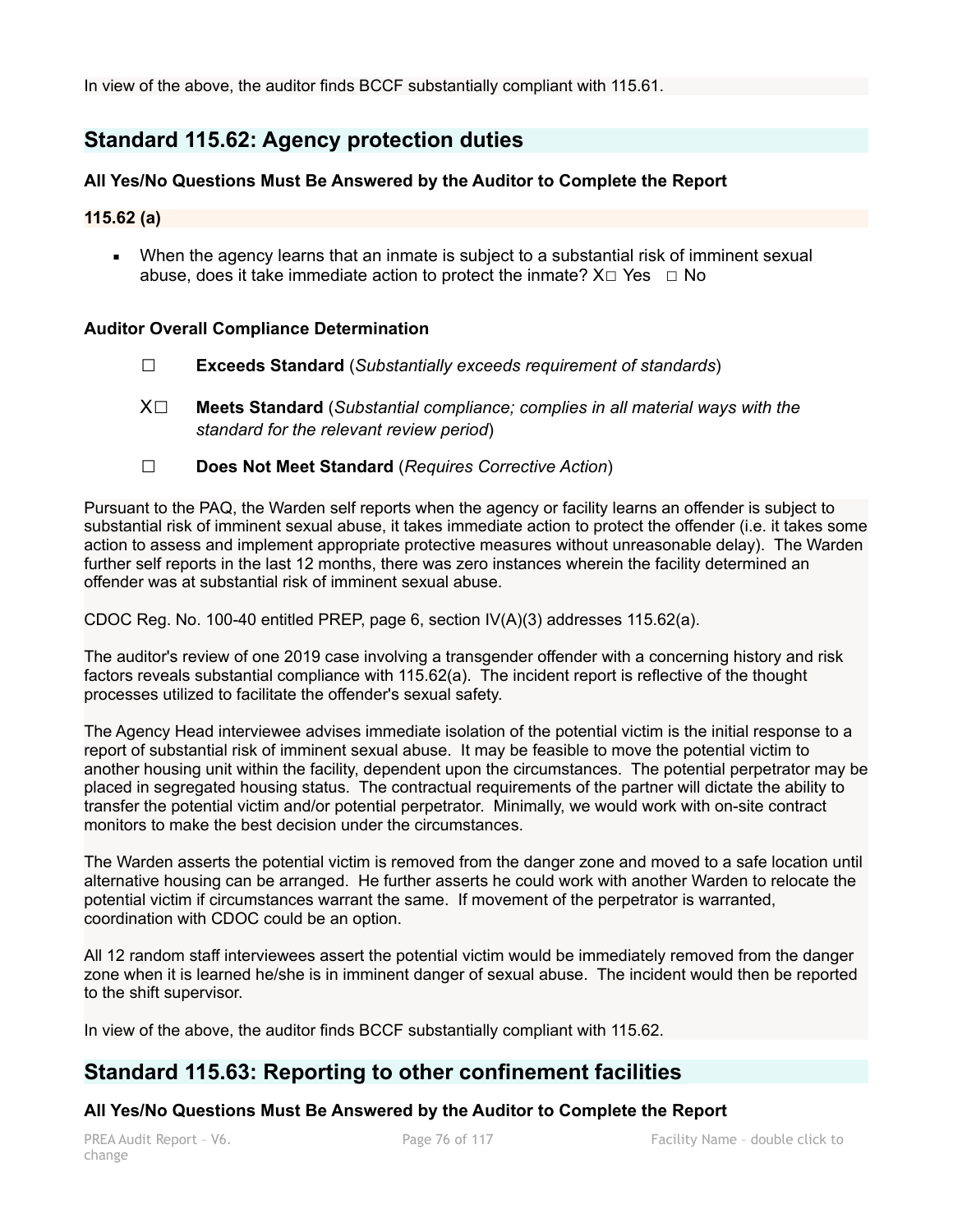## **115.63 (a)**

**•** Upon receiving an allegation that an inmate was sexually abused while confined at another facility, does the head of the facility that received the allegation notify the head of the facility or appropriate office of the agency where the alleged abuse occurred?  $X \Box Y$ es  $\Box$  No

## **115.63 (b)**

Is such notification provided as soon as possible, but no later than 72 hours after receiving the allegation? X□ Yes □ No

## **115.63 (c)**

**•** Does the agency document that it has provided such notification?  $X \square Ye$ s  $\Box$  No

## **115.63 (d)**

Does the facility head or agency office that receives such notification ensure that the allegation is investigated in accordance with these standards?  $X \Box Y$ es  $\Box$  No

## **Auditor Overall Compliance Determination**

- ☐ **Exceeds Standard** (*Substantially exceeds requirement of standards*)
- X☐ **Meets Standard** (*Substantial compliance; complies in all material ways with the standard for the relevant review period*)
- ☐ **Does Not Meet Standard** (*Requires Corrective Action*)

Pursuant to the PAQ, the Warden self reports the agency has a policy requiring that, upon receiving an allegation an offender was sexually abused while confined at another facility, the head of the facility must notify the head of the facility or appropriate office of the agency or facility where sexual abuse is alleged to have occurred. The Warden further self reports in the last 12 months, zero allegations of sexual abuse were received at the facility where an offender was abused while confined at another facility.

CDOC Reg. No. 100-40 entitled PREP, page 20, section H(3)(a) addresses 115.63(a).

The auditor's review of a memorandum memorializing an offender's allegation regarding sexual abuse at a state facility and subsequent reporting to CDOC Headquarters (HQ), reveals substantial compliance with 115.63, with the exception of the requisite 72-hour written notification` following the report. The offender reported the alleged sexual abuse on October 2, 2019 and the same was reported to CDOC HQ on or about October 9, 2019.

The auditor's review of another memorandum from the Warden at BCCF to the Warden at another facility reveals substantial compliance with 115.63. The offender reported the alleged sexual abuse on March 18, 2020 and the Warden reported the same to the other Warden, in writing, on March 19, 2020.

Pursuant to the PAQ, the Warden self reports agency policy requires the facility head provides such notification as soon as possible, but no later than 72 hours after receiving the allegation.

CDOC Reg. No. 100-40 entitled PREP, page 20, section H(3)(a) addresses 115.63(b).

Pursuant to the PAQ, the Warden self reports the facility documents that it has provided such notification within 72 hours of receiving the allegation.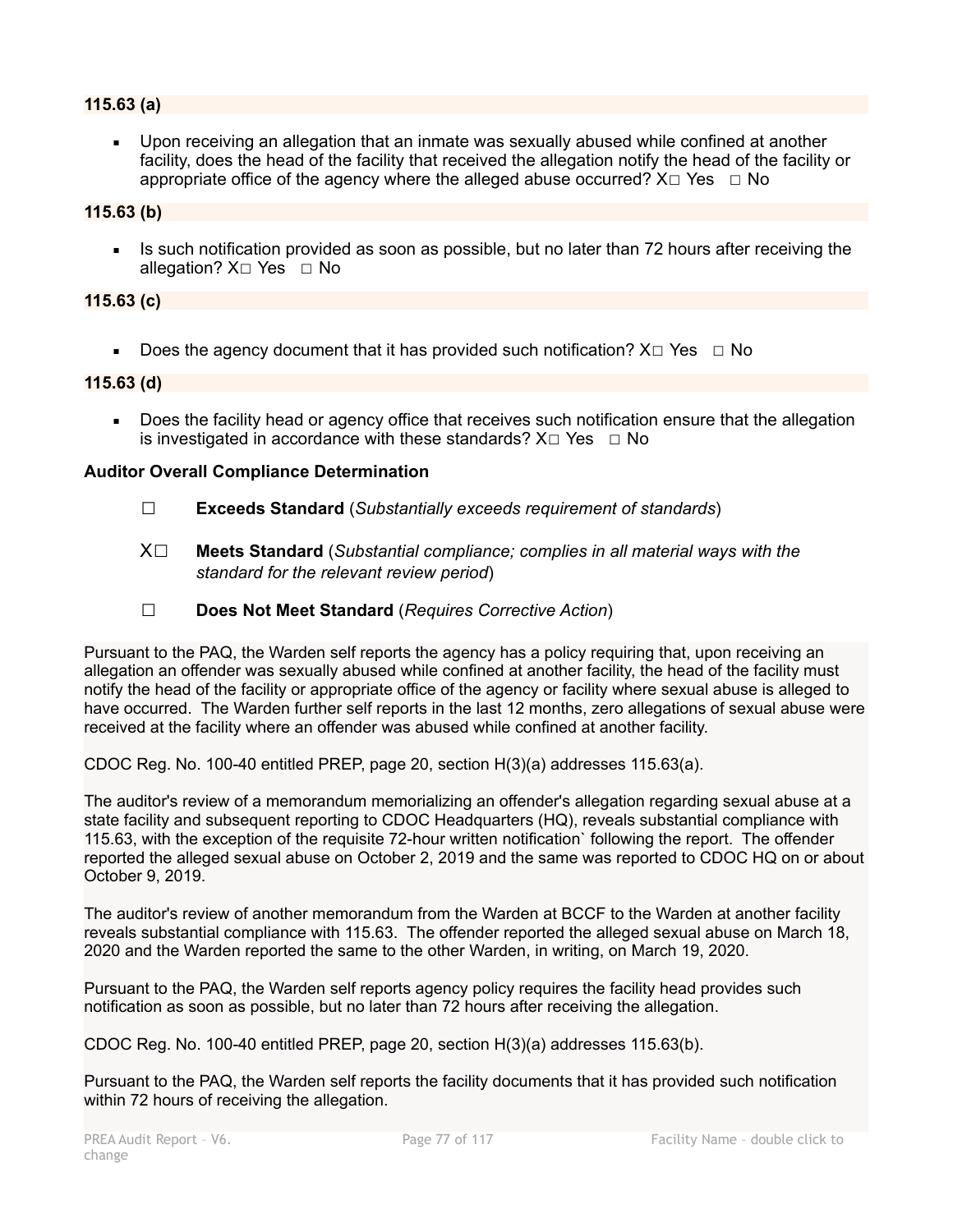CDOC Reg. No. 100-40 entitled PREP, page 20, section H(3)(a) addresses 115.63(c).

Pursuant to the PAQ, the Warden self reports the facility requires that allegations received from other facilities/agencies are investigated in accordance with PREA standards. The Warden further self reports in the last 12 months, zero allegations of sexual abuse were received from other facilities regarding incidents alleged to have originated at BCCF.

CDOC Reg. No. 100-40 entitled PREP, page 20, section H(3)(b) addresses 115.63(d).

The Agency Head interviewee asserts that if another agency or facility within another agency refers allegations of sexual abuse or sexual harassment that occurred within a CC facility, the Warden is generally the administrator who receives the call. Subsequent to receipt of such a call, the Warden would advise the facility investigator to open an investigation. Dependent upon the circumstances, the investigator would initiate an administrative investigation or contact CDOC OIG to initiate a criminal investigation.

The Warden asserts a full investigation is initiated either by the facility investigator or CDOC OIG investigator(s). As a starting point however, the investigator reviews incident reports to determine if the incident was already reported and investigated. The Warden further asserts he would report findings of the investigation to the referring Warden.

The auditor's review of an Incident Investigation Report (5-1G) dated October 19, 2019, and accompanying interview results memorandum reveals substantial compliance with 115.63(d). Specifically, the Warden at a state facility forwarded notification and a full investigation was initiated/completed.

In view of the above, the auditor finds BCCF substantially compliant with 115.63.

# **Standard 115.64: Staff first responder duties**

## **All Yes/No Questions Must Be Answered by the Auditor to Complete the Report**

## **115.64 (a)**

- Upon learning of an allegation that an inmate was sexually abused, is the first security staff member to respond to the report required to: Separate the alleged victim and abuser? X☐ Yes ☐ No
- Upon learning of an allegation that an inmate was sexually abused, is the first security staff member to respond to the report required to: Preserve and protect any crime scene until appropriate steps can be taken to collect any evidence?  $X \Box Y$ es  $\Box$  No
- Upon learning of an allegation that an inmate was sexually abused, is the first security staff member to respond to the report required to: Request that the alleged victim not take any actions that could destroy physical evidence, including, as appropriate, washing, brushing teeth, changing clothes, urinating, defecating, smoking, drinking, or eating, if the abuse occurred within a time period that still allows for the collection of physical evidence?  $X \Box Y$ es  $\Box$  No
- Upon learning of an allegation that an inmate was sexually abused, is the first security staff member to respond to the report required to: Ensure that the alleged abuser does not take any actions that could destroy physical evidence, including, as appropriate, washing, brushing teeth, changing clothes, urinating, defecating, smoking, drinking, or eating, if the abuse occurred within a time period that still allows for the collection of physical evidence?  $X \Box Y$ es  $\Box$  No

## **115.64 (b)**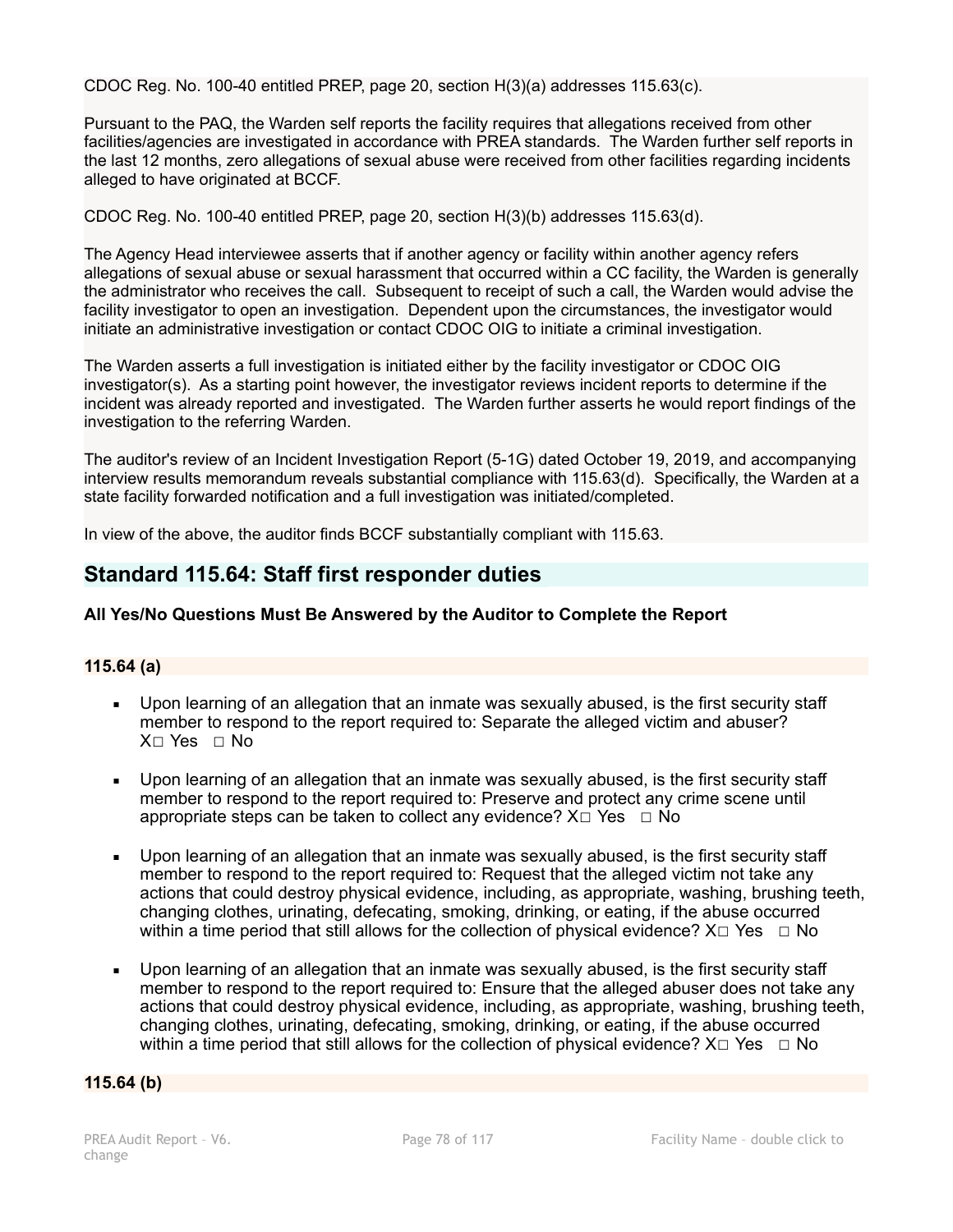If the first staff responder is not a security staff member, is the responder required to request that the alleged victim not take any actions that could destroy physical evidence, and then notify security staff?  $X□$  Yes  $□$  No

## **Auditor Overall Compliance Determination**

- ☐ **Exceeds Standard** (*Substantially exceeds requirement of standards*)
- X☐ **Meets Standard** (*Substantial compliance; complies in all material ways with the standard for the relevant review period*)
- ☐ **Does Not Meet Standard** (*Requires Corrective Action*)

Pursuant to the PAQ, the Warden self reports the agency has a first responder policy for allegations of sexual abuse. The Warden further self reports agency policy requires that, upon learning of an allegation that an offender was sexually abused, the first security staff member to respond to the report shall be required to:

Separate the alleged victim and abuser;

Preserve and protect any crime scene until appropriate steps can be taken to collect the evidence; If the abuse occurred within a time period that still allows for the collection of physical evidence, request that the alleged victim not take any actions that could destroy physical evidence, including, as appropriate, washing, brushing teeth, changing clothes, urinating, defecating, smoking, drinking, or eating; and If the abuse occurred within a time period that still allows for the collection of physical evidence, ensure that the alleged abuser does not take any actions that could destroy physical evidence, including, as appropriate, washing, brushing teeth, changing clothes, urinating, defecating, smoking , drinking, or eating. In the last 12 months, there were eight allegations that an offender was sexually abused. Upon further questioning, the PCM asserts that in four of these cases, the offender reported the incident outside the allowable time frame for collection of physical evidence.

With the exception of the aforementioned four incidents wherein the allegation was not reported in a timely manner, the first security staff member to respond to the report separated the alleged victim and abuser. The PCM asserts that in the last 12 months, four allegations were reported where staff may have been notified within a time period that still allowed for the collection of physical evidence. In these four instances, the first security staff member protected any crime scene until appropriate steps could be taken to collect any physical evidence. Additionally, first responders requested that the victim not destroy physical evidence and ensured the perpetrator did not destroy physical evidence.

The auditor's review of one of these investigations reveals substantial compliance with 115.64(a). While the allegation was administratively determined to be unsubstantiated, a forensic examination was conducted and the results of the CDOC OIG investigation are pending.

The auditor's review of a second investigation likewise resulted in an administrative finding of unsubstantiated. A forensic examination was conducted in response to this incident.

CDOC Reg. No. 100-40 entitled PREP, page 21, sections IV(I)(1-3) and 7(b) address 115.64(a).

The auditor's review of the PREA BCCF Coordinated Response Plan reveals language congruent with 115.64(a). However, the Sexual Abuse Incident Check Sheet reveals the following:

Offender is not allowed to shower, remove clothing without medical supervision, use the restroom, or consume any liquids.

This verbiage is not distinguished as applicable to specifically the victim or perpetrator and accordingly, the auditor construes the above to be applicable to both. The auditor finds this verbiage to be non-compliant with 115.64(a).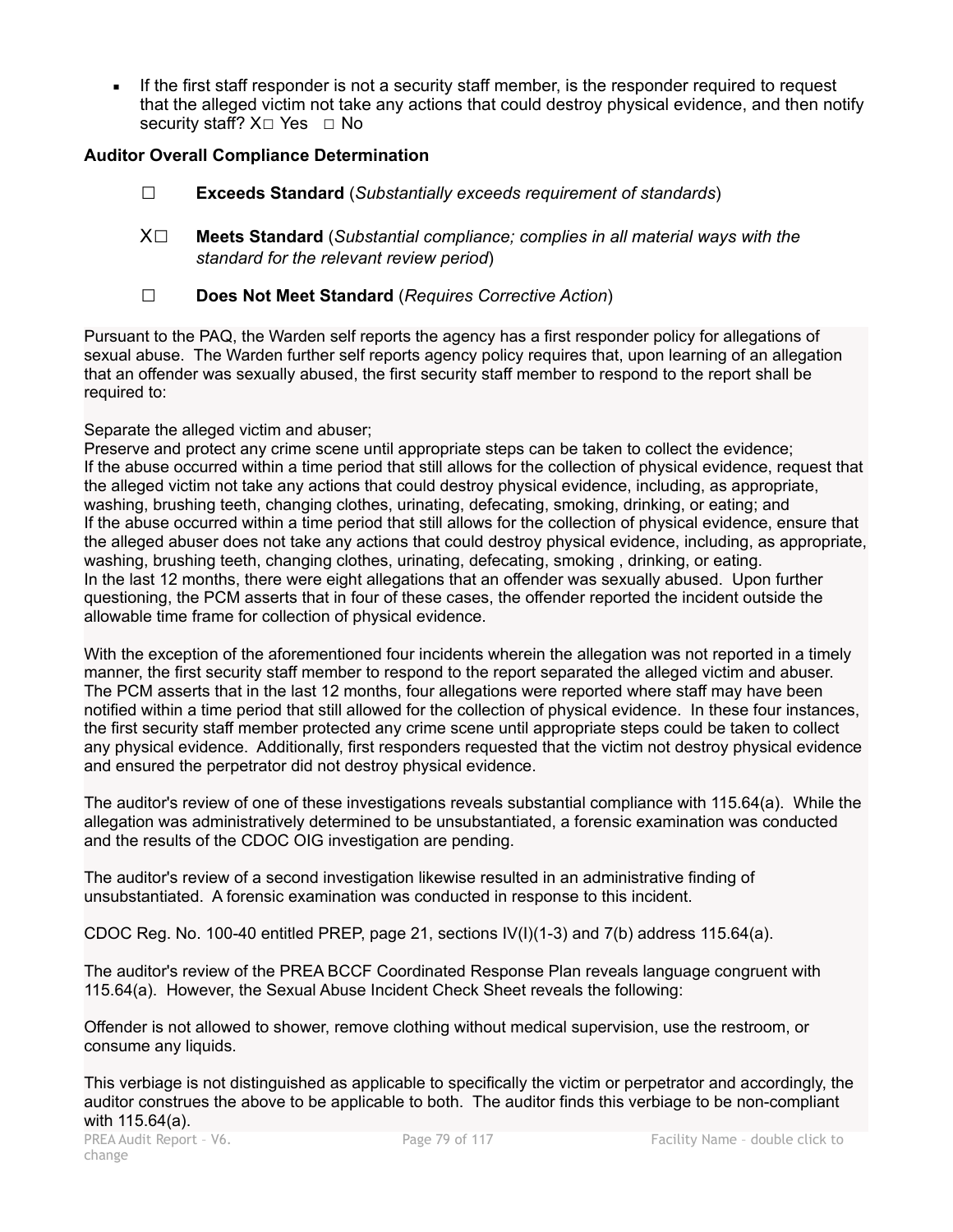In view of the above, the auditor strongly recommends the form be brought into compliance with both standard and policy. The same does not equate to a finding given the totality of the evidence presented.

The non-security and security first responder interviewees properly cited all four 115.64(a) requirements and responsibilities.

One offender who reported sexual abuse at BCCF reports that he reported his incident to an unidentified staff member. Accordingly, the auditor was unable to follow-up regarding the allegation. The offender stated nobody came to the scene subsequent to his report. Of note, the PCM asserts there is no evidence that this offender reported the alleged incident nor was the same investigated.

Two additional offenders who reported sexual abuse at BCCF (involved in the same incident) state they attempted to report to a sergeant, a case manager, and then the PCM. The incident did not constitute sexual abuse, even if all allegations were accurate. Rather, the incident involved alleged staff unprofessional misconduct as the perpetrator allegedly made inappropriate comments about one offender's gastric smells and the same was heard by other offenders. According to the interviewees, staff did not address the alleged incident until three days later.

The auditor concurs with the PCM in regard to the identification of the matter as an employee code of conduct matter.

Pursuant to the PAQ, the Warden self reports agency policy requires that if the first responder is not a security staff member, the responder shall be required to request the alleged victim not take any actions that could destroy physical evidence, and then notify security staff. The Warden further self reports of the allegations made that an offender was sexually abused within the last 12 months, four non-security staff members were the first responders. In all four instances, the first responder requested that the alleged victim not take any action that could destroy physical evidence and he/she then notified security staff.

CDOC Reg. No. 100-40 entitled PREP, page 21, sections IV(I)(3) and (4) addresses 115.64(b). The auditor notes that all BCCF staff receive the same first responder training.

Seven of 12 interviewees state they separate the victim and perpetrator, secure the crime scene, request the victim not destroy physical evidence while ensuring the perpetrator doesn't destroy physical evidence. It is noted all interviewees were in possession of a CC card bearing the instructions as required by Standard 115.64(a).

In view of the above, the auditor finds BCCF substantially compliant with 115.64.

# **Standard 115.65: Coordinated response**

## **All Yes/No Questions Must Be Answered by the Auditor to Complete the Report**

## **115.65 (a)**

■ Has the facility developed a written institutional plan to coordinate actions among staff first responders, medical and mental health practitioners, investigators, and facility leadership taken in response to an incident of sexual abuse?  $X \Box Y$ es  $\Box$  No

## **Auditor Overall Compliance Determination**

☐ **Exceeds Standard** (*Substantially exceeds requirement of standards*)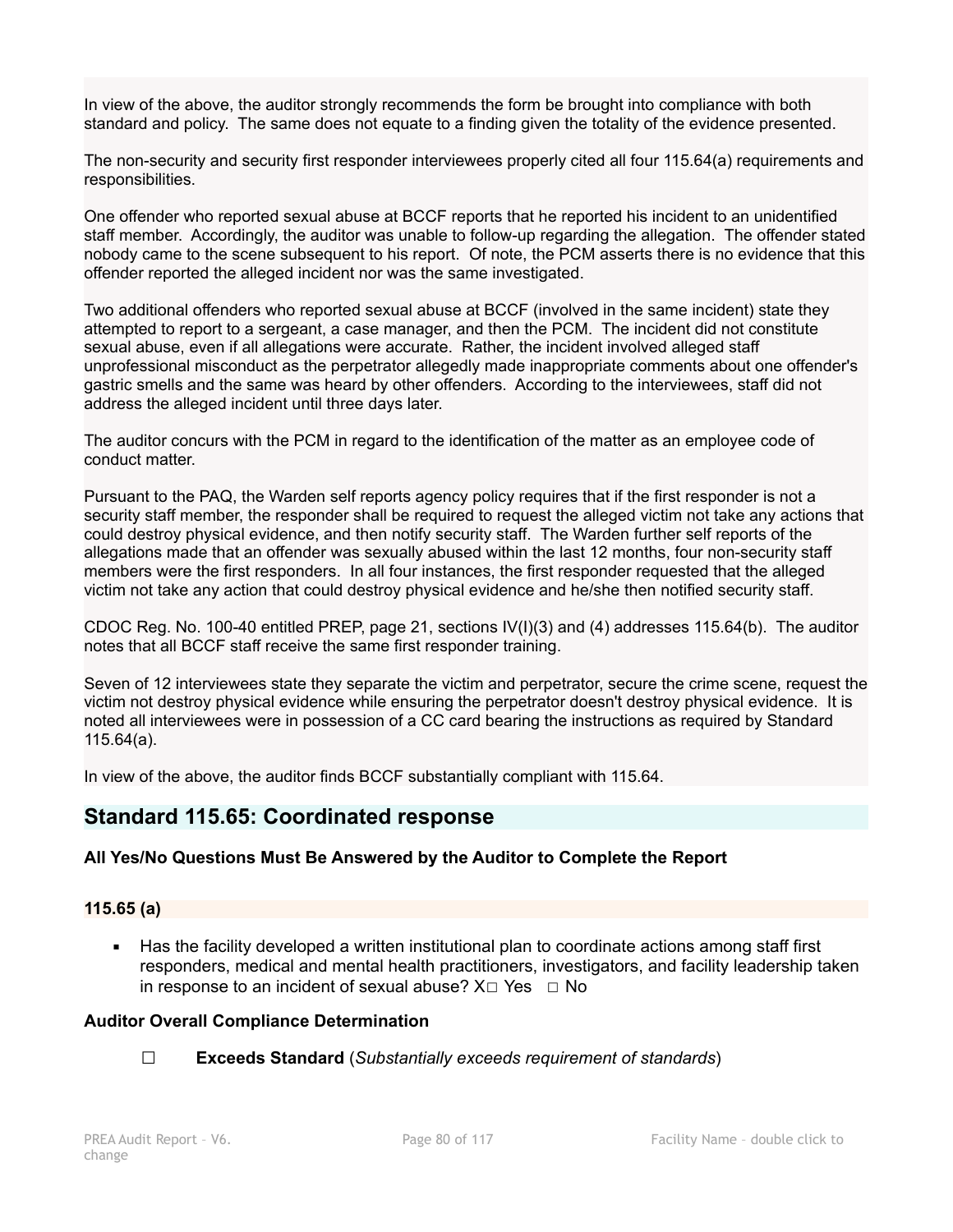X☐ **Meets Standard** (*Substantial compliance; complies in all material ways with the standard for the relevant review period*)

# ☐ **Does Not Meet Standard** (*Requires Corrective Action*)

Pursuant to the PAQ, the Warden self reports the facility has developed a written institutional plan to coordinate actions taken in response to an incident of sexual abuse, among staff first responders, medical and mental health practitioners, investigators, and facility leadership.

CDOC Reg. No. 100-40 entitled PREP, page 21, section IV(I)(1-7) addresses 115.65(a).

The auditor's review of the PREA BCCF Coordinated Response Plan reveals a detailed and understandable document, available to all staff. Additionally, the auditor's review of the accompanying Sexual Abuse Incident Check Sheet reveals a chronological aid the stakeholder completes to memorialize events and actions that were taken in response to the allegation/incident.

The Warden asserts the facility has a plan to coordinate actions among staff first responders, medical and mental health practitioners, investigators, and facility leadership in response to an incident of sexual abuse. The Warden further asserts CC Policy 14-2 captures coordinated response procedures and the 14-2C Checklist is used to document the actions of involved staff throughout the incident. First Responders, medical and mental health staff responses, administration of a forensic examination (if applicable), security supervisor response, transport, notifications to CDOC and corporate staff, and investigation initiation are documented.

In view of the above, the auditor finds BCCF substantially compliant with 115.65.

# **Standard 115.66: Preservation of ability to protect inmates from contact with abusers**

# **All Yes/No Questions Must Be Answered by the Auditor to Complete the Report**

# **115.66 (a)**

▪ Are both the agency and any other governmental entities responsible for collective bargaining on the agency's behalf prohibited from entering into or renewing any collective bargaining agreement or other agreement that limits the agency's ability to remove alleged staff sexual abusers from contact with any inmates pending the outcome of an investigation or of a determination of whether and to what extent discipline is warranted?  $□$  Yes  $X□$  No

## **115.66 (b)**

■ Auditor is not required to audit this provision.

## **Auditor Overall Compliance Determination**

- ☐ **Exceeds Standard** (*Substantially exceeds requirement of standards*)
- X☐ **Meets Standard** (*Substantial compliance; complies in all material ways with the standard for the relevant review period*)
- ☐ **Does Not Meet Standard** (*Requires Corrective Action*)

Pursuant to PAQ documentation, the Warden relates there is no collective bargaining unit at BCCF.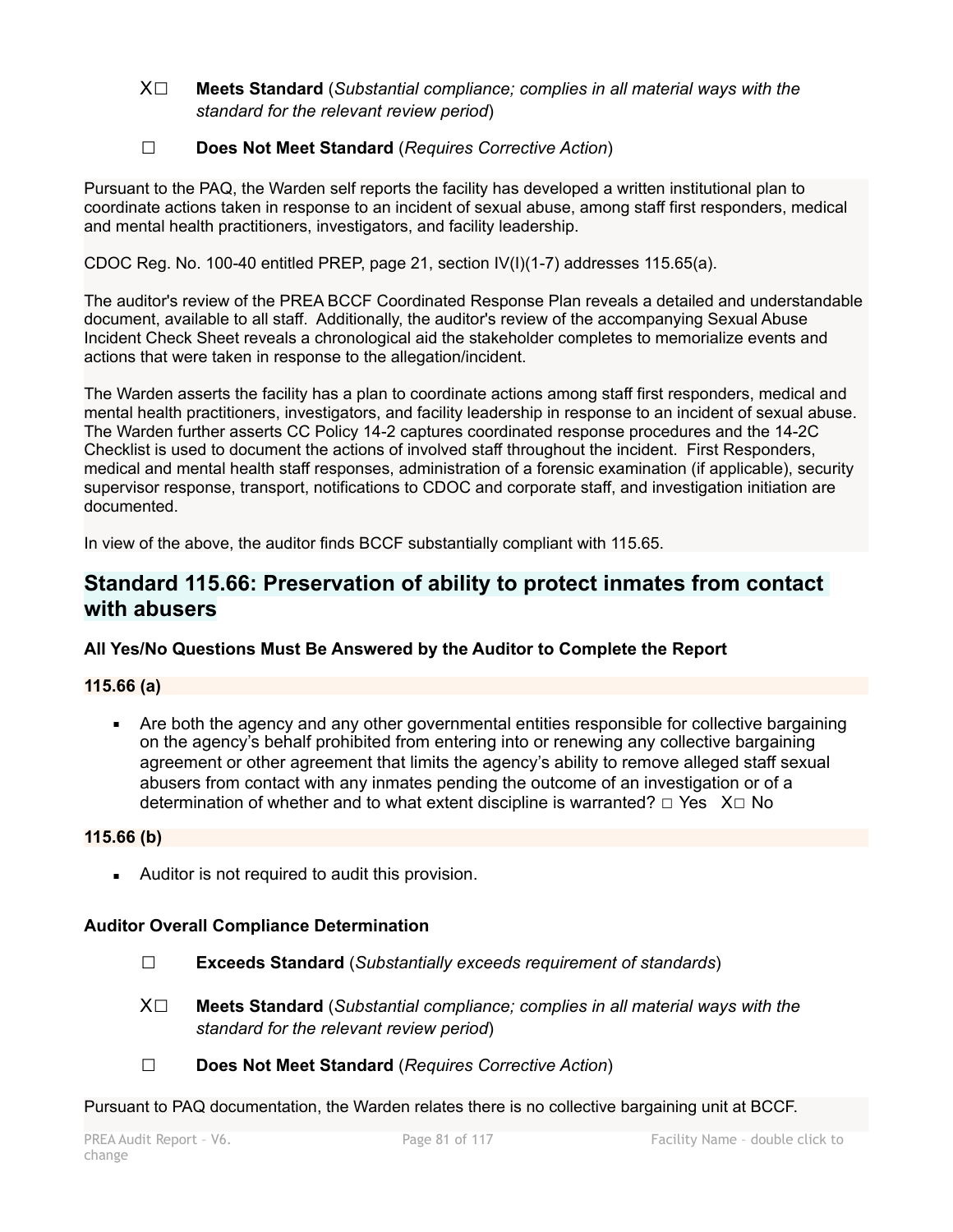The Agency Head interviewee advises there are five or fewer facilities under the CC umbrella which are unionized. Collective Bargaining Agreements permit the agency to remove alleged staff sexual abusers from contact with any inmate pending an investigation or a determination of whether and to what extent discipline is warranted.

As there are no deviations from standard, the auditor finds BCCF to be substantially compliant with 115.66.

# **Standard 115.67: Agency protection against retaliation**

## **All Yes/No Questions Must Be Answered by the Auditor to Complete the Report**

## **115.67 (a)**

- Has the agency established a policy to protect all inmates and staff who report sexual abuse or sexual harassment or cooperate with sexual abuse or sexual harassment investigations from retaliation by other inmates or staff?  $X \square Y$ es  $\square$  No
- Has the agency designated which staff members or departments are charged with monitoring retaliation? X□ Yes □ No

# **115.67 (b)**

Does the agency employ multiple protection measures, such as housing changes or transfers for inmate victims or abusers, removal of alleged staff or inmate abusers from contact with victims, and emotional support services, for inmates or staff who fear retaliation for reporting sexual abuse or sexual harassment or for cooperating with investigations?  $X \Box Y$ es  $\Box$  No

## **115.67 (c)**

- **Except in instances where the agency determines that a report of sexual abuse is unfounded,** for at least 90 days following a report of sexual abuse, does the agency: Monitor the conduct and treatment of inmates or staff who reported the sexual abuse to see if there are changes that may suggest possible retaliation by inmates or staff?  $X\square$  Yes  $\square$  No
- **Except in instances where the agency determines that a report of sexual abuse is unfounded,** for at least 90 days following a report of sexual abuse, does the agency: Monitor the conduct and treatment of inmates who were reported to have suffered sexual abuse to see if there are changes that may suggest possible retaliation by inmates or staff?  $X \Box Y$ es  $\Box$  No
- Except in instances where the agency determines that a report of sexual abuse is unfounded, for at least 90 days following a report of sexual abuse, does the agency: Act promptly to remedy any such retaliation?  $X \square$  Yes  $\square$  No
- **Except in instances where the agency determines that a report of sexual abuse is unfounded,** for at least 90 days following a report of sexual abuse, does the agency: Monitor any inmate disciplinary reports?  $X□$  Yes  $□$  No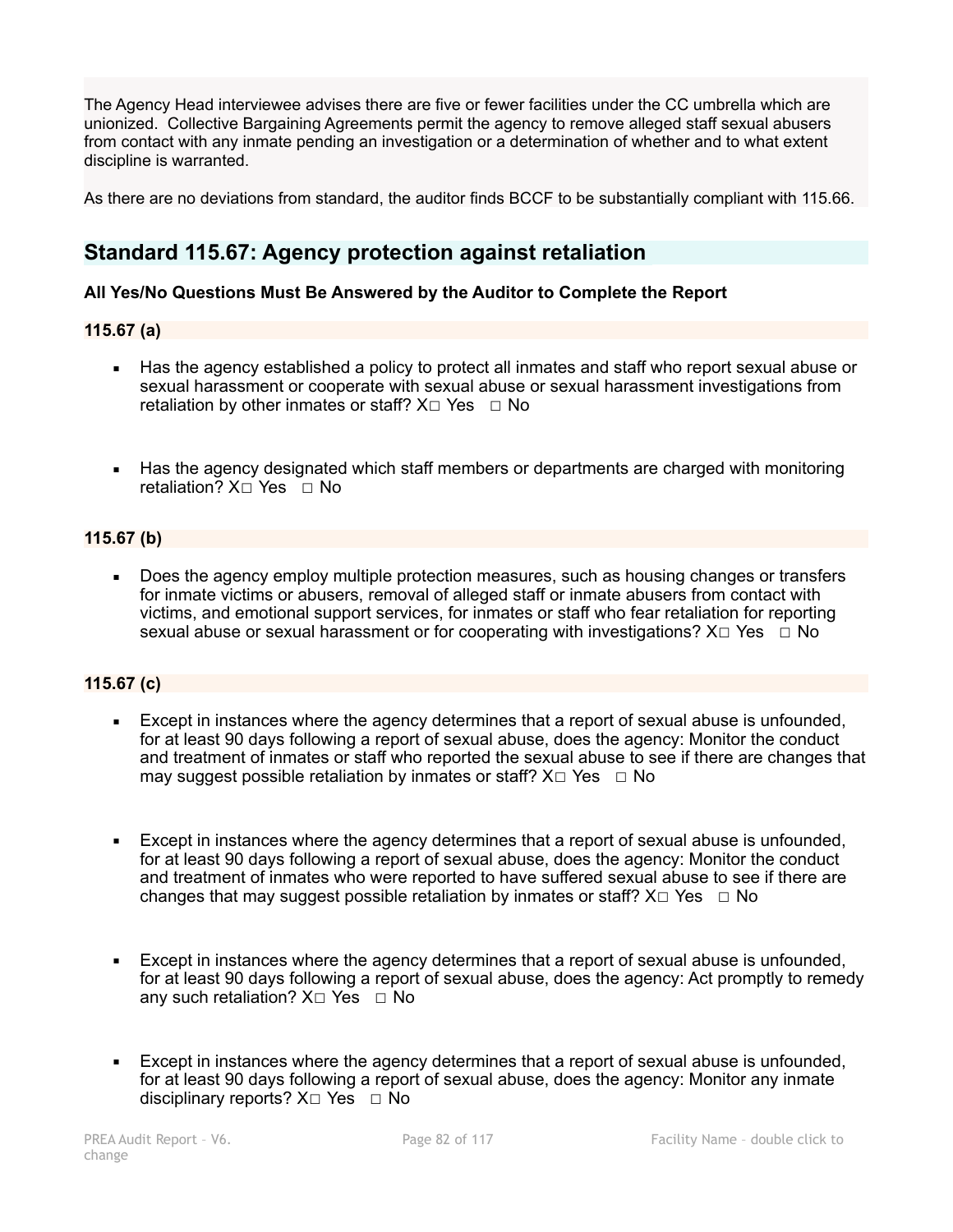- **Except in instances where the agency determines that a report of sexual abuse is unfounded,** for at least 90 days following a report of sexual abuse, does the agency: Monitor inmate housing changes? X□ Yes □ No
- Except in instances where the agency determines that a report of sexual abuse is unfounded, for at least 90 days following a report of sexual abuse, does the agency: Monitor inmate program changes?  $X□$  Yes  $□$  No
- **Except in instances where the agency determines that a report of sexual abuse is unfounded,** for at least 90 days following a report of sexual abuse, does the agency: Monitor negative performance reviews of staff?  $X□$  Yes □ No
- **Except in instances where the agency determines that a report of sexual abuse is unfounded,** for at least 90 days following a report of sexual abuse, does the agency: Monitor reassignments of staff?  $X□$  Yes □ No
- Does the agency continue such monitoring beyond 90 days if the initial monitoring indicates a continuing need? X□ Yes □ No

# **115.67 (d)**

In the case of inmates, does such monitoring also include periodic status checks? X☐ Yes ☐ No

# **115.67 (e)**

If any other individual who cooperates with an investigation expresses a fear of retaliation, does the agency take appropriate measures to protect that individual against retaliation? X☐ Yes ☐ No

# **115.67 (f)**

**EXECUTE:** Auditor is not required to audit this provision.

# **Auditor Overall Compliance Determination**

- ☐ **Exceeds Standard** (*Substantially exceeds requirement of standards*)
- X☐ **Meets Standard** (*Substantial compliance; complies in all material ways with the standard for the relevant review period*)
- ☐ **Does Not Meet Standard** (*Requires Corrective Action*)

Pursuant to the PAQ, the Warden self reports the agency has a policy to protect all offenders and staff who report sexual abuse or sexual harassment or cooperate with sexual abuse or sexual harassment investigations, from retaliation by other staff and offenders. The Warden further self reports the agency designates staff member(s) or charges department(s) with monitoring for possible retaliation. At BCCF, the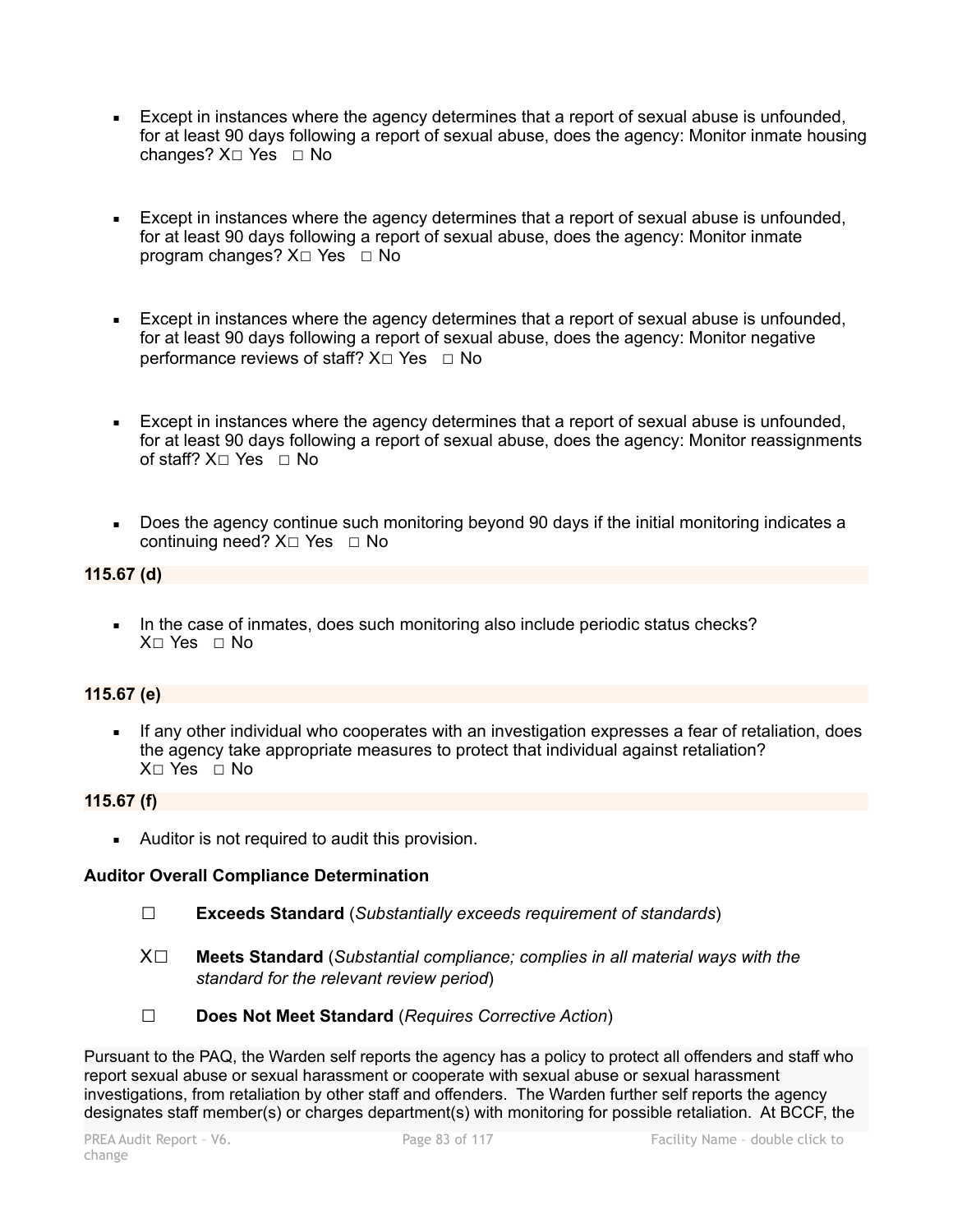PCM, the chief of security (cos), three unit managers (UMs), investigator, and a mental health representative are designated as retaliation monitors.

CDOC Reg. No. 100-40 entitled PREP, page 5, section 3 addresses 115.67(a).

CDOC Reg. No. 1150-18 entitled Offender Crime Victim Rights, page 6, section IV(L)(2) addresses 115.67(b).

According to the Agency Head interviewee, staff and offenders who report sexual abuse/sexual harassment allegations are protected from retaliation pursuant to frequent retaliation monitoring check-ins (offenders/ staff), in addition to a 30/60/90 day formal review schedule. Staff charged with retaliation monitoring responsibilities follow disciplinary action(s), housing unit changes, removal of perpetrator from area of victim housing, transfer of alleged abusers, and changes in programming. In regard to alleged staff perpetrators, monitoring and follow-up regarding staff conduct is a primary consideration to the offender safety equation.

If the alleged perpetrator is a staff member, the retaliation monitor collaborates with affected managers to ensure the staff member is not assigned to the area in which the victim is housed. The alleged staff perpetrator may be removed from all detainee contact or placed on administrative leave/moved to another facility.

The Warden essentially corroborates the statement of the retaliation monitor interviewee in regard to offender retaliation monitoring.

The retaliation monitor interviewee asserts he monitors to ensure no retaliation against affected offenders. If a sexual abuse investigation is opened and subsequently released by CDOC OIG, he reaches out to the victim and initiates retaliation monitoring. Minimally, formal 30/60/90 day retaliation monitoring meetings are initiated however, during the first week, he informally meets with the victim on a daily basis.

The interviewee discusses any retaliation issues with the offender and if issues or the potential for issues exists, he places the offender as close to his office as possible, for monitoring. He offers mental health and victim advocacy services and advises that if anything arises, the victim should contact him or any supervisor.

As a matter of routine, an offender-on-offender perpetrator is removed from the facility. A staff perpetrator is removed from offender contact and may be placed on administrative leave.

All three offender victims who reported a sexual abuse at BCCF interviewees assert they do feel protected enough against possible revenge from staff or other detainees because they reported the incident.

Pursuant to the PAQ, the Warden self reports the facility monitors the conduct and treatment of offenders or staff who reported sexual abuse and of offenders who were reported to have suffered sexual abuse to see if there are any changes that may suggest possible retaliation by offenders or staff. The Warden further self reports the facility monitors the conduct or treatment for 90 days or more, if necessary. The facility acts promptly to remedy any such retaliation.

As reflected above, the facility continues such monitoring beyond 90 days if the initial monitoring indicates a continuing need. Reportedly, there were zero times an incident of retaliation occurred in the last 12 months.

The policy discussion relevant to 115.67(c) is addressed in the narrative for 115.67(a), above. CDOC Reg. No. 100-40 entitled PREP, page 5, section 3 addresses 115.67(c). Additionally, CDOC Reg. No. 1150-18 entitled Offender Crime Victim Rights, page 6, section IV(L) and page 7, section IV(L)(6) address 115.67(c).

The auditor's review of two PREA Retaliation Monitoring Reports (two separate sexual abuse investigations) reveals substantial compliance with 115.67(c). The documents reflect monitoring at 30/60/90 day intervals and beyond if deemed appropriate and necessary.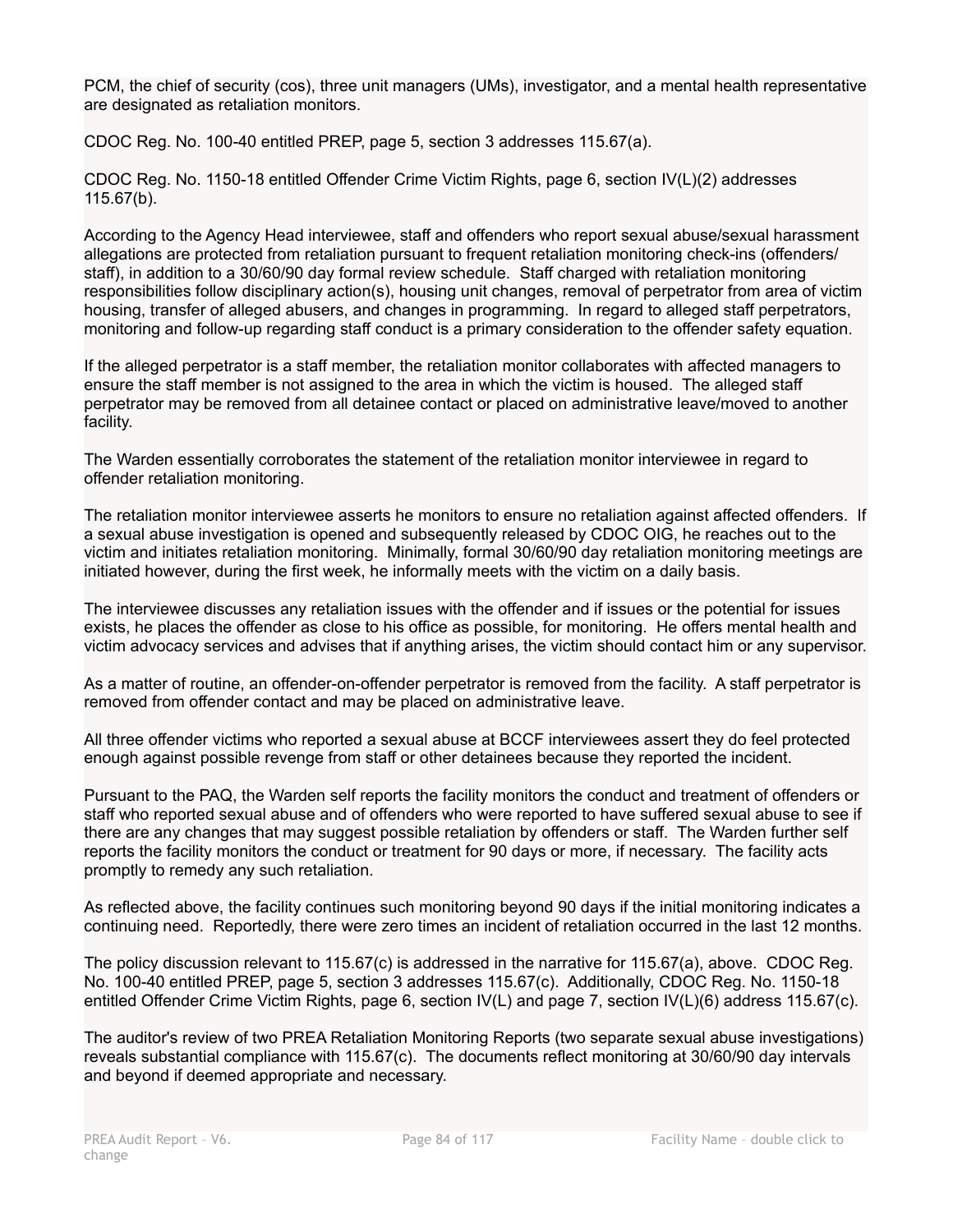The auditor's review of one 2019 and one 2021 unsubstantiated investigations of sexual abuse reveals that retaliation monitoring was initiated in a timely manner and completed in accordance with both policy and 115.67(c) requirements.

The auditor's review of eight PREA Retaliation Monitoring Reports reveals substantial compliance with 115.67(c) and (d). Information is thoroughly documented within the documents.

In addition to the above, the auditor's on-site review of five substantiated or unsubstantiated investigations completed during the last 12 months reveals substantial compliance with 115.67(c). Either 90-day retaliation monitoring or the rationale for non-completion of the same (e.g. offender was transferred on a specific date) is reflected in each case document.

In regard to staff victims of retaliation, an increase in call-offs, increase in disciplinary charges, increase in shift/post change requests, hygiene depreciation, isolation, and a decrease in performance are key indicators to monitor. The Warden essentially corroborates the statement of the retaliation monitor interviewee with respect to offenders.

The retaliation monitor interviewee asserts he assesses whether there is acting out, attitude changes, hygiene depreciation, programming avoidance, isolation, withdrawal, and changes in associations to detect possible retaliation towards offenders. He monitors accrual of misconduct reports, monitors behavior/ changes in routine/changes in demeanor towards staff/and group/activity participation. Is the offender frequenting food service and recreation?

The interviewee also asserts retaliation monitoring is facilitated for 90 days minimum (30/60/90 day intervals) with check-ins. Retaliation monitoring continues as long as needed to resolve potential retaliation following completion of the 90-day period.

As reflected in the CC policy narrative reflected for 115.67(a), status checks with respect to retaliation monitoring are addressed.

CDOC Reg. No. 1150-18 entitled Offender Crime Victim Rights, page 6, section IV(L)(1) addresses 115.67(d).

The auditor notes that periodic status checks are documented on the single PREA Retaliation Monitoring Reports as referenced in the narrative for 115.67(c).

CDOC Reg. No. 1150-18 entitled Offender Crime Victim Rights, page 6, section IV(L)(3) also addresses 115.67(e).

When an offender who cooperates with an investigation expresses a fear of retaliation, the Agency Head interviewee asserts he receives the same benefits and treatment as articulated in the narrative for 115.67(b) and (c) above.

The BCCF PCM asserts that within the last 12 months, there has not been any instances wherein another staff or offender, who was involved in a sexual abuse or harassment investigation, has requested or been placed under retaliation monitoring.

In view of the above, the auditor finds BCCF substantially compliant with 115.67.

# **Standard 115.68: Post-allegation protective custody**

# **All Yes/No Questions Must Be Answered by the Auditor to Complete the Report**

## **115.68 (a)**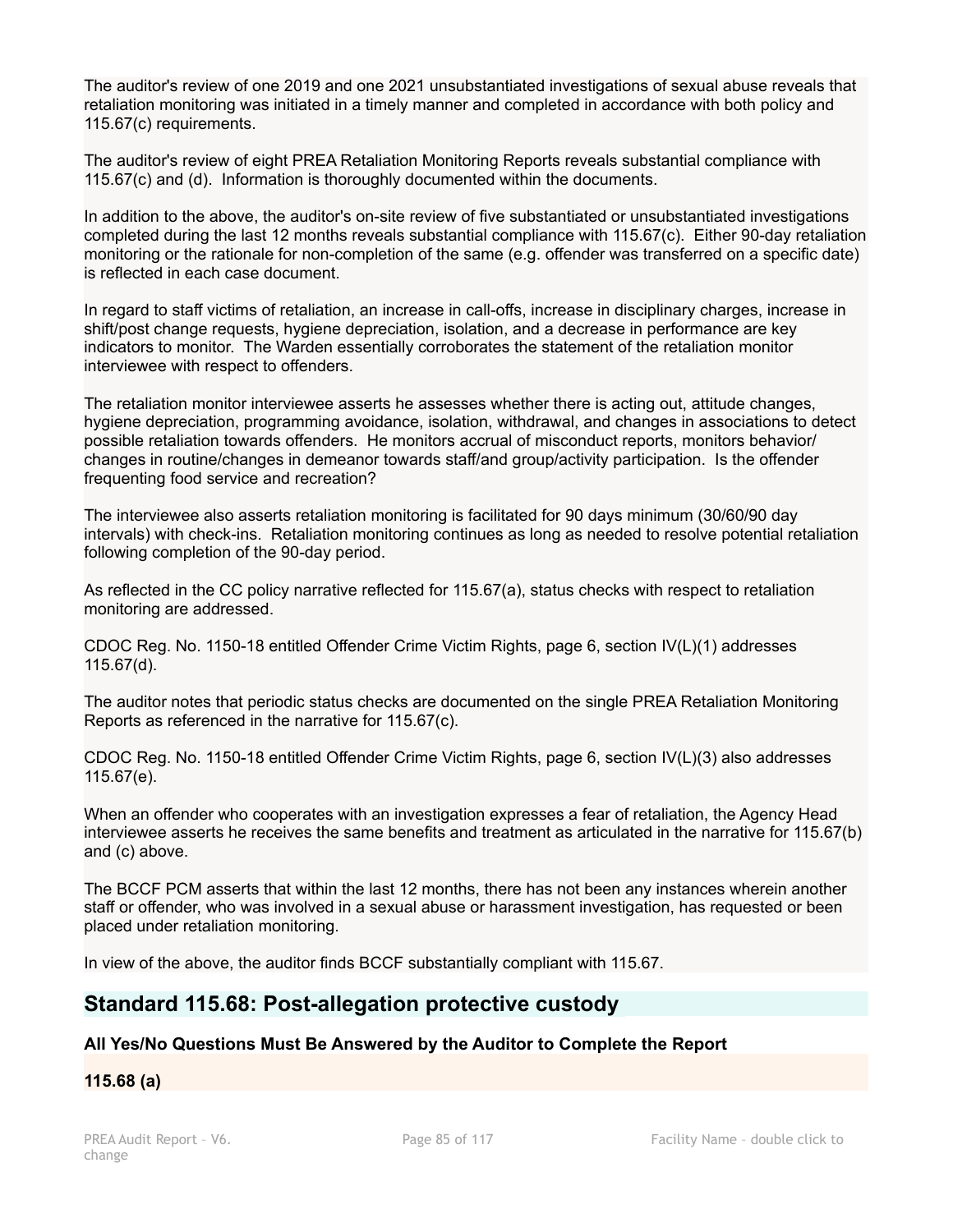**EXECT** Is any and all use of segregated housing to protect an inmate who is alleged to have suffered sexual abuse subject to the requirements of § 115.43?  $X \Box Y$ es  $\Box$  No

# **Auditor Overall Compliance Determination**

- ☐ **Exceeds Standard** (*Substantially exceeds requirement of standards*)
- X☐ **Meets Standard** (*Substantial compliance; complies in all material ways with the standard for the relevant review period*)
- ☐ **Does Not Meet Standard** (*Requires Corrective Action*)

Pursuant to the PAQ, the Warden self reports the agency has a policy prohibiting the placement of offenders who allege to have suffered sexual abuse in involuntary segregated housing unless an assessment of all available alternatives has been made and a determination has been made that there is no available alternative means of separation from likely abusers. The Warden further self reports zero offenders alleged to have suffered sexual abuse were held in involuntary segregated housing in the last 12 months for one to 24 hours awaiting completion of assessment. If an involuntary segregated housing assignment is made, the facility affords each such offender a review every 30 days to determine whether there is a continuing need for separation from the general population.

CDOC Reg. No. 100-40 entitled PREP, pages 23 and 24, section 2(b)(1-4) addresses 115.68(a).

During the course of the facility tour and pursuant to conversation with the Warden and PCM, the auditor learned that the BCCF Restricted Housing Unit (RHU) is not in use. RHU offenders are currently housed at another Colorado CC facility.

The Warden asserts agency policy prohibits placing offenders at a high risk for sexual victimization or who have alleged sexual abuse in involuntary segregated housing in lieu of other housing areas, unless an assessment has determined there are no alternative means of separation from potential abusers. Generally, such temporary placements are limited to 24 hours. The Warden further asserts an offender may request placement in segregated housing.

The Warden asserts offenders at high risk for sexual victimization or who have alleged sexual abuse are placed in involuntary segregated housing only until an alternative means of separation from likely abusers can be arranged. Generally, alternative housing can be successfully arranged.

Such placements would be short term, generally no more than 24 hours. The Warden asserts, during the last 12 months, that zero offenders were placed in segregated housing to protect him/her following an allegation of sexual abuse.

The Warden further self reports that if the facility restricts access to programs, privileges, education, or work opportunities, documentation is maintained regarding:

The opportunities that have been limited; The duration of the limitations; and The reasons for such limitations.

Records are maintained for length of placement in segregated housing for those offenders who alleged to have suffered sexual abuse to verify that:

Offenders are placed in involuntary segregated housing only until an alternative means of separation from likely abusers can be arranged; and

Offenders are placed in involuntary segregated housing for a period that does not ordinarily exceed 30 days.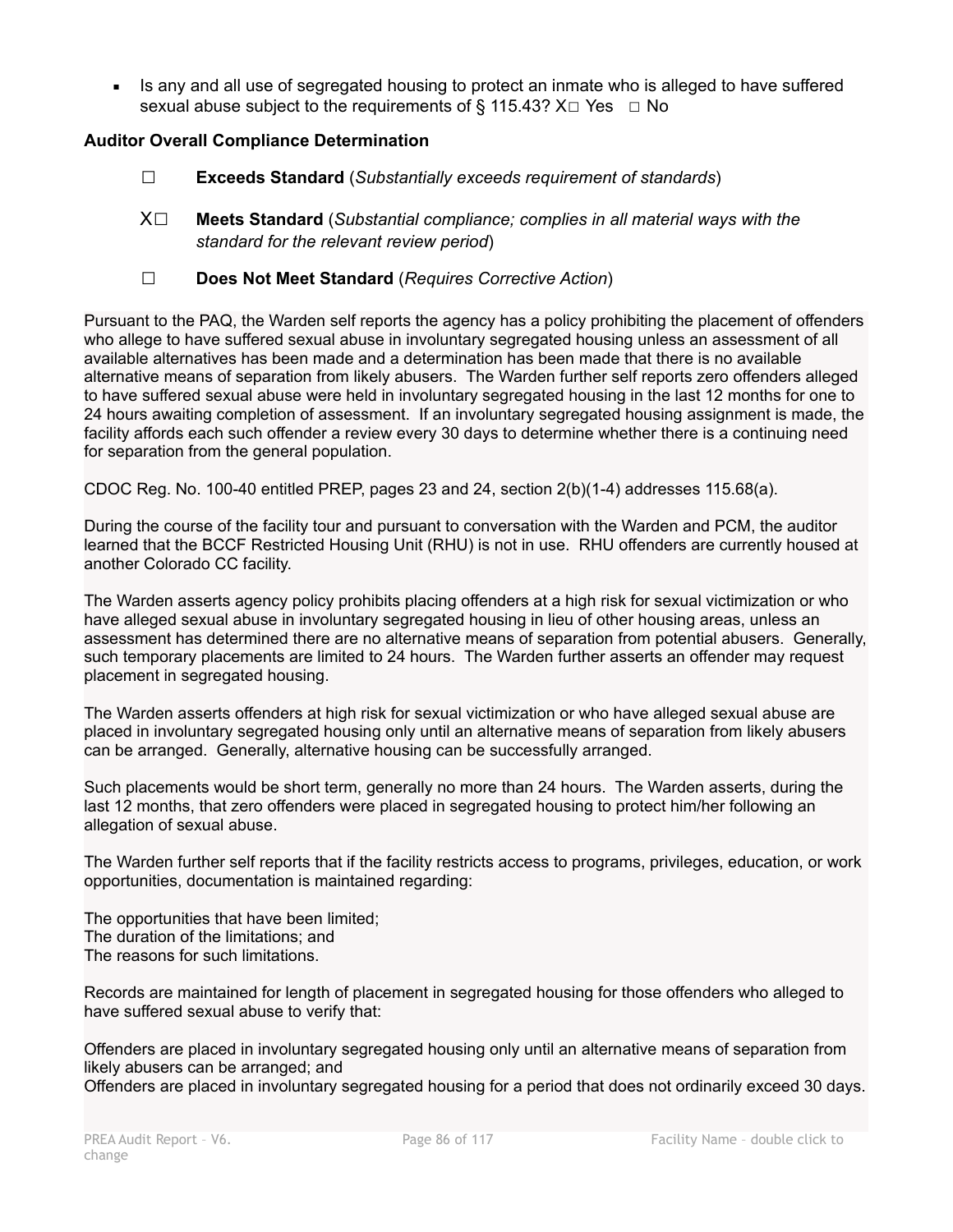In view of the above, the auditor finds BCCF substantially compliant with 115.68.

# **INVESTIGATIONS**

# **Standard 115.71: Criminal and administrative agency investigations**

## **All Yes/No Questions Must Be Answered by the Auditor to Complete the Report**

## **115.71 (a)**

- When the agency conducts its own investigations into allegations of sexual abuse and sexual harassment, does it do so promptly, thoroughly, and objectively? [N/A if the agency/facility is not responsible for conducting any form of criminal OR administrative sexual abuse investigations. See 115.21(a).] X□ Yes □ No □ NA
- Does the agency conduct such investigations for all allegations, including third party and anonymous reports? [N/A if the agency/facility is not responsible for conducting any form of criminal OR administrative sexual abuse investigations. See 115.21(a).]  $X \Box Y$ es  $\Box$  No  $\Box$  NA

## **115.71 (b)**

**•** Where sexual abuse is alleged, does the agency use investigators who have received specialized training in sexual abuse investigations as required by 115.34?  $X \Box Y$ es  $\Box$  No

## **115.71 (c)**

- Do investigators gather and preserve direct and circumstantial evidence, including any available physical and DNA evidence and any available electronic monitoring data?  $X \Box Y$ es  $\Box$  No
- Do investigators interview alleged victims, suspected perpetrators, and witnesses? X□ Yes □ No
- Do investigators review prior reports and complaints of sexual abuse involving the suspected perpetrator? X□ Yes □ No

## **115.71 (d)**

When the quality of evidence appears to support criminal prosecution, does the agency conduct compelled interviews only after consulting with prosecutors as to whether compelled interviews may be an obstacle for subsequent criminal prosecution?  $X \Box Y$ es  $\Box$  No

## **115.71 (e)**

- Do agency investigators assess the credibility of an alleged victim, suspect, or witness on an individual basis and not on the basis of that individual's status as inmate or staff?  $X \Box Y$ es  $\Box$ No
- Does the agency investigate allegations of sexual abuse without requiring an inmate who alleges sexual abuse to submit to a polygraph examination or other truth-telling device as a condition for proceeding?  $X \Box Y$ es  $\Box \text{No}$

## **115.71 (f)**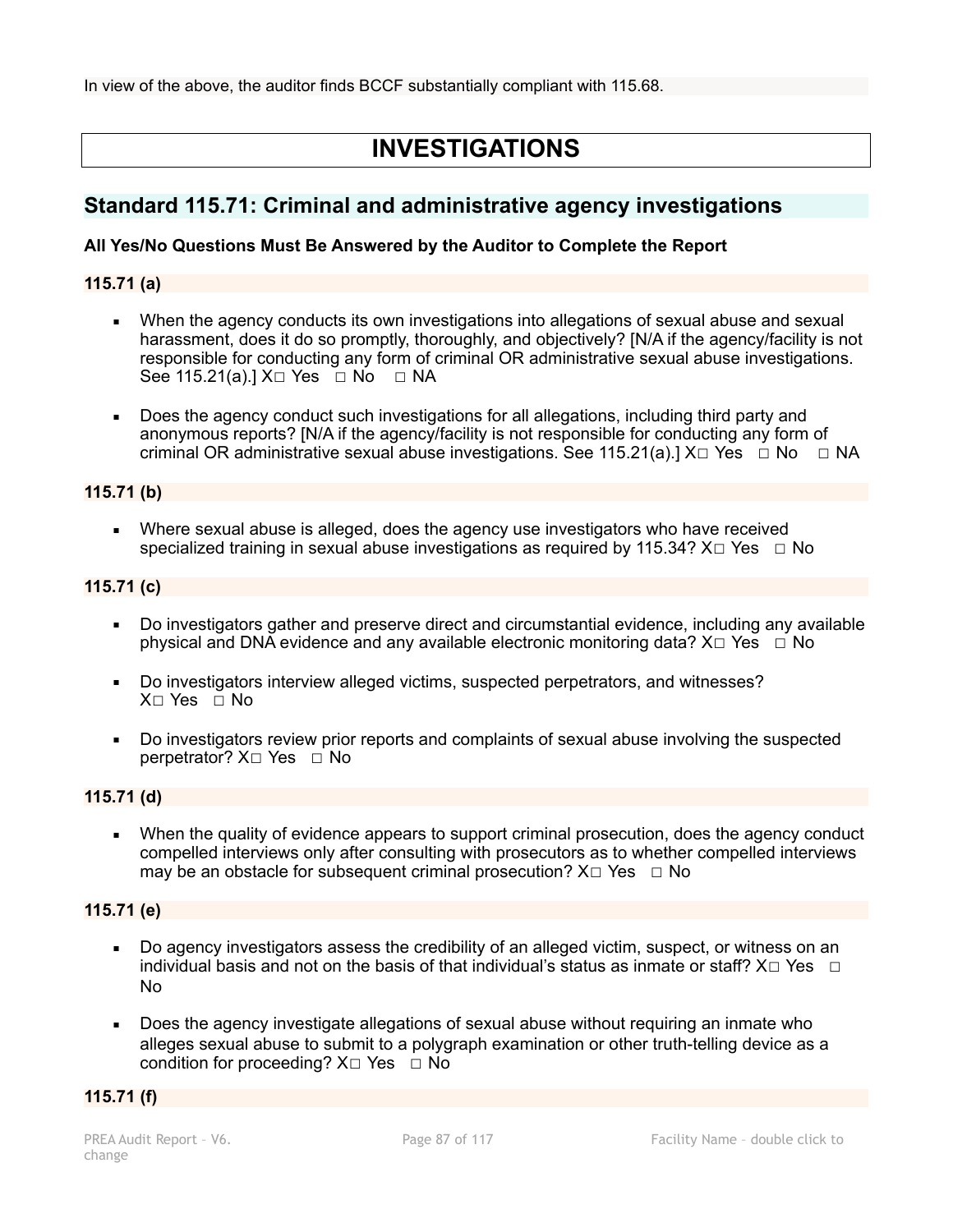- Do administrative investigations include an effort to determine whether staff actions or failures to act contributed to the abuse?  $X \Box Y$ es  $\Box$  No
- Are administrative investigations documented in written reports that include a description of the physical evidence and testimonial evidence, the reasoning behind credibility assessments, and investigative facts and findings?  $X \Box Y$ es  $\Box$  No

# **115.71 (g)**

Are criminal investigations documented in a written report that contains a thorough description of the physical, testimonial, and documentary evidence and attaches copies of all documentary evidence where feasible?  $X \square$  Yes  $\square$  No

# **115.71 (h)**

Are all substantiated allegations of conduct that appears to be criminal referred for prosecution? X☐ Yes ☐ No

# **115.71 (i)**

Does the agency retain all written reports referenced in 115.71(f) and (g) for as long as the alleged abuser is incarcerated or employed by the agency, plus five years?  $X \Box Y$ es  $\Box$  No

# **115.71 (j)**

Does the agency ensure that the departure of an alleged abuser or victim from the employment or control of the agency does not provide a basis for terminating an investigation? X☐ Yes ☐ No

# **115.71 (k)**

■ Auditor is not required to audit this provision.

## **115.71 (l)**

▪ When an outside entity investigates sexual abuse, does the facility cooperate with outside investigators and endeavor to remain informed about the progress of the investigation? (N/A if an outside agency does not conduct administrative or criminal sexual abuse investigations. See 115.21(a).) X□ Yes □ No □ NA

## **Auditor Overall Compliance Determination**

- ☐ **Exceeds Standard** (*Substantially exceeds requirement of standards*)
- X☐ **Meets Standard** (*Substantial compliance; complies in all material ways with the standard for the relevant review period*)
- ☐ **Does Not Meet Standard** (*Requires Corrective Action*)

Pursuant to the PAQ, the Warden self reports the facility has a policy related to criminal and administrative agency sexual abuse investigations.

CDOC Reg. No. 100-40 entitled PREP, page 25, section  $IV(K)(1)$ b addresses 115.71(a).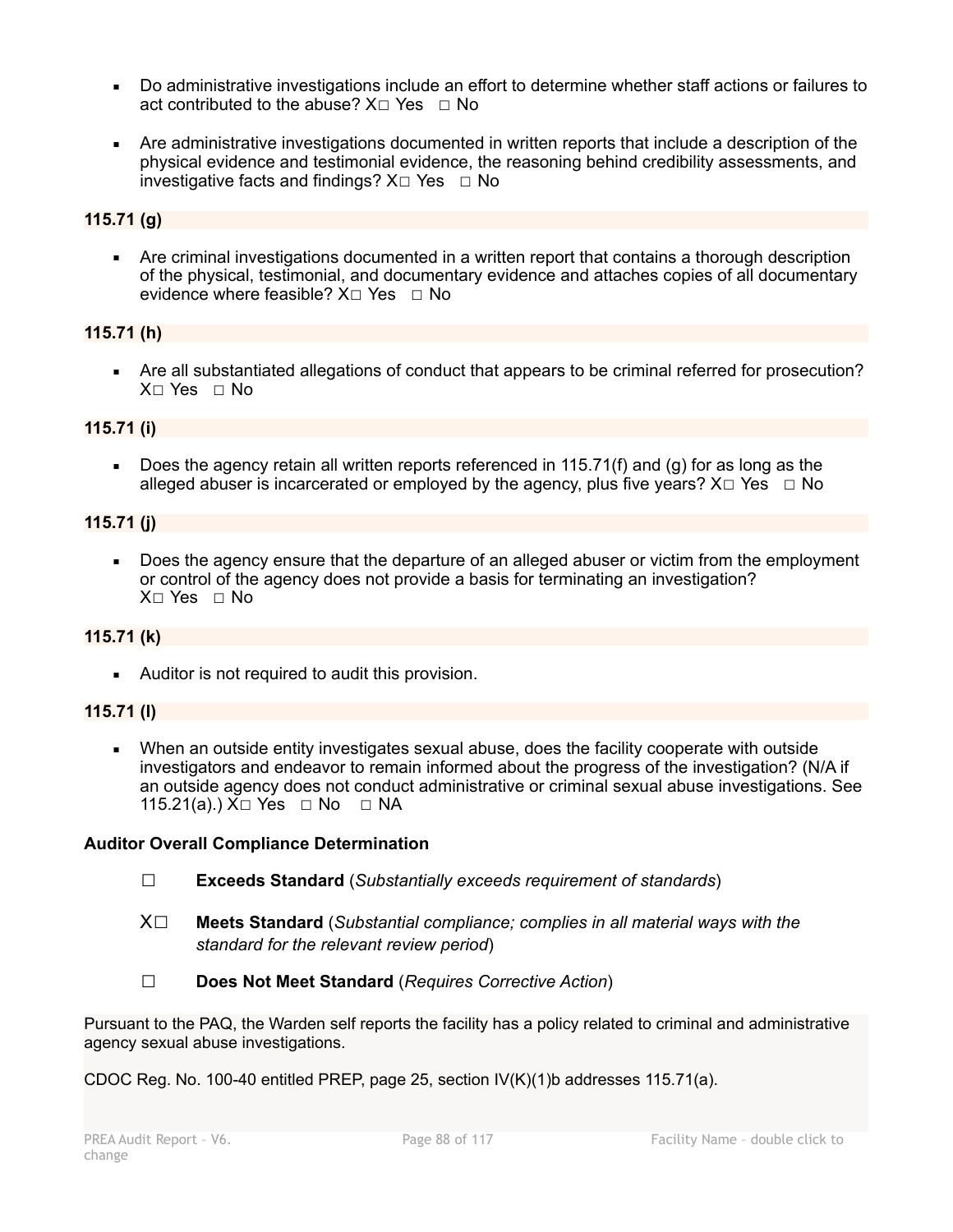The investigative staff interviewee asserts if he is on site, the investigation commences immediately. If a report of sexual abuse is received during non-regular business hours, the shift commander assumes initial investigative and notification duties. If the fact pattern is clearly not a PREA issue, the investigator does not report to the facility. If the same does constitute a sexual abuse case, he immediately reports to the facility. If he receives a report of sexual harassment and dependent upon the circumstances, he would use the shift commander to initiate investigative protocols.

With respect to an administrative investigation, the administrative interviewee states that investigative steps are implemented as follows:

Check 1st responder duties, crime scene, and take photographs. Establish log to identify entry and egress from the crime scene area; (20-30 minutes)

Threshold questioning of victim; (45-60 minutes)

Preliminary review of telephone monitoring, video, log book(s), file(s) and security check(s); (30-90 minutes) Witness interviews; (30 minutes- two hours)

Perpetrator interview(s) (if the case is released by CDOC OIG); (zero- two hours)

Re-interviews, if necessary; (one hour)

Report writing; (two hours to two hours, 30 minutes)

Anonymous and/or third party reports of sexual abuse/harassment are handled in the same manner as any sexual abuse/harassment investigation.

The auditor's review of one investigation (alleged offender-on-offender sexual abuse occurring on July 16, 2019) reveals substantial compliance with 115.71. Similarly, the auditor's on-site review of seven random administrative sexual abuse investigations conducted during the last 12 months reveals substantial compliance with 115.71.

CDOC Reg. No. 100-40 entitled PREP, page 9, section IV(C)(4)(a-e) addresses 115.71(b).

The auditor's review of the BCCF PREA investigator training records are addressed in the narrative for 115.34. The auditor's review of the lesson plan for the course reveals discussions regarding techniques for interviewing sexual abuse victims, Miranda and Garrity rights, sexual abuse evidence collection in confinement settings, and the criteria and evidence required to substantiate a case for administrative action or prosecution referral, amongst other relevant topics.

According to the investigative staff interviewee, he did receive training specific to conducting sexual abuse investigations in confinement settings. Specifically, he completed the three hour on-line NIC PREA: Conducting Sexual Abuse Investigations in a Confinement Setting course.

CDOC Reg. No. 1150-07 entitled Crime Scene Management and Criminal Evidence Handling, page 4, section IV(E) addresses 115.71(c).

In addition to the investigative steps articulated in the narrative for 115.71(a), the administrative investigative staff interviewee states he secures anatomical schematics from relevant medical files. Accordingly, he secures offender and/or staff files, video, initial and 30-day reassessment sexual abusiveness/victimization assessments, telephone monitoring documentation, and interview notes.

CDOC Reg. No. 1150-07 entitled Crime Scene Management and Criminal Evidence Handling, page 5 section IV(E)(5) addresses 115.71(d).

According to the administrative investigative staff interviewee, CDOC OIG handles all prosecution liaison and compelled interviews.

With respect to the previously mentioned 2019 sexual abuse allegation [115.17(a)], the auditor's review of an OIG memorandum reveals the matter was not criminally investigated as an administrative investigation was in process by facility staff.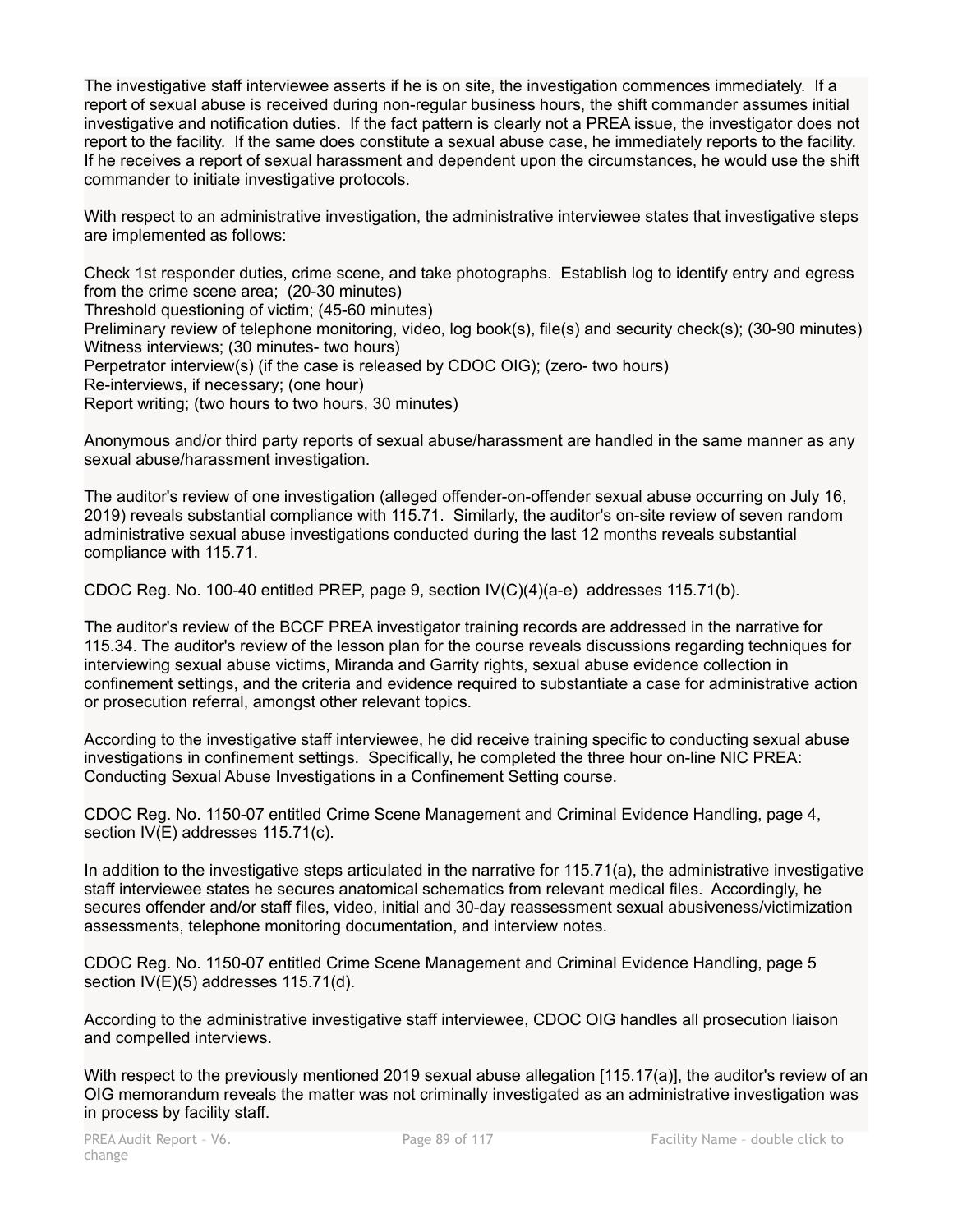CDOC Reg. No. 100-40 entitled PREP, page 25, section  $IV(K)(1)(i)$  addresses 115.71(e).

The investigative staff interviewee asserts he assesses credibility of an alleged victim, suspect, or witness by the consistency in their narrative vs. the evidence as it unfolds. Is there more evidence validating their statement(s) than not? Are there factors which make the victim more believable than not?

The interviewee further asserts he would not require an offender who alleges sexual abuse to submit to a polygraph examination or truth-telling device as a condition for proceeding with an investigation. The same falls under the parameters of CDOC OIG.

All three offenders who reported a sexual abuse state they were not required to take a polygraph test as a condition for proceeding with a sexual abuse investigation.

CDOC Reg. No. 1150-07 entitled Crime Scene Management and Criminal Evidence Handling, page 3 section IV(D)(3) addresses 115.71(f).

The investigative staff interviewee asserts he gathers and reviews reports, comparing the same against video, if applicable, to discern any inconsistencies. Were rounds made in accordance with policy and post orders? Were security checks facilitated? Was the crime scene secured? Compare staff actions/inactions against policy/procedure and the Code of Ethics to identify any deviations.

In regard to report preparation, the investigative staff interviewee asserts he does document administrative investigations in written reports. The following topics are included in the report:

Executive Summary of allegations, time line, and a thumb nail sketch of fact pattern findings; Evidentiary credibility assessment(s); Physical evidence and circumstantial evidence analysis; Conclusion, inclusive of policy violations; and Recommendations.

The auditor's review of one Incident Investigation Report (5-1G) dated October 19, 2019 and accompanying investigative interview report dated October 7, 2019 respectively, validates compliance with 115.71(f). With respect to the previously mentioned on-site review of sexual abuse investigations, the auditor found no deviations from 115.71(f).

CDOC Reg. No. 100-40 entitled PREP, page 25, section  $IV(K)(1)(d)$  addresses 115.71(g).

It is noted criminal investigations are facilitated by CDOC OIG. According to the administrative investigative staff interviewee, criminal investigations are documented, generally in the same manner as an administrative investigation, with the exception of inclusion of a physical evidence analysis.

The auditor's review of a criminal report completed during the last 12 months confirms the information provided in the preceding sentences. Actually, the facility report appears to serve as the basis for the criminal report.

Pursuant to the PAQ, the Warden self reports substantiated allegations of conduct that appear to be criminal shall be referred for prosecution. The Warden further self reports three substantiated allegations of conduct that appeared to be criminal were referred for prosecution since the last PREA audit.

CDOC Reg. No. 100-40 entitled PREP, pages 25 and 26, sections IV(K)(1)(j and k) addresses 115.71(h).

The investigative staff interviewee asserts he does not refer cases for prosecution as the same falls under the purview of CDOC OIG.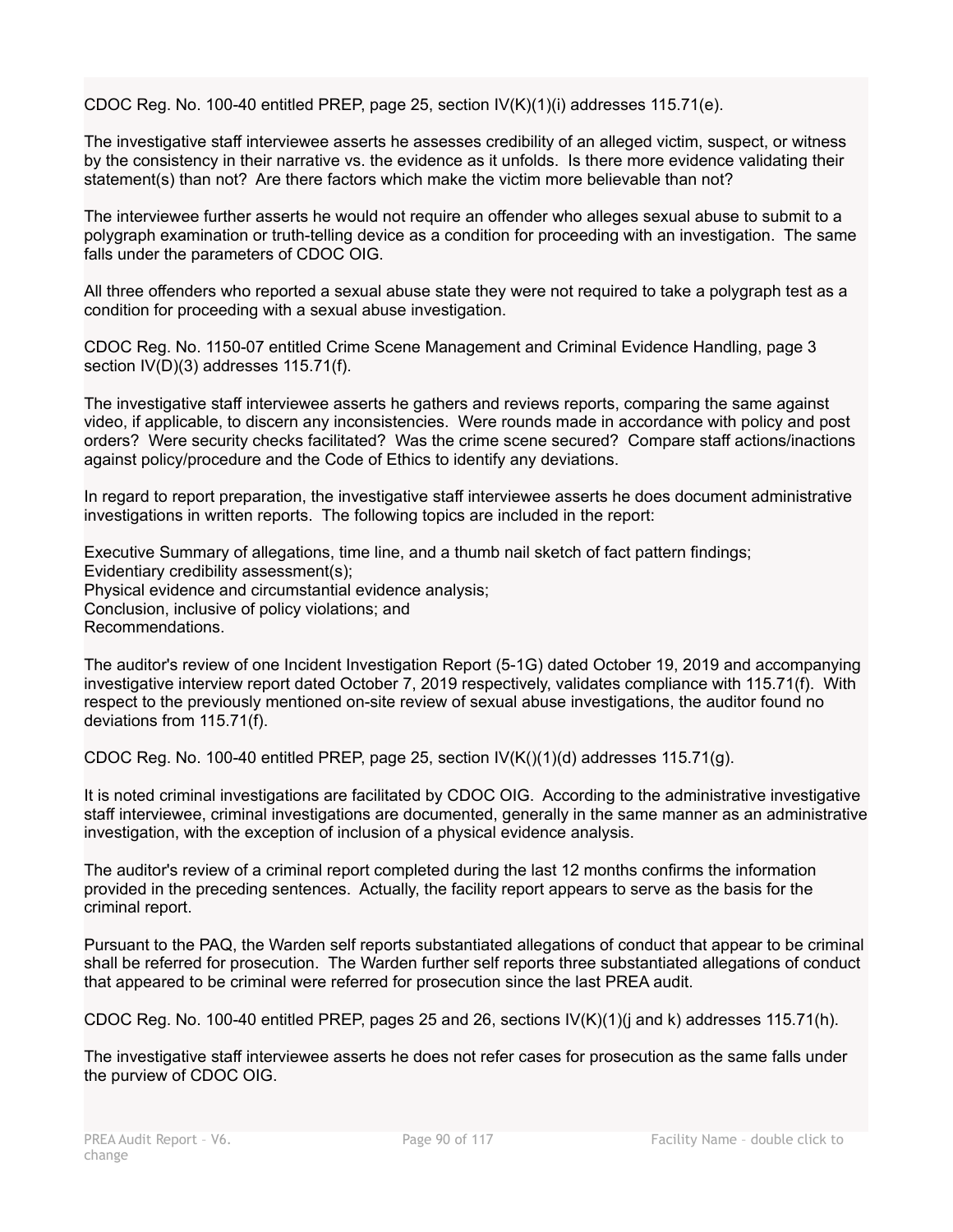Pursuant to the PAQ, the Warden self reports the agency retains all written reports pertaining to the administrative or criminal investigation of alleged sexual abuse or sexual harassment for as long as the alleged abuser is incarcerated or employed by the agency, plus five years.

CDOC Reg. No. 100-40 entitled PREP, page 16, section IV(G)(3) addresses 115.71(i).

Throughout the on-site audit, the auditor found no evidence of deviation from 115.71(i).

CDOC Reg. No. 100-40 entitled PREP, page 26, section  $IV(K)(1)(I)$  addresses 115.71(j).

The investigative staff interviewee asserts when a staff member alleged to have committed sexual abuse terminates employment prior to a completed investigation into his/her conduct, the investigation continues. This is also the case when a victim who alleges sexual abuse or sexual harassment or an alleged abuser leaves the facility prior to a completed investigation into the incident.

CDOC Reg. No. 100-40 entitled PREP, page 25, section IV(K)(1)(c) addresses 115.71(l).

The Warden asserts the facility investigator remains in routine contact with CDOC OIG investigator(s) to obtain updates. The CCPC relates, on a global basis, it depends on the customer as to how the agency remains abreast of the progress of an investigation facilitated by an outside agency. Designated facility staff follow-up with the outside agency on a schedule determined at the local level. The BCCF PCM asserts almost weekly conversation is maintained between the CDOC OIG, PCM, and facility investigator relative to the status of investigation(s).

The administrative investigative interviewee states CDOC OIG facilitates the criminal investigation in entirety and he provides support as a liaison/facilitator and assists with investigative organization, interviews, etc.

In view of the above, the auditor finds BCCF substantially compliant with 115.71.

# **Standard 115.72: Evidentiary standard for administrative investigations**

## **All Yes/No Questions Must Be Answered by the Auditor to Complete the Report**

## **115.72 (a)**

• Is it true that the agency does not impose a standard higher than a preponderance of the evidence in determining whether allegations of sexual abuse or sexual harassment are substantiated? X□ Yes □ No

## **Auditor Overall Compliance Determination**

- ☐ **Exceeds Standard** (*Substantially exceeds requirement of standards*)
- X☐ **Meets Standard** (*Substantial compliance; complies in all material ways with the standard for the relevant review period*)
- ☐ **Does Not Meet Standard** (*Requires Corrective Action*)

Pursuant to the PAQ, the Warden self reports the agency imposes a standard of a preponderance of the evidence or a lower standard of proof when determining whether allegations of sexual abuse or sexual harassment are substantiated.

CDOC Reg. No. 100-40 entitled PREP, page 25, section  $IV(K)(1)(i)$  addresses 115.72(a).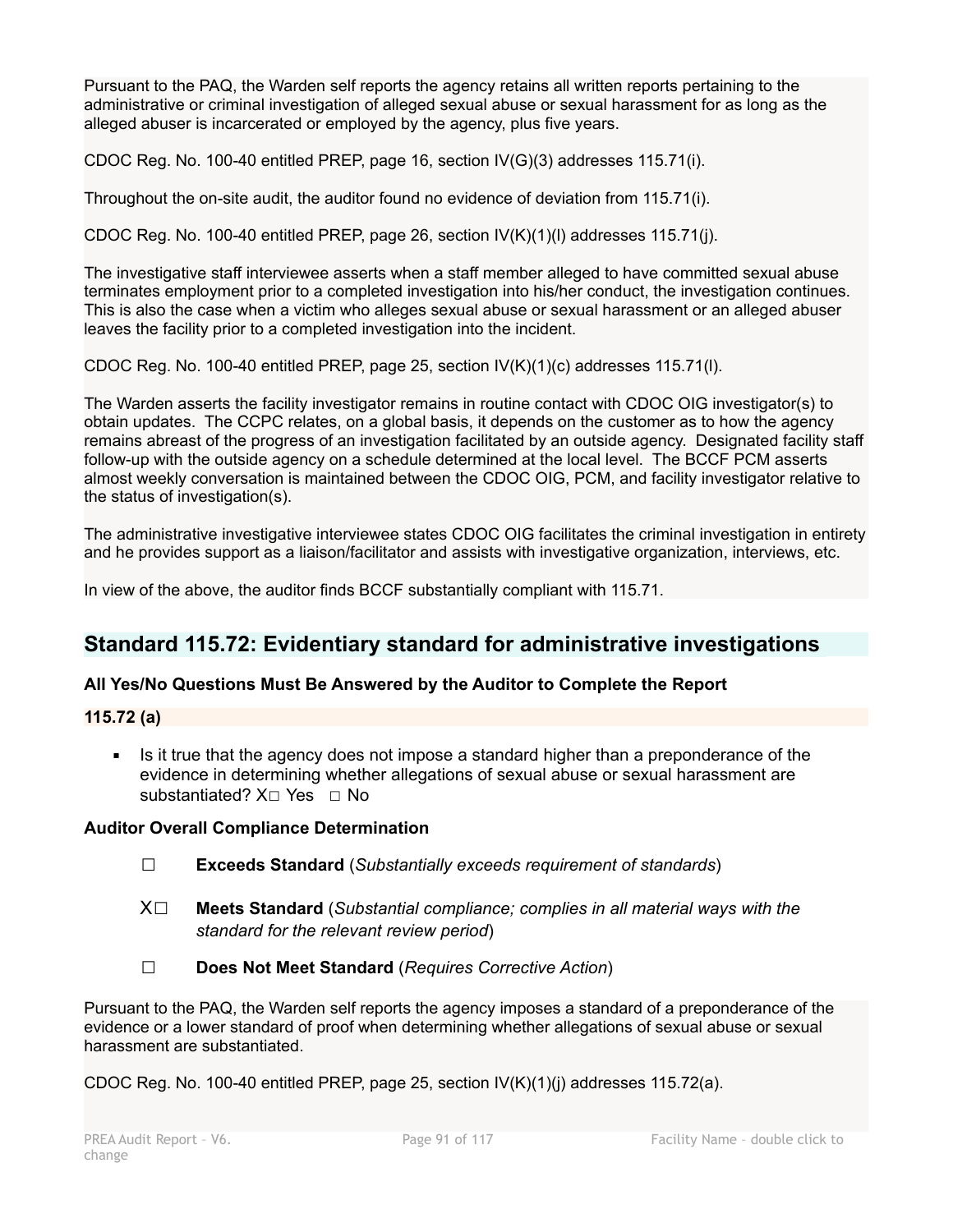The administrative investigative interviewee states the standard of proof in an administrative matter is "preponderance". Preponderance can be described as 51% or more evidence the incident occurred than not.

The auditor's review of one PAQ investigation reveals substantial compliance with 115.72(a). Similarly, the auditor's on-site review of the previously mentioned seven investigations, as well as, all PAQ investigations reveals substantial compliance with the premise of 115.72.

In view of the above, the auditor finds BCCF substantially compliant with 115.72.

# **Standard 115.73: Reporting to inmates**

# **All Yes/No Questions Must Be Answered by the Auditor to Complete the Report**

# **115.73 (a)**

• Following an investigation into an inmate's allegation that he or she suffered sexual abuse in an agency facility, does the agency inform the inmate as to whether the allegation has been determined to be substantiated, unsubstantiated, or unfounded?  $X \Box Y$ es  $\Box$  No

# **115.73 (b)**

**.** If the agency did not conduct the investigation into an inmate's allegation of sexual abuse in an agency facility, does the agency request the relevant information from the investigative agency in order to inform the inmate? (N/A if the agency/facility is responsible for conducting administrative and criminal investigations.)  $X \Box Y$ es  $\Box$  No  $\Box$  NA

# **115.73 (c)**

- Following an inmate's allegation that a staff member has committed sexual abuse against the inmate, unless the agency has determined that the allegation is unfounded, or unless the inmate has been released from custody, does the agency subsequently inform the inmate whenever: The staff member is no longer posted within the inmate's unit?  $X \Box Y$ es  $\Box$  No
- Following an inmate's allegation that a staff member has committed sexual abuse against the inmate, unless the agency has determined that the allegation is unfounded, or unless the inmate has been released from custody, does the agency subsequently inform the inmate whenever: The staff member is no longer employed at the facility?  $X \Box Y$ es  $\Box$  No
- Following an inmate's allegation that a staff member has committed sexual abuse against the inmate, unless the agency has determined that the allegation is unfounded, or unless the inmate has been released from custody, does the agency subsequently inform the inmate whenever: The agency learns that the staff member has been indicted on a charge related to sexual abuse in the facility?  $X\square$  Yes  $\square$  No
- Following an inmate's allegation that a staff member has committed sexual abuse against the inmate, unless the agency has determined that the allegation is unfounded, or unless the inmate has been released from custody, does the agency subsequently inform the inmate whenever: The agency learns that the staff member has been convicted on a charge related to sexual abuse within the facility?  $X \Box Y$ es  $\Box$  No

# **115.73 (d)**

• Following an inmate's allegation that he or she has been sexually abused by another inmate, does the agency subsequently inform the alleged victim whenever: The agency learns that the<br>PREA Audit Report - V6. Page 92 of 117<br>Facility Name - double click to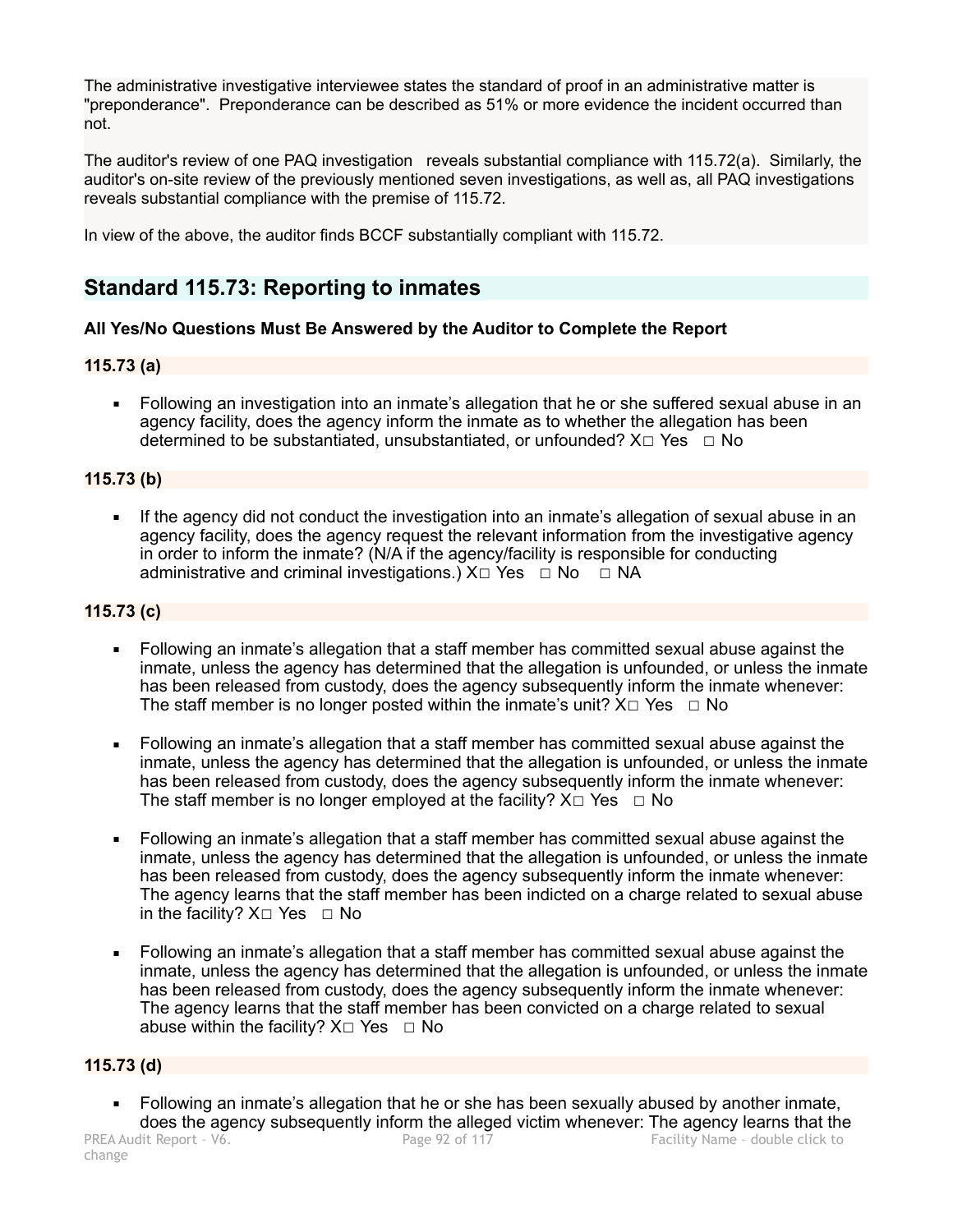alleged abuser has been indicted on a charge related to sexual abuse within the facility? X☐ Yes ☐ No

▪ Following an inmate's allegation that he or she has been sexually abused by another inmate, does the agency subsequently inform the alleged victim whenever: The agency learns that the alleged abuser has been convicted on a charge related to sexual abuse within the facility? X☐ Yes ☐ No

# **115.73 (e)**

**•** Does the agency document all such notifications or attempted notifications?  $X \square Ye$   $\square$  No

# **115.73 (f)**

■ Auditor is not required to audit this provision.

# **Auditor Overall Compliance Determination**

- ☐ **Exceeds Standard** (*Substantially exceeds requirement of standards*)
- X☐ **Meets Standard** (*Substantial compliance; complies in all material ways with the standard for the relevant review period*)
- ☐ **Does Not Meet Standard** (*Requires Corrective Action*)

Pursuant to the PAQ, the Warden self reports the agency has a policy requiring that any offender who makes an allegation he suffered sexual abuse in an agency facility is informed, verbally or in writing, as to whether the allegation has been determined to be substantiated, unsubstantiated, or unfounded following an investigation by the agency. The Warden further self reports eight criminal and/or administrative investigations of alleged sexual abuse were completed by the facility during the last 12 months and all eight alleged offender victims were notified, verbally or in writing, upon completion of the sexual abuse investigation.

CDOC Reg. No. 100-40 entitled PREP, page 27, section IV(L)(2) addresses 115.73(a).

The Warden asserts the BCCF PCM notifies an offender who makes an allegation of sexual abuse when the allegation has been determined to be substantiated, unsubstantiated, or unfounded following an investigation. A Notification Form is completed and issued to the affected offender.

The administrative investigative staff interviewee asserts agency procedures require that an offender who makes an allegation of sexual abuse must be informed as to whether the allegation has been determined to be substantiated, unsubstantiated, or unfounded following an investigation. He further asserts the PCM generally makes such written notification.

None of the three offenders who allegedly reported a sexual abuse at BCCF interviewees state they recall receipt of requisite 115.73(a) notifications. The auditor's review of two of the relevant investigations related to these interviewees clearly reveals the fact patterns do not constitute sexual abuse. In the third case, there is no evidence validating the alleged victim reported the incident.

The auditor's review of one alleged sexual abuse investigation (alleged voyeurism) reveals substantial compliance with 115.73(a) and (c). The BCCF PCM issued a properly executed Offender PREA Allegation Status Notification to the victim, addressing the finding. Of note, the offender also signed and dated the same.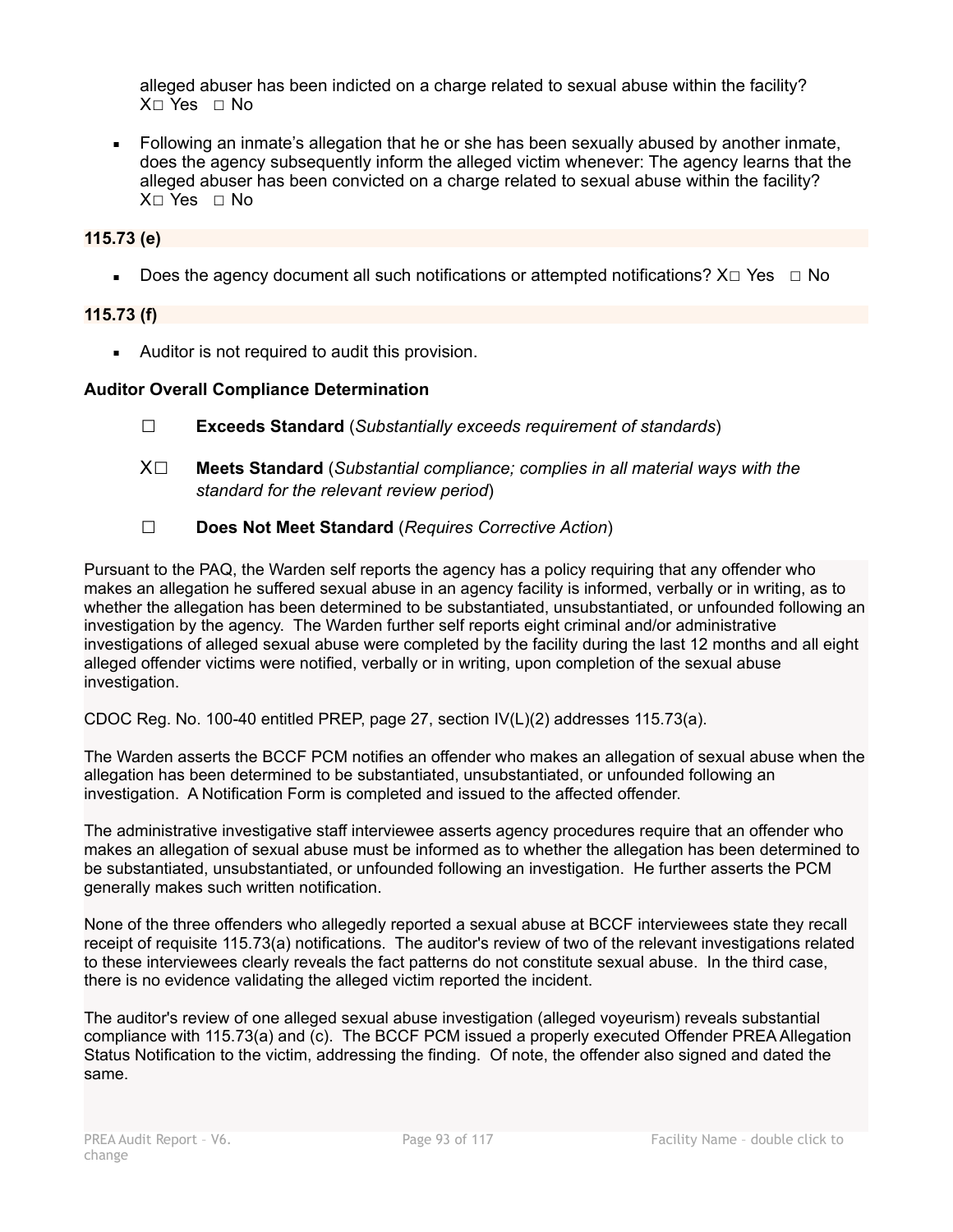In addition to the above, the auditor's review of four of seven random sexual abuse investigations completed during the last 12 months reveals the requisite 115.73(a) notifications were provided to the offenders. In two additional cases, the ODOC OIG notified two victims of the investigative outcome of the criminal investigations and in the third case, the criminal investigation has not yet been closed. Accordingly, the requisite notification has not yet been provided to the victim.

Pursuant to the PAQ, if an outside entity conducts such investigations, the agency requests the relevant information from the investigative entity in order to inform the offender of the outcome of the investigation.

The Warden further self reports three alleged offender sexual abuse investigations were completed by the CDOC OIG during the last 12 months. The auditor's review of the record associated with one of these cases reveals that CDOC OIG exclusively handled the matter, inclusive of provision of the 115.73(a) notification.

As previously mentioned in the narrative for 115.73(a) one of these criminal cases has not yet been resolved by CDOC OIG.

CDOC Reg. No. 100-40 entitled PREP, page 27, section IV(L)(2) addresses 115.73(b).

According to the BCCF PCM, the CDOC OIG investigates all PREA allegations due to possible criminal implications. The BCCF investigator conducts the administrative investigations however, they both do assist each other with investigations, working collaboratively.

Pursuant to the PAQ, following an offender's allegation that a staff member has committed sexual abuse against the offender, the facility subsequently informs the offender (unless the agency has determined that the allegation is unfounded) whenever:

The staff member is no longer posted within the inmate's unit;

The staff member is no longer employed at the facility;

The agency learns that the staff member has been indicted on a charge related to sexual abuse within the facility; or

The agency learns that the staff member has been convicted on a charge related to sexual abuse within the facility.

The Warden further self reports there has been a substantiated or unsubstantiated complaint (i.e., not unfounded) of sexual abuse committed by a staff member against an offender in an agency facility in the last 12 months. According to the Warden, the agency subsequently informed the offender victim whenever:

The staff member was no longer posted within the offender's unit;

The staff member was no longer employed at the facility;

The agency learned that the staff member was indicted on a charge related to sexual abuse within the facility;

The agency learned that the staff member was convicted on a charge related to sexual abuse within the facility.

CDOC Reg. No. 1150-18 entitled Offender Crime Victim Rights, page 6, section IV(K)(2)(a-c) addresses 115.73(c).

The auditor's review of three sexual abuse investigations and the accompanying Offender PREA Allegation Status Notifications reveals the offender victims were notified, in writing, when the perpetrators were no longer employed at the facility.

With respect to the incident and investigation described in 115.73(a), there is no evidence that any of the four 115.73(c) notifications are applicable.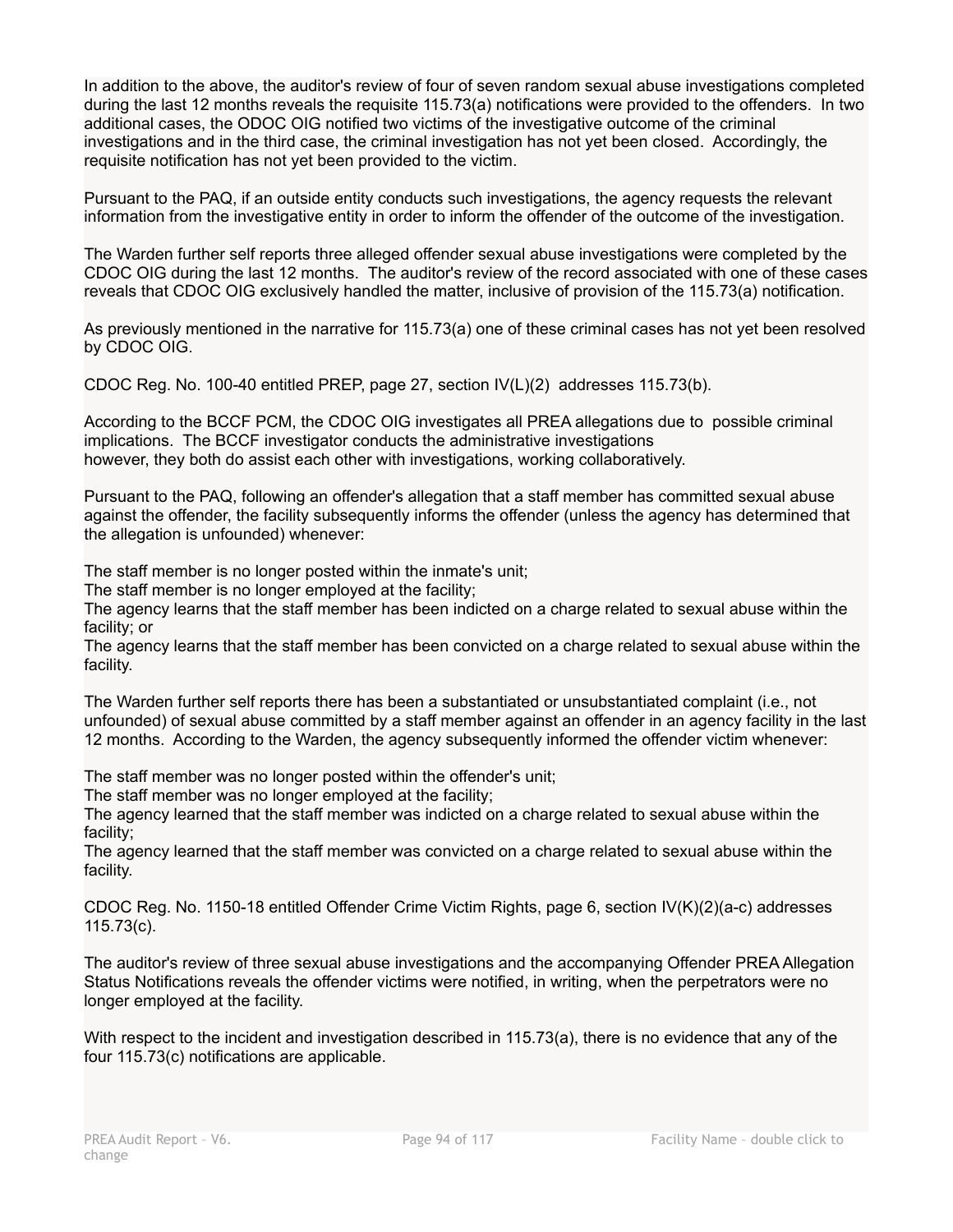An explanation regarding the fact patterns associated with the offenders who reported a sexual abuse at BCCF interviewees appears in the narrative for 115.73(a). In view of the fact patterns, 115.73(a), (c), and (d) notifications were not required.

Pursuant to the PAQ, the Warden self reports following an offender's allegation that he or she has been sexually abused by another offender in an agency facility, the agency subsequently informs the alleged victim whenever:

The agency learns the alleged abuser has been indicted on a charge related to sexual abuse within the facility; or

The agency learns the alleged abuser has been convicted on a charge related to sexual abuse within the facility.

CDOC Reg. No. 1150-18 entitled Offender Crime Victim Rights, page 5, section IV(K)(1) addresses 115.73(d).

Pursuant to the PAQ, the Warden self reports the agency has a policy that all notifications to offenders described in 115.73 are documented. The Warden further self reports in the last 12 months, 12 written notifications were provided to offenders.

CDOC Reg. No. 100-40 entitled PREP, page 27, section IV(L)(2) addresses 115.73(e).

In view of the above, the auditor finds BCCF substantially compliant with 115.73.

# **DISCIPLINE**

# **Standard 115.76: Disciplinary sanctions for staff**

## **All Yes/No Questions Must Be Answered by the Auditor to Complete the Report**

## **115.76 (a)**

• Are staff subject to disciplinary sanctions up to and including termination for violating agency sexual abuse or sexual harassment policies? X□ Yes □ No

## **115.76 (b)**

Is termination the presumptive disciplinary sanction for staff who have engaged in sexual abuse? X☐ Yes ☐ No

## **115.76 (c)**

**EXECT** Are disciplinary sanctions for violations of agency policies relating to sexual abuse or sexual harassment (other than actually engaging in sexual abuse) commensurate with the nature and circumstances of the acts committed, the staff member's disciplinary history, and the sanctions imposed for comparable offenses by other staff with similar histories?  $X \Box Y$ es  $\Box$  No

## **115.76 (d)**

Are all terminations for violations of agency sexual abuse or sexual harassment policies, or resignations by staff who would have been terminated if not for their resignation, reported to: Law enforcement agencies (unless the activity was clearly not criminal)?  $X \Box Y$ es  $\Box$  No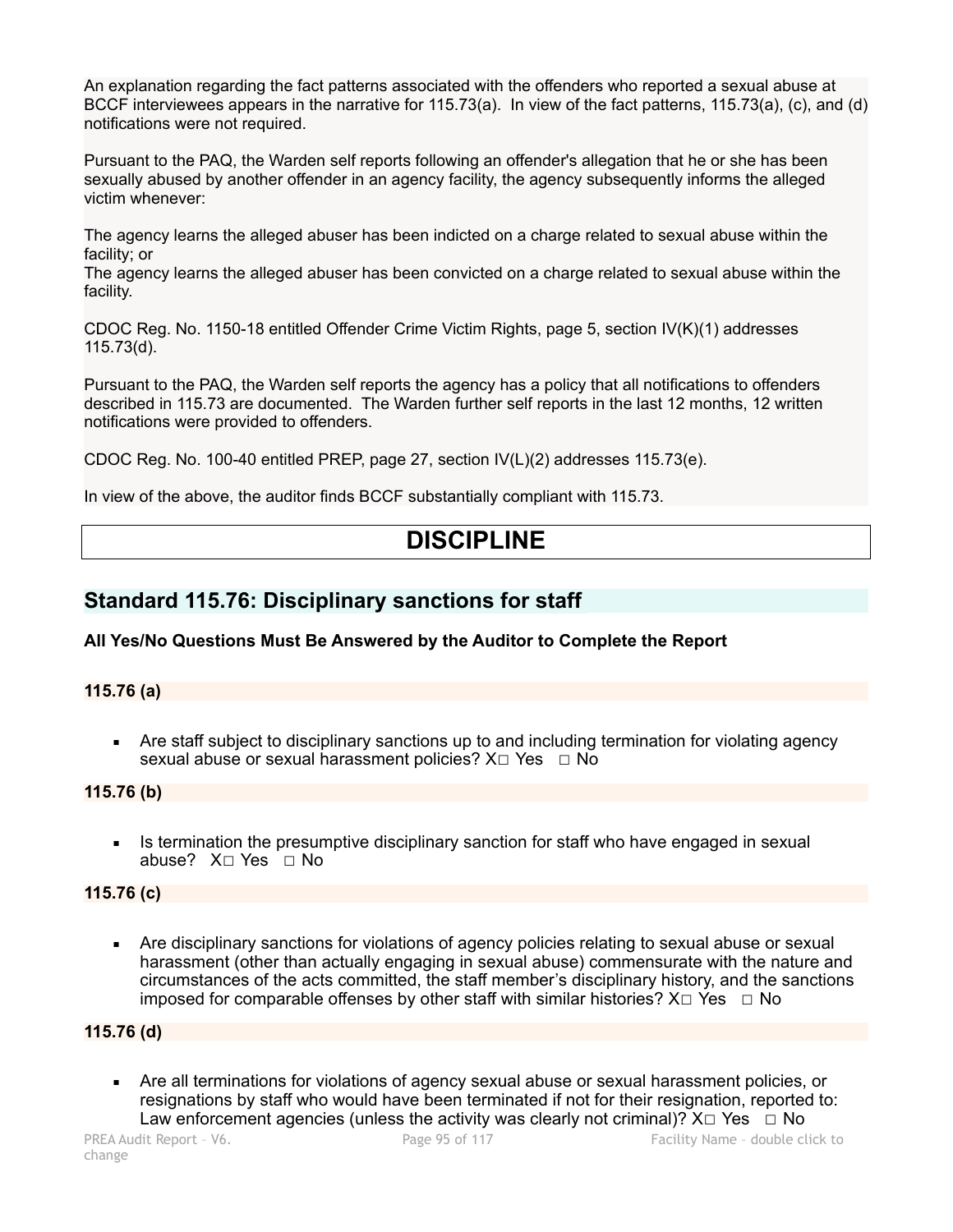▪ Are all terminations for violations of agency sexual abuse or sexual harassment policies, or resignations by staff who would have been terminated if not for their resignation, reported to: Relevant licensing bodies?  $X \square$  Yes  $\square$  No

# **Auditor Overall Compliance Determination**

- ☐ **Exceeds Standard** (*Substantially exceeds requirement of standards*)
- X☐ **Meets Standard** (*Substantial compliance; complies in all material ways with the standard for the relevant review period*)
- ☐ **Does Not Meet Standard** (*Requires Corrective Action*)

Pursuant to the PAQ, the Warden self reports staff is subject to disciplinary sanctions up to and including termination for violating agency sexual abuse or sexual harassment policies.

CDOC Reg. No. 100-40 entitled PREP, page 7, section IV(B)(3)(c) addresses 115.76(a).

Pursuant to the PAQ, the Warden self reports one facility staff member has violated agency sexual abuse or sexual harassment policies during the last 12 months. However, pursuant to further questioning, the auditor learned that the staff member's employment was actually terminated for other violation of the code of conduct. Accordingly, zero staff member's employment was terminated for violation of agency sexual abuse or sexual harassment policies during the last 12 months.

CDOC Reg. No. 100-40 entitled PREP, page 7, section IV(B)(3)(c) addresses 115.76(b).

The auditor's review of one investigation regarding a staff-on-offender sexual misconduct matter that occurred during the audit period reveals the employee's employment at BCCF was terminated. The matter was jointly investigated by the BCCF investigator and the facility CDOC OIG investigator. The auditor's review of employment termination documentation confirms the action taken against the employee.

Pursuant to the PAQ, the Warden self reports disciplinary sanctions for violations of agency policies relating to sexual abuse or sexual harassment (other than actually engaging in sexual abuse) are commensurate with the nature and circumstances of the acts committed, the staff member's disciplinary history, and the sanctions imposed for comparable offenses by other staff with similar histories. The Warden further self reports in the last 12 months, zero facility staff members have been disciplined, short of termination, for violation of agency sexual abuse or sexual harassment policies.

CDOC Reg. No. 100-40 entitled PREP, page 7, section IV(B)(3)(f) addresses 115.76(c).

Pursuant to the PAQ, the Warden self reports all terminations for violations of sexual abuse or sexual harassment policies, or resignations by staff who would have been terminated if not for their resignation, are reported to law enforcement agencies, unless the activity was clearly not criminal, and to any relevant licensing bodies. The Warden further self reports in the last 12 months, one staff member from the facility has been reported to the CDOC OIG during the investigation.

CDOC Reg. No. 100-40 entitled PREP, page 7, section IV(B)(3)(g) addresses 115.76(d).

The PCM reports that the case of the one staff member referenced above (allegation allegedly occurred over a period of time between May, 2021 and July, 2021) was investigated by CDOC OIG and the employee was charged. The case is still active with the District Attorneys (DA) Office and CDOC OIG. Documentation could not be provided with respect to this matter.

In view of the above, the auditor finds BCCF substantially compliant with 115.76.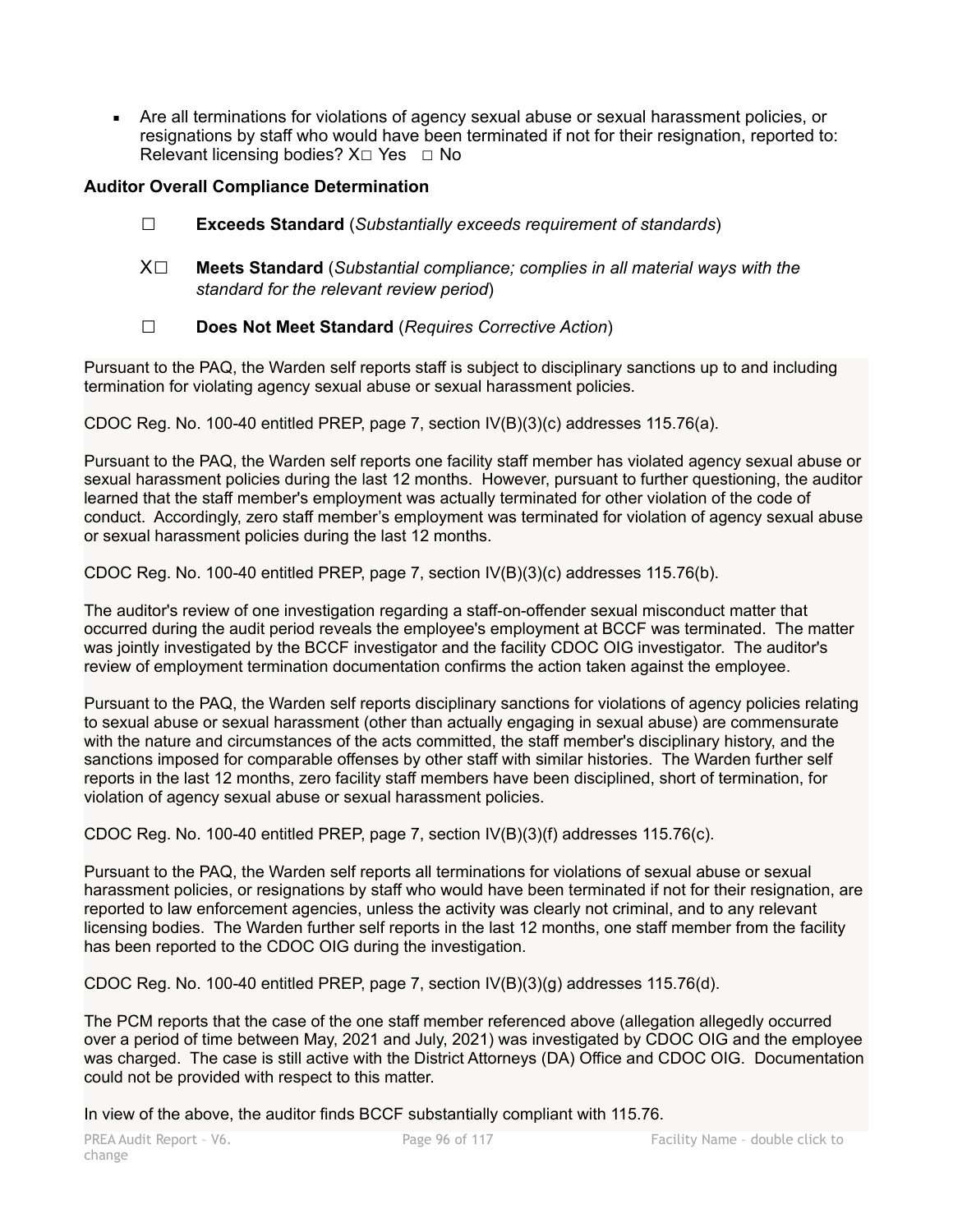# **Standard 115.77: Corrective action for contractors and volunteers**

# **All Yes/No Questions Must Be Answered by the Auditor to Complete the Report**

## **115.77 (a)**

- **EXECT** Is any contractor or volunteer who engages in sexual abuse prohibited from contact with inmates? X☐ Yes ☐ No
- **EXECT** Is any contractor or volunteer who engages in sexual abuse reported to: Law enforcement agencies (unless the activity was clearly not criminal)?  $X \Box Y$ es  $\Box$  No
- **EXECT** Is any contractor or volunteer who engages in sexual abuse reported to: Relevant licensing bodies? X☐ Yes ☐ No

## **115.77 (b)**

• In the case of any other violation of agency sexual abuse or sexual harassment policies by a contractor or volunteer, does the facility take appropriate remedial measures, and consider whether to prohibit further contact with inmates?  $X \Box Y$ es  $\Box N$ o

## **Auditor Overall Compliance Determination**

- ☐ **Exceeds Standard** (*Substantially exceeds requirement of standards*)
- X☐ **Meets Standard** (*Substantial compliance; complies in all material ways with the standard for the relevant review period*)
- ☐ **Does Not Meet Standard** (*Requires Corrective Action*)

Pursuant to the PAQ, the Warden self reports any contractor or volunteer who engages in sexual abuse is prohibited from contact with offenders and shall be reported to law enforcement agencies, unless the activity was clearly not criminal, and to relevant licensing bodies. In the last 12 months, zero contractors or volunteers have been reported to law enforcement agencies and relevant licensing bodies for engaging in sexual abuse of offenders.

CDOC Reg. No. 100-40 entitled PREP, pages 7 and 8, sections IV(B)(3)(d) and (h) addresses 115.77(a). Pursuant to section h, the appropriate director or designee will make notification to the licensing body within 30 days.

Pursuant to the PAQ, the facility takes appropriate remedial measures and considers whether to prohibit further contact with offenders in the case of any other violation of agency sexual abuse or sexual harassment policies by a contractor or volunteer.

CDOC Reg. No. 100-40 entitled PREP, page 7, section IV(B)(3)(d) addresses 115.77(b).

The Warden asserts a contractor or volunteer's access privileges would be pulled pending investigation in the case of any alleged violation of agency sexual abuse or sexual harassment policies. The contractor/ volunteer would have no access to the facility and consequently, offenders. If the investigation is substantiated, privileges would be rescinded on a permanent basis.

In view of the above, the auditor finds BCCF substantially compliant with 115.77.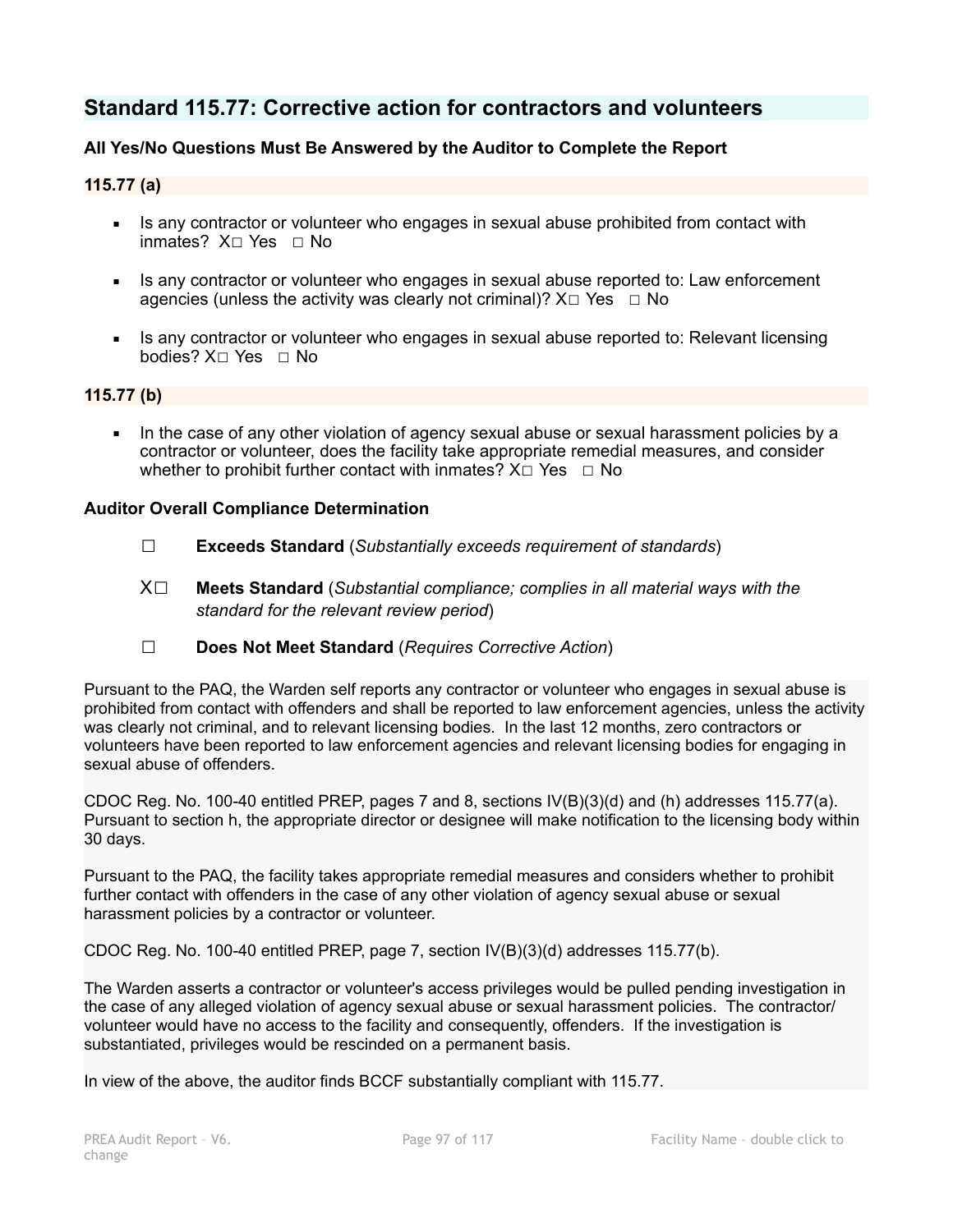# **Standard 115.78: Disciplinary sanctions for inmates**

# **All Yes/No Questions Must Be Answered by the Auditor to Complete the Report**

## **115.78 (a)**

• Following an administrative finding that an inmate engaged in inmate-on-inmate sexual abuse, or following a criminal finding of guilt for inmate-on-inmate sexual abuse, are inmates subject to disciplinary sanctions pursuant to a formal disciplinary process?  $X \Box Y$ es  $\Box$  No

## **115.78 (b)**

▪ Are sanctions commensurate with the nature and circumstances of the abuse committed, the inmate's disciplinary history, and the sanctions imposed for comparable offenses by other inmates with similar histories?  $X \cap Y$ es  $\Box$  No

## **115.78 (c)**

• When determining what types of sanction, if any, should be imposed, does the disciplinary process consider whether an inmate's mental disabilities or mental illness contributed to his or her behavior? X□ Yes □ No

## **115.78 (d)**

If the facility offers therapy, counseling, or other interventions designed to address and correct underlying reasons or motivations for the abuse, does the facility consider whether to require the offending inmate to participate in such interventions as a condition of access to programming and other benefits?  $X \Box Y$ es  $\Box$  No

## **115.78 (e)**

Does the agency discipline an inmate for sexual contact with staff only upon a finding that the staff member did not consent to such contact?  $X \square Y$ es  $\square N$ o

## **115.78 (f)**

▪ For the purpose of disciplinary action does a report of sexual abuse made in good faith based upon a reasonable belief that the alleged conduct occurred NOT constitute falsely reporting an incident or lying, even if an investigation does not establish evidence sufficient to substantiate the allegation? X□ Yes □ No

## **115.78 (g)**

If the agency prohibits all sexual activity between inmates, does the agency always refrain from considering non-coercive sexual activity between inmates to be sexual abuse? (N/A if the agency does not prohibit all sexual activity between inmates.)  $X \Box Y$ es  $\Box$  No  $\Box$  NA

## **Auditor Overall Compliance Determination**

- ☐ **Exceeds Standard** (*Substantially exceeds requirement of standards*)
- X☐ **Meets Standard** (*Substantial compliance; complies in all material ways with the standard for the relevant review period*)
- ☐ **Does Not Meet Standard** (*Requires Corrective Action*)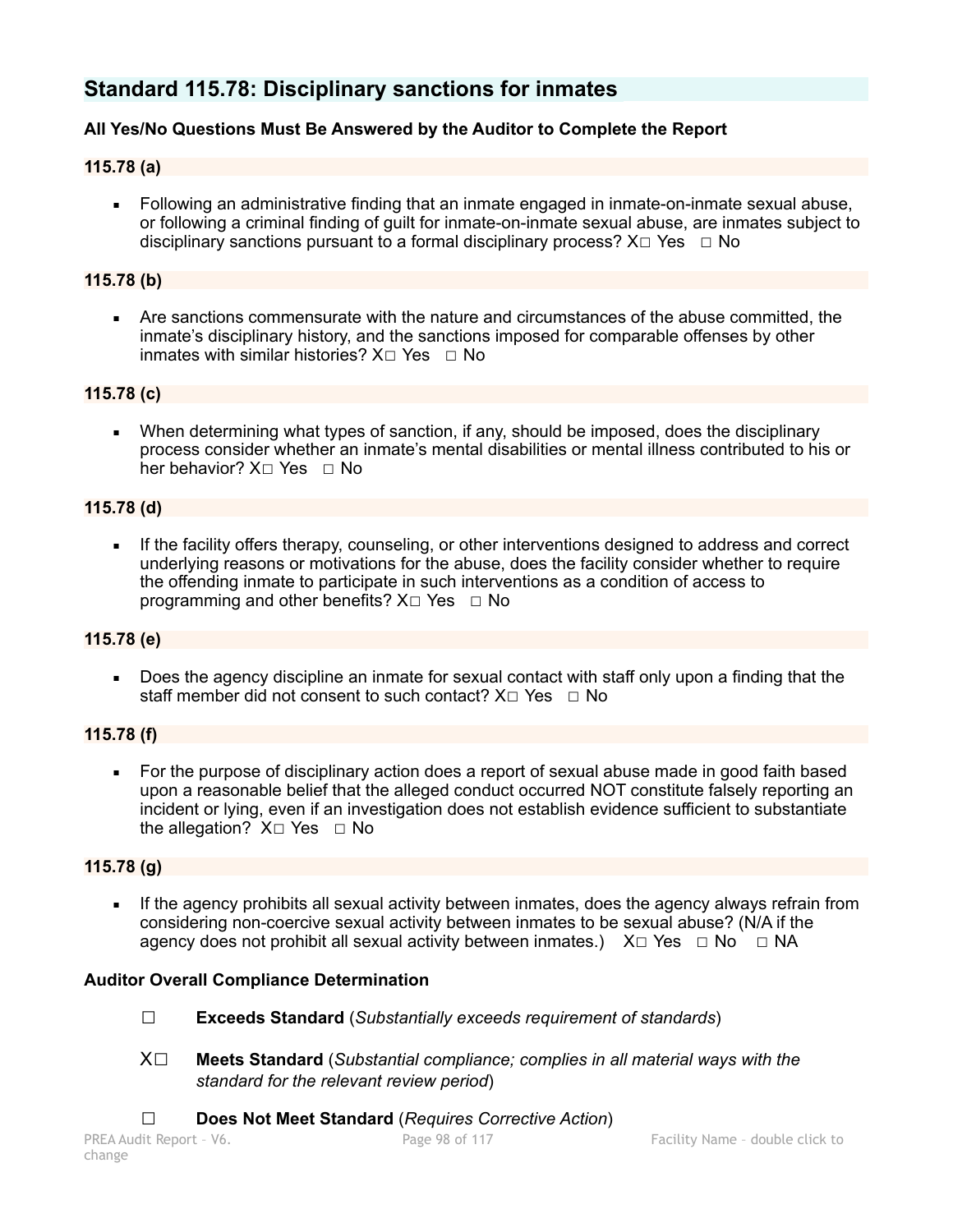Pursuant to the PAQ, the Warden self reports offenders are subject to disciplinary sanctions only pursuant to a formal disciplinary process following an administrative finding that the offender engaged in offender-onoffender sexual abuse. The Warden further self reports offenders are subject to disciplinary sanctions only pursuant to a formal disciplinary process following a criminal finding of guilt for offender-on-offender sexual abuse.

In the last 12 months, there were zero administrative findings of offender-on-offender sexual abuse that occurred at the facility. Similarly, there were zero criminal findings (offender) of guilt for offender-on-offender sexual abuse that occurred within the facility during the last 12 months.

CDOC Reg. No. 150-01 entitled Code of Penal Discipline (COPD), page 8, section 21 addresses 115.78(a). Additionally, CC Policy 14-2 entitled Sexual Abuse Prevention and Response, page 25, section 14-2.3(R)(1) (a)(i and ii) addresses 115.78(a) in entirety.

According to PAQ documentation, there has been zero incidents of disciplinary sanctions imposed on offenders during the last 12 months for:

Administratively substantiated offender-on-offender sexual abuse or a criminal finding of guilt for offenderon-offender sexual abuse, nor for offender-staff sexual contact/abuse.

CDOC Reg. No. 150-01 entitled Code of Penal Discipline (COPD), page 20, section 5(a)(1) addresses 115.78(b).

The Warden asserts varying degrees of sanctions are available pursuant to the CC disciplinary process. A sexual misconduct charge could warrant up to 30 days in the Restricted Housing Unit (RHU). Additionally, there may be parole and classification ramifications, loss of Good Conduct Credit (GCC), and/or a transfer to another facility.

The Warden further asserts sanctions are proportionate to the nature and circumstances of the abuses committed, the offender's disciplinary history, and the sanction(s) imposed for similar offenses by other offenders with similar histories. Additionally, assessment of mental disability or mental illness is built into the policy. Specifically, mental health staff assess every disciplinary case, prior to the hearing, wherein major sanctions may be imposed.

CDOC Reg. No. 150-01 entitled Code of Penal Discipline (COPD), page 19, section d(3) addresses 115.78(c).

Pursuant to the PAQ, the Warden self reports the facility offers therapy, counseling, or other interventions designed to address and correct the underlying reasons or motivations for abuse. The Warden further self reports if the facility offers therapy, counseling, or other interventions designed to address and correct the underlying reasons or motivations for abuse, the facility considers whether to require the offender to participate in such interventions as a condition of access to programming or other benefits.

CC Policy 14-2 entitled Sexual Abuse Prevention and Response, page 25, section 14-2.3(R)(1)(c) addresses 115.78(d) in entirety. Additionally, CDOC Reg. No. 100-40 entitled PREP, page 14, sections IV(E) (9) addresses 115.78(d).

According to the mental health interviewee, therapy, counseling, or other intervention services designed to address and correct the underlying reasons or motivations for sexual abuse are offered to both victims and perpetrators. Offender access to programming or other benefits is not contingent upon participation in such services.

Pursuant to the PAQ, the Warden self reports the agency disciplines an offender for sexual contact with staff only upon a finding that the staff member did not consent to such contact.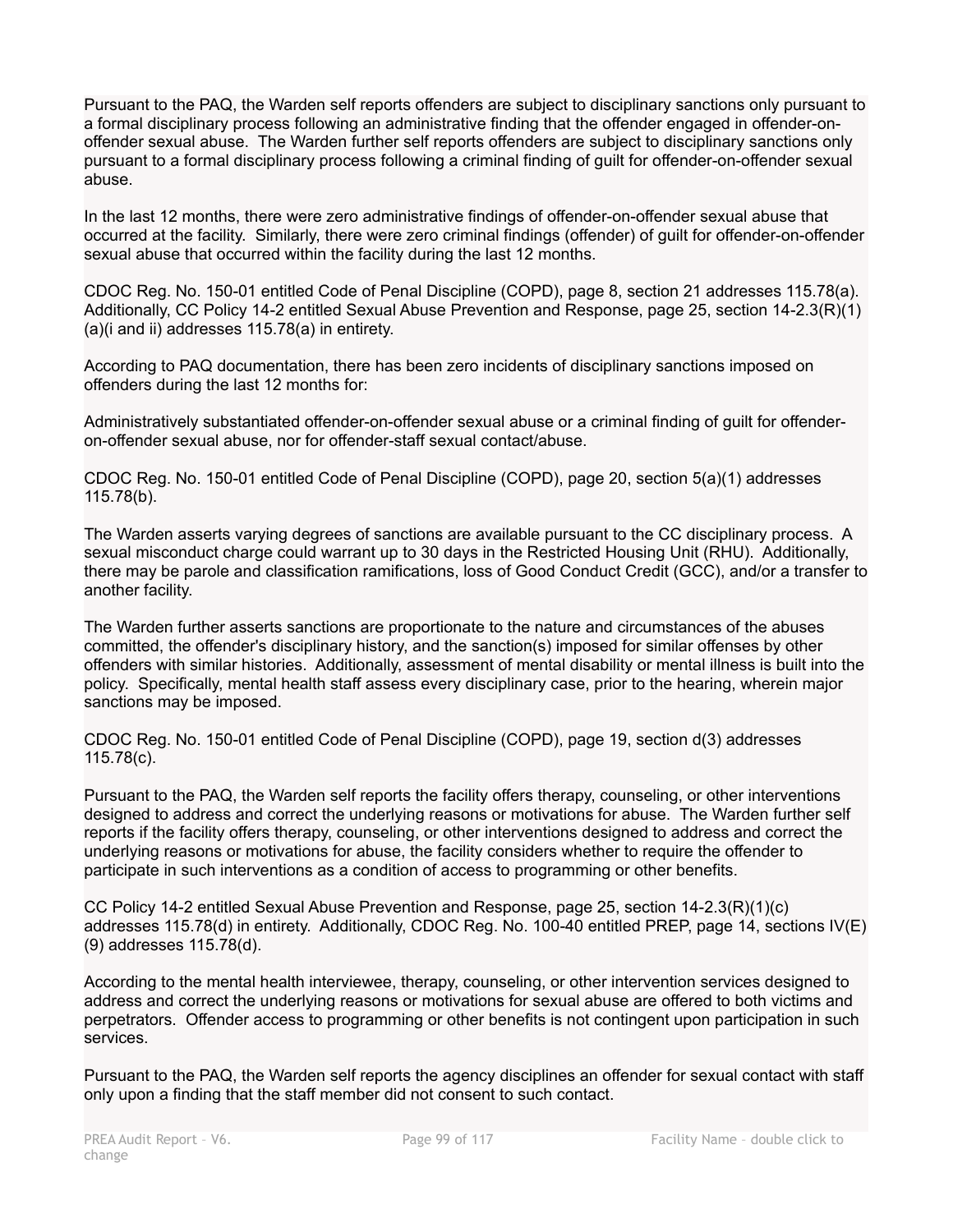CDOC Reg. No. 100-40 entitled PREP, pages 6 and 7, section IV(B)(2) addresses 115.78(e).

Pursuant to the PAQ, the Warden self reports the agency prohibits disciplinary action for a report of sexual abuse made in good faith based upon a reasonable belief that the alleged conduct occurred, even if an investigation does not establish evidence sufficient to substantiate the allegation.

CDOC Reg. No. 100-40 entitled PREP, page 17, section IV(H)(1)(b) addresses 115.78(f).

Pursuant to the PAQ, the Warden self reports the agency prohibits all sexual activity between offenders. The Warden further self reports the agency disciplines offenders for such activity only if it is determined the sexual abuse activity is coerced.

CDOC AR 100-40 entitled PREP, page 6, section IV(B)(1) addresses 115.78(g).

In view of the above, the auditor finds BCCF substantially compliant with 115.78.

# **MEDICAL AND MENTAL CARE**

# **Standard 115.81: Medical and mental health screenings; history of sexual abuse**

## **All Yes/No Questions Must Be Answered by the Auditor to Complete the Report**

## **115.81 (a)**

**•** If the screening pursuant to  $\S$  115.41 indicates that a prison inmate has experienced prior sexual victimization, whether it occurred in an institutional setting or in the community, do staff ensure that the inmate is offered a follow-up meeting with a medical or mental health practitioner within 14 days of the intake screening? (N/A if the facility is not a prison.) X□ Yes □ No □ NA

## **115.81 (b)**

**•** If the screening pursuant to  $\S$  115.41 indicates that a prison inmate has previously perpetrated sexual abuse, whether it occurred in an institutional setting or in the community, do staff ensure that the inmate is offered a follow-up meeting with a mental health practitioner within 14 days of the intake screening? (N/A if the facility is not a prison.)  $X \Box Y$ es  $\Box$  No  $\Box$  NA

## **115.81 (c)**

If the screening pursuant to  $\S$  115.41 indicates that a jail inmate has experienced prior sexual victimization, whether it occurred in an institutional setting or in the community, do staff ensure that the inmate is offered a follow-up meeting with a medical or mental health practitioner within 14 days of the intake screening?  $X \square$  Yes  $\square$  No

## **115.81 (d)**

**EXECT** Is any information related to sexual victimization or abusiveness that occurred in an institutional setting strictly limited to medical and mental health practitioners and other staff as necessary to inform treatment plans and security management decisions, including housing, bed, work, education, and program assignments, or as otherwise required by Federal, State, or local law? X☐ Yes ☐ No

change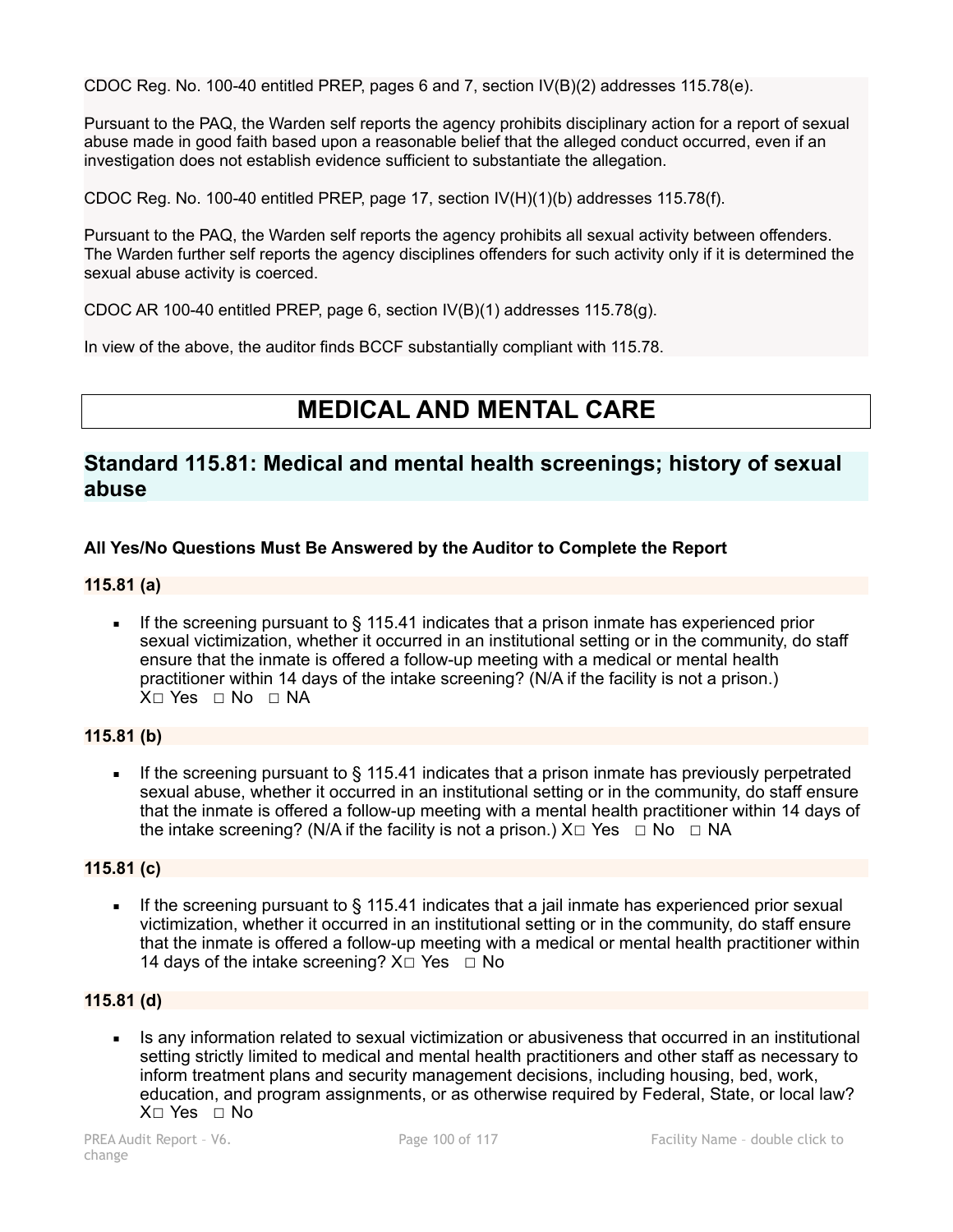# **115.81 (e)**

Do medical and mental health practitioners obtain informed consent from inmates before reporting information about prior sexual victimization that did not occur in an institutional setting, unless the inmate is under the age of 18?  $X \square$  Yes  $\square$  No

## **Auditor Overall Compliance Determination**

- ☐ **Exceeds Standard** (*Substantially exceeds requirement of standards*)
- X☐ **Meets Standard** (*Substantial compliance; complies in all material ways with the standard for the relevant review period*)
- ☐ **Does Not Meet Standard** (*Requires Corrective Action*)

Pursuant to the PAQ, the Warden self reports all offenders at this facility who have disclosed any prior sexual victimization during a screening pursuant to 115.41, are offered a follow-up meeting with a medical or mental health practitioner. The Warden further self reports the follow-up meeting is offered within 14 days of the intake screening. In the last 12 months, 100% of offenders who disclosed prior victimization during screening were offered a follow-up meeting with a medical or mental health practitioner. Reportedly, medical and mental health staff maintain secondary materials (e.g., form, log) documenting compliance with the above required services.

CDOC Reg. No. 100-40 entitled PREP, pages 10 and 11, sections IV(D)(2)(d) and 3(b) and page 13, section IV(E)(3) addresses 115.81(a/c). CDOC Reg. No. 700-03 entitled Mental Health Scope of Service, page 3, section B(1) also addresses 115.81(a/c).

The auditor's review of a Condensed Health Services Encounter dated January 15, 2020 and a Health Services Encounter Form regarding a potential victim reveals substantial compliance with 115.81(a/c). An Offender Appointment Form reveals the follow-up meeting was scheduled for January 29, 2020 subsequent to a referral. Again, documentation appears to be commensurate with the provision.

One of three offenders who disclosed historical sexual victimization at risk screening interviewees states he declined a meeting with mental health staff regarding the same. Two additional interviewees report they did participate in such a meeting within two weeks of arrival at the facility. The auditor finds the same commensurate with CC policy.

The staff who performs initial screening for risk of sexual victimization and abusiveness interviewee asserts he offers a follow-up meeting with a medical and/or mental health practitioner (to occur within 14 days of intake screening) whenever the screening indicates an offender has experienced prior sexual victimization, whether in an institutional setting or in the community.

Pursuant to the PAQ, the Warden self reports if the facility is a prison, all prison offenders who have previously perpetrated sexual abuse, as indicated during the screening pursuant to 115.41, are offered a follow-up meeting with a mental health practitioner. The Warden further self reports the follow-up meeting is offered within 14 days of the intake screening. Reportedly, during the last 12 months, 100% of offenders who have previously perpetrated sexual abuse, as indicated during the screening, were offered a follow-up meeting with a mental health practitioner. Mental health staff reportedly maintain secondary materials (e.g., form, log) documenting compliance with the above required services.

CDOC Reg. No. 100-40 entitled PREP, page 10, section IV(D)(2)(e) and page 13, section IV(E)(3) addresses 115.81(b). CDOC Reg. No. 700-03 entitled Mental Health Scope of Service, page 3, section B(1) also addresses 115.81(b).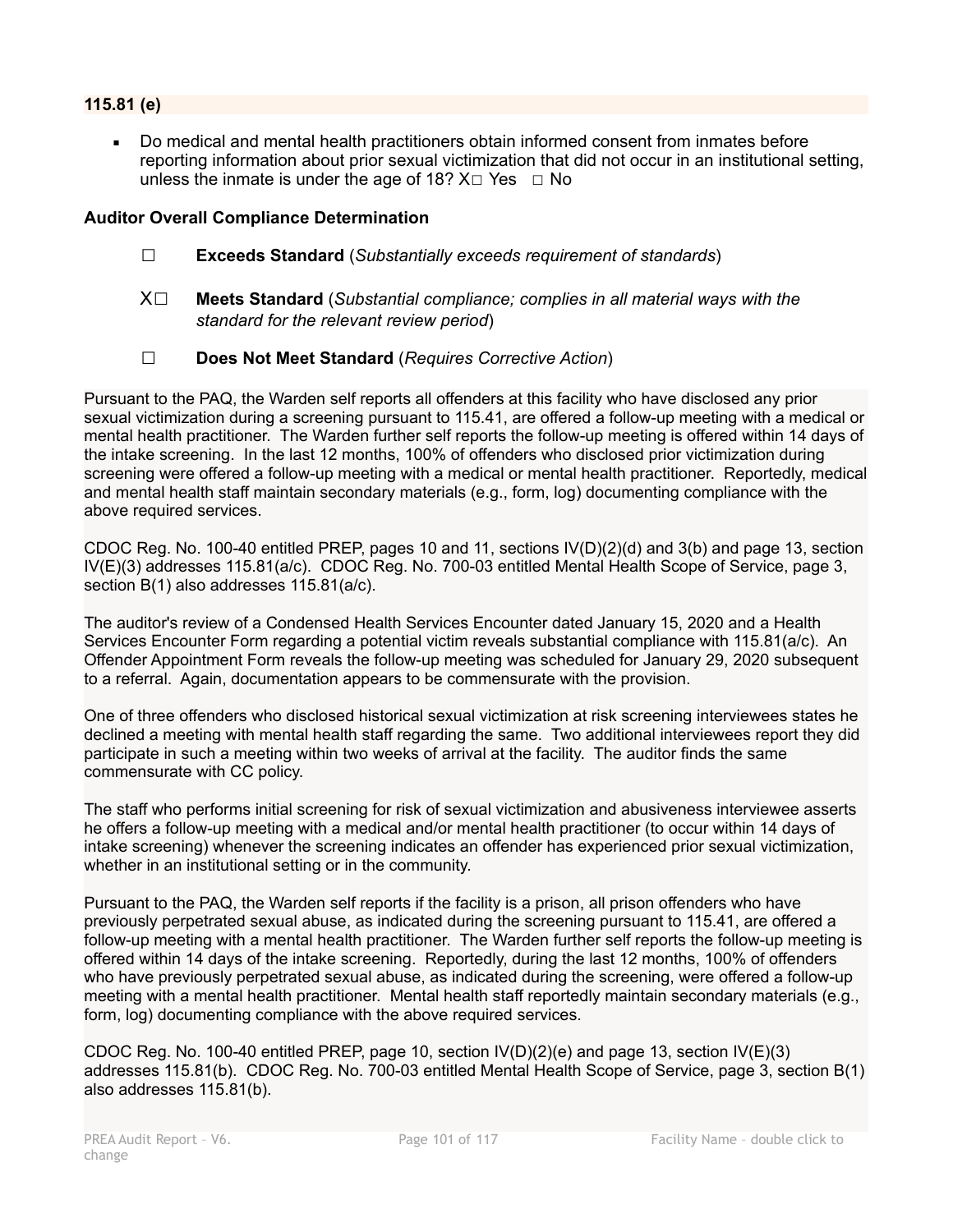The staff who performs initial screening for risk of sexual victimization and abusiveness interviewee asserts he offers a follow-up meeting with a mental health practitioner whenever the screening indicates an offender has perpetrated prior sexual abuse, whether in an institutional setting or in the community. The same is offered to the offender within 14 days of intake.

Pursuant to the PAQ, the Warden self reports information related to sexual victimization or abusiveness that occurred in an institutional setting is strictly limited to medical and mental health practitioners and other staff, as necessary, to inform treatment plans and security and management decisions, including housing, bed, work, education, and program assignments, or as otherwise required by Federal, State, or local law.

CDOC Reg. No. 100-40 entitled PREP, page 10, section IV(D)(2)(c) addresses 115.81(d).

The auditor has not discovered any information contrary to the intent of 115.81(d).

Pursuant to the PAQ, the Warden self reports medical and mental health practitioners obtain informed consent from offenders before reporting information about prior sexual victimization that did not occur in an institutional setting, unless the offender is under the age of 18.

CDOC Reg. No. 700-03 entitled Mental Health Scope of Service, AR Form 700-03C, paragraph I addresses 115.81(e). This document is provided to offenders and signed by the same.

The auditor's review of a completed CDOC Mandatory Disclosure and Information for Behavioral Health Clients form reflects verbiage regarding informed consent commensurate with 115.81(e). This document is signed by the affected offender and a staff witness. This particular form references the offender addressed throughout the narrative for 115.81.

In view of the above, the auditor finds BCCF substantially compliant with 115.81.

# **Standard 115.82: Access to emergency medical and mental health services**

## **All Yes/No Questions Must Be Answered by the Auditor to Complete the Report**

## **115.82 (a)**

• Do inmate victims of sexual abuse receive timely, unimpeded access to emergency medical treatment and crisis intervention services, the nature and scope of which are determined by medical and mental health practitioners according to their professional judgment? X□ Yes □ No

## **115.82 (b)**

- If no qualified medical or mental health practitioners are on duty at the time a report of recent sexual abuse is made, do security staff first responders take preliminary steps to protect the victim pursuant to § 115.62?  $X \square Y$ es  $\square$  No
- Do security staff first responders immediately notify the appropriate medical and mental health practitioners?  $X□$  Yes  $□$  No

## **115.82 (c)**

Are inmate victims of sexual abuse offered timely information about and timely access to emergency contraception and sexually transmitted infections prophylaxis, in accordance with professionally accepted standards of care, where medically appropriate?  $X \Box Y$ es  $\Box$  No

## **115.82 (d)**

change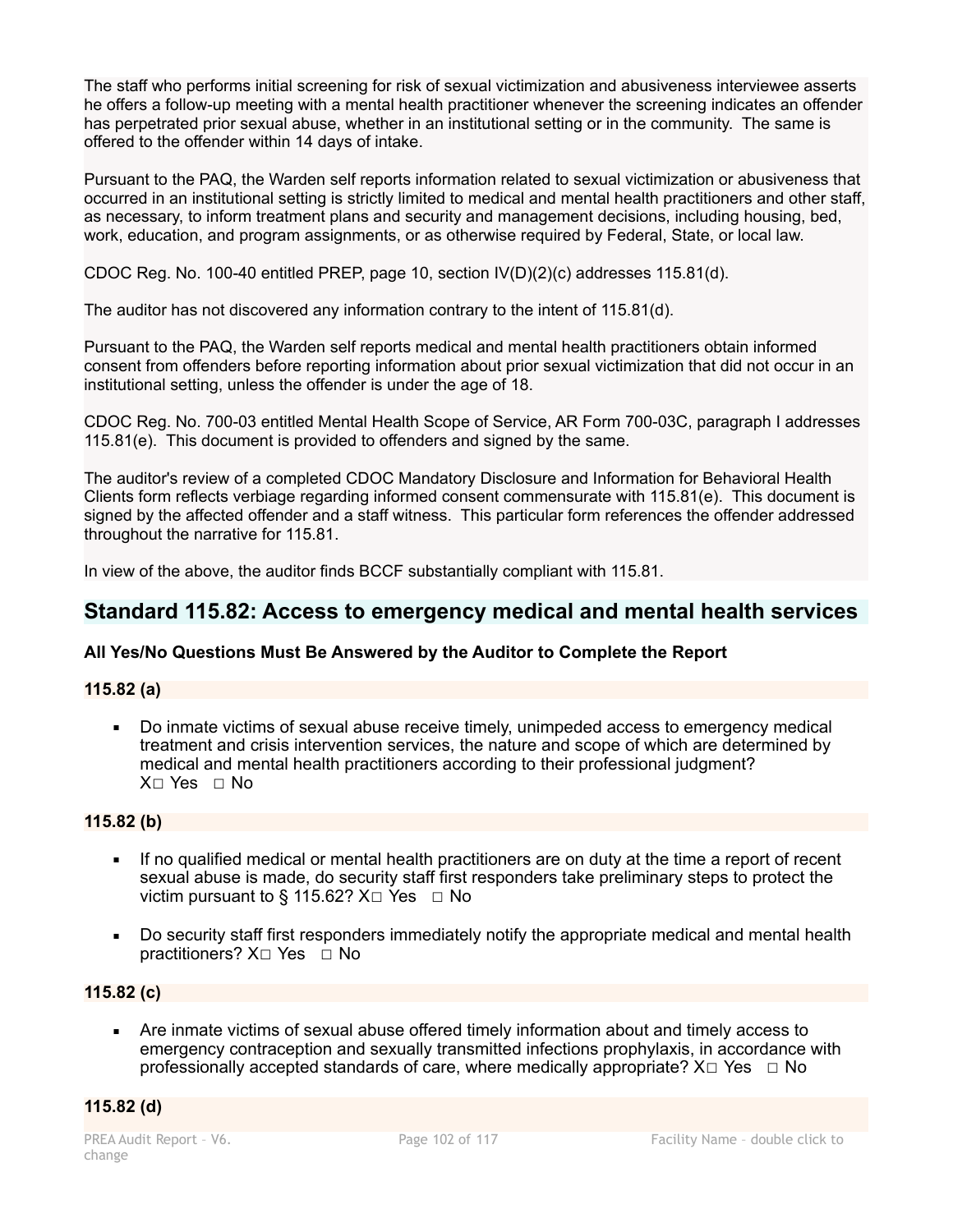• Are treatment services provided to the victim without financial cost and regardless of whether the victim names the abuser or cooperates with any investigation arising out of the incident? X☐ Yes ☐ No

# **Auditor Overall Compliance Determination**

- ☐ **Exceeds Standard** (*Substantially exceeds requirement of standards*)
- X☐ **Meets Standard** (*Substantial compliance; complies in all material ways with the standard for the relevant review period*)
- ☐ **Does Not Meet Standard** (*Requires Corrective Action*)

Pursuant to the PAQ, the Warden self reports offender victims of sexual abuse receive timely, unimpeded access to emergency medical treatment and crisis intervention services. The Warden further self reports the nature and scope of such services are determined by medical and mental health practitioners according to their professional judgment. Medical and mental health staff maintain secondary materials (e.g., form, log) documenting the timeliness of emergency medical treatment and crisis intervention services that were provided; the appropriate response by non-health staff in the event health staff are not present at the time the incident is reported; and the provision of appropriate and timely information and services concerning contraception and sexually transmitted infection prophylaxis.

CDOC Reg. No. 100-40 entitled PREP, page 22, section  $\text{IV}(J)(1)(b)$  addresses 115.82(a).

The auditor's review of an MOU between CDOC and a nearby hospital clearly addresses the parameters of 115.82(a) and (c). Additionally, the auditor's review of sexual abuse investigations, as previously described, reveals no deviation from policy and standard.

The medical and mental health interviewees assert victims of sexual abuse receive timely and unimpeded access to emergency medical treatment and crisis intervention services. This occurs almost immediately following decision-making and a brief life-saving medical examination at BCCF. The nature and scope of these services are determined according to the professional judgment of the provider, in addition to the physician, if available.

Two offenders who reported a sexual abuse at BCCF interviewees described a fact pattern more conducive with staff unprofessionalism and accordingly, 115.82 requirements were not invoked. In the one additional situation, the victim asserts he was cleaning and when he bent over the dish machine, another offender placed a broom handle between his legs touching his rectum. The victim states he was clothed at all times. Given the fact pattern, the incident, as described by the victim, appears to be sexual harassment.

Of note and as reflected throughout this report, there is no evidence substantiating that the latter offender reported the alleged incident and accordingly, there is no investigation.

Pursuant to the PAQ, the Warden asserts there has been no sexual abuse cases requiring emergency medical and mental health services during the last 12 months.

CDOC Reg. No. 100-40 entitled PREP, page 21, section IV(I)(7) addresses 115.82(b).

The non-security and security first responder interviewees properly cited all four 115.64(a) requirements and responsibilities.

Pursuant to the PAQ, the Warden self reports offender victims of sexual abuse while incarcerated are offered timely information about and timely access to emergency contraception and sexually transmitted infections prophylaxis, in accordance with professionally accepted standards of care, where medically appropriate.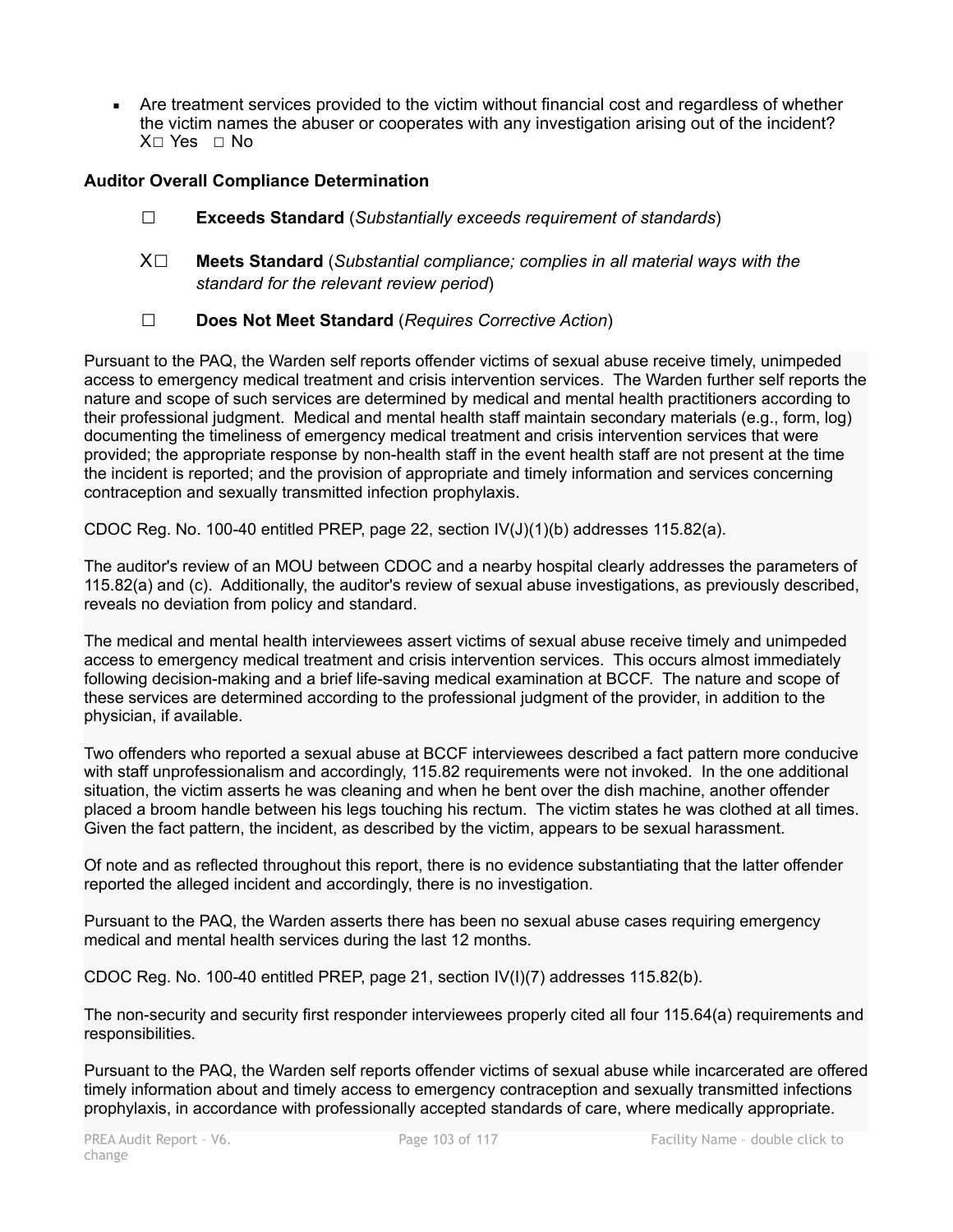Medical and mental health staff maintain secondary materials (e.g., form, log) documenting timeliness of emergency medical treatment and crisis intervention services that were provided; the appropriate response by non-health staff in the event health staff are not present at the time the incident is reported; and the provision of appropriate and timely information and services concerning contraception and sexually transmitted infection prophylaxis.

CDOC Reg. No. 100-40 entitled PREP, page 22, section  $IV(J)(1)(c)$  addresses 115.82(c).

The medical staff interviewee asserts victims of sexual abuse are offered timely information about access to emergency transmitted infection prophylaxis. He/she asserts such information is provided at the hospital.

All three of the offenders who reported a sexual abuse incident at BCCF interviewees state they were not provided information about, and access to, emergency contraception and/or sexually transmitted infection prophylaxis. As reflected in the narrative for 115.82(a), penetration and/or skin-to-skin contact was not present in any of the three cases.

Pursuant to the PAQ, the Warden self reports treatment services shall be provided to the victim without financial cost and regardless of whether the victim names the abuser or cooperates with any investigation arising out of the incident.

CDOC Reg. No. 100-40 entitled PREP, page 23, section  $IV(J)(1)(e)$  addresses 115.82(d).

The auditor has not found evidence suggesting that any charges were assessed to victims of sexual abuse at BCCF during the last 12 months.

In view of the above, the auditor finds BCCF substantially compliant with 115.82.

# **Standard 115.83: Ongoing medical and mental health care for sexual abuse victims and abusers**

## **All Yes/No Questions Must Be Answered by the Auditor to Complete the Report**

## **115.83 (a)**

Does the facility offer medical and mental health evaluation and, as appropriate, treatment to all inmates who have been victimized by sexual abuse in any prison, jail, lockup, or juvenile facility?  $X□$  Yes  $□$  No

## **115.83 (b)**

Does the evaluation and treatment of such victims include, as appropriate, follow-up services, treatment plans, and, when necessary, referrals for continued care following their transfer to, or placement in, other facilities, or their release from custody?  $X \Box Y$ es  $\Box \text{No}$ 

#### **115.83 (c)**

Does the facility provide such victims with medical and mental health services consistent with the community level of care?  $X \Box Y$ es  $\Box N$ o

## **115.83 (d)**

• Are inmate victims of sexually abusive vaginal penetration while incarcerated offered pregnancy tests? (N/A if "all-male" facility. *Note: in "all-male" facilities, there may be inmates who identify as transgender men who may have female genitalia. Auditors should be sure to know whether such*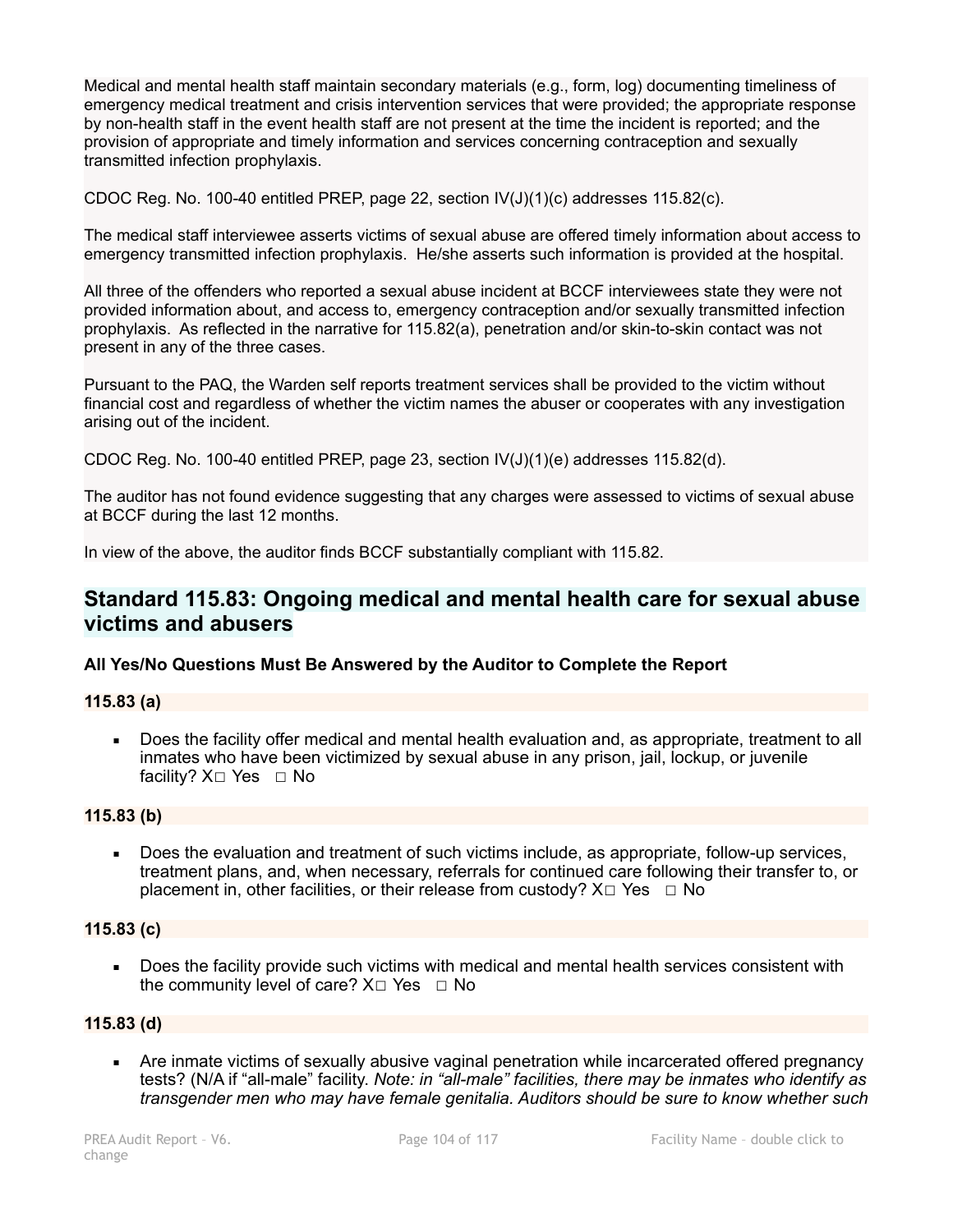*individuals may be in the population and whether this provision may apply in specific circumstances.*) □ Yes □ No X□ NA

## **115.83 (e)**

If pregnancy results from the conduct described in paragraph  $\S$  115.83(d), do such victims receive timely and comprehensive information about and timely access to all lawful pregnancyrelated medical services? (N/A if "all-male" facility. *Note: in "all-male" facilities, there may be inmates who identify as transgender men who may have female genitalia. Auditors should be sure to know whether such individuals may be in the population and whether this provision may apply in specific circumstances.*)  $\Box$  Yes  $\Box$  No X $\Box$  NA

## **115.83 (f)**

**EXTER 15 Are inmate victims of sexual abuse while incarcerated offered tests for sexually transmitted** infections as medically appropriate?  $X \Box Y$ es  $\Box$  No

## **115.83 (g)**

• Are treatment services provided to the victim without financial cost and regardless of whether the victim names the abuser or cooperates with any investigation arising out of the incident? X☐ Yes ☐ No

## **115.83 (h)**

**.** If the facility is a prison, does it attempt to conduct a mental health evaluation of all known inmate-on-inmate abusers within 60 days of learning of such abuse history and offer treatment when deemed appropriate by mental health practitioners? (NA if the facility is a jail.) X□ Yes □ No □ NA

## **Auditor Overall Compliance Determination**

- ☐ **Exceeds Standard** (*Substantially exceeds requirement of standards*)
- X☐ **Meets Standard** (*Substantial compliance; complies in all material ways with the standard for the relevant review period*)
- ☐ **Does Not Meet Standard** (*Requires Corrective Action*)

Pursuant to the PAQ, the Warden self reports the facility offers medical and mental health evaluation and, as appropriate, treatment to all offenders who have been victimized by sexual abuse in any prison, jail, lockup, or juvenile facility.

CDOC Reg. No. 700-02 entitled Medical Scope of Service, page 6, section 12 and CDOC Reg. No. 700-03 entitled Mental Health Scope of Service, page 6, section 2 address 115.83(a).

The one offender interviewee who reported prior institutional sexual abuse states that he was offered the requisite mental health meeting however, he didn't need the same.

CDOC Reg. No. 700-02 entitled Medical Scope of Service, page 6, section 12 and CDOC Reg. No. 700-03 entitled Mental Health Scope of Service, page 6, section 2 address 115.83(b).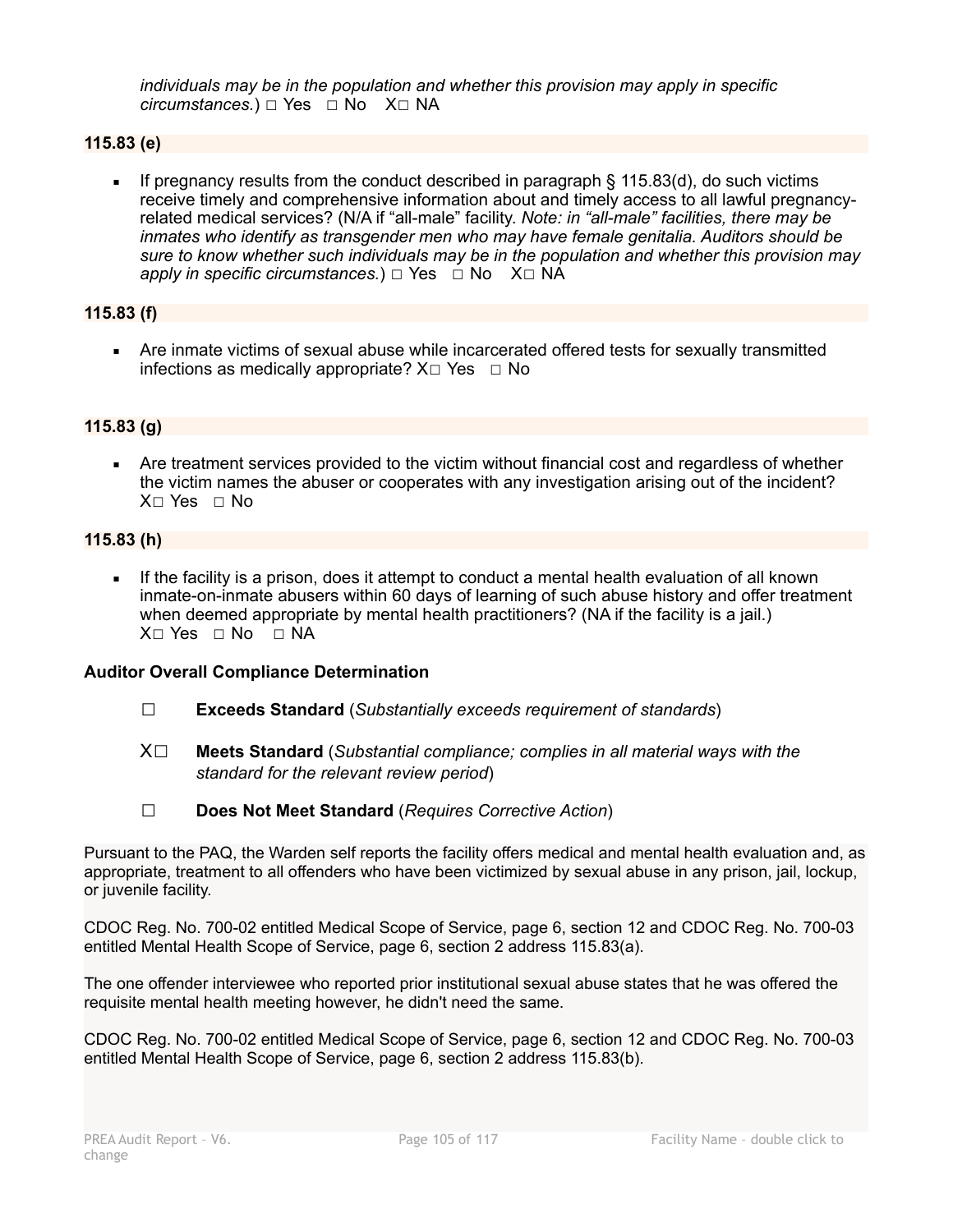The medical staff interviewee asserts she facilitates threshold questioning as a point of reference, followed by a clothed inspection for bleeding, bruising, etc. If life threatening trauma is noted, treatment evolves accordingly. She calms the victim and she generally takes vitals.

The mental health staff interviewee asserts he meets with the victim, assessing mental health status. He inquires of the victim as to suicidal or homicidal intent as a point of reference. He further assesses if ongoing therapy is needed and provides education regarding available resources. A primary task is to calm the victim and ensure safety.

A description of the three incidents in which interviewees who reported a sexual abuse were involved, appears throughout this report narrative. Given the fact patterns articulated by the involved offenders, 115.83 services were not required in all three cases.

Both the medical and mental health staff interviewees assert medical and mental health services offered are consistent with the community level of care. Services offered at the facility and subsequent to transport to a local hospital for a forensic examination, if applicable, meet the community standard of care.

Pursuant to the PAQ, the Warden self reports 115.83(d) and (e) are not applicable to BCCF as only male offenders are housed at the facility. The auditor validated the same during the facility tour.

Pursuant to the PAQ, the Warden self reports offender victims of sexual abuse while incarcerated are offered tests for sexually transmitted infections as medically appropriate. This issue is addressed in the narrative for 115.21(c).

CDOC Reg. No. 100-40 entitled PREP, page 22, section  $\mathsf{IV}(J)(1)(a)$  addresses 115.83(f).

Pursuant to the PAQ, the Warden self reports offender victims of sexual abuse while incarcerated are offered treatment services without financial cost and regardless of whether the victim names the abuser or cooperates with any investigation arising out of the incident. CDOC Reg. No. 100-40 entitled PREP, page 23, section  $IV(J)(e)$  addresses 115.83 $(g)$ .

All three offenders who reported a sexual abuse interviewees report they did not have to pay for any treatment related to the incidents of sexual abuse. This is commensurate with the auditor's findings following document reviews.

Pursuant to the PAQ, the Warden self reports the facility attempts to conduct a mental health evaluation of all known offender-on-offender abusers within 60 days of learning of such abuse history, and offers treatment when deemed appropriate by mental health practitioners.

CDOC Reg. No. 100-40 entitled PREP, pages 14 and 15, section IV(E)(9) addresses 115.83(h).

The PCM asserts zero offender-on-offender sexual abusers have been housed at BCCF during the last 12 months. Furthermore, zero offender-on-offender sexual abusers have been administratively or criminally found guilty of sexual abuse during the last 12 months.

The mental health staff interviewee states mental health screenings are conducted at intake followed by a mental health evaluation within 14 days for all offenders,

In view of the above, the auditor finds BCCF substantially compliant with 115.83.

# **DATA COLLECTION AND REVIEW**

# **Standard 115.86: Sexual abuse incident reviews**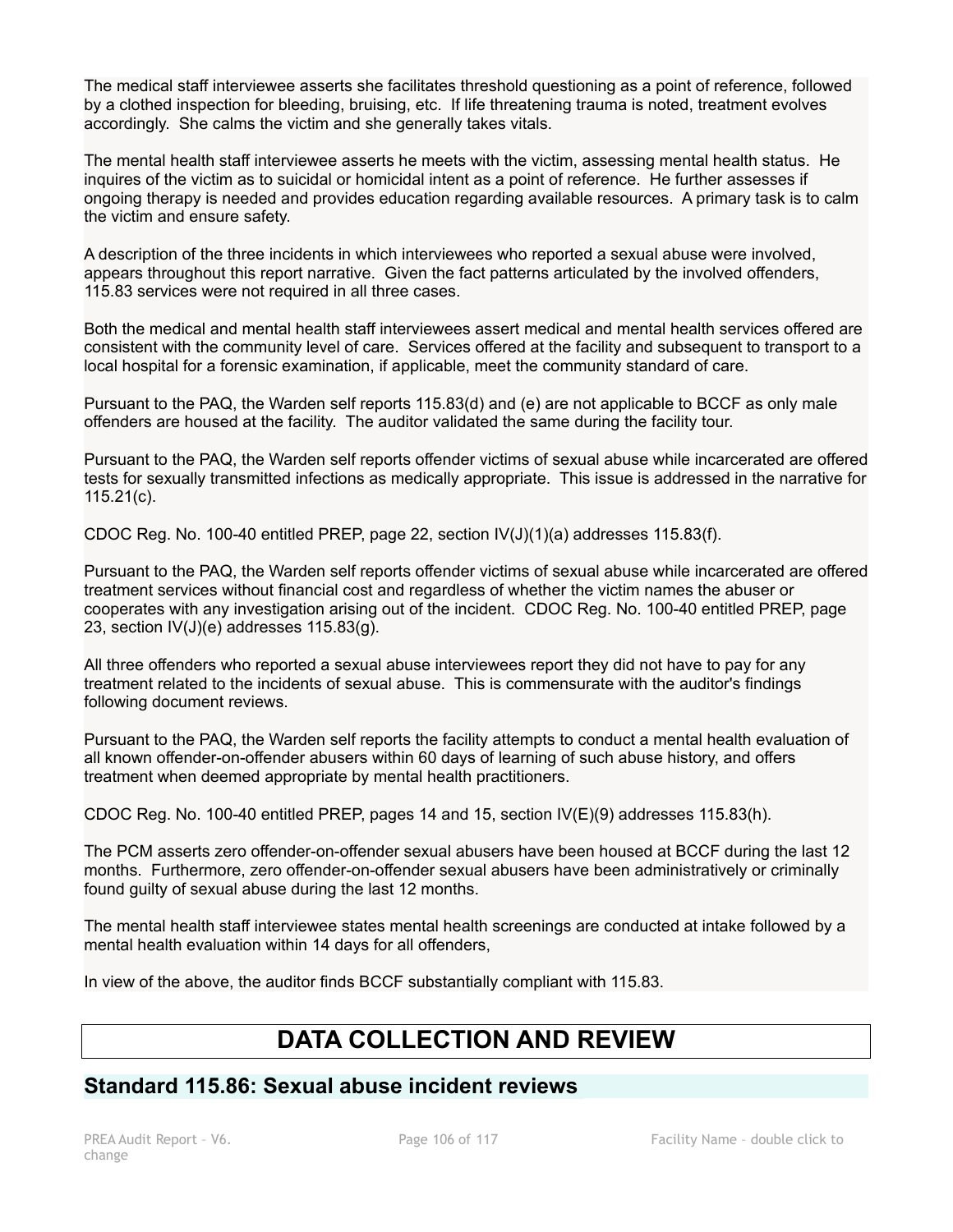# **All Yes/No Questions Must Be Answered by the Auditor to Complete the Report**

## **115.86 (a)**

Does the facility conduct a sexual abuse incident review at the conclusion of every sexual abuse investigation, including where the allegation has not been substantiated, unless the allegation has been determined to be unfounded?  $X \square Y$ es  $\square N$ o

## **115.86 (b)**

Does such review ordinarily occur within 30 days of the conclusion of the investigation? X□ Yes □ No

## **115.86 (c)**

• Does the review team include upper-level management officials, with input from line supervisors, investigators, and medical or mental health practitioners?  $X \Box Y$ es  $\Box$  No

## **115.86 (d)**

- Does the review team: Consider whether the allegation or investigation indicates a need to change policy or practice to better prevent, detect, or respond to sexual abuse?  $X \square Ye$ s  $\square$  No
- Does the review team: Consider whether the incident or allegation was motivated by race; ethnicity; gender identity; lesbian, gay, bisexual, transgender, or intersex identification, status, or perceived status; gang affiliation; or other group dynamics at the facility?  $X \Box Y$ es  $\Box$  No
- Does the review team: Examine the area in the facility where the incident allegedly occurred to assess whether physical barriers in the area may enable abuse?  $X \Box Y$ es  $\Box$  No
- Does the review team: Assess the adequacy of staffing levels in that area during different shifts? X☐ Yes ☐ No
- **Does the review team: Assess whether monitoring technology should be deployed or** augmented to supplement supervision by staff?  $X \Box Y$ es  $\Box$  No
- Does the review team: Prepare a report of its findings, including but not necessarily limited to determinations made pursuant to §§ 115.86(d)(1) -  $\overline{d}$ )(5), and any recommendations for improvement and submit such report to the facility head and PREA compliance manager?  $X \cap Yes \cap No$

#### **115.86 (e)**

Does the facility implement the recommendations for improvement, or document its reasons for not doing so? X□ Yes □ No

## **Auditor Overall Compliance Determination**

- ☐ **Exceeds Standard** (*Substantially exceeds requirement of standards*)
- X☐ **Meets Standard** (*Substantial compliance; complies in all material ways with the standard for the relevant review period*)
- ☐ **Does Not Meet Standard** (*Requires Corrective Action*)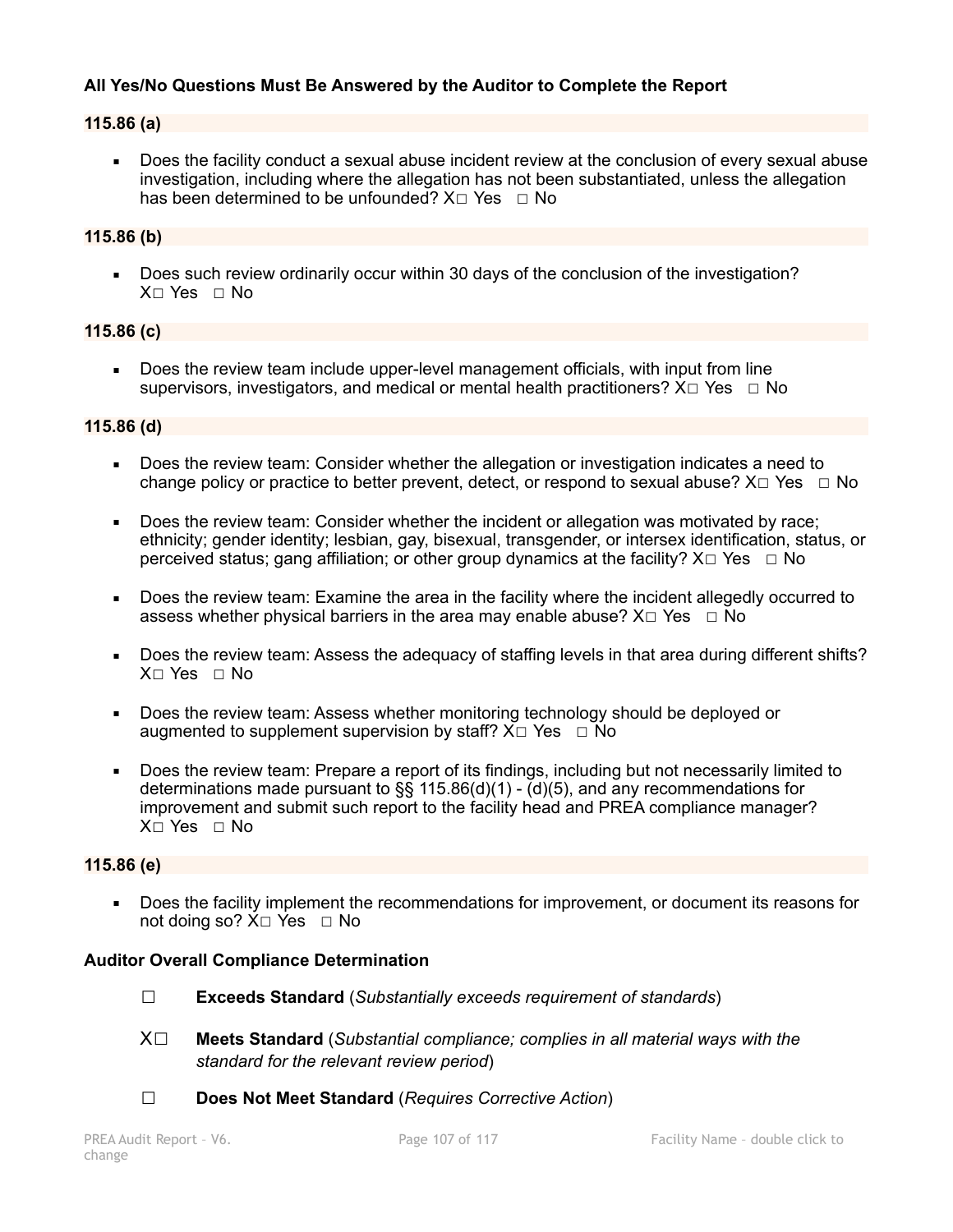Pursuant to the PAQ, the facility conducts a sexual abuse incident review at the conclusion of every criminal or administrative sexual abuse investigation, unless the allegation has been determined to be unfounded. The Warden further self reports in the last 12 months, 12 criminal and/or administrative investigations of alleged sexual abuse/harassment were completed at the facility.

CDOC Reg. No. 100-40 entitled PREP, page 28, section  $\frac{1}{N}$ (1)(b) addresses 115.86(a).

The auditor's review of a Sexual Abuse or Assault Incident Review (SAIR) Form regarding an unsubstantiated investigative finding for sexual abuse (review dated August 5, 2019 and investigation completed August 5, 2019) reveals substantial compliance with 115.86. The review was facilitated in a timely manner [115.86(b)], there was proper staff composition within the review team [115.86(c)], and all requirements of 115.86(d) were met. Finally, there were no recommendations with respect to this matter.

The auditor's random on-site review of four applicable unsubstantiated sexual abuse investigations reveals SAIRs were completed in accordance with the requirements of 115.86. Two additional matters were determined to be unsubstantiated while one matter is still pending with CDOC OIG.

Pursuant to the PAQ, the Warden self reports the facility ordinarily conducts a sexual abuse incident review within 30 days of the conclusion of the criminal or administrative sexual abuse investigation. The Warden further self reports in the last 12 months, eight criminal and/or administrative investigations of alleged sexual abuse completed at the facility were followed by a sexual abuse incident review within 30 days, excluding only "unfounded" incidents.

CDOC Reg. No. 100-40 entitled PREP, page 28, section  $\frac{1}{N(N)}$ (1)(b)(1) addresses 115.86(b).

Pursuant to the PAQ, the Warden self reports the sexual abuse incident review team includes upper-level management officials and allows for input from line supervisors, investigators, and medical or mental health practitioners.

CDOC Reg. No. 100-40 entitled PREP, page 28, section  $\mathsf{IV}(N)(1)(b)(3)$  addresses 115.86(c).

The Warden asserts there is a SAIR at BCCF. He further reports the SAIR is comprised of upper-level management officials and allows for input from line supervisors, investigators, and medical or mental health practitioners.

Pursuant to the PAQ, the Warden self reports the facility prepares a report of its findings from sexual abuse incident reviews, including but not necessarily limited to, determinations made regarding the following:

Consider whether the allegation or investigation indicates a need to change policy or practice to better prevent, detect, or respond to sexual abuse;

Consider whether the incident or allegation was motivated by race, ethnicity, gender identity, lesbian, gay, bisexual, transgender, or intersex identification;

Examine the area in the facility where the incident allegedly occurred to assess whether physical barriers in the area may enable abuse;

Assess the adequacy of staffing levels in that area during different shifts;

Assess whether monitoring technology should be deployed or augmented to supplement supervision by staff; and

Prepare a report of its findings, including, but not necessarily limited to, determinations made pursuant to the above and any recommendations for improvement and submit such report to the facility head and PCM.

CDOC Reg. No. 100-40 entitled PREP, page 28, section  $\frac{1}{N}$ (N)(1)(b)(4)(a-e) addresses 115.86(d).

The Warden asserts the SAIR process is used to assess PREA successes, failures, and needs. The SAIR process assesses "all things PREA" in terms of the incident.

Additionally, he asserts the SAIR team considers the following: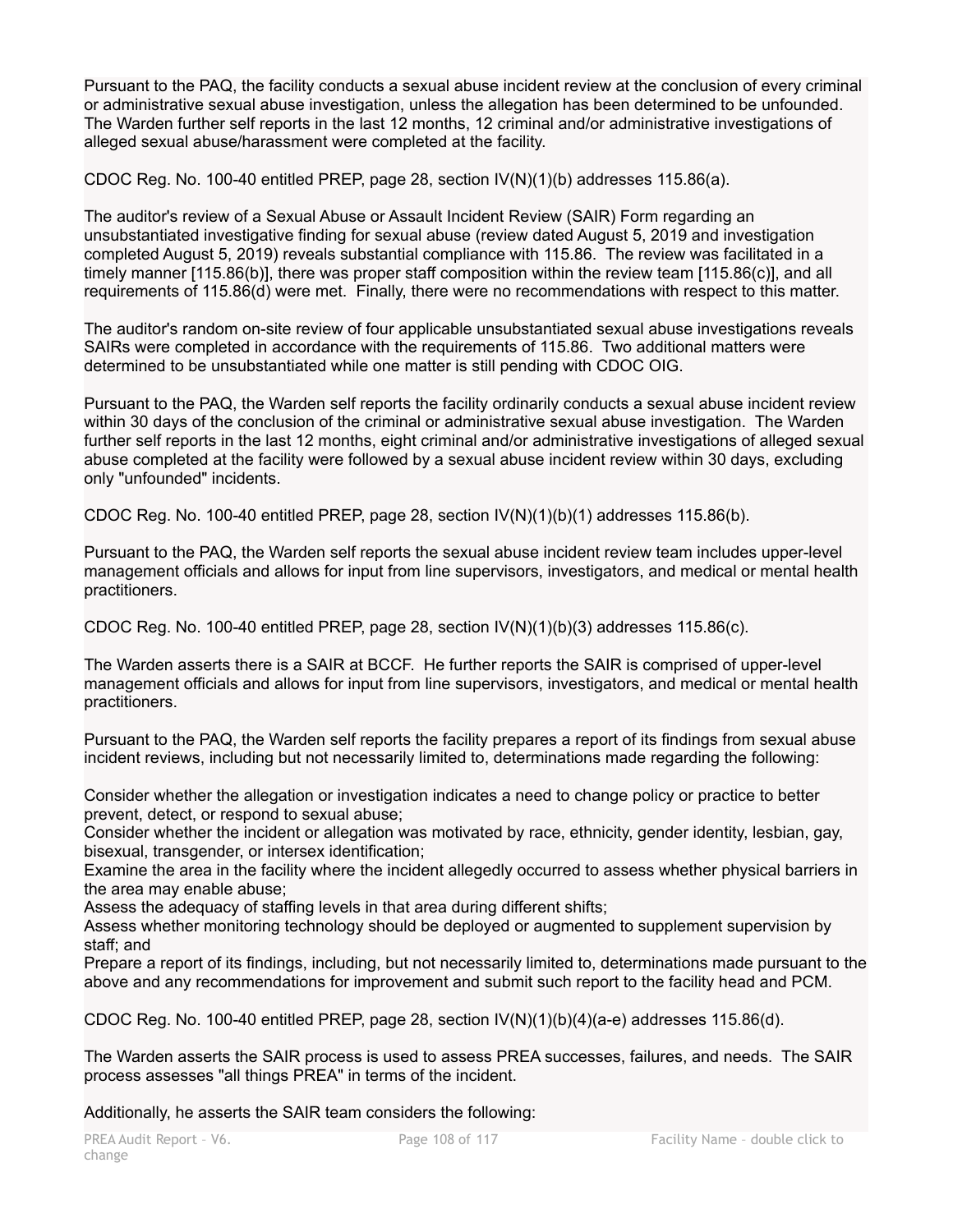Whether the incident or allegation was motivated by race, ethnicity, gender identity, LGBTI identification, status, or perceived status, gang affiliation, and/or group dynamics at the facility;

Examines the area in the facility where the incident allegedly occurred to assess whether the physical barriers in the area may enable abuse;

Assesses the adequacy of staffing levels in that area during different shifts, and;

Assesses whether monitoring technology should be deployed or augmented to supplement supervision by staff.

The PCM asserts a SAIR report is prepared regarding findings as described in 115.86(d-1) through 115.86(d-5). The SAIR reports are generated by the PCM and he is a permanent member of the SAIR. Finally, he asserts recommended corrective actions are generally implemented, where applicable. If not implemented, the PCM justifies the rationale for the same, in writing.

The SAIR member interviewee asserts the review team considers the following:

Whether the incident or allegation was motivated by race, ethnicity, gender identity, LGBTI identification, status, or perceived status, gang affiliation, and/or group dynamics at the facility;

Examines the area in the facility where the incident allegedly occurred to assess whether physical barriers in the area may enable abuse;

Assesses the adequacy of staffing levels in that area during different shifts; and

Assesses whether monitoring technology should be deployed or augmented to supplement supervision by staff.

The interviewee further asserts that a physical inspection, as well as, a camera inspection of the area in which the incident was allegedly perpetrated, are also effected. The ADO also facilitates a live roster audit one time per week.

Pursuant to the PAQ, the Warden self reports the facility implements the recommendations for improvement or documents its reason for not doing so.

CDOC Reg. No. 100-40 entitled PREP, page 28, section  $IVM(1)(b)(4)(f)$  addresses 115.86(e).

In view of the above, the auditor finds BCCF substantially compliant with 115.86.

# **Standard 115.87: Data collection**

#### **All Yes/No Questions Must Be Answered by the Auditor to Complete the Report**

#### **115.87 (a)**

■ Does the agency collect accurate, uniform data for every allegation of sexual abuse at facilities under its direct control using a standardized instrument and set of definitions?  $X \Box Y$ es  $\Box$  No

**115.87 (b)** 

▪ Does the agency aggregate the incident-based sexual abuse data at least annually? X☐ Yes ☐ No

#### **115.87 (c)**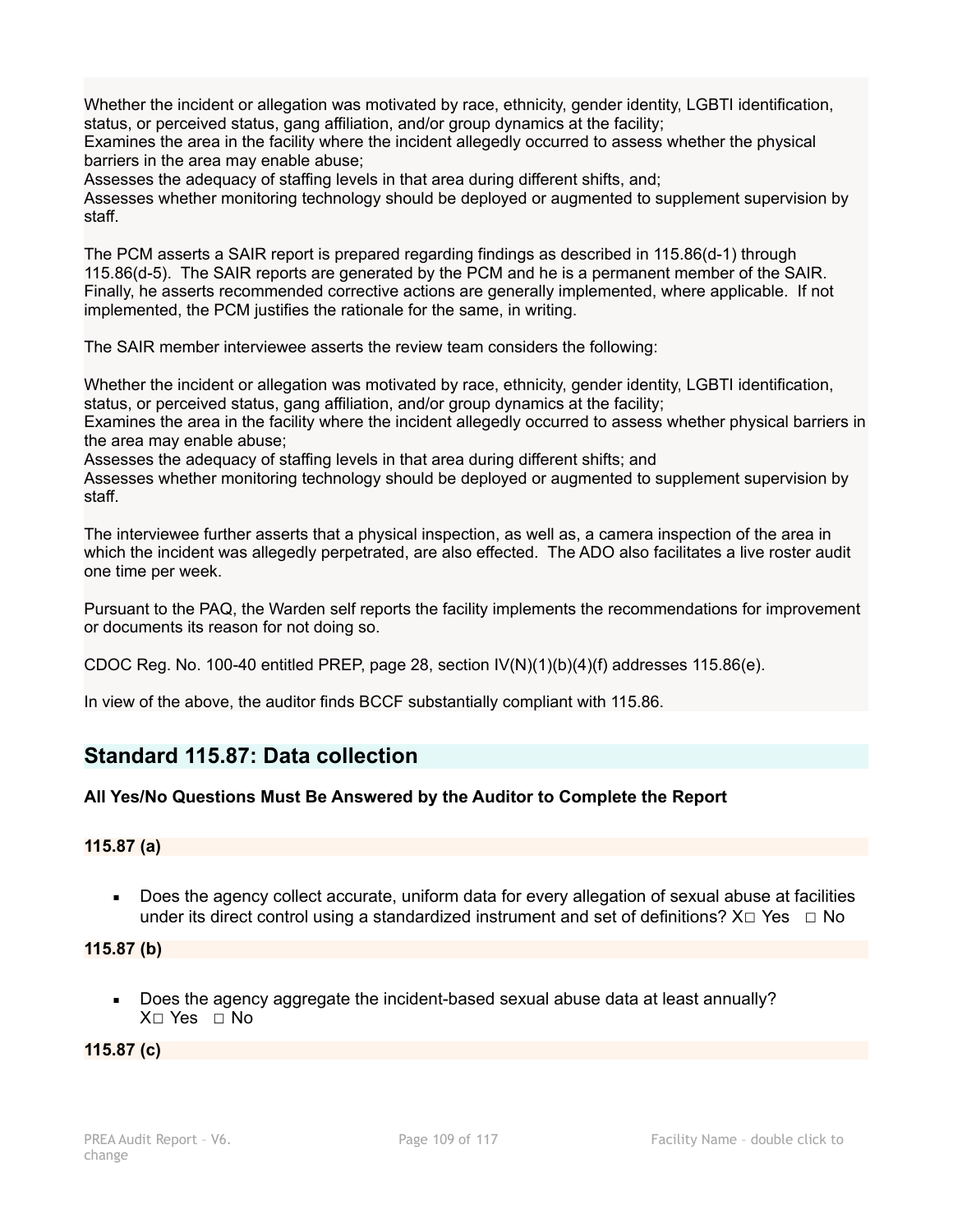Does the incident-based data include, at a minimum, the data necessary to answer all questions from the most recent version of the Survey of Sexual Violence conducted by the Department of Justice? X☐ Yes ☐ No

#### **115.87 (d)**

▪ Does the agency maintain, review, and collect data as needed from all available incident-based documents, including reports, investigation files, and sexual abuse incident reviews? X□ Yes □ No

#### **115.87 (e)**

Does the agency also obtain incident-based and aggregated data from every private facility with which it contracts for the confinement of its inmates? (N/A if agency does not contract for the confinement of its inmates.)  $\Box$  Yes  $\Box$  No X $\Box$  NA

#### **115.87 (f)**

• Does the agency, upon request, provide all such data from the previous calendar year to the Department of Justice no later than June 30? (N/A if DOJ has not requested agency data.) X□ Yes □ No □ NA

#### **Auditor Overall Compliance Determination**

- ☐ **Exceeds Standard** (*Substantially exceeds requirement of standards*)
- X☐ **Meets Standard** (*Substantial compliance; complies in all material ways with the standard for the relevant review period*)
- ☐ **Does Not Meet Standard** (*Requires Corrective Action*)

Pursuant to the PAQ, the Warden self reports the agency collects accurate, uniform data for every allegation of sexual abuse at facilities under its direct control using a standardized instrument and set of definitions. The Warden further self reports the standardized instrument includes, at a minimum, the data necessary to answer all questions from the most recent version of the Survey of Sexual Violence conducted by the Department of Justice.

CC Policy 5-1 entitled Incident Reporting, pages 16 and 17, section L addresses 115.87(a/c). This policy stipulates responsibility for data collection from the IRD system rests with the CC Facility Support System (FSC) Quality Assurance Department, who will ensure that all necessary reports from the system are generated accurately and timely.

The auditor's review of the 2020 SSV reflects substantial compliance with 115.87(a)/(c). Data was complete as reflected on the SSV.

Pursuant to the PAQ, the Warden self reports the agency aggregates the incident-based sexual abuse data at least annually.

CDOC Reg. No. 100-40 entitled PREP, pages 16 and 17, section IV(G)(4) addresses 115.87(b). CC Policy 5-1 entitled Incident Reporting, page 17, section L also addresses 115.87(b).

The auditor's cursory review of PREA Annual Reports on the CC website for 2018, 2019, and 2020 reveals annual aggregation of incident-based sexual abuse data for BCCF.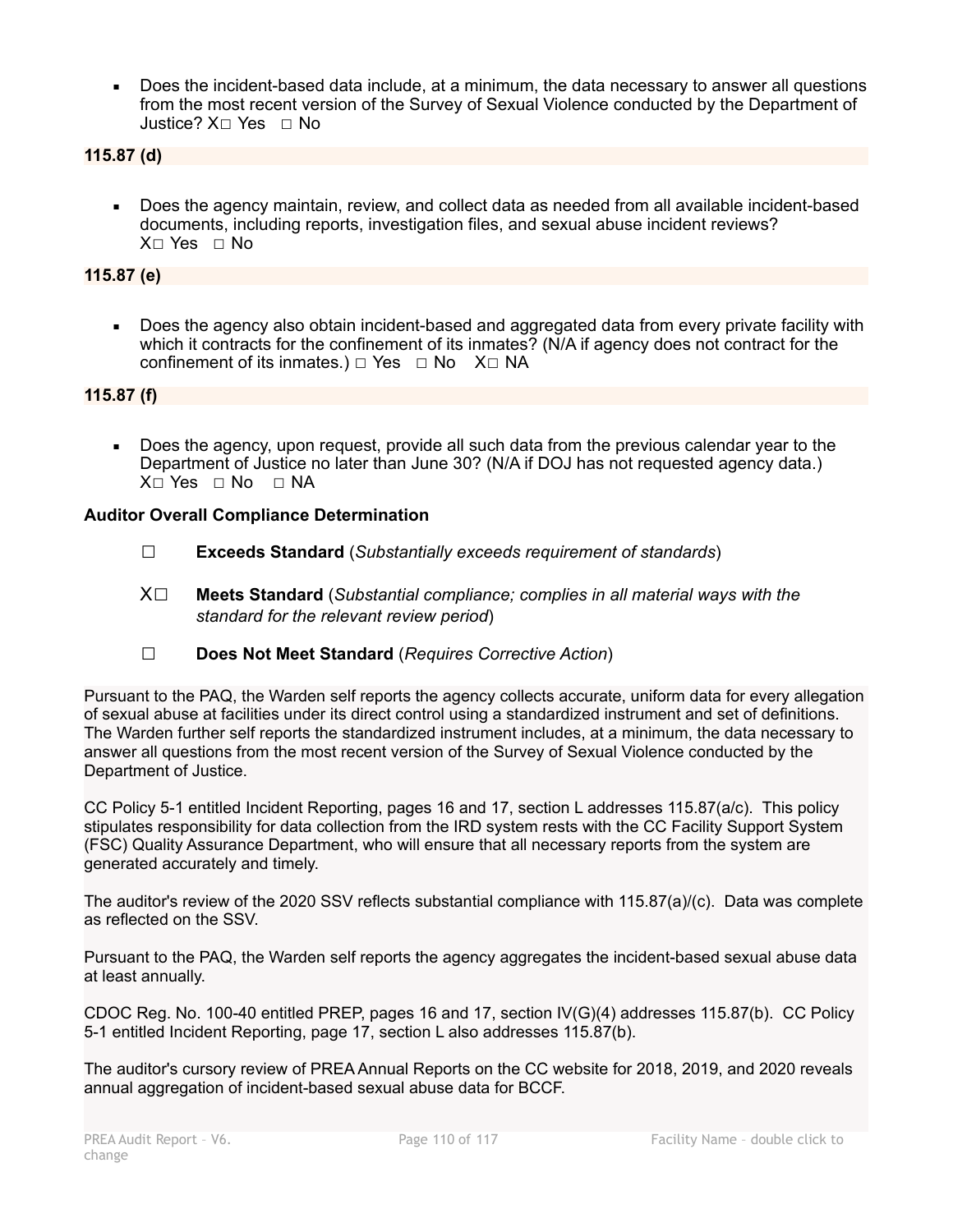Pursuant to the PAQ, the Warden self reports the agency maintains, reviews, and collects data as needed from all available incident-based documents, including reports, investigation files, and sexual abuse incident reviews.

CDOC Reg. No. 100-40 entitled PREP, page 16, section IV(G)(2) addresses 115.87(d). CC Policy 5-1 entitled Incident Reporting, page 17, section O and O(1)(b) also address 115.87(d).

The auditor has learned BCCF does not contract with any other private facilities for the confinement of any offenders designated to their care, custody, and control. Accordingly, the auditor finds 115.87(e) nonapplicable to BCCF.

Pursuant to the PAQ, the Warden self reports the Department of Justice has requested aggregated data from the previous calendar year and BCCF provided the same.

In view of the above, the auditor finds BCCF substantially compliant with 115.87.

### **Standard 115.88: Data review for corrective action**

#### **All Yes/No Questions Must Be Answered by the Auditor to Complete the Report**

#### **115.88 (a)**

- Does the agency review data collected and aggregated pursuant to § 115.87 in order to assess and improve the effectiveness of its sexual abuse prevention, detection, and response policies, practices, and training, including by: Identifying problem areas?  $X \Box Y$ es  $\Box$  No
- Does the agency review data collected and aggregated pursuant to § 115.87 in order to assess and improve the effectiveness of its sexual abuse prevention, detection, and response policies, practices, and training, including by: Taking corrective action on an ongoing basis? X☐ Yes ☐ No
- Does the agency review data collected and aggregated pursuant to  $\S$  115.87 in order to assess and improve the effectiveness of its sexual abuse prevention, detection, and response policies, practices, and training, including by: Preparing an annual report of its findings and corrective actions for each facility, as well as the agency as a whole?  $X \Box Y$ es  $\Box$  No

#### **115.88 (b)**

Does the agency's annual report include a comparison of the current year's data and corrective actions with those from prior years and provide an assessment of the agency's progress in addressing sexual abuse  $X \square Y$ es  $\square N$ o

#### **115.88 (c)**

Is the agency's annual report approved by the agency head and made readily available to the public through its website or, if it does not have one, through other means?  $X \square Y$ es  $\square$  No

#### **115.88 (d)**

• Does the agency indicate the nature of the material redacted where it redacts specific material from the reports when publication would present a clear and specific threat to the safety and security of a facility?  $X \square Y$ es  $\square N$ o

#### **Auditor Overall Compliance Determination**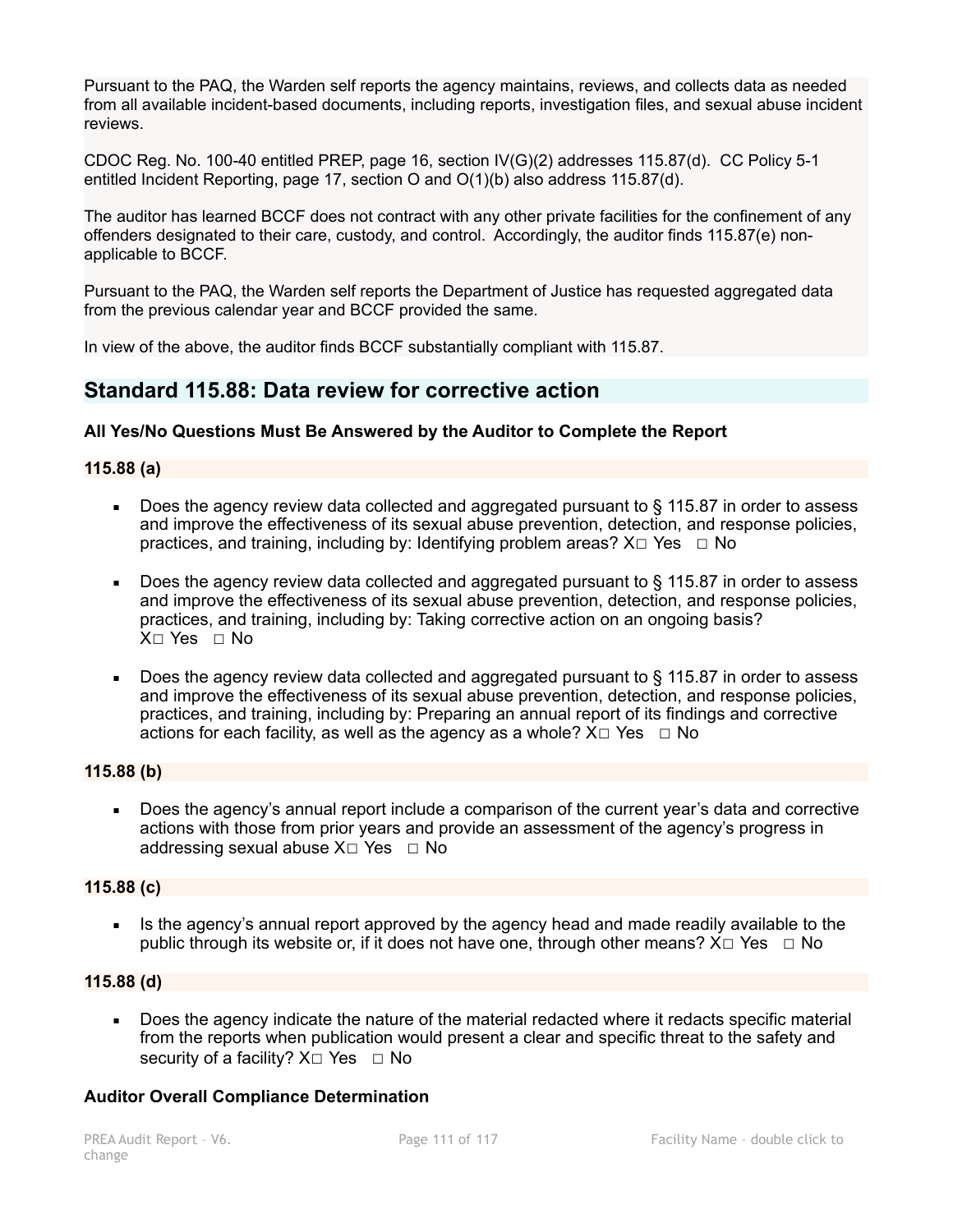- X☐ **Exceeds Standard** (*Substantially exceeds requirement of standards*)
- ☐ **Meets Standard** (*Substantial compliance; complies in all material ways with the standard for the relevant review period*)
- ☐ **Does Not Meet Standard** (*Requires Corrective Action*)

Pursuant to the PAQ, the agency reviews data collected and aggregated pursuant to 115.87 in order to assess and improve the effectiveness of its sexual abuse prevention, detection, and response policies, and training, including:

Identifying problem areas;

Taking corrective action on an ongoing basis; and Preparing an annual report of its findings from its data review and any corrective actions for each facility, as well as, the agency as a whole.

CDOC Reg. No. 100-40 entitled PREP, page 28, section IV(N)(2)(d) addresses 115.88(a).

The Agency Head interviewee advises CC accesses information from several sources, using incident-based sexual abuse data to assess and improve sexual abuse prevention, detection, and response policies, practices, and training. Specifically, he advises that a 5-1 Incident Reporting System is implemented wherein incidents and reports are, minimally, reviewed by Corporate and designated facility staff within a 24 hour period of reporting. Monthly, a report of PREA related incidents details frequency, location(s) of incidents within the facility, amongst other criteria. Pursuant to this procedure, Corporate and facility staff collaborate to diagnose any PREA-related issues, concerns, etc. These proactive steps, in addition to SART review findings and continual monitoring of data, are utilized to attain optimal efficiency in terms of sexual safety of offenders at CC facilities. The auditor finds BCCF to exceed 115.88(a) expectations in view of the above.

The CCPC interviewee asserts the agency does review data collected and aggregated in order to assess and improve the effectiveness of its sexual abuse prevention, detection, and response policies and training. Such data is securely retained in password protected programs at both the facility and CCPC's office. Access to this information is limited.

Of note, PREA investigation reports and ancillary documentation are electronically generated however, a safely secured filing cabinet is located in the Investigator's Office. The auditor observed these processes throughout the on-site audit.

The CCPC further advises the agency takes corrective action on an ongoing basis based on this data. For example, anything identified pursuant to a mock audit or SART review is considered for implementation.

The BCCF PCM asserts agency reviews of data collected and aggregated in order to assess and improve the effectiveness of its sexual abuse prevention, detection, and response policies and training, are handled at the corporate office. Investigations and SAIRs are electronically transmitted to corporate and the CCPC maintains the same. The BCCF investigator maintains hard copies of investigations in a locked cabinet in his/her office. Data is published by Corporate staff.

Pursuant to the PAQ, the Warden self reports the annual report includes a comparison of the current year's data and corrective actions with those from prior years. The Warden further self reports the annual report provides an assessment of the agency's progress in addressing sexual abuse.

The auditor's review of data collected pursuant to 115.87 and the 2018, 2019, and 2020 corporate cumulative annual reports reflects substantial compliance with 115.88(b). The cumulative annual reports, in question, clearly address a comparison of data for the years 2018, 2019, and 2020. The data collected pursuant to 115.87 is included within the annual report. Enhancements enacted as the result of pre-audits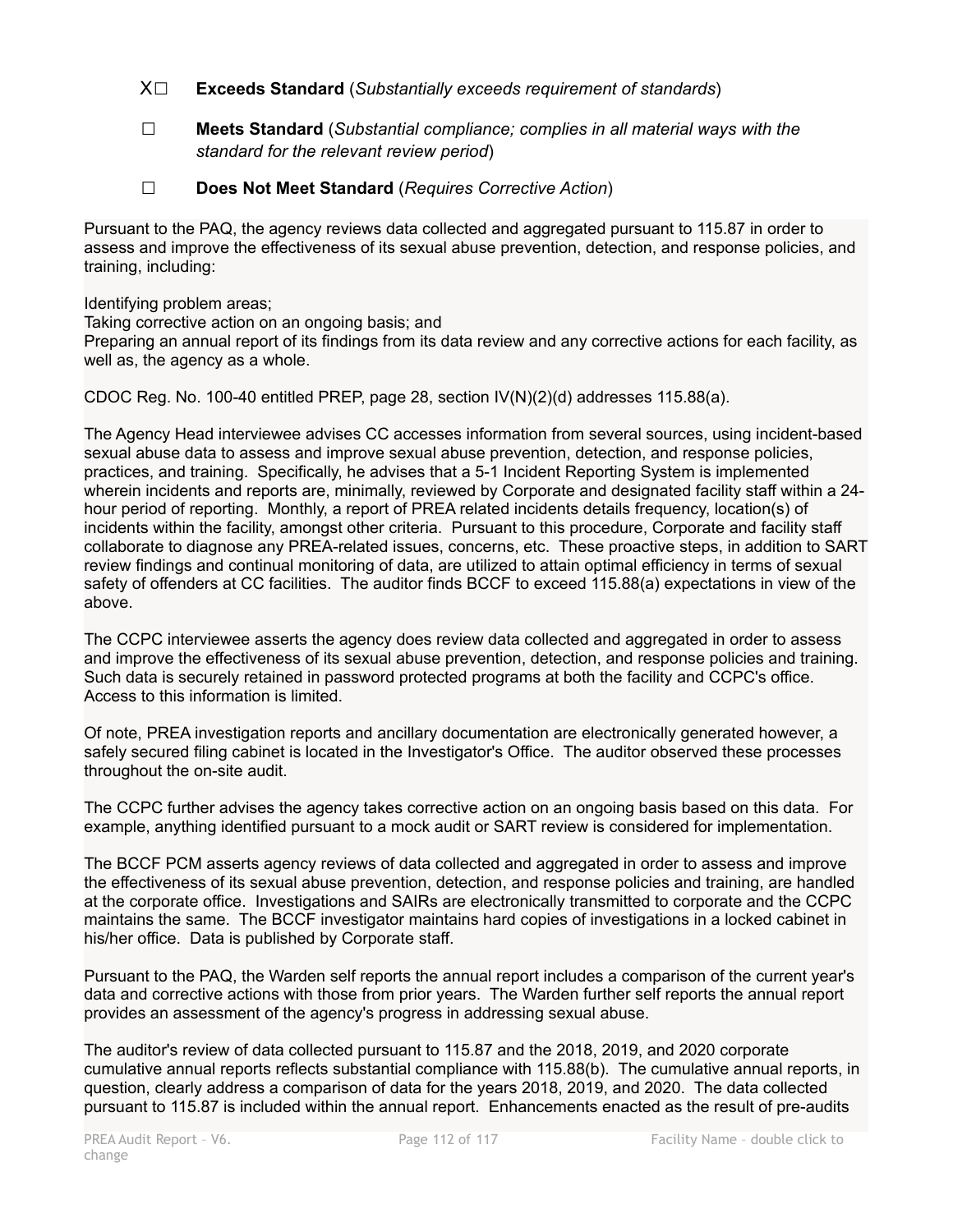completed by CC staff, information gleaned from reviews conducted pursuant to 115.86, and PREA audits conducted during the year, are discussed in the annual report. Finally, a synopsis is included in the annual report, addressing the "State of PREA" within CC.

CDOC Reg. No. 100-40 entitled PREP, page 28, section IV(N)(2)(d) addresses 115.88(b).

Pursuant to the PAQ, the Warden self reports the agency makes its annual report readily available to the public at least annually through its website. The Warden further self reports the annual reports are approved by the agency head.

CDOC Reg. No. 100-40 entitled PREP, page 28, section IV(N)(2)(d) addresses 115.88(c).

The auditor's review of the aforementioned 2018 and 2019, and 2020 annual reports clearly reflects the CC Executive Vice President and Chief Corrections Officer approves the report as the cover memorandum bears his signature. The auditor verified the report, in question, is posted on the CC website.

According to the Agency Head interviewee, he reviews all PREA Annual Reports as he is the direct supervisor of the CCPC. He copiously reviews each report for comprehensiveness and content, forwarding the same to the CC Executive Vice President and Chief Corrections Officer for final review and signature.

Pursuant to the PAQ, the Warden self reports when the agency redacts material from an annual report for publication, the redactions are limited to specific materials where publication would present a clear and specific threat to the safety and security of the facility. The Warden further self reports the agency indicates the nature of the material redacted.

CDOC Reg. No. 100-40 entitled PREP, page 28, section  $\frac{1}{N}$ (2)(d) addresses 115.88(d).

According to the CCPC interviewee, CC rarely redacts information from aggregated reports, etc. All data is collected in generic fashion.

In view of the above, the auditor finds BCCF exceeds standard expectations with respect to 115.88.

# **Standard 115.89: Data storage, publication, and destruction**

#### **All Yes/No Questions Must Be Answered by the Auditor to Complete the Report**

#### **115.89 (a)**

Does the agency ensure that data collected pursuant to § 115.87 are securely retained? X☐ Yes ☐ No

#### **115.89 (b)**

■ Does the agency make all aggregated sexual abuse data, from facilities under its direct control and private facilities with which it contracts, readily available to the public at least annually through its website or, if it does not have one, through other means?  $X \Box Y$ es  $\Box$  No

#### **115.89 (c)**

■ Does the agency remove all personal identifiers before making aggregated sexual abuse data publicly available?  $X \square$  Yes  $\square$  No

#### **115.89 (d)**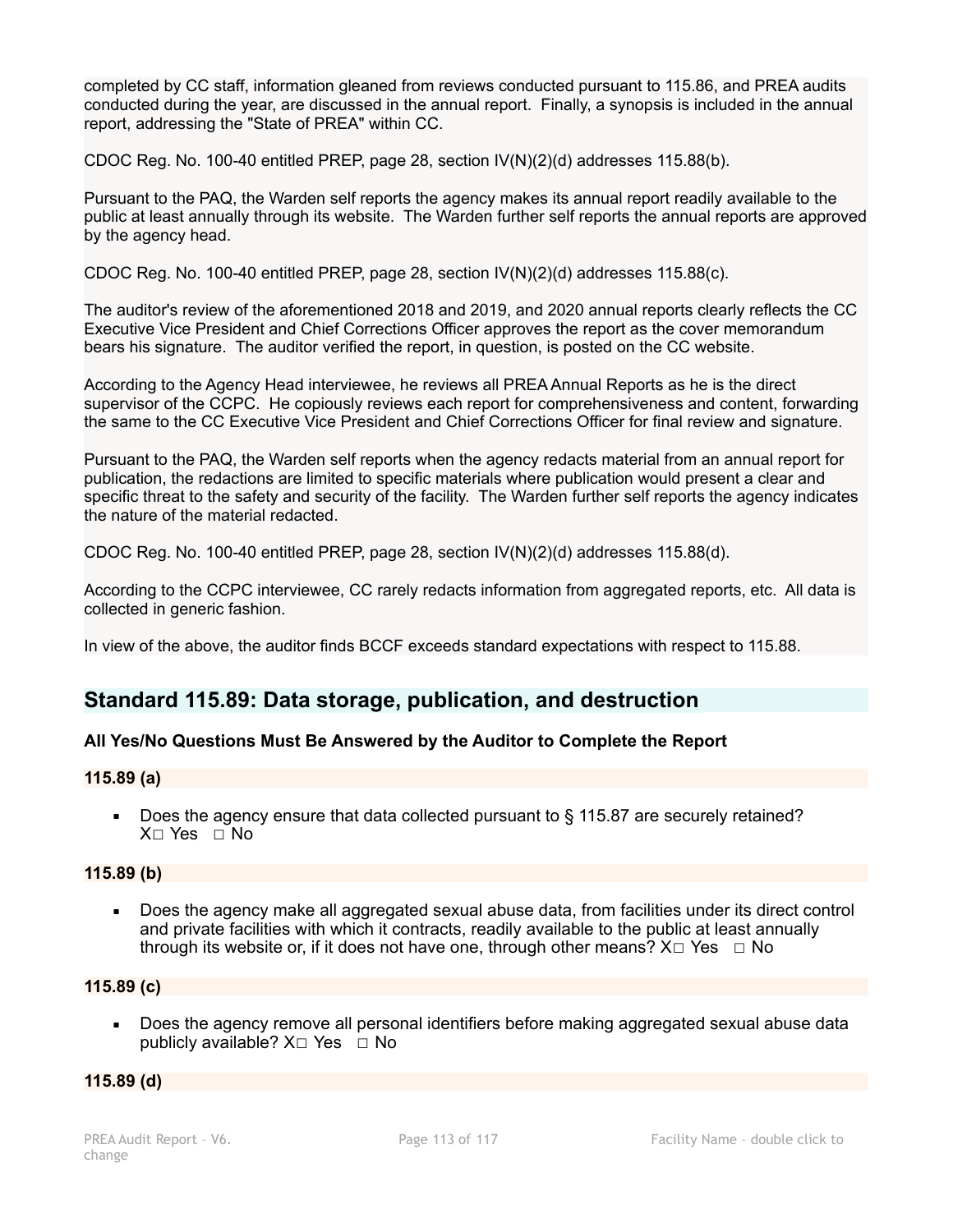**• Does the agency maintain sexual abuse data collected pursuant to**  $\S$  **115.87 for at least 10** years after the date of the initial collection, unless Federal, State, or local law requires otherwise? X□ Yes □ No

#### **Auditor Overall Compliance Determination**

- ☐ **Exceeds Standard** (*Substantially exceeds requirement of standards*)
- X☐ **Meets Standard** (*Substantial compliance; complies in all material ways with the standard for the relevant review period*)
- ☐ **Does Not Meet Standard** (*Requires Corrective Action*)

Pursuant to the PAQ, the Warden self reports the agency ensures incident-based and aggregate data are securely retained.

CC Policy 1-15 entitled Retention of Records, pages 2 and 3, section D(1 and 2) and CC Policy 5-3 entitled Information Systems, page 3, section B(1) and (2)(a and b) address 115.89(a).

It is noted the CCPC clearly addressed secure retention of data (pursuant to 115.87) in the narrative for 115.88(a), above. The same statement applies to perpetual secure retention of data on an annual basis since the date of the last PREA audit.

Pursuant to the PAQ, the Warden self reports agency policy requires aggregated sexual abuse data from facilities under its direct control and private facilities with which it contracts be made readily available to the public, at least annually, through its website.

CDOC Reg. No. 100-40 entitled PREP, page 17, section IV(G)(5) addresses 115.89(b).

Pursuant to the PAQ, the Warden self reports before making aggregated sexual abuse data publicly available, the agency removes all personal identifiers.

CDOC Reg. No. 100-40 entitled PREP, page 17, section IV(G)(5) addresses 115.89(c).

The auditor has found no instances wherein personal identifiers have been excised from subject reports.

Pursuant to the PAQ, the Warden self reports the agency maintains sexual abuse data collected pursuant to 115.87 for at least 10 years after the date of initial collection, unless federal, state, or local law requires otherwise.

The Core Civic Record Retention Schedule and appendix 1-15B clearly stipulates retention guidelines. The auditor finds BCCF substantially compliant with 115.89(d).

In view of the above, the auditor finds BCCF substantially compliant with 115.89.

# **AUDITING AND CORRECTIVE ACTION**

## **Standard 115.401: Frequency and scope of audits**

#### **All Yes/No Questions Must Be Answered by the Auditor to Complete the Report**

#### **115.401 (a)**

change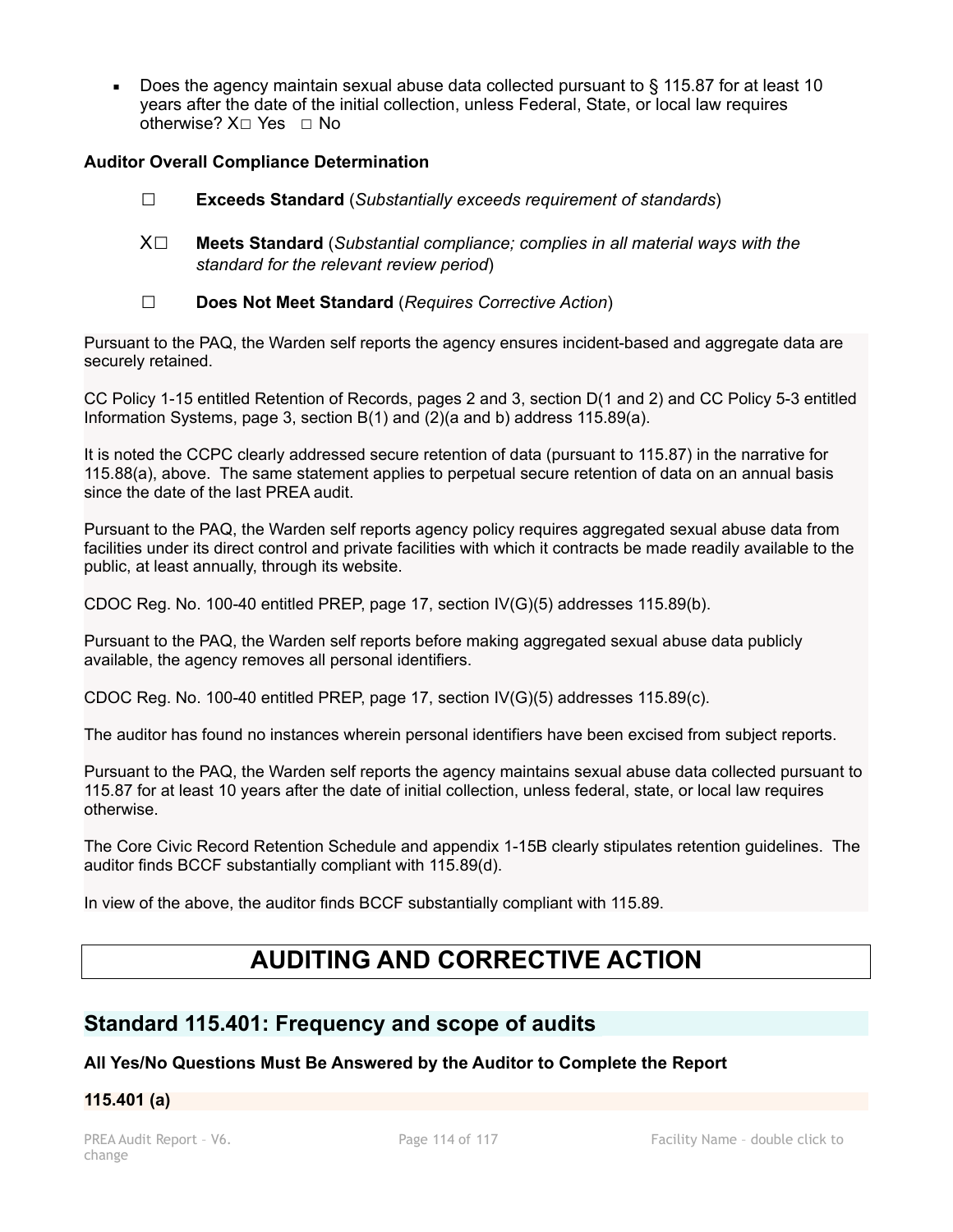During the prior three-year audit period, did the agency ensure that each facility operated by the agency, or by a private organization on behalf of the agency, was audited at least once? (*Note: The response here is purely informational. A "no" response does not impact overall compliance with this standard.*)  $X□$  Yes  $□$  No

#### **115.401 (b)**

- **EXECT:** Is this the first year of the current audit cycle? (*Note: a "no" response does not impact overall compliance with this standard.*)  $X□$  Yes  $□$  No
- **.** If this is the second year of the current audit cycle, did the agency ensure that at least one-third of each facility type operated by the agency, or by a private organization on behalf of the agency, was audited during the first year of the current audit cycle? (N/A if this is **not** the *second* year of the current audit cycle.)  $\Box$  Yes  $\Box$  No X $\Box$  NA
- **.** If this is the third year of the current audit cycle, did the agency ensure that at least two-thirds of each facility type operated by the agency, or by a private organization on behalf of the agency, were audited during the first two years of the current audit cycle? (N/A if this is **not** the *third* year of the current audit cycle.)  $\Box$  Yes  $\Box$  No X $\Box$  NA

#### **115.401 (h)**

▪ Did the auditor have access to, and the ability to observe, all areas of the audited facility? X□ Yes □ No

#### **115.401 (i)**

▪ Was the auditor permitted to request and receive copies of any relevant documents (including electronically stored information)?  $X \Box Y$ es  $\Box$  No

#### **115.401 (m)**

■ Was the auditor permitted to conduct private interviews with inmates, residents, and detainees? X☐ Yes ☐ No

#### **115.401 (n)**

Were inmates permitted to send confidential information or correspondence to the auditor in the same manner as if they were communicating with legal counsel?  $X \Box Y$ es  $\Box$  No

#### **Auditor Overall Compliance Determination**

- ☐ **Exceeds Standard** (*Substantially exceeds requirement of standards*)
- X☐ **Meets Standard** (*Substantial compliance; complies in all material ways with the standard for the relevant review period*)
- ☐ **Does Not Meet Standard** (*Requires Corrective Action*)

Both CC and BCCF staff were quite diligent in providing the auditor requested information. Provision of this information greatly enhanced the audit process and allows for creation of a path forward in terms of PREA compliance and offender sexual safety.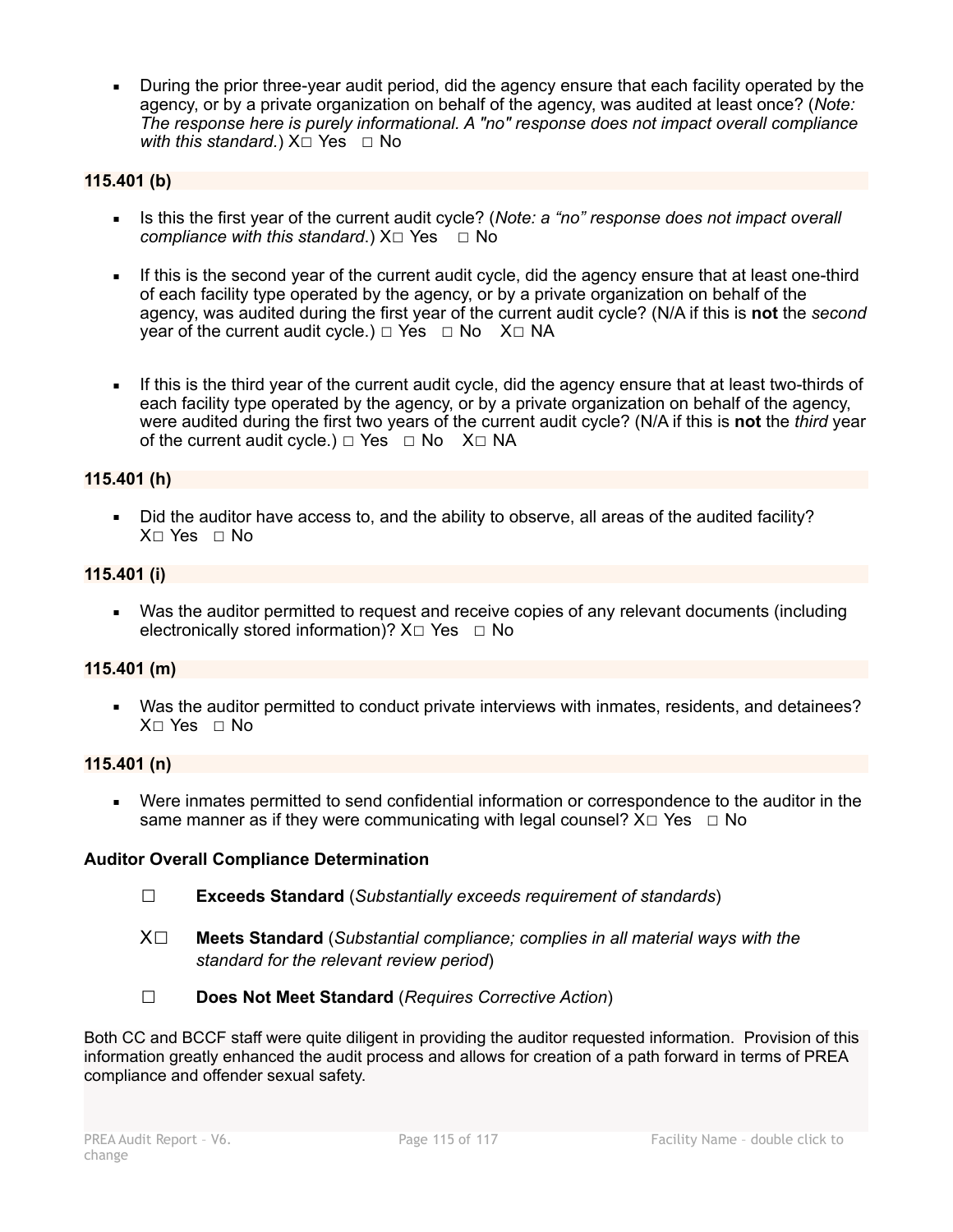BCCF staff were very facilitative in terms of facilitation of on-site tasks. Interviews, documentation reviews, and the facility tour were conducted in an efficient manner. Additionally, the PCM's diligence in terms of clarification was invaluable to the auditor, providing a better picture of PREA programs and operations at BCCF.

## **Standard 115.403: Audit contents and findings**

#### **All Yes/No Questions Must Be Answered by the Auditor to Complete the Report**

#### **115.403 (f)**

The agency has published on its agency website, if it has one, or has otherwise made publicly available, all Final Audit Reports. The review period is for prior audits completed during the past three years PRECEDING THIS AUDIT. The pendency of any agency appeal pursuant to 28 C.F.R. § 115.405 does not excuse noncompliance with this provision. (N/A if there have been no Final Audit Reports issued in the past three years, or in the case of single facility agencies that there has never been a Final Audit Report issued.) X□ Yes □ No □ NA

#### **Auditor Overall Compliance Determination**

- ☐ **Exceeds Standard** (*Substantially exceeds requirement of standards*)
- X☐ **Meets Standard** (*Substantial compliance; complies in all material ways with the standard for the relevant review period*)
- ☐ **Does Not Meet Standard** (*Requires Corrective Action*)

None.